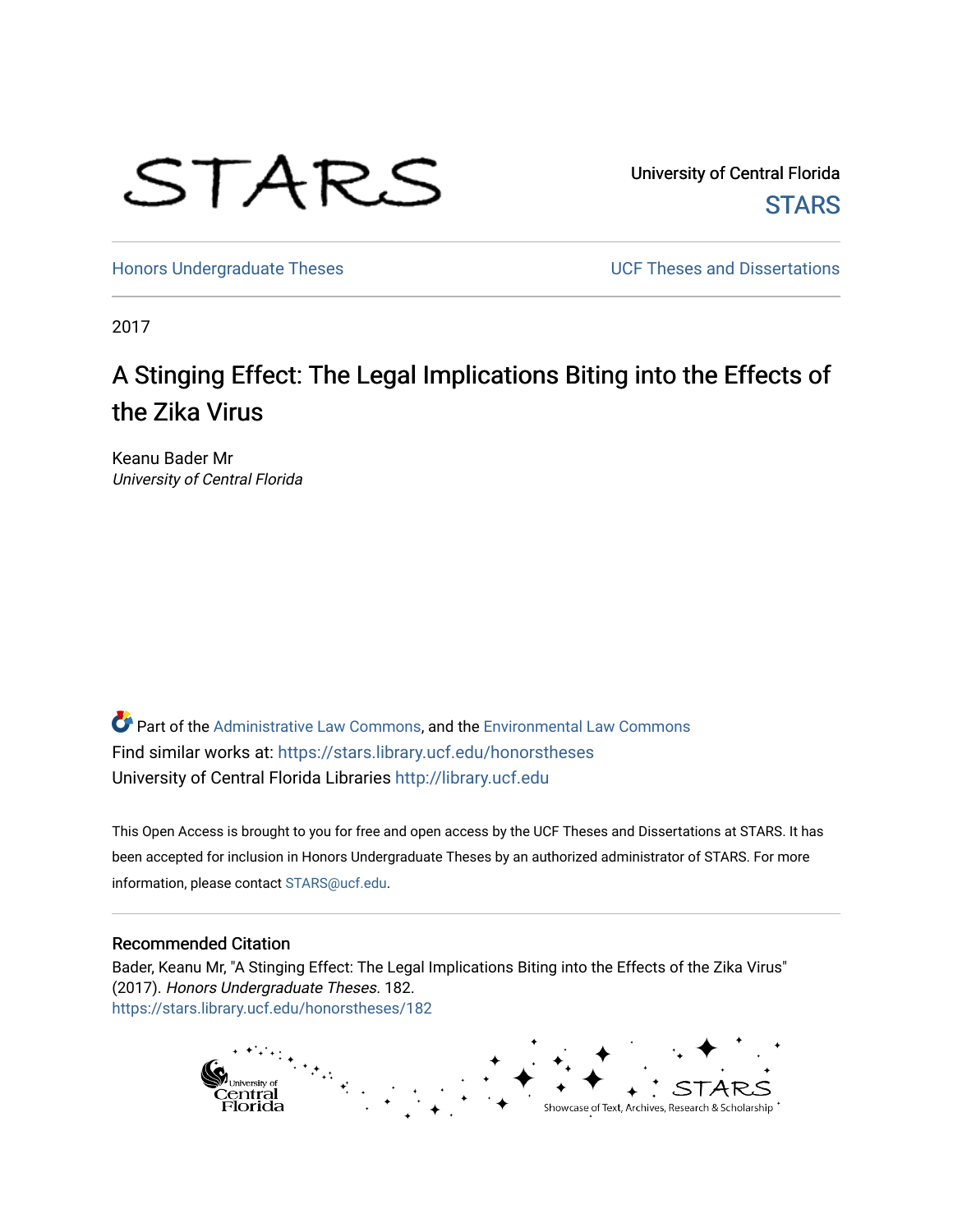# A STINGING EFFECT:

# THE LEGAL IMPLICATIONS BITING INTO THE EFFECTS OF THE ZIKA

VIRUS

by

# KEANU BADER

A thesis submitted in partial fulfillment of the requirements for the Honors in the Major Program in Legal Studies in the College of Health and Public Affairs and in the Burnett Honors College at the University of Central Florida Orlando, Florida

Spring Term, 2017

Thesis Chair: Dr. Kathy Cook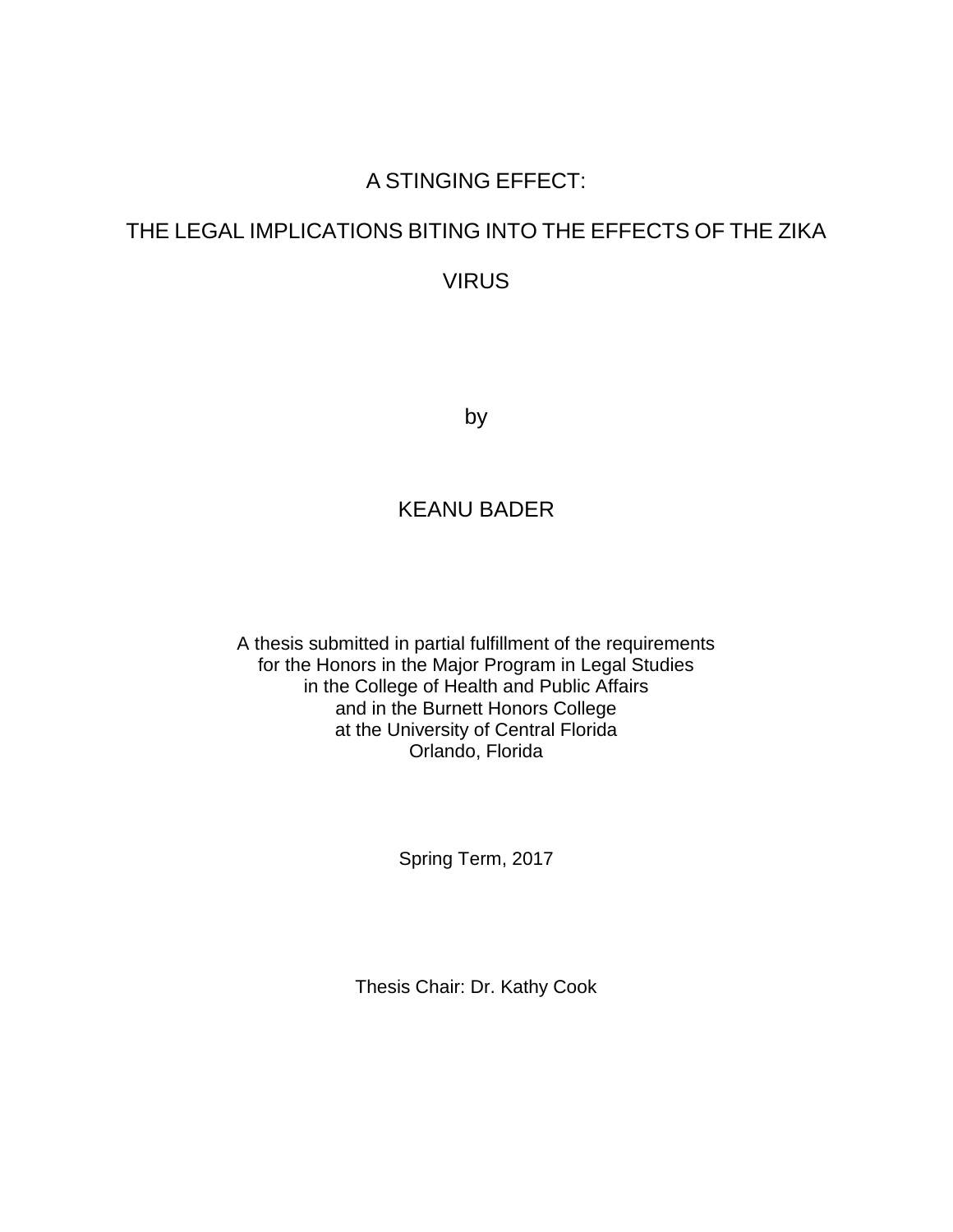#### ABSTRACT

*People are afraid of contagious diseases. The thought that disease can spread throughout an entire population tends to make people wary of their interactions with their surrounding environment. Hearing about, or even seeing pictures of mosquitoes can make people squeamish or even stimulate an itch. Throughout the ages, the reaction to contagious diseases has been to quarantine and isolate. From the bubonic plague to the 1918 "Spanish" flu, the protocol was to quarantine those infected and isolate the rest. It may be this practice that inspired such precautions be taken by the public. Often these precautions are not warrantless and come to be second nature: Don't get too close to sick people who appear to sneeze or cough often; cover your mouth when sneezing or coughing; wash your hands frequently.* 

*In recent years, the world has encountered new outbreaks from not so new diseases: 2002 SARS. 2009 "Swine" Flu. 2014 both Measles and Ebola. 2016 Zika.* 

*To the public, it seems that the next disease may strike at any moment. It is often the government's duty to intervene and alleviate the damages. This thesis examines the legal aspects of the Zika virus and how past regulations have affected the spread of contagious diseases. In addition, it will examine past outbreaks of different diseases: how the country reacted, what policies were enacted, and how they relate to the current case of the Zika Virus.* 

ii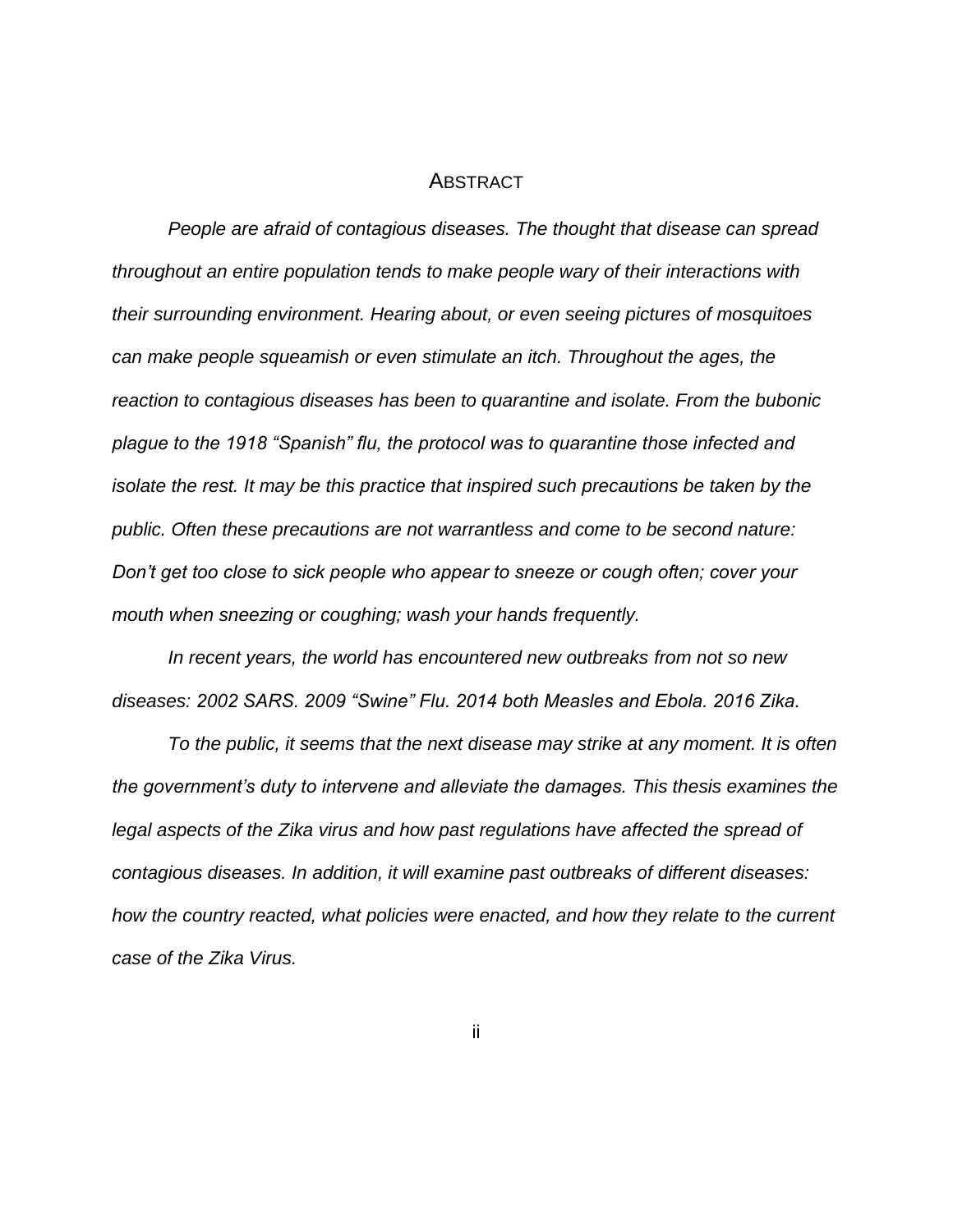# TABLE OF CONTENTS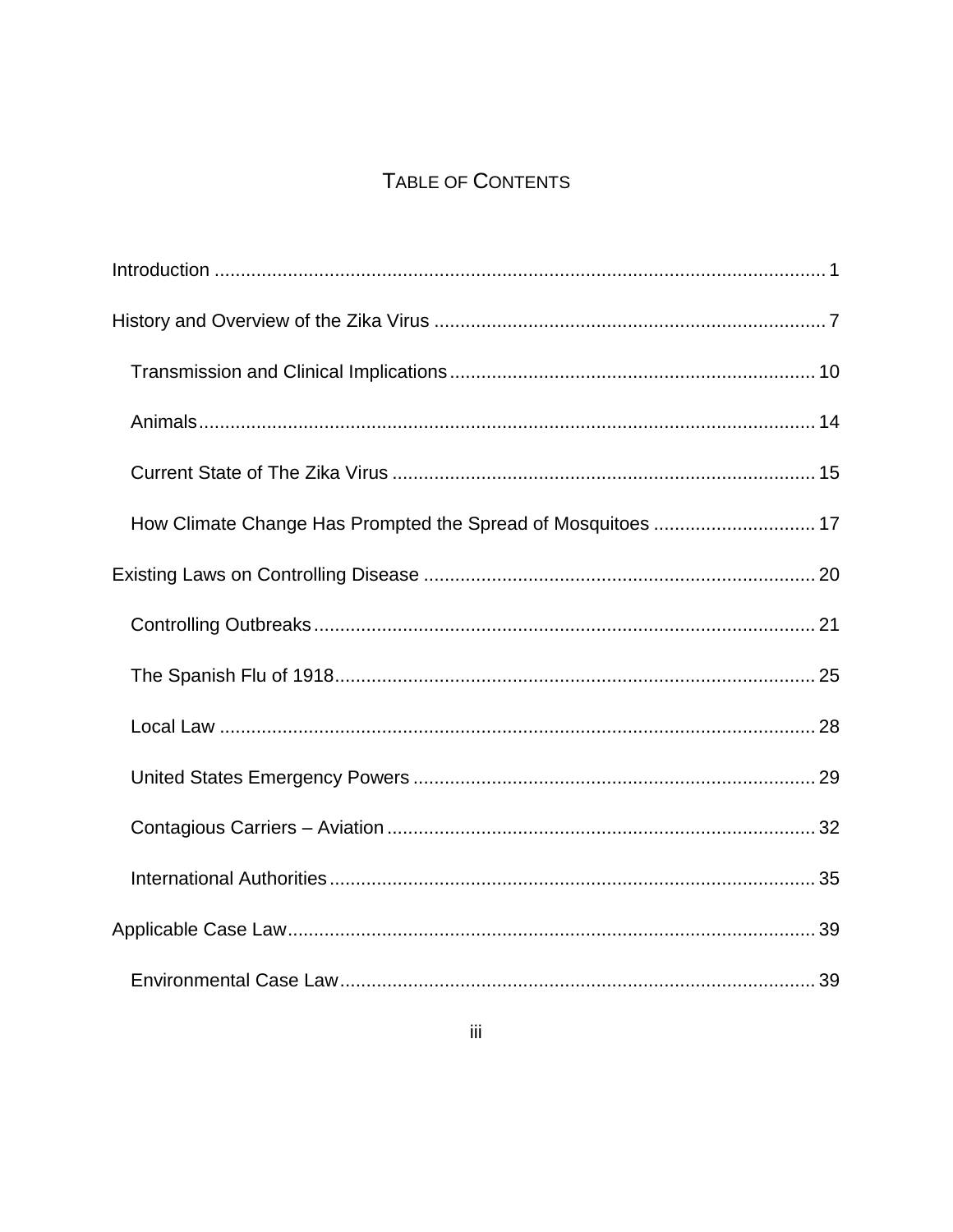| Religious and Cultural Implications and the Treatment of Corpses  44 |  |
|----------------------------------------------------------------------|--|
|                                                                      |  |
|                                                                      |  |
|                                                                      |  |
|                                                                      |  |
|                                                                      |  |
|                                                                      |  |
|                                                                      |  |
|                                                                      |  |
|                                                                      |  |
|                                                                      |  |
|                                                                      |  |
|                                                                      |  |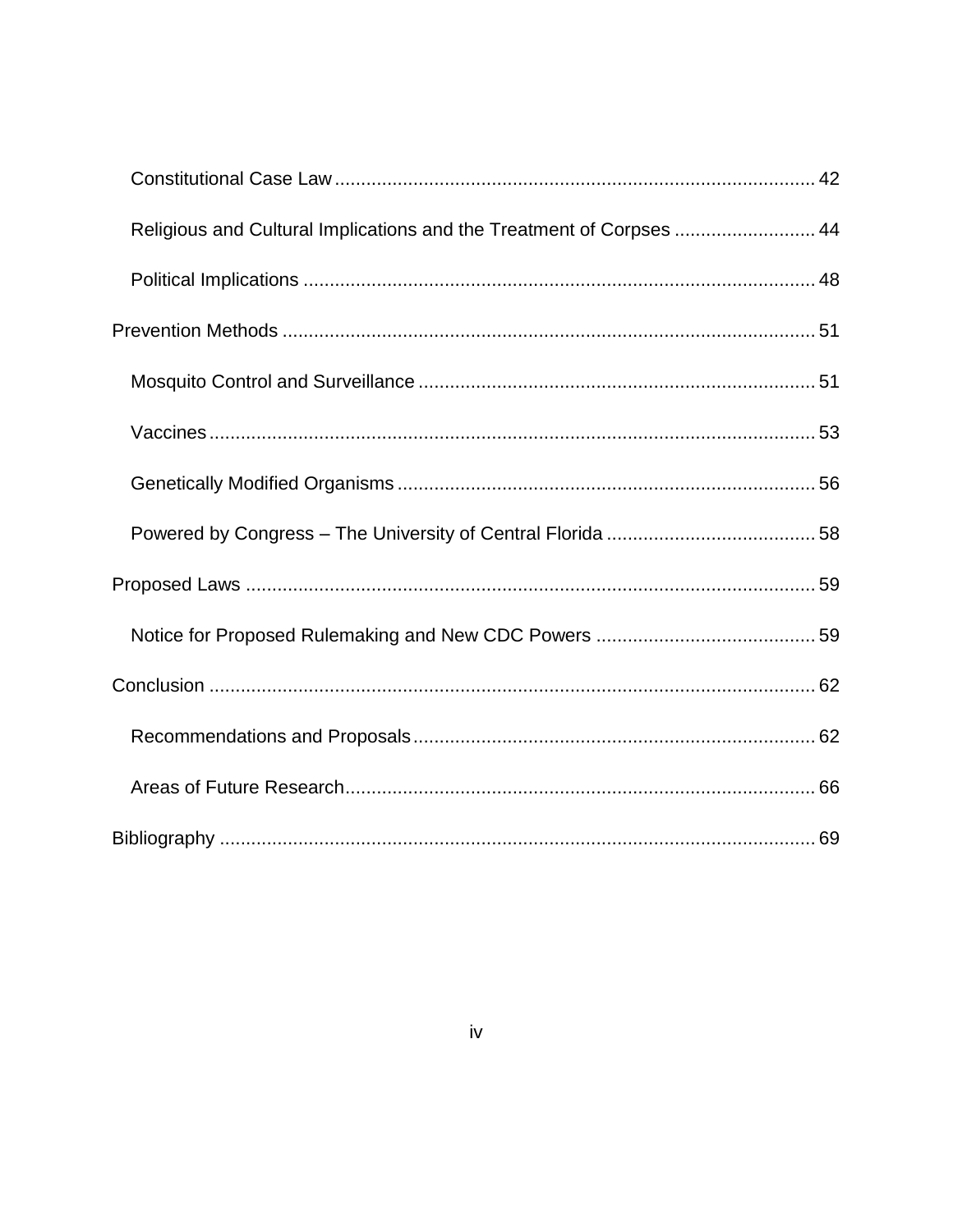# TABLE OF FIGURES

| <b>FIGURE</b> |  |
|---------------|--|
|               |  |
|               |  |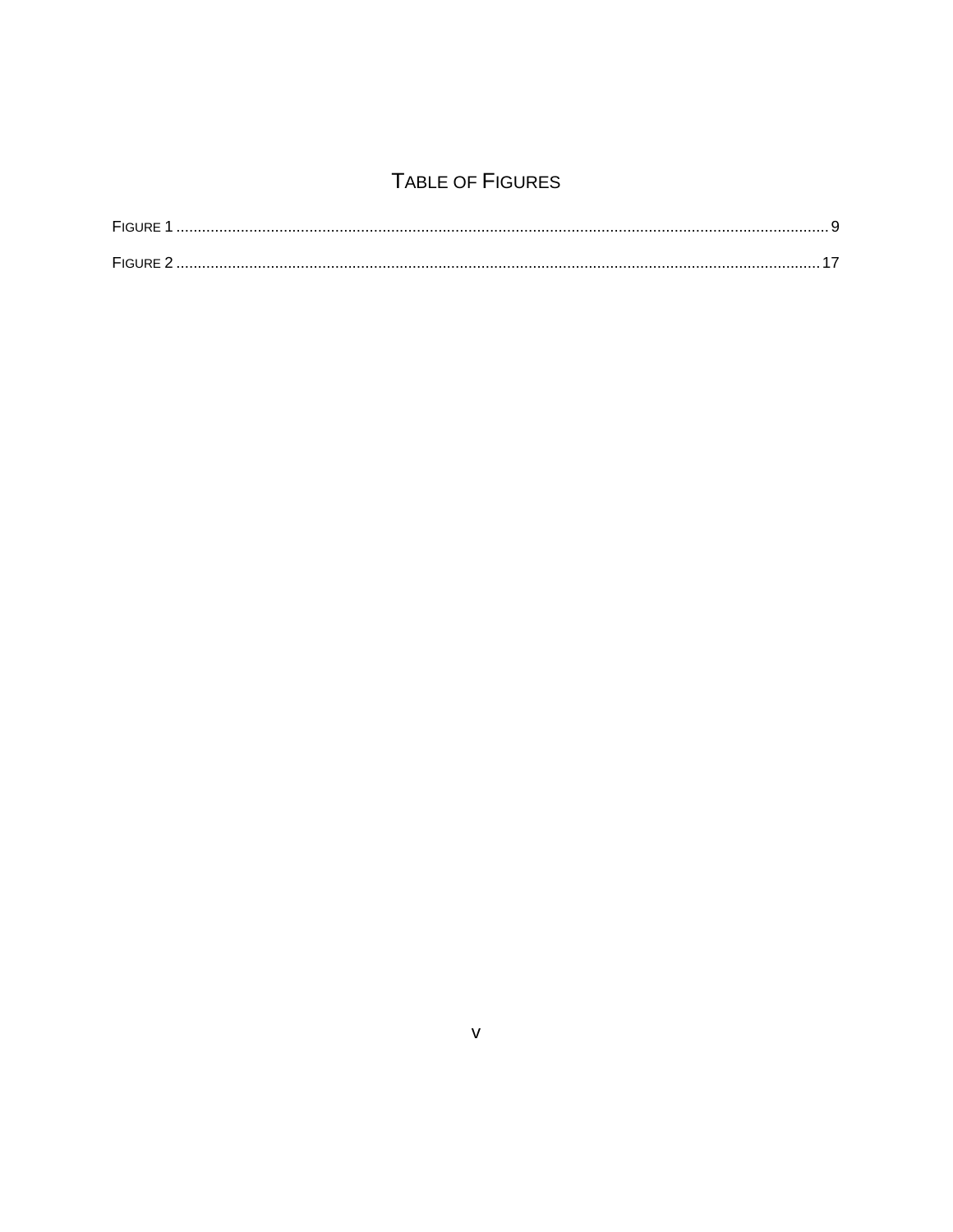#### **INTRODUCTION**

<span id="page-6-0"></span>This thesis presents an analysis of the legal implications that the Zika virus brings into play. Within this analysis are four central recommendations which act as the drivers for change in quarantine law authorities. The first recommendation is a change of ideology: the need to be proactive rather than reactive. If a problem is imminent and a solution is both available and viable, why let the problem escalate? The second and third recommendations call for legal reforms on both the national and international levels. A major driver in change for national authority is through United States federal government funding. This thesis will examine the resources available to the federal and state governments and recommend which is the most effective means to combat the Zika virus. Conversely, there is a lack of international authority since many policing powers available to the United States authorities are not available to international authorities. This thesis will inspect the powers that international authorities do have and whether they have been effective in past outbreaks. The fourth and final recommendation is to keep the general public informed. The public's reaction to an outbreak is often important as a calm and informed public in addition to proper regulations can greatly mitigate the effects of an outbreak.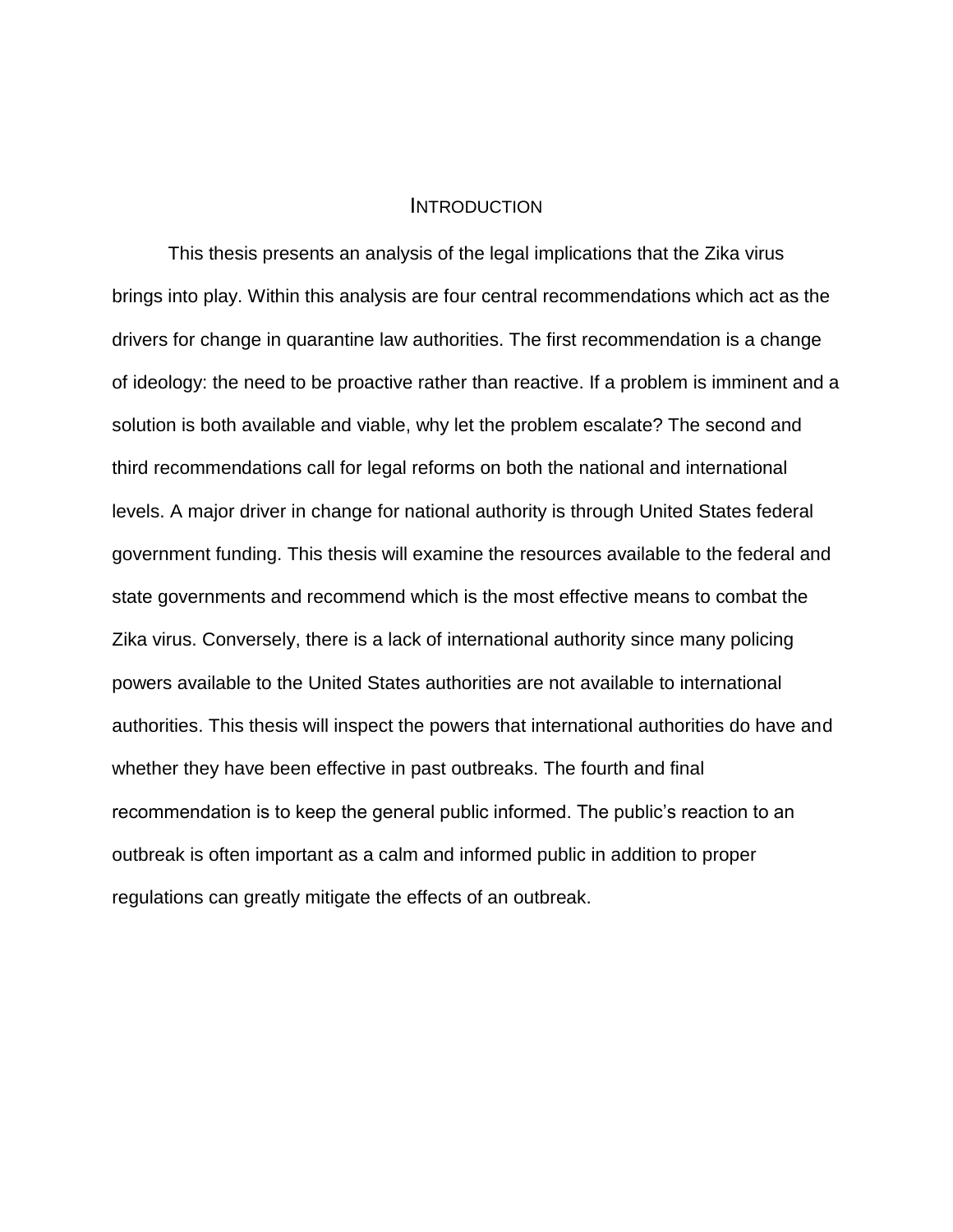Prior to addressing any issues, it is important to first define terms that will be used throughout this thesis:

- **Disease -** "A condition of the living animal or plant body or of one of its parts that impairs normal functioning and is typically manifested by distinguishing signs and symptoms"<sup>1</sup>
- **Communicable Disease**  "A communicable disease is one that is spread from one person to another through a variety of ways that include: contact with blood and bodily fluids; breathing in an airborne virus; or by being bitten by an insect."<sup>2</sup>
- **Virus** "A microorganism that is smaller than a bacterium that cannot grow or reproduce apart from a living cell."<sup>3</sup>
- **Vector**  "Vectors are living organisms that can transmit infectious diseases between humans or from animals to humans. Many of these vectors are bloodsucking insects..."<sup>4</sup> An example would be the mosquito, the best known vector.<sup>5</sup>

 $1$  (n.d.). Disease | Disease Definition by Merriam-Webster. Retrieved April 6, 2017, from <https://www.merriam-webster.com/dictionary/disease>

<sup>&</sup>lt;sup>2</sup> "Communicable Disease - ACPHD." [http://www.acphd.org/communicable-disease.aspx.](http://www.acphd.org/communicable-disease.aspx) Accessed 26 Mar. 2017.

 $3$  (n.d.). Medical Definition of Virus - MedicineNet. Retrieved March 23, 2017, from <http://www.medicinenet.com/script/main/art.asp?articlekey=5997>

<sup>&</sup>lt;sup>4</sup> (n.d.). WHO | Vector-borne diseases. Retrieved April 3, 2017, from <http://www.who.int/mediacentre/factsheets/fs387/en/>

 $^5$  Id.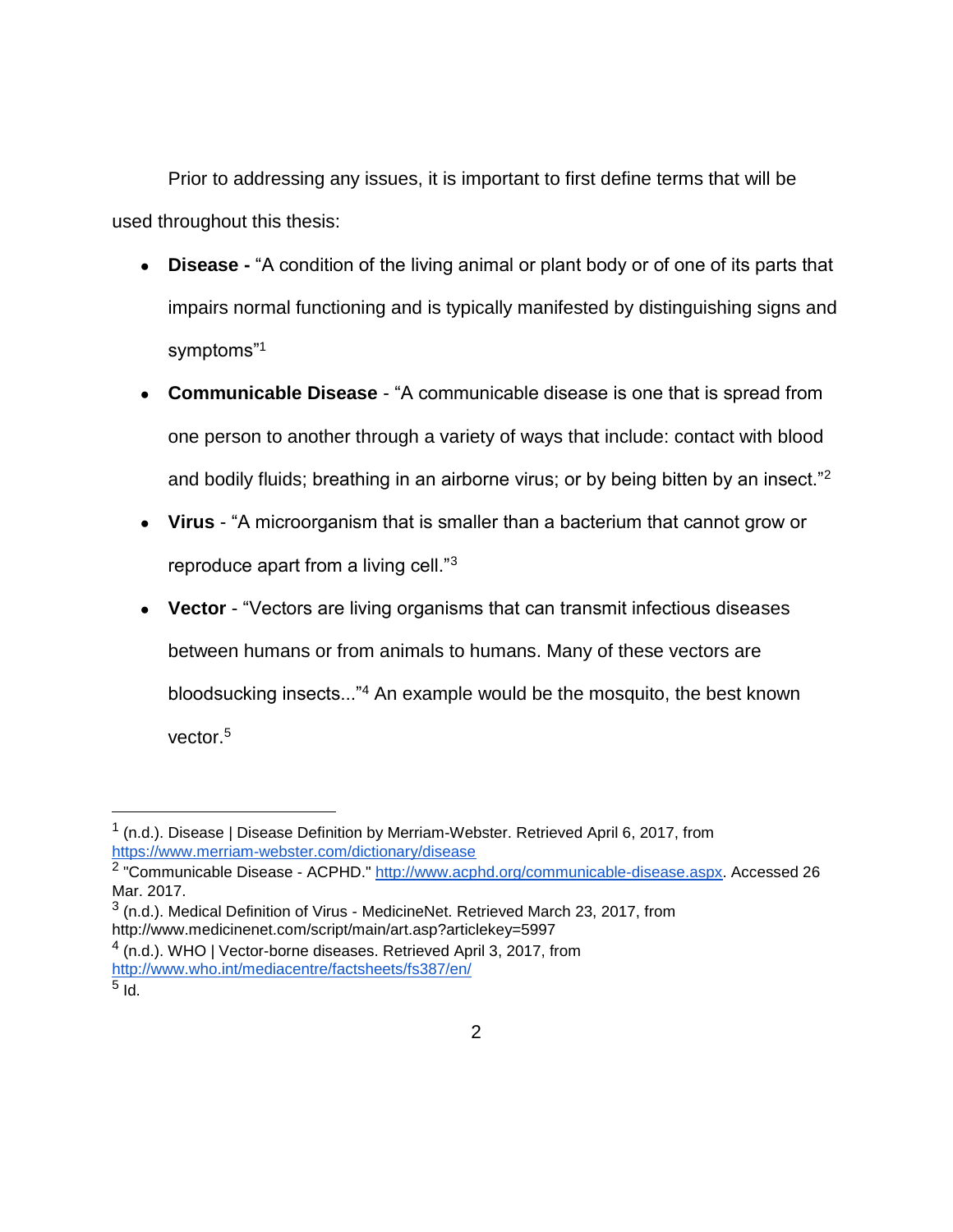- **Outbreak**  "A disease outbreak is the occurrence of cases of disease in excess of what would normally be expected in a defined community, geographical area or season. An outbreak may occur in a restricted geographical area, or may extend over several countries.<sup>"6</sup> An outbreak can last from a couple days to many years.
- **Pandemic** "Worldwide spread of a new disease."<sup>7</sup> Note the key word here being "worldwide". In essence, every pandemic is an outbreak, not every outbreak is a pandemic.
- **Preemption** Friction between state and federal law, when federal law displaces state law under the Supremacy Clause of the United States Constitution.<sup>8</sup>
- **Federal Administrations** Through years of technological innovations,

"Congress deemed it appropriate to delegate the details of administering laws to protect the public or enhance fairness to executive departments or independent regulatory agencies."<sup>9</sup> An example of such agency is the Environmental Protection Agency.

 $\overline{a}$ 

 $7$  (2010, February 24). WHO | What is a pandemic?. Retrieved March 23, 2017, from [http://www.who.int/csr/disease/swineflu/frequently\\_asked\\_questions/pandemic/en/](http://www.who.int/csr/disease/swineflu/frequently_asked_questions/pandemic/en/)

 $^6$  (n.d.). WHO | Disease outbreaks. Retrieved March 23, 2017, from [http://www.who.int/topics/disease\\_outbreaks/en/](http://www.who.int/topics/disease_outbreaks/en/)

<sup>&</sup>lt;sup>8</sup> (n.d.). Preemption | Wex Legal Dictionary / Encyclopedia | LII / Legal .... Retrieved March 25, 2017, from <https://www.law.cornell.edu/wex/preemption>

 $9$  (2016, December 12). Federal Administrative Law: A Brief Overview. Retrieved March 25, 2017, from <http://www.llsdc.org/federal-administrative-law-a-brief-overview>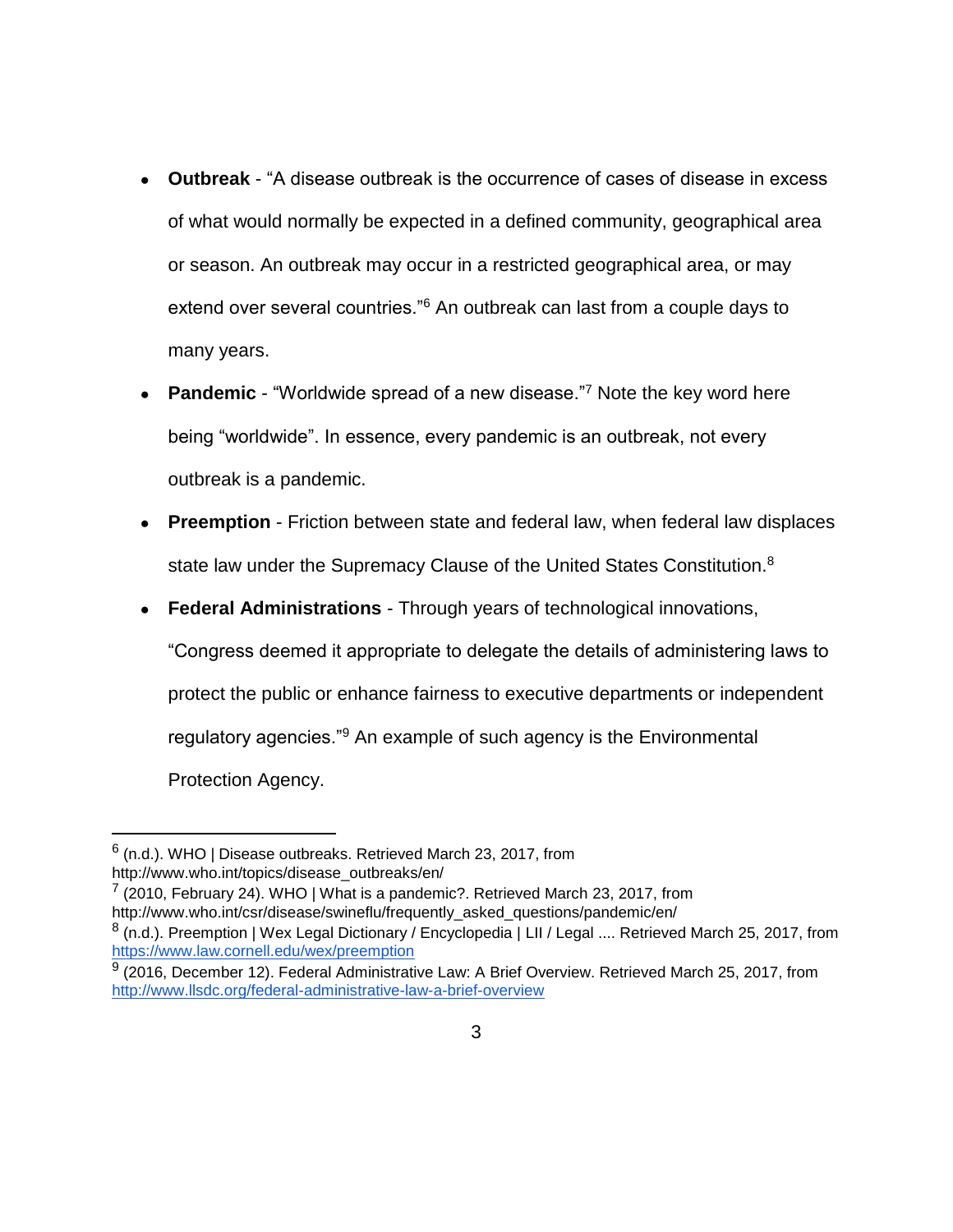- **Policing Powers** It is under the10th amendment of the United States Constitution that the states are delegated rights not given to the federal government. This gives the states the power to "establish and enforce laws protecting the welfare, safety, and health of the public."<sup>10</sup>
- **Quarantine Law**  In this thesis "Quarantine law" will be a blanket term for all laws and regulations pertaining to the control of Communicable diseases. This often includes quarantining, isolating, reporting, standards of medical examination, and the movement of people.
- **Interstate Commerce** Commercial transactions occurring between more than one state.
- **Corpse** A dead body.

- **Justiciability -** "The types of matters that the federal courts can adjudicate. If a case is 'nonjusticiable' a federal court cannot hear it."<sup>11</sup>
- **Standing** A doctrine of justiciability, "Capacity of a party to bring suit in court."<sup>12</sup> Factors included in this are whether a party sustained or will sustain direct injury

 $^{10}$  (n.d.). police powers | Wex Legal Dictionary / Encyclopedia | LII / Legal .... Retrieved April 19, 2017, from [https://www.law.cornell.edu/wex/police\\_powers](https://www.law.cornell.edu/wex/police_powers)

<sup>11</sup> (n.d.). Justiciability | Wex Legal Dictionary / Encyclopedia | LII / Legal .... Retrieved March 25, 2017, from<https://www.law.cornell.edu/wex/justiciability>

<sup>&</sup>lt;sup>12</sup> (n.d.). Standing | Wex Legal Dictionary / Encyclopedia | LII / Legal .... Retrieved March 25, 2017, from <https://www.law.cornell.edu/wex/standing>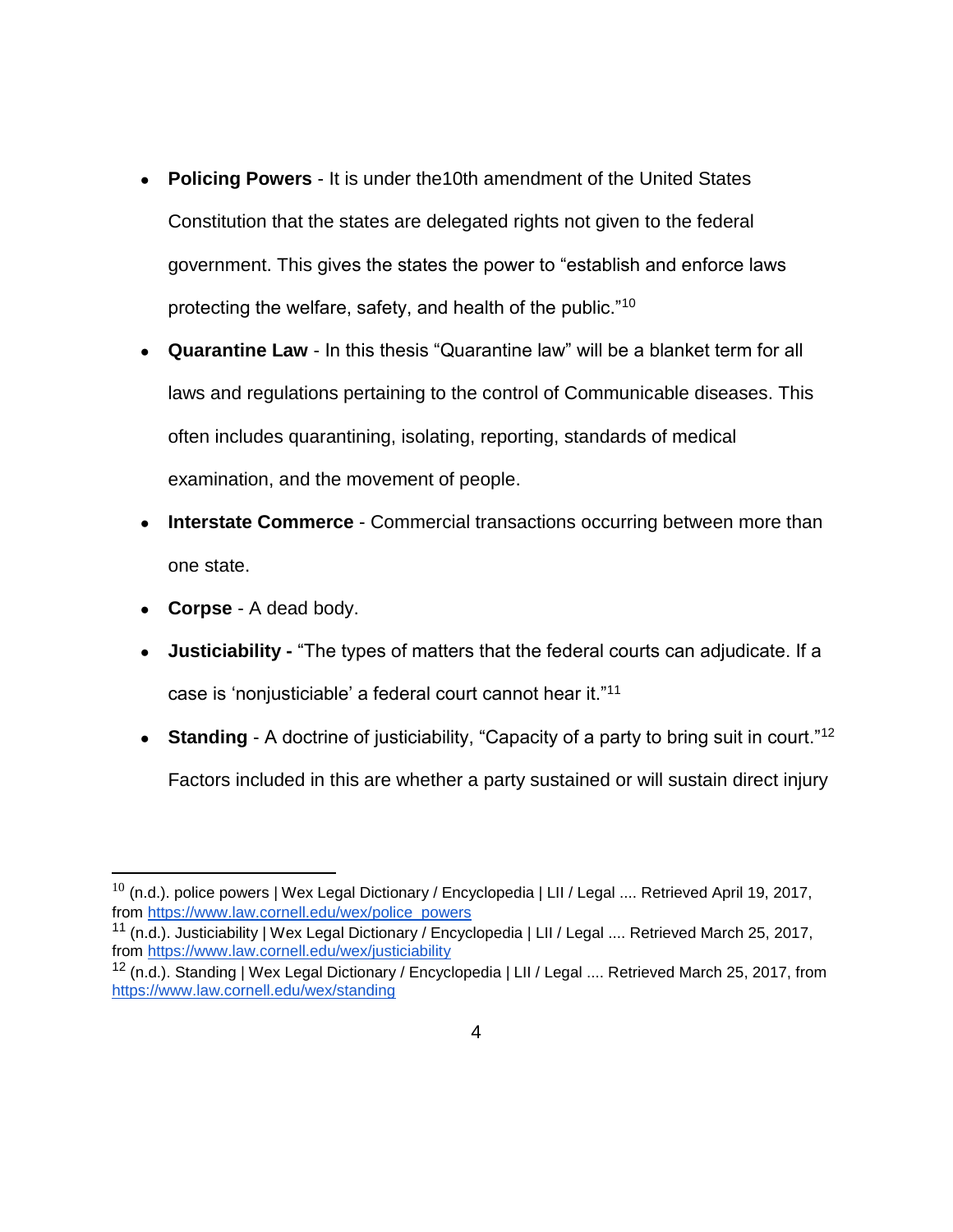and that the injury can be remedied by law.<sup>13</sup>

- **The Political Question Doctrine** A doctrine of justiciability, "Courts should not hear cases which deal directly with issues that [the] Constitution makes the sole responsibility of the other branches of government."<sup>14</sup>
- **Vaccines**  A vaccine "produces immunity from a disease and can be administered through needle injections, by mouth, or by aerosol."<sup>15</sup> In addition, a vaccination is "the injection of a killed or weakened organism that produces immunity in the body against that organism."<sup>16</sup> This results in immunization or "the process by which a person or animal becomes protected from a disease."<sup>17</sup>

Part I of the thesis provides relevant background information on Zika. The virus' origins, clinical implications, and a brief introduction of its cousin viruses. Part II focuses on legislation and governmental powers relating to disease control. Much of this section will be dedicated to the powers of the governmental agencies, Federal statutes, and Constitutional law cases. Part III covers relevant case law. This section examines cases relevant both directly and indirectly to an analysis of the law regarding the Zika virus.

<sup>13</sup> Id. See also *Lujan v. Defenders of Wildlife, 504 U.S. 555 (1992)*

<sup>&</sup>lt;sup>14</sup> (n.d.). Political Question Doctrine | Wex Legal Dictionary / Encyclopedia | LII .... Retrieved March 25, 2017, from [https://www.law.cornell.edu/wex/political\\_question\\_doctrine.](https://www.law.cornell.edu/wex/political_question_doctrine) See also *Baker v Carr, 369 U.S. 186 (1962)*

<sup>15</sup> (n.d.). Basics | Vaccines.gov. Retrieved March 25, 2017, from<https://www.vaccines.gov/basics/>  $16$  Id.

 $17$  Id.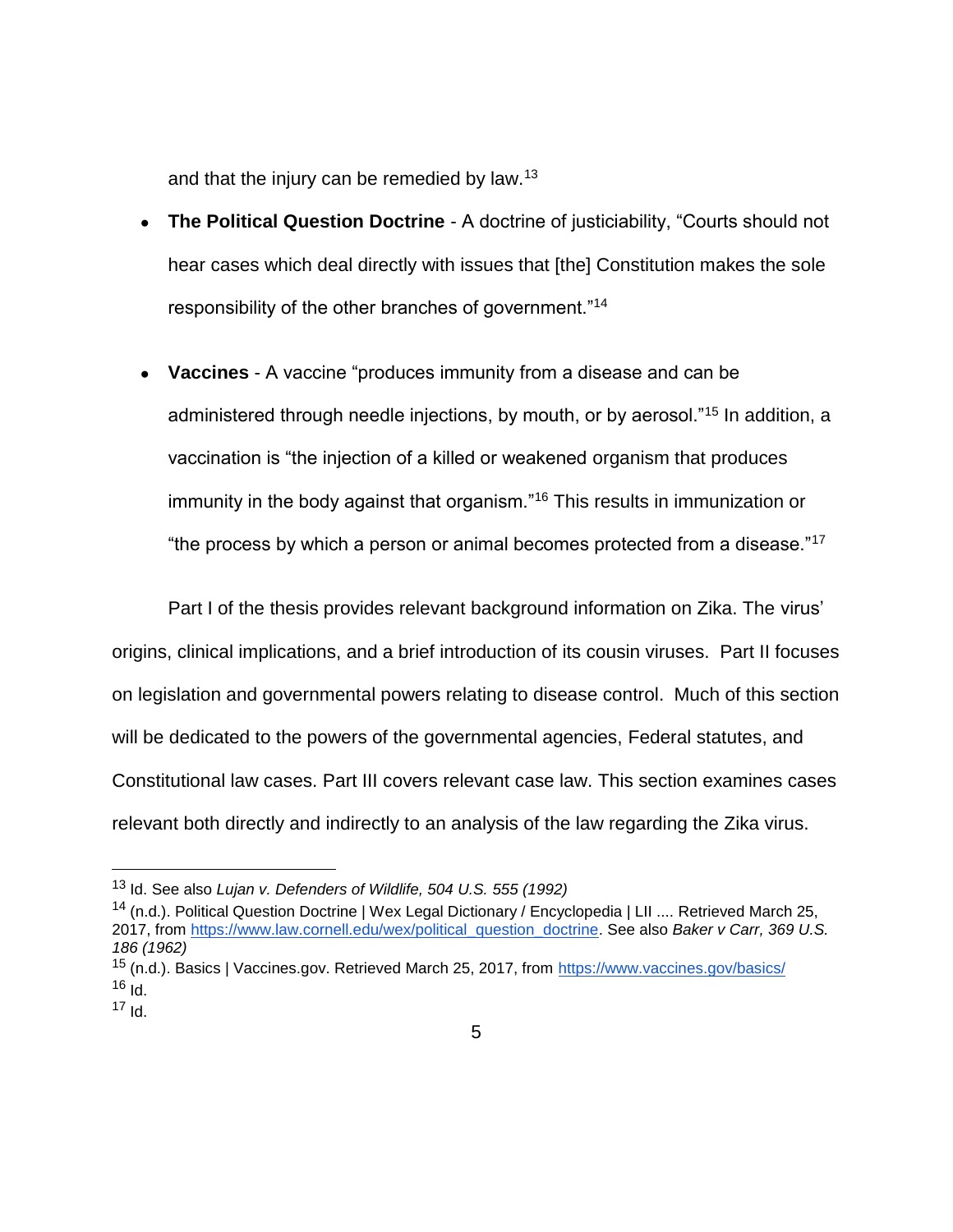Part IV provides the legal aspects pertaining to the methods of preventing the virus. Part V presents the proposed laws and future endeavors to control the Zika virus. The paper concludes in Part VI by restating main points found in the thesis and offering recommendations.

This now raises the question, what is the Zika virus?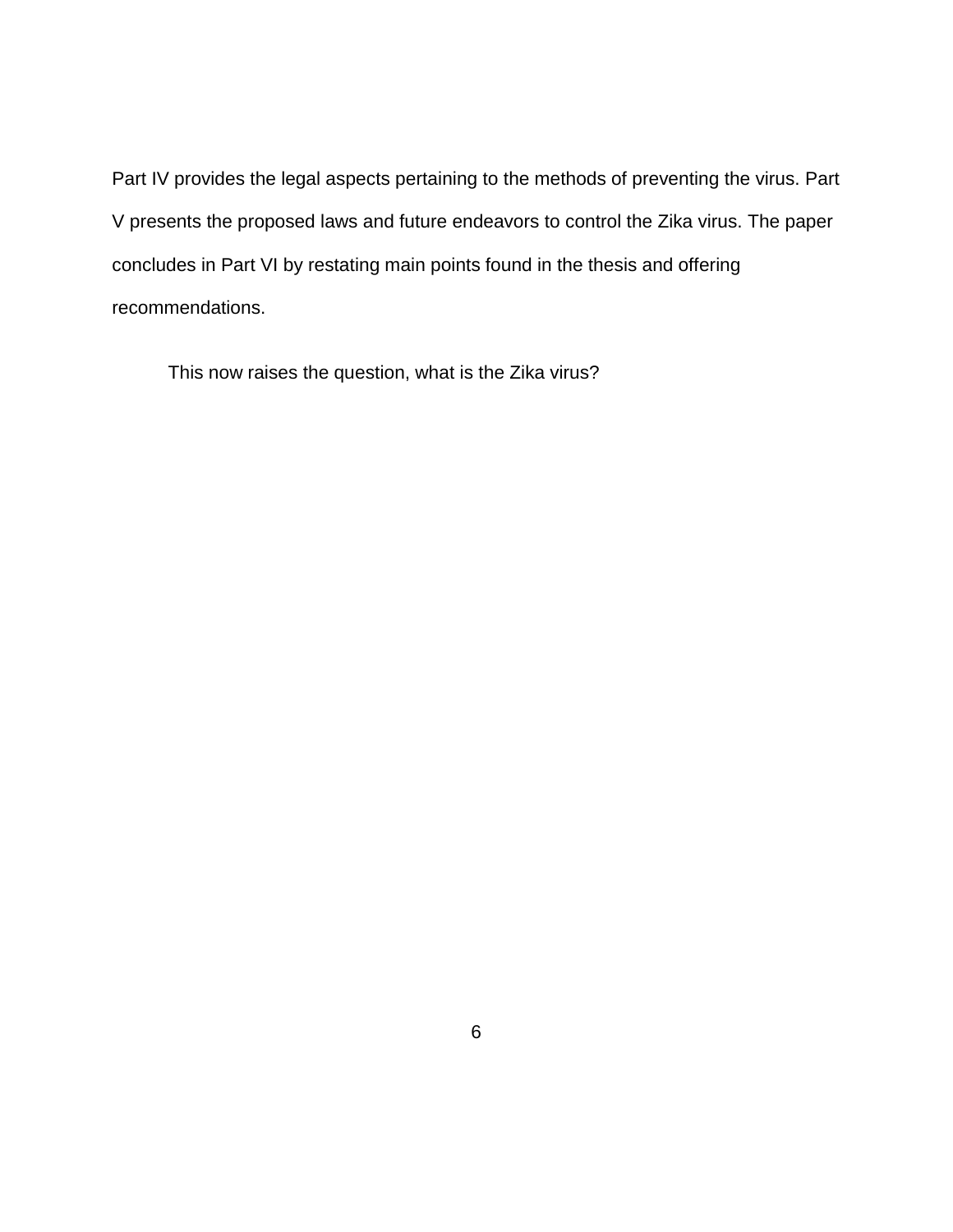## HISTORY AND OVERVIEW OF THE ZIKA VIRUS

<span id="page-12-0"></span>In 1947, a virus was discovered during studies of the yellow fever in a Ugandan jungle. This virus was named after its location of discovery, the "Ziika forest". Until recently, Zika has been largely dormant, with less than 20 cases within a 40-year timespan.<sup>18</sup> Zika began to garner attention after a 2007 outbreak in the Yap islands.<sup>19</sup> An estimated 73% of the population was infected within a four-month period.<sup>20</sup> Zika would then return to its dormant status until a second outbreak in French Polynesia when an estimated 30,000 people were infected.<sup>21</sup> This led to a spread to other islands in 2013. Two years following, the virus made its way to Latin America with an estimated 500,000 - 150,000,000 people infected.<sup>22</sup> In 2016, Zika drew the attention of the people in the United States by establishing a foothold in Miami.

The Zika virus is a flavivirus- simply put, a cousin of the yellow fever that is primarily transferred by the Aedes aegypti mosquito and the Aedes albopictus. These mosquitoes are of African origins, yet they have spread towards more tropical regions.<sup>23</sup>

<sup>&</sup>lt;sup>18</sup> "Zika fever and congenital Zika syndrome: An unexpected emerging ...." 29 Feb. 2016, [http://www.journalofinfection.com/article/S0163-4453\(16\)00061-X/abstract.](http://www.journalofinfection.com/article/S0163-4453(16)00061-X/abstract) Accessed 18 Feb. 2017.  $19$  Id.

 $20$  Id.

 $21$  Id.

 $^{22}$  Id.

 $^{23}$  Id.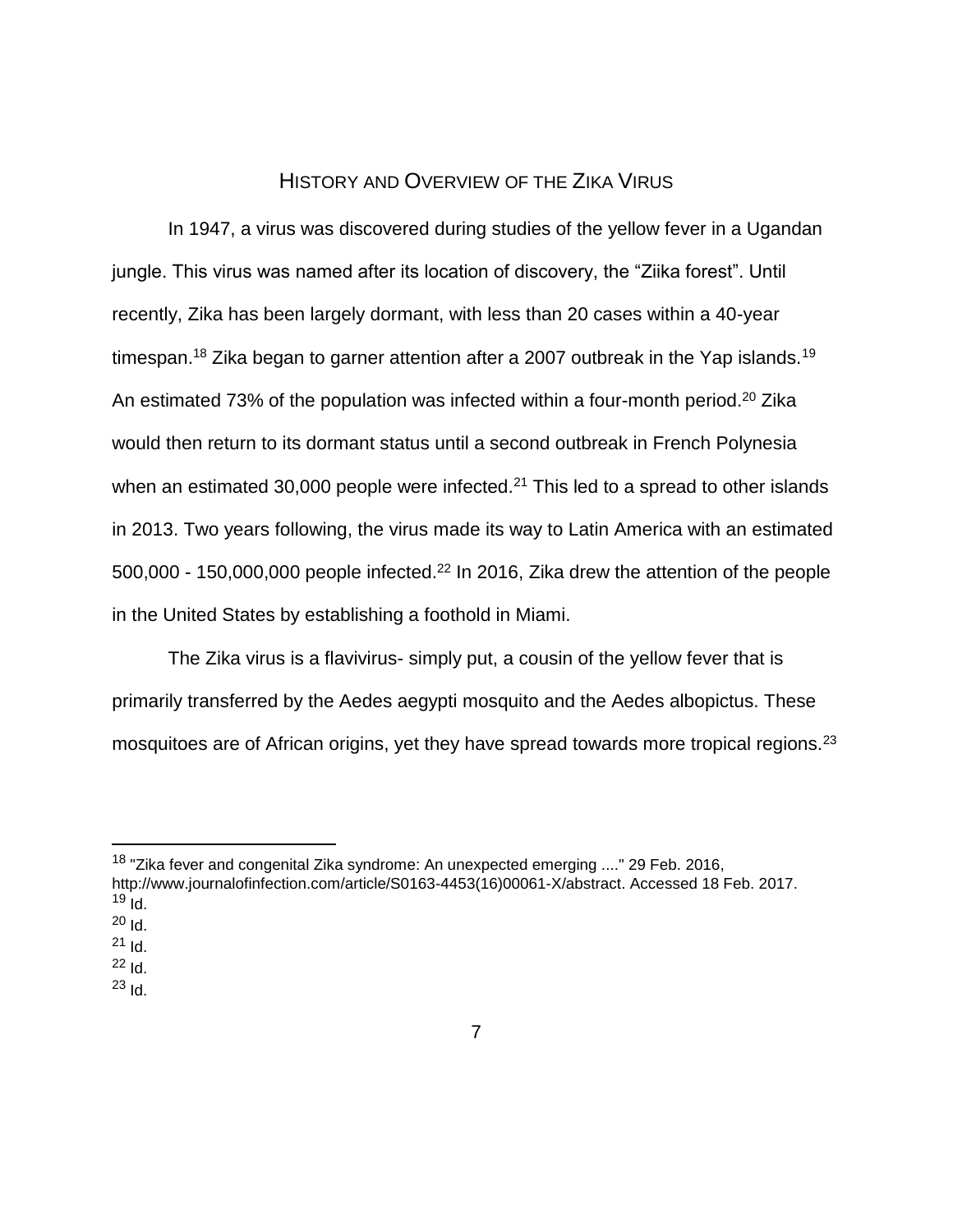It was in the French Polynesia where the largest Zika outbreak occurred.<sup>24</sup> During this outbreak, there were a number of Guillain-Barre syndrome cases that occurred during the Zika virus.<sup>25</sup>

It is apparent that the Zika virus is well traveled, so the question may be, whether a mosquito can survive a plane ride. The answer is yes. Mosquitoes can be one of many unwanted passengers of a plane, and can even share the cab to a passenger's destination. Monika Gehner from the World Health Organization (WHO) explains, "The Aedes mosquito is a weak flyer... But it may inadvertently be transported by humans from one place to another (e.g. in the back of a car, via planes)," and upon reaching a destination, "it may theoretically be capable of reproducing itself there and introduce Zika virus to new areas." <sup>26</sup> Now what exactly is the Aedes mosquito?

The most common mosquito which carries Zika is the Aedes, which frequently bites in the daytime, indoors and outdoors.<sup>27</sup> The Aedes mosquito also carries the dengue and chikungunya viruses, cousins to Zika. The other mosquito which spreads

 $24$  "Guillain-Barré Syndrome outbreak associated with Zika virus infection ...." 29 Feb. 2016, [http://www.thelancet.com/journals/lancet/article/PIIS0140-6736\(16\)00562-6/abstract.](http://www.thelancet.com/journals/lancet/article/PIIS0140-6736(16)00562-6/abstract) Accessed 20 Feb. 2017.

<sup>&</sup>lt;sup>25</sup> "Guillain–Barré Syndrome (42 Cases) Occurring During a Zika Virus ...." 8 Apr. 2016, [https://www.ncbi.nlm.nih.gov/pmc/articles/PMC4998790/.](https://www.ncbi.nlm.nih.gov/pmc/articles/PMC4998790/) Accessed 20 Feb. 2017.

<sup>&</sup>lt;sup>26</sup> "WHO: Zika mosquitos can travel by planes - AeroTime." 19 Feb. 2016,

[https://www.aerotime.aero/en/civil/10320-who-zika-mosquitos-can-travel-by-planes.](https://www.aerotime.aero/en/civil/10320-who-zika-mosquitos-can-travel-by-planes) Accessed 18 Feb. 2017.

 $27$  Schaffner, Francis, and Alexander Mathis. "Dengue and dengue vectors in the WHO European region: past, present, and scenarios for the future." The Lancet Infectious Diseases 14.12 (2014): 1271-1280.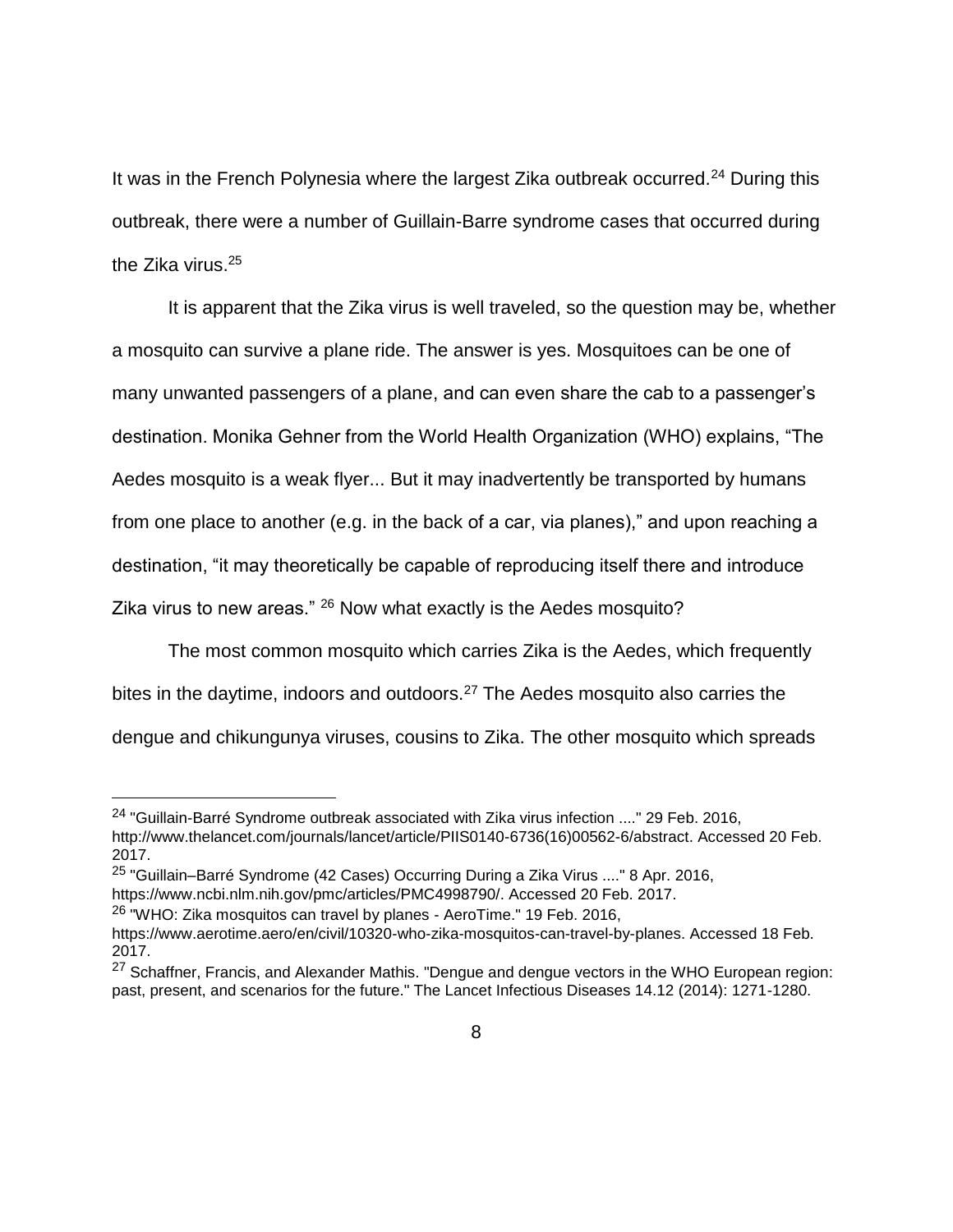the Zika virus is the Aedes Albopictus. Due to their feeding habits, the CDC has declared the Aedes albopictus the lesser threat of the two mosquitos.<sup>28</sup> These mosquitoes are often referred to as the "Asian tiger mosquito."<sup>29</sup> The two mosquitoes lay eggs in standing water, but often choose smaller areas such as dog bowls, flower pots, and buckets.<sup>30</sup> There are several other mosquitoes which have the potential to carry Zika, but the Aedes aegypti is the primary vector.<sup>31</sup>



<span id="page-14-0"></span>*Figure 1 Estimated range of Aedes aegypti and Aedes albopictus in the US - CDC." 19 Jan. 2017, http://www.cdc.gov/zika/vector/range.html. Accessed 18 Feb. 2017.*

<sup>&</sup>lt;sup>28</sup> "Estimated range of Aedes aegypti and Aedes albopictus in the US - CDC." 19 Jan. 2017, [http://www.cdc.gov/zika/vector/range.html.](http://www.cdc.gov/zika/vector/range.html) Accessed 18 Feb. 2017.

<sup>&</sup>lt;sup>29</sup> "Dengue and the Aedes albopictus mosquito - CDC."

[https://www.cdc.gov/dengue/resources/30jan2012/albopictusfactsheet.pdf.](https://www.cdc.gov/dengue/resources/30jan2012/albopictusfactsheet.pdf) Accessed 18 Feb. 2017. <sup>30</sup> (2017, January 20). Transmission | Zika virus | CDC. Retrieved March 30, 2017, from <https://www.cdc.gov/zika/transmission/>

 $31$  "Zika fever and congenital Zika syndrome: An unexpected emerging ...." 29 Feb. 2016, [http://www.journalofinfection.com/article/S0163-4453\(16\)00061-X/abstract.](http://www.journalofinfection.com/article/S0163-4453(16)00061-X/abstract) Accessed 19 Feb. 2017.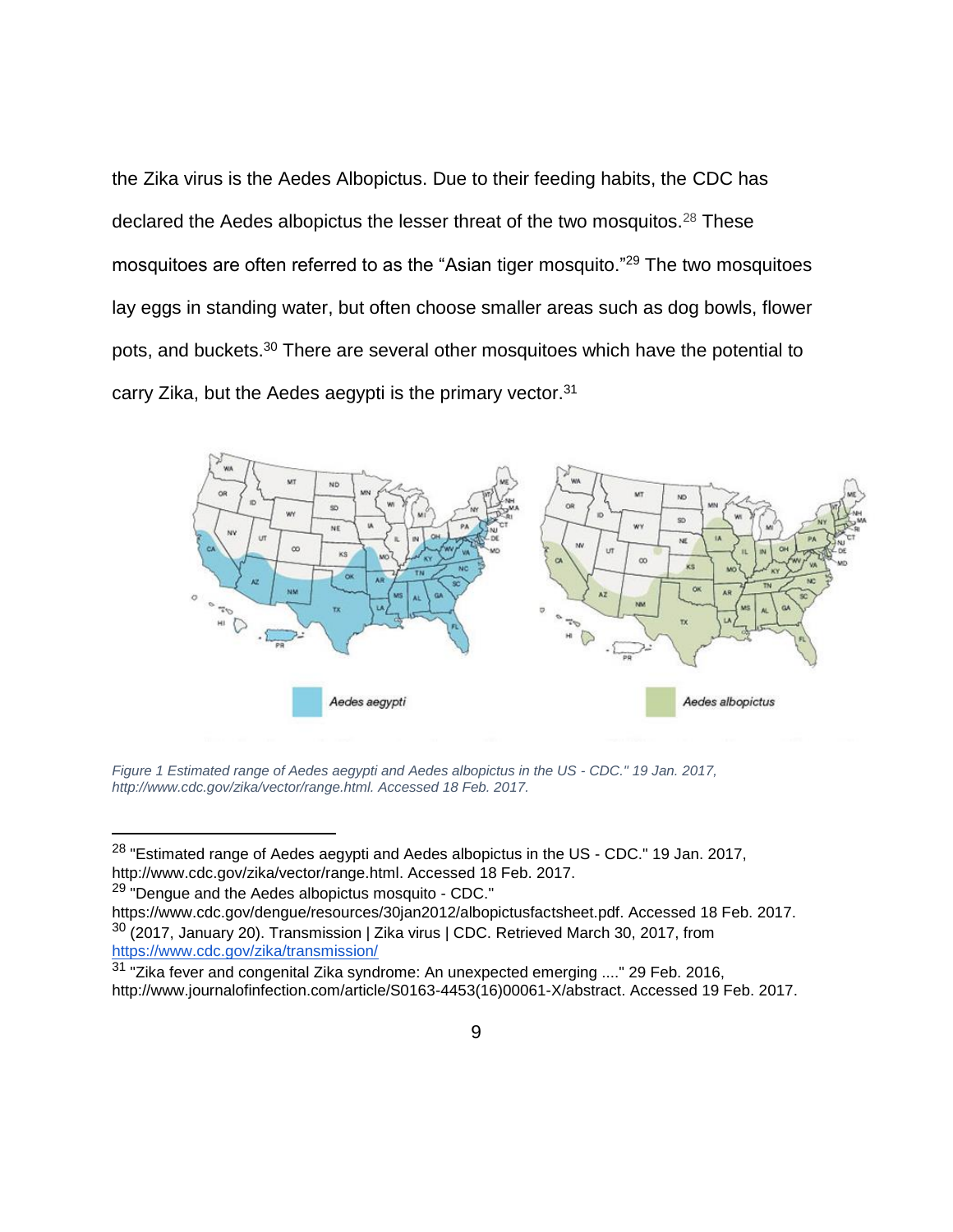## Transmission and Clinical Implications

<span id="page-15-0"></span>The Zika virus is spread in several ways. The primary route of infection is through a bite from an infected mosquito.<sup>32</sup> Mosquitoes become infected when they bite a person already infected with the virus.<sup>33</sup> Zika can also be transmitted through sex.<sup>34</sup> The period of which couples are subject to infecting one another with Zika is not yet confirmed, however it has been reported that men can carry the virus in their sperm for up to six months.<sup>35</sup> Another form of transmission is from a pregnant woman to her fetus.<sup>36</sup> The CDC recommends limited travel for pregnant women, meaning avoiding areas with cases of Zika.<sup>37</sup>

There are other modes of transmission that have not yet been confirmed. Breastfeeding is a potential route. Although there is not enough evidence to support it yet, the CDC recommends that women suspected to have come in contact with the

 $\overline{a}$ 

 $35$  (2016, August 12). Zika virus found to remain in sperm for up to six months - The Telegraph. Retrieved March 30, 2017, from [http://www.telegraph.co.uk/news/2016/08/12/zika-virus-found-to-remain-in-sperm](http://www.telegraph.co.uk/news/2016/08/12/zika-virus-found-to-remain-in-sperm-for-up-to-six-months/)[for-up-to-six-months/](http://www.telegraph.co.uk/news/2016/08/12/zika-virus-found-to-remain-in-sperm-for-up-to-six-months/)

 $37$  Id.

<sup>32</sup> "Zika Virus | CDC." [https://www.cdc.gov/zika/.](https://www.cdc.gov/zika/) Accessed 30 Mar. 2017.

 $33$  Id.

<sup>34</sup> Id.

 $36$  (2017, January 20). Transmission | Zika virus | CDC. Retrieved March 30, 2017, from <https://www.cdc.gov/zika/transmission/>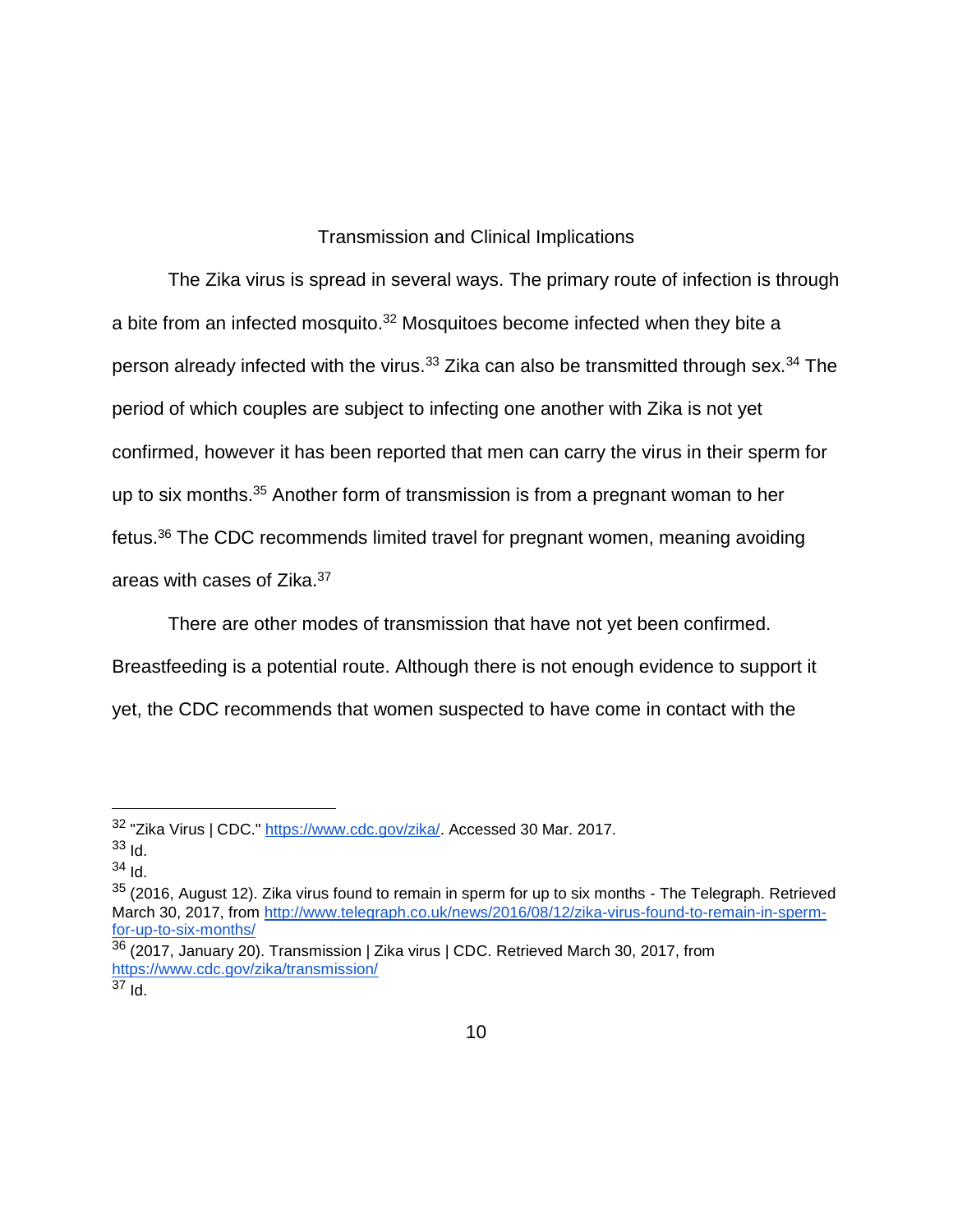virus should not breastfeed until cleared.<sup>38</sup> A likely but unconfirmed route of transmission is blood transfusion.<sup>39</sup>

Current data shows that most people are asymptomatic. In fact, around 80% of people infected won't show signs of infection.<sup>40</sup> This is may be another reason why Zika may have been undetected for so long; if people do not know that they have the disease, there is no cause for alarm. For the minority who do show symptoms, the most common side effect is a fever with possible rashes and joint pain.<sup>41</sup> Similar effects that are found in the dengue and chikungunya viruses, cousins of the Zika virus spread by the same mosquito.<sup>42</sup>

A second set of symptoms are referred as congenital Zika syndrome, the effects that ravage newborns infected with Zika. The most prominent and reported of the syndromes to be linked to Zika is microcephaly.<sup>43</sup> Microcephaly is a condition where a baby's head and brain are undersized and underdeveloped.<sup>44</sup> This condition can lead to seizures, delays in development (sitting, standing, walking, etc.), and feeding problems

 $38$  Id.

<sup>&</sup>lt;sup>39</sup> (2017, January 20). Transmission | Zika virus | CDC. Retrieved March 30, 2017, from <https://www.cdc.gov/zika/transmission/>

 $40$  Id.

<sup>41</sup> "Zika fever and congenital Zika syndrome: An unexpected emerging ...." 29 Feb. 2016, [http://www.journalofinfection.com/article/S0163-4453\(16\)00061-X/abstract](http://www.journalofinfection.com/article/S0163-4453(16)00061-X/abstract) . Accessed 18 Feb. 2017.  $42$  Id.

 $43$  Id.

<sup>44</sup> (2016, December 7). Facts about Microcephaly | Birth Defects | NCBDDD | CDC. Retrieved April 3, 2017, from<http://www.cdc.gov/ncbddd/birthdefects/microcephaly.html>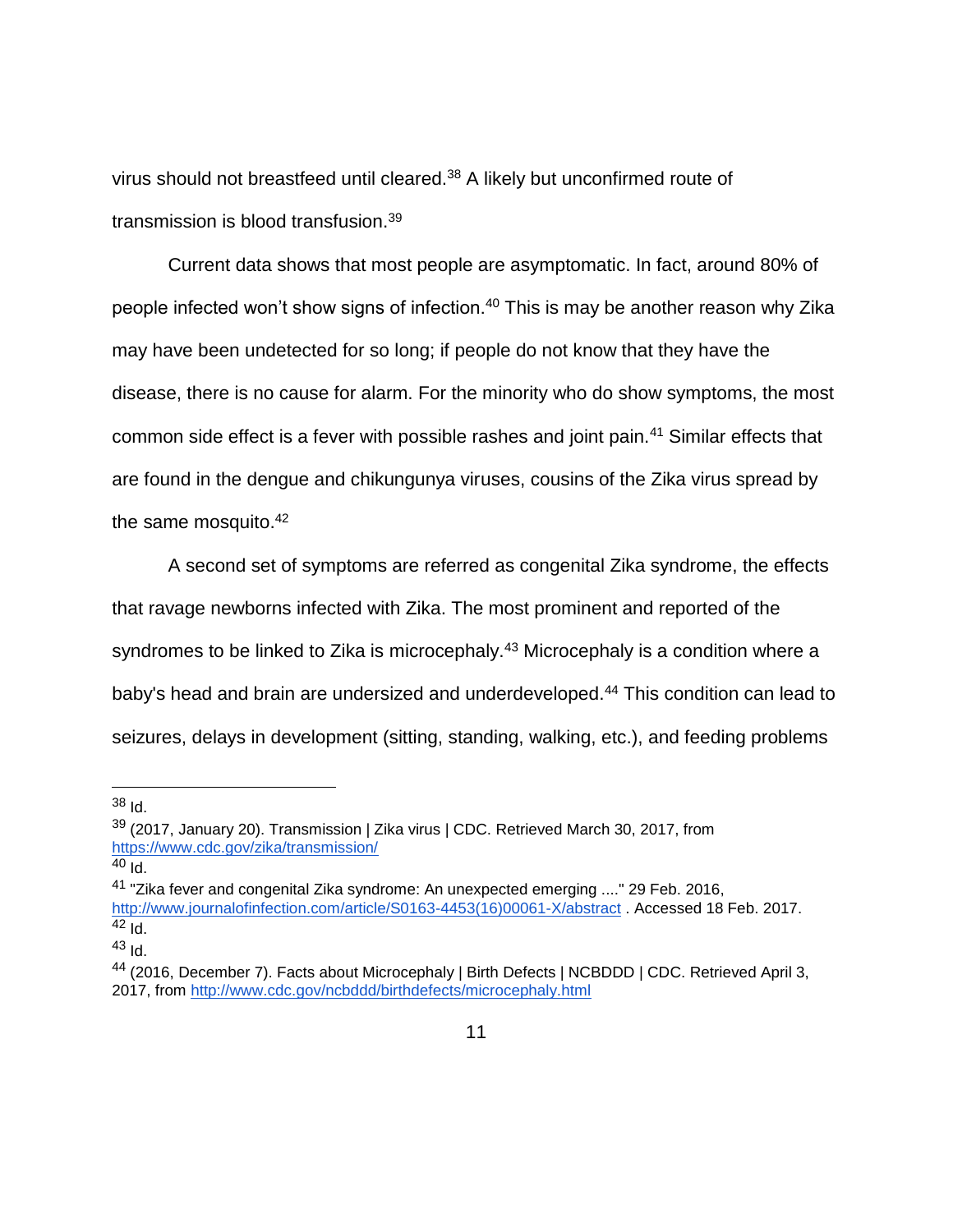amongst many others.<sup>45</sup> Microcephaly is estimated to affect 13 percent of babies born to mothers infected while pregnant.<sup>46</sup> Zika's link to microcephaly was once debatable, but experts in the field seem to agree that there is a direct correlation.<sup>47</sup> The congenital syndromes also include low birth-weight, reduced fetal movement, excessive/redundant scalp skin, and other effects.

Another implication of the Zika virus is the Guillain-Barre syndrome. During the outbreak in the French Polynesia there were a number of Guillain-Barre syndrome (GBS) cases that occurred at the same time.<sup>48</sup> This led many, such as the CDC, to believe that GBS is somehow linked to Zika, although the link has yet to be confirmed.<sup>49</sup> Guillain-Barré syndrome affects the nervous system; a person's immune system begins to damage nerve cells which causes muscle weakness and possible paralysis.<sup>50</sup>

There is a number that is assigned to contagious diseases: the basic

 $\overline{a}$ 

48 (n.d.). Guillain-Barré Syndrome outbreak associated with Zika ... - The Lancet. Retrieved March 30, 2017, from [http://www.thelancet.com/journals/lancet/article/PIIS0140-6736\(16\)00562-6/references](http://www.thelancet.com/journals/lancet/article/PIIS0140-6736(16)00562-6/references)

<sup>&</sup>lt;sup>45</sup> Id.

<sup>46</sup> (2016, May 25). For Zika-infected pregnancies, microcephaly risk may be as high as 13 .... Retrieved April 3, 2017, from [https://www.washingtonpost.com/news/to-your-health/wp/2016/05/25/for-zika-infected](https://www.washingtonpost.com/news/to-your-health/wp/2016/05/25/for-zika-infected-pregnancies-microcephaly-risk-may-be-as-high-as-13-percent/)[pregnancies-microcephaly-risk-may-be-as-high-as-13-percent/](https://www.washingtonpost.com/news/to-your-health/wp/2016/05/25/for-zika-infected-pregnancies-microcephaly-risk-may-be-as-high-as-13-percent/)

<sup>&</sup>lt;sup>47</sup> "Zika Is Linked To Microcephaly, Health Agencies Confirm : The Two ...." 31 Mar. 2016, [http://www.npr.org/sections/thetwo-way/2016/03/31/472607576/health-agencies-confirm-zika-is-linked](http://www.npr.org/sections/thetwo-way/2016/03/31/472607576/health-agencies-confirm-zika-is-linked-with-microcephaly)[with-microcephaly.](http://www.npr.org/sections/thetwo-way/2016/03/31/472607576/health-agencies-confirm-zika-is-linked-with-microcephaly) Accessed 20 Feb. 2017.

<sup>&</sup>lt;sup>49</sup> (2016, August 9). Zika and Guillain-Barré Syndrome | Zika virus | CDC. Retrieved March 30, 2017, from<http://www.cdc.gov/zika/healtheffects/gbs-qa.html>

<sup>50</sup> Id.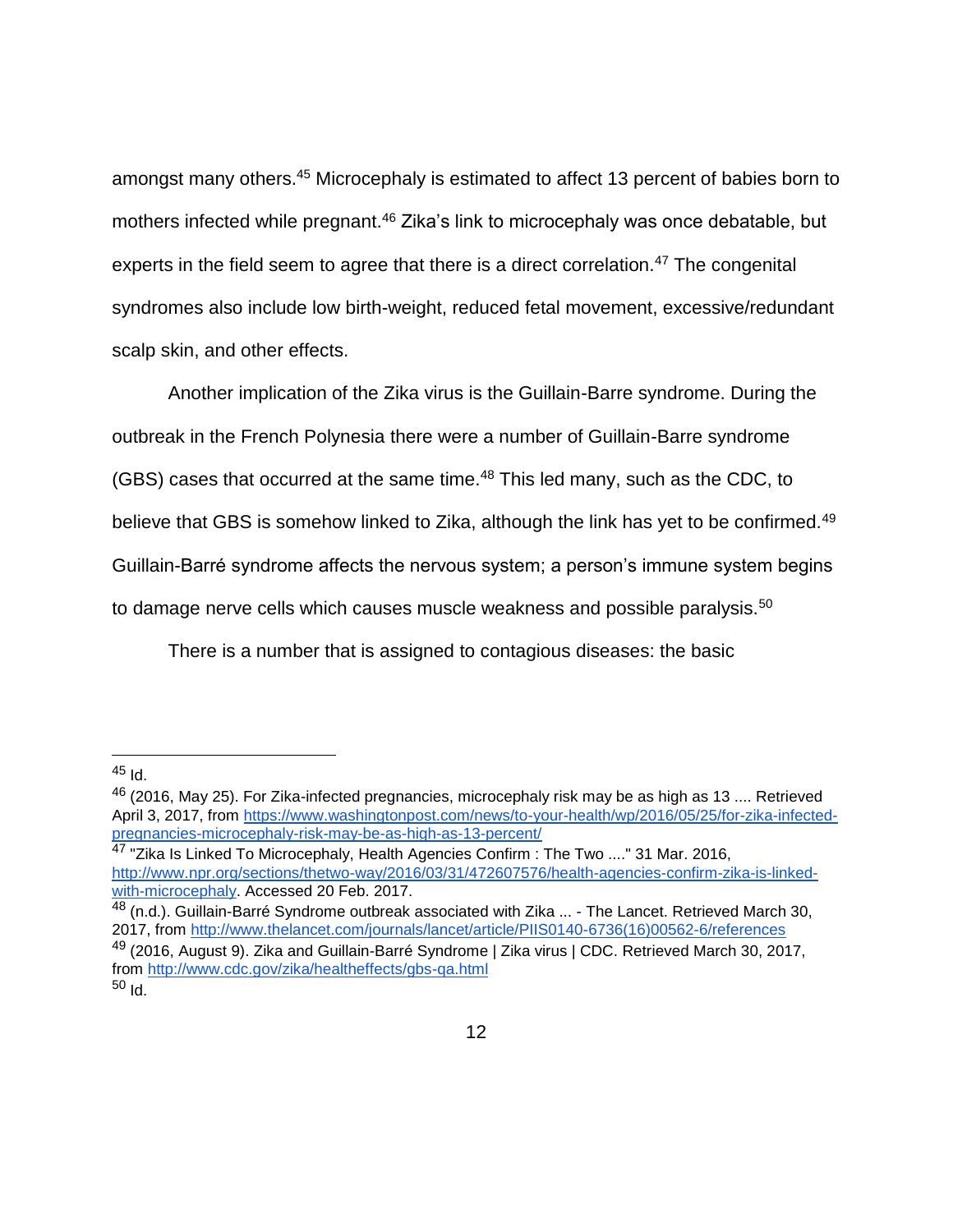reproduction number.<sup>51</sup> This number denotes the potential transmissibility of a virus.<sup>52</sup> If the number is under 1, it is unlikely that a virus will be able to find a suitable host and will eventually die out.<sup>53</sup> If the number is greater than 1, it has a greater chance of finding new hosts depending on how large the number is.<sup>54</sup> The number depends on the amount of interaction the infected person has with other humans. For example, influenza has reproductive number of 1.3<sup>55</sup>, meaning there's a chance to infect someone. As Kelly McBride Folkers of the New York Times explains, "in the week that you have the flu, statistically, you are likely to infect one of two people."<sup>56</sup> The Ebola virus has a range of  $1.5$ -2.5,<sup>57</sup> being more contagious than the flu.

Zika has been assigned a range of  $4.3 - 5.8$ .<sup>58</sup> The range of numbers seem similar to those of dengue and chikungunya viruses<sup>59</sup> which are carried by the same mosquito. One reason for Zika's wide range is because of the nature of infection. If a particular

 $\overline{a}$ 

<sup>56</sup> Id

<sup>51</sup> "Zika: The Millennials' S.T.D.? - The New York Times." 20 Aug. 2016,

[https://www.nytimes.com/2016/08/21/opinion/sunday/zika-the-millennials-std.html.](https://www.nytimes.com/2016/08/21/opinion/sunday/zika-the-millennials-std.html) Accessed 14 Mar. 2017.

 $52$  Id

<sup>53</sup> Id

<sup>54</sup> Id

<sup>55</sup> Id

<sup>&</sup>lt;sup>57</sup> Reproduction number for the 2014 Ebola strand "Estimating the Reproduction Number of Ebola Virus (EBOV) During ...." 2 Sep. 2014, [http://currents.plos.org/outbreaks/article/estimating-the-reproduction](http://currents.plos.org/outbreaks/article/estimating-the-reproduction-number-of-zaire-ebolavirus-ebov-during-the-2014-outbreak-in-west-africa/)[number-of-zaire-ebolavirus-ebov-during-the-2014-outbreak-in-west-africa/.](http://currents.plos.org/outbreaks/article/estimating-the-reproduction-number-of-zaire-ebolavirus-ebov-during-the-2014-outbreak-in-west-africa/) Accessed 14 Mar. 2017. <sup>58</sup> "Transmission potential of Zika virus infection in the South Pacific ...." 25 Feb. 2016, [http://www.ijidonline.com/article/S1201-9712\(16\)00037-0/abstract.](http://www.ijidonline.com/article/S1201-9712(16)00037-0/abstract) Accessed 14 Mar. 2017.  $59$  Id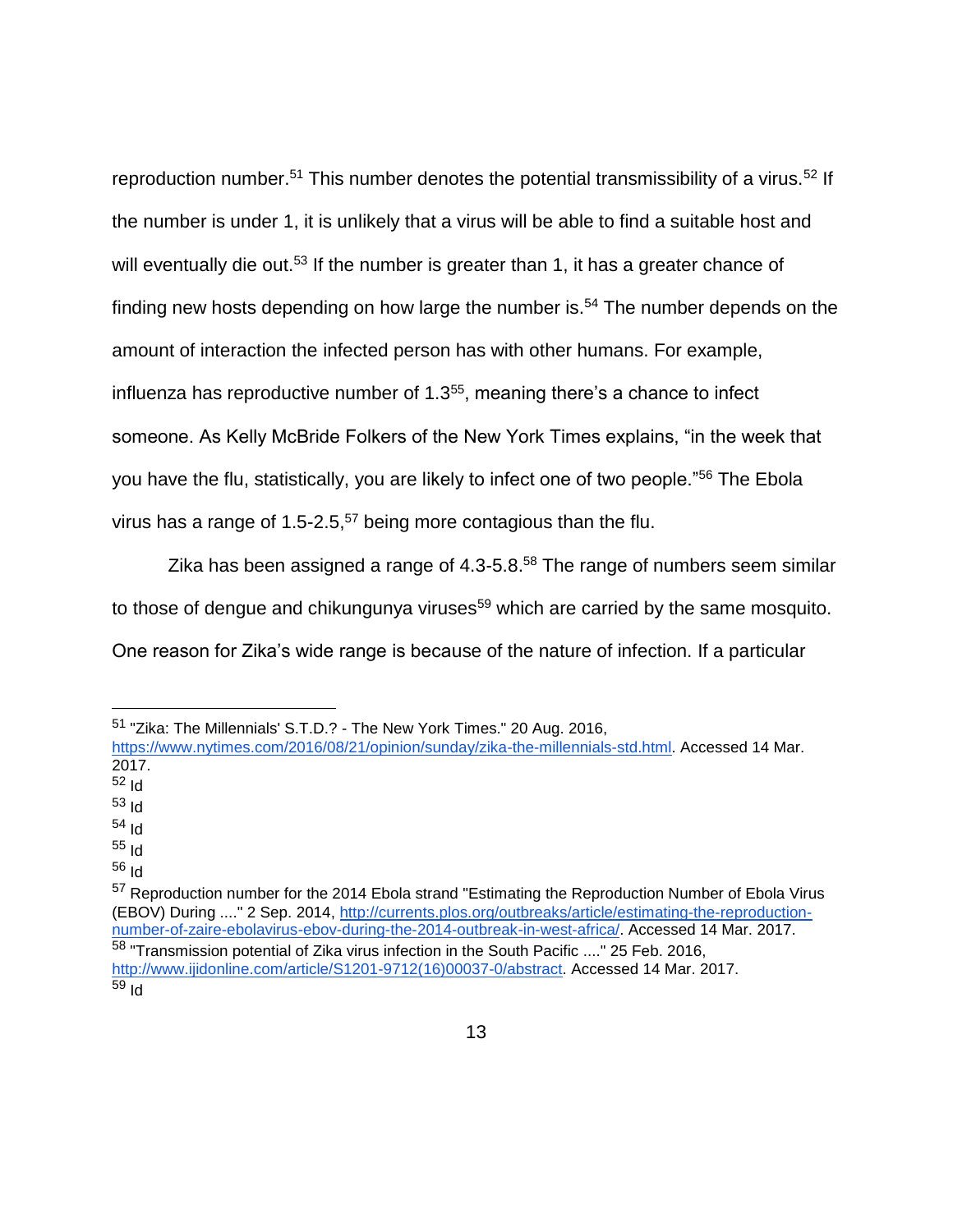host has numerous unprotected sexual encounters the risk of infection increases.

It is unknown whether a person becomes immune to Zika after being infected once. There is a lack of long term data to find out.<sup>60</sup> Viruses do evolve however, so those who may become immune to this strain of Zika may not be immune to the next.<sup>61</sup>

#### Animals

<span id="page-19-0"></span>Currently there is no evidence to support the spread of Zika through animals.<sup>62</sup> This is mainly due to the fact that the Aedes mosquito prefers feeding on humans. At the current stage of research there are not many resources dedicated to researching the effects on animals. The only known animals to show signs of infection are apes and monkeys.<sup>63</sup> Afterall Zika was discovered in a monkey that had a fever.<sup>64</sup> The risk of infecting monkeys and apes within the United States is considered low by the CDC. Even so there is a mandatory 31-day quarantine period for imported monkeys and apes.<sup>65</sup> This quarantine is particularly useful: after around two weeks, monkeys and

 $60$  (2016, December 9). Top Questions on Zika Simple Answers Developed by ASTHO 12.9.16 .... Retrieved April 3, 2017, from [http://www.astho.org/Infectious-Disease/Top-Questions-On-Zika-Simple-](http://www.astho.org/Infectious-Disease/Top-Questions-On-Zika-Simple-Answers-Developed-by-ASTHO/)[Answers-Developed-by-ASTHO/](http://www.astho.org/Infectious-Disease/Top-Questions-On-Zika-Simple-Answers-Developed-by-ASTHO/)

 $61$  Id.

<sup>62</sup> (2016, August 5). Zika and Animals | Zika virus | CDC. Retrieved April 3, 2017, from <http://www.cdc.gov/zika/transmission/qa-animals.html>

 $63$  Id.

 $64$  Id.

<sup>65</sup> Id.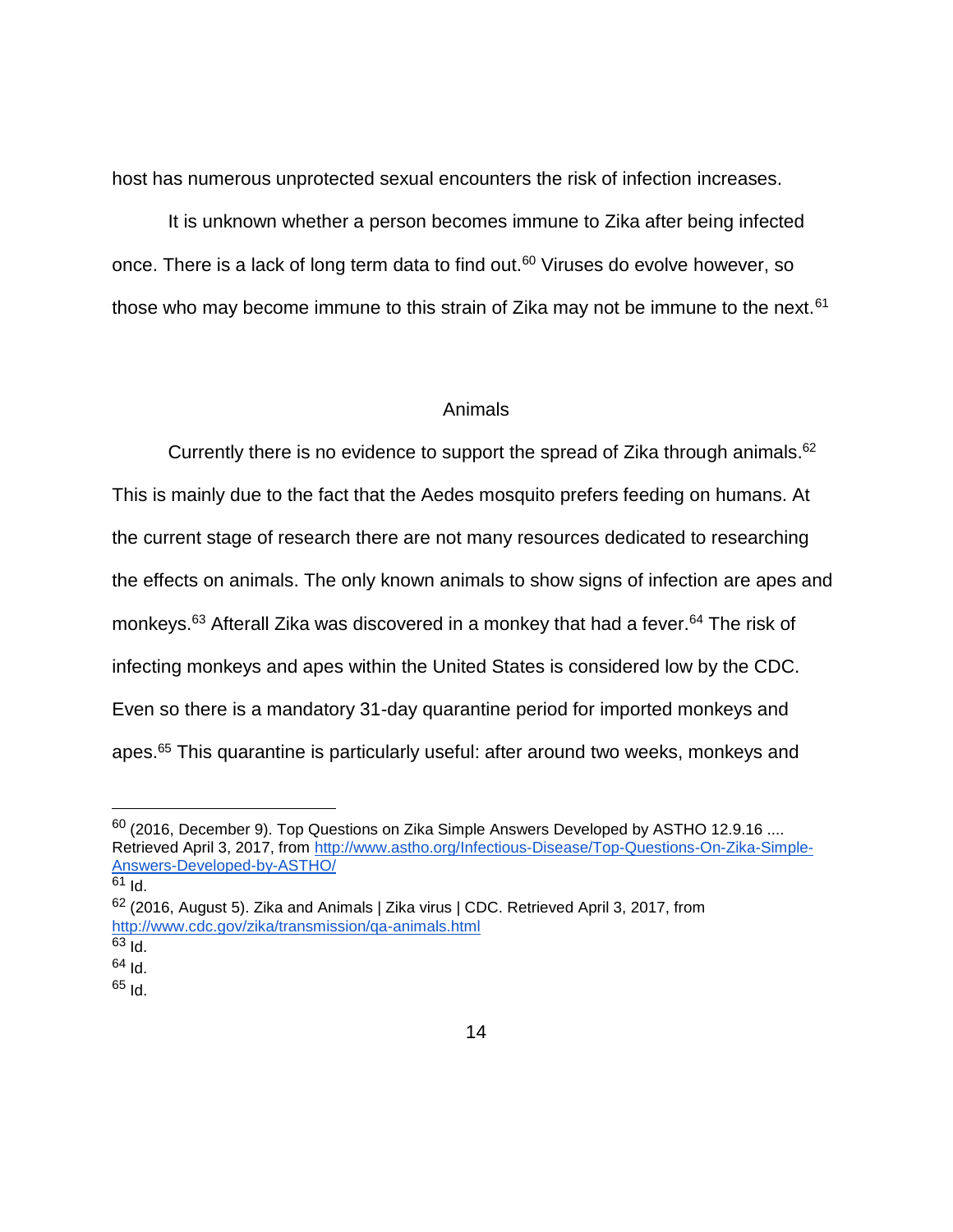<span id="page-20-0"></span>apes develop an immunity to spreading the disease.<sup>66</sup>

## Current State of The Zika Virus

The Zika virus is a national and international threat to human health. In February 2016, the World Health Organization declared Zika a global public health emergency.<sup>67</sup> As of October 2016, the CDC officially declared parts of Miami "red zones", and urged pregnant women to avoid these areas due to high risk of infection.<sup>68</sup>

Citizens of Florida in particular has been hurt by the Zika Virus. From the start of 2016, the Florida's Department of Health in Tallahassee has reported over 200 travel related cases of Zika in Central Florida alone and over 1000 cases of Zika have been confirmed statewide.<sup>69</sup> Within the continental United States, there have been over 5,000 confirmed cases of the Zika virus, with the majority being in Florida and New York.<sup>70</sup> A recent survey shows that Zika is an important aspect of public health that Congress

 $\overline{a}$ 

<sup>68</sup> "CDC's New Miami Zika 'Red Zone' Means Stay Out for ... - NBC News." 19 Oct. 2016, [http://www.nbcnews.com/storyline/zika-virus-outbreak/cdc-s-new-miami-zika-red-zone-means-stay-out](http://www.nbcnews.com/storyline/zika-virus-outbreak/cdc-s-new-miami-zika-red-zone-means-stay-out-n669401)[n669401.](http://www.nbcnews.com/storyline/zika-virus-outbreak/cdc-s-new-miami-zika-red-zone-means-stay-out-n669401) Accessed 14 Mar. 2017.

<sup>69</sup> "PressReader - Orlando Sentinel: 2017-02-15 - Counties add jobs to ...."

<sup>66</sup> Id.

<sup>67</sup> "Director-General summarizes the outcome of the - World Health ...."

[http://www.who.int/mediacentre/news/statements/2016/emergency-committee-zika-microcephaly/en/.](http://www.who.int/mediacentre/news/statements/2016/emergency-committee-zika-microcephaly/en/) Accessed 14 Mar. 2017.

[https://www.pressreader.com/usa/orlando-sentinel/20170215/281496456039415.](https://www.pressreader.com/usa/orlando-sentinel/20170215/281496456039415) Accessed 17 Feb. 2017.

<sup>&</sup>lt;sup>70</sup> "Case Counts in the US | Zika virus | CDC." 23 Mar. 2017, [https://www.cdc.gov/zika/geo/united](https://www.cdc.gov/zika/geo/united-states.html)[states.html.](https://www.cdc.gov/zika/geo/united-states.html) Accessed 29 Mar. 2017. See also, "WHO | Zika situation report." 25 Aug. 2016, http://www.who.int/emergencies/zika-virus/situation-report/25-august-2016/en/. Accessed 29 Mar. 2017.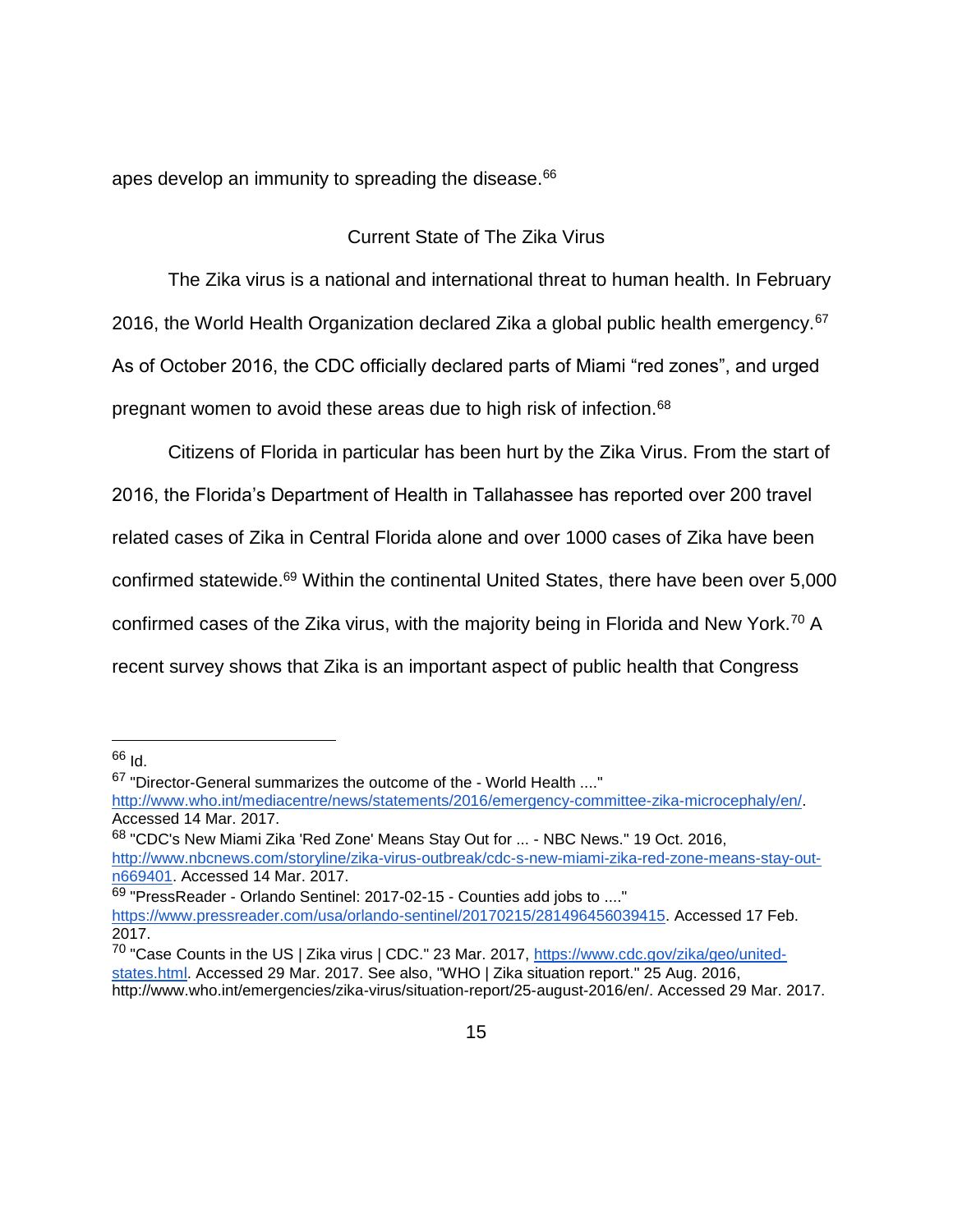should (and has) focus on by funding.<sup>71</sup> All sides seem to agree that that Zika is a threat to public health. This call for proactivity rather than reactivity; to stop the problem before it becomes a larger problem.

The United States Congress has proven that Zika is in fact a risk to public health and that there is a need to be proactive. One way to be proactive in the event of an outbreak is to fund the appropriate authorities. Congress has allocated over \$1 billion dollars to fight the Zika virus.<sup>72</sup> This happened despite the arguments over political friction over planned parenthood and what was considered an "emergency".<sup>73</sup>

<sup>71</sup> (2016, September 1). POLL: Most Americans Want Congress To Make Zika Funding A ... - NPR. Retrieved April 2, 2017, from [http://www.npr.org/sections/health-shots/2016/09/01/492103236/poll-most](http://www.npr.org/sections/health-shots/2016/09/01/492103236/poll-most-americans-want-congress-to-make-zika-funding-a-high-priority)[americans-want-congress-to-make-zika-funding-a-high-priority](http://www.npr.org/sections/health-shots/2016/09/01/492103236/poll-most-americans-want-congress-to-make-zika-funding-a-high-priority)

<sup>72 (2016,</sup> September 28). Congress Stops Bickering And Approves \$1.1 Billion To Fight Zika - NPR. Retrieved April 3, 2017, from [http://www.npr.org/sections/health-shots/2016/09/28/495806979/congress](http://www.npr.org/sections/health-shots/2016/09/28/495806979/congress-ends-spat-over-zika-funding-approves-1-1-billion)[ends-spat-over-zika-funding-approves-1-1-billion](http://www.npr.org/sections/health-shots/2016/09/28/495806979/congress-ends-spat-over-zika-funding-approves-1-1-billion)  $\overline{73}$  Id.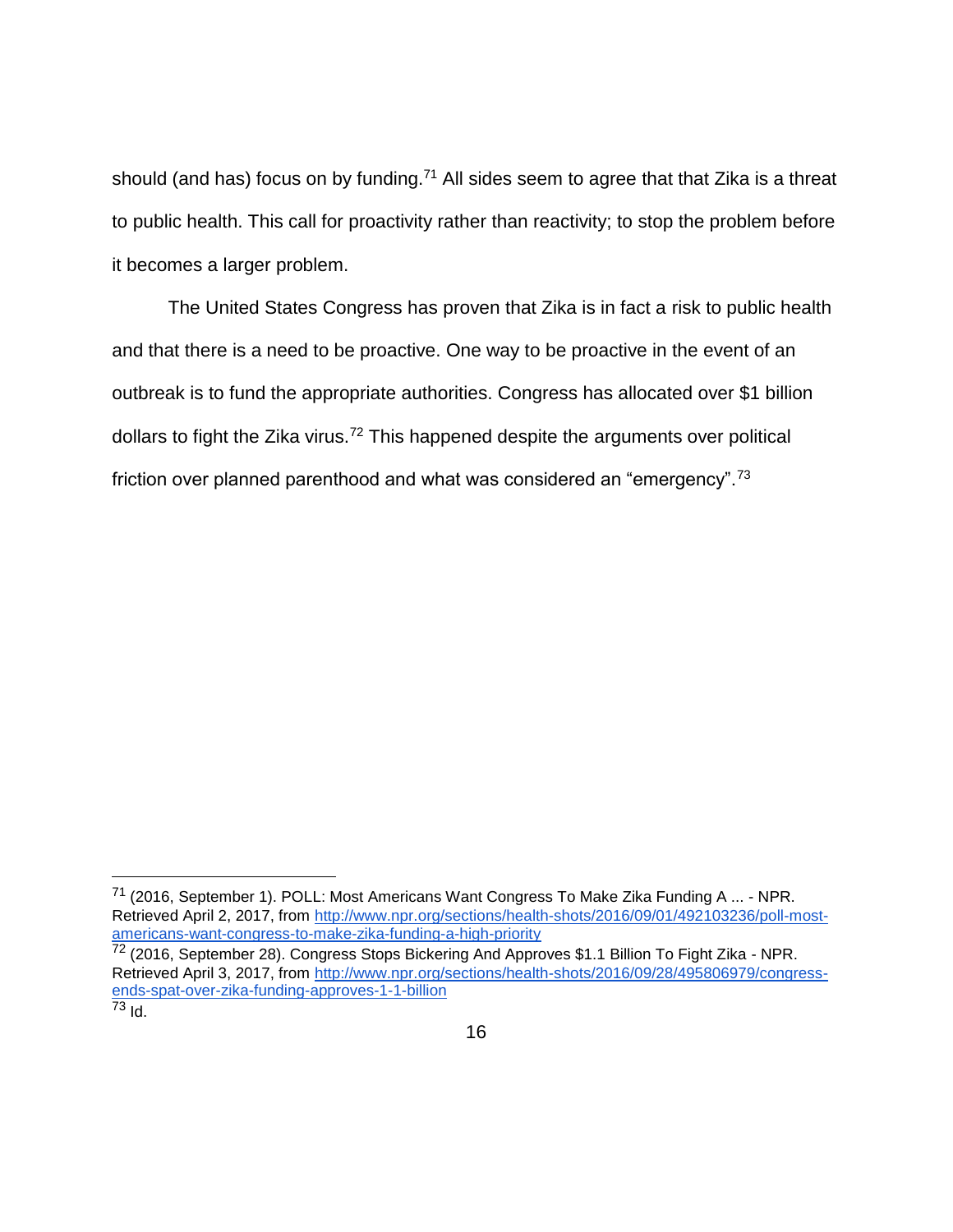

<span id="page-22-1"></span>*Figure 2 Case Counts in the US | Zika virus | CDC. 23 Mar. 2017, https://www.cdc.gov/zika/geo/united-states.html*

How Climate Change Has Prompted the Spread of Mosquitoes

<span id="page-22-0"></span>Prevailing theories suggest that a new favorable climate is partly responsible for the current circumstances.<sup>74</sup> Adding to this is the phenomenon of El Nino. Prior to outbreaks in South America, El Nino had caused record high temperatures and severe draughts.<sup>75</sup> Evidence suggests that El Niño "should be considered one of the contributing factors in the dispersal of Zika virus" and "should also be considered as the

<sup>74</sup> "El Niño and climate change—contributing factors in the ... - The Lancet." 1 Feb. 2016, [http://thelancet.com/journals/lancet/article/PIIS0140-6736\(16\)00256-7/fulltext.](http://thelancet.com/journals/lancet/article/PIIS0140-6736(16)00256-7/fulltext) Accessed 14 Mar. 2017.  $\frac{1}{75}$  Id.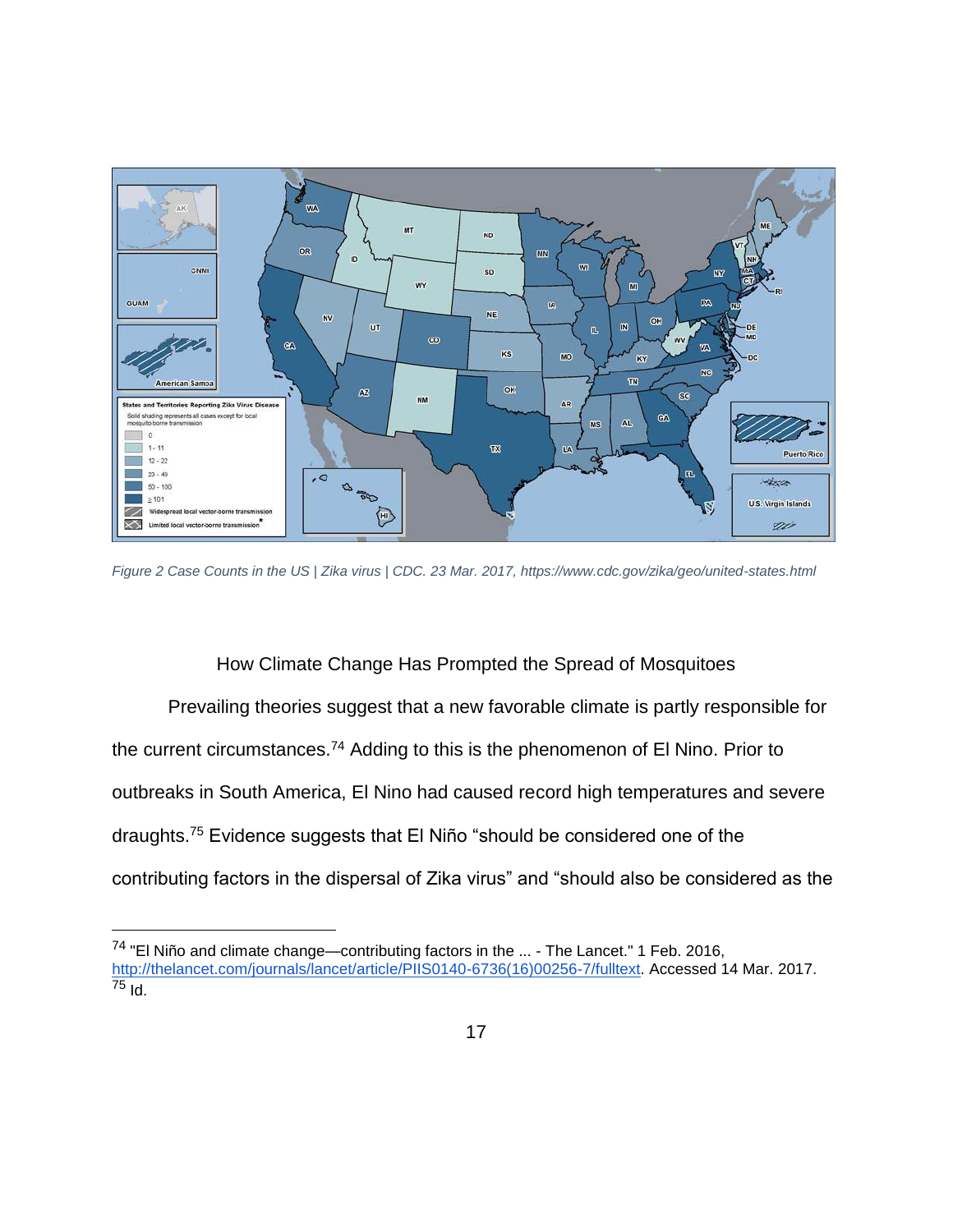virus continues to spread."<sup>76</sup> The theory of climate change inviting an increase of disease vectors has been around for some time. El Nino often affects climate change through increased rainfall and warmer weather.<sup>77</sup>

Al Gore in his 2006 film "An Inconvenient Truth", explains that cities built in an altitude previously devoid of mosquitoes now have mosquitoes invading these territories.<sup>78</sup> Al Gore is not alone in this assertion. Andrew Monaghan, lead author of the mosquito habitat study and a researcher at the National Center for Atmospheric Research, said that climate change may have prompted the risk of transmissions.<sup>79</sup> Monaghan states, "Warmer temperatures increase Aedes mosquito development and survival rates, affect biting behavior, and speed up the extrinsic incubation period for Aedes-transmitted viruses such as Zika..."<sup>80</sup> Furthermore, several continents, including North America, "are projected to have the largest percentage increases in human exposure to [Aedes] aegypti considering only climate change."<sup>81</sup> In summary, factors of climate change such as warmer temperature and increased rainfall are known factors

<sup>76</sup> Id

 $\overline{a}$ 

<sup>78</sup> Citation needed

<sup>79</sup> "Al Gore claims global warming will lead to faster spread of Zika virus ...." 28 Oct. 2016, [http://www.politifact.com/global-news/statements/2016/oct/28/al-gore/al-gore-claims-global-warming-will](http://www.politifact.com/global-news/statements/2016/oct/28/al-gore/al-gore-claims-global-warming-will-lead-faster-spr/)[lead-faster-spr/.](http://www.politifact.com/global-news/statements/2016/oct/28/al-gore/al-gore-claims-global-warming-will-lead-faster-spr/) Accessed 14 Mar. 2017. <sup>80</sup> Id

<sup>77</sup> (n.d.). El Niño & La Niña (El Niño-Southern Oscillation) | NOAA Climate.gov. Retrieved April 15, 2017, from<https://www.climate.gov/enso>

 $81$  "The potential impacts of 21st century climatic and population changes ...." [http://link.springer.com/article/10.1007/s10584-016-1679-0.](http://link.springer.com/article/10.1007/s10584-016-1679-0) Accessed 18 Feb. 2017.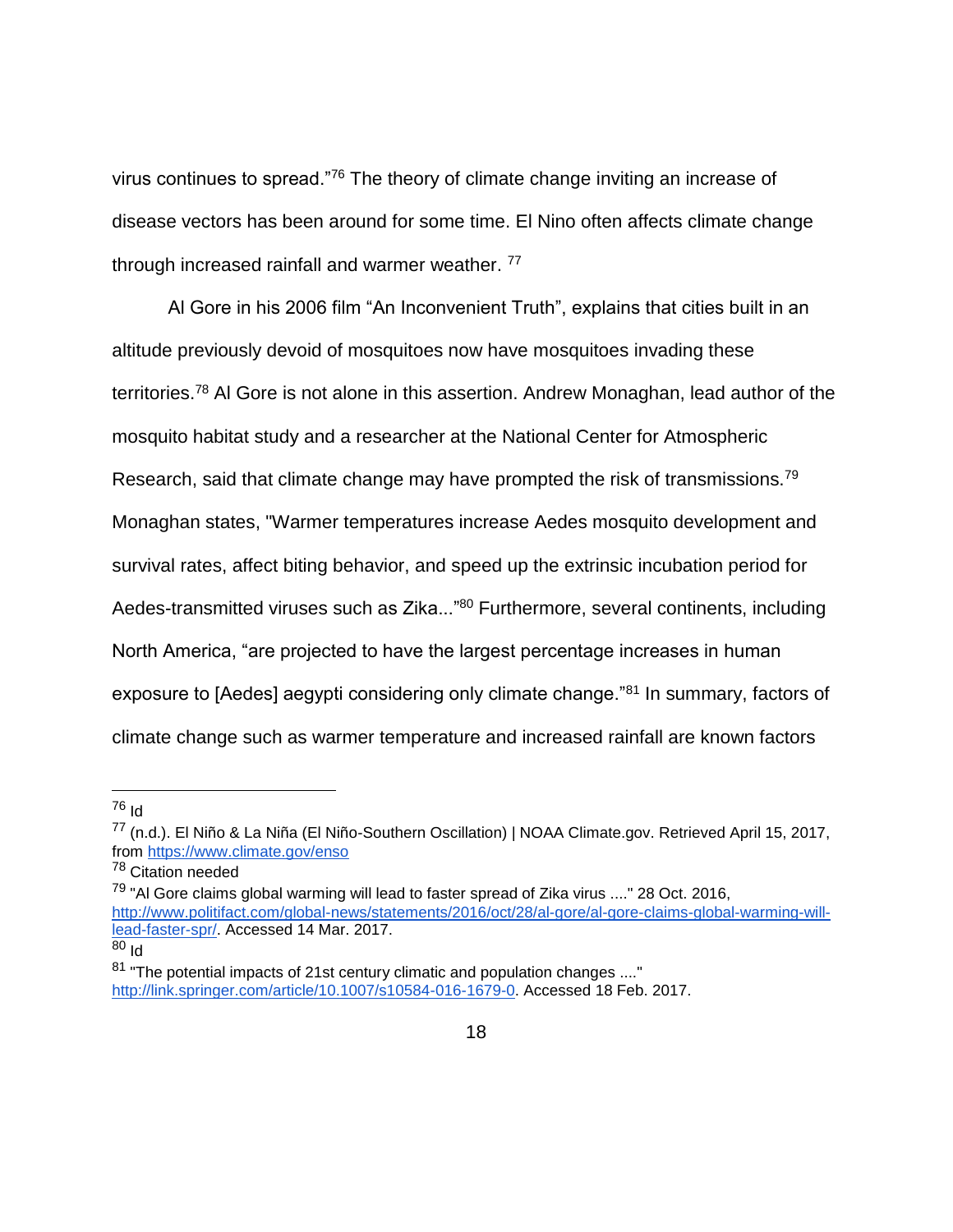that increase the number of mosquitoes in a given environment. Another less obvious but known effect related to climate change and the Zika virus is the effect on the mosquitos' habits: its reproduction cycle and metabolism rates.<sup>82</sup>

There is pushback to this prediction. The main criticism revolves around the very nature of transmission.<sup>83</sup> Since there are numerous ways the virus could spread, leading some experts to hesitate branding climate change as the main culprit. Greg Lanzaro, professor at University of California at Davis, pushes back on the theory that the spread of Zika was accelerated by climate change.<sup>84</sup> Instead, Lanzaro blames human travel habits.<sup>85</sup> The scientific consensus could be summarized by Walter J. Tabachnik, a professor at the University of Florida's Medical Entomology Laboratory: climate change may alter mosquito behavior (and lead to greater populations) but it is too early to blame it solely on climate change.<sup>86</sup> While there are other ways the virus may spread, the increase in the number of mosquitos is definitely not a factor to be ignored.

<sup>83</sup> "Al Gore claims global warming will lead to faster spread of Zika virus ...." 28 Oct. 2016, [http://www.politifact.com/global-news/statements/2016/oct/28/al-gore/al-gore-claims-global-warming-will](http://www.politifact.com/global-news/statements/2016/oct/28/al-gore/al-gore-claims-global-warming-will-lead-faster-spr/)[lead-faster-spr/.](http://www.politifact.com/global-news/statements/2016/oct/28/al-gore/al-gore-claims-global-warming-will-lead-faster-spr/) Accessed 14 Mar. 2017. See at "A complicated picture".  $84$  Id.

<sup>82</sup> Citation and Expand

 $85$  Id.

 $86$  Id.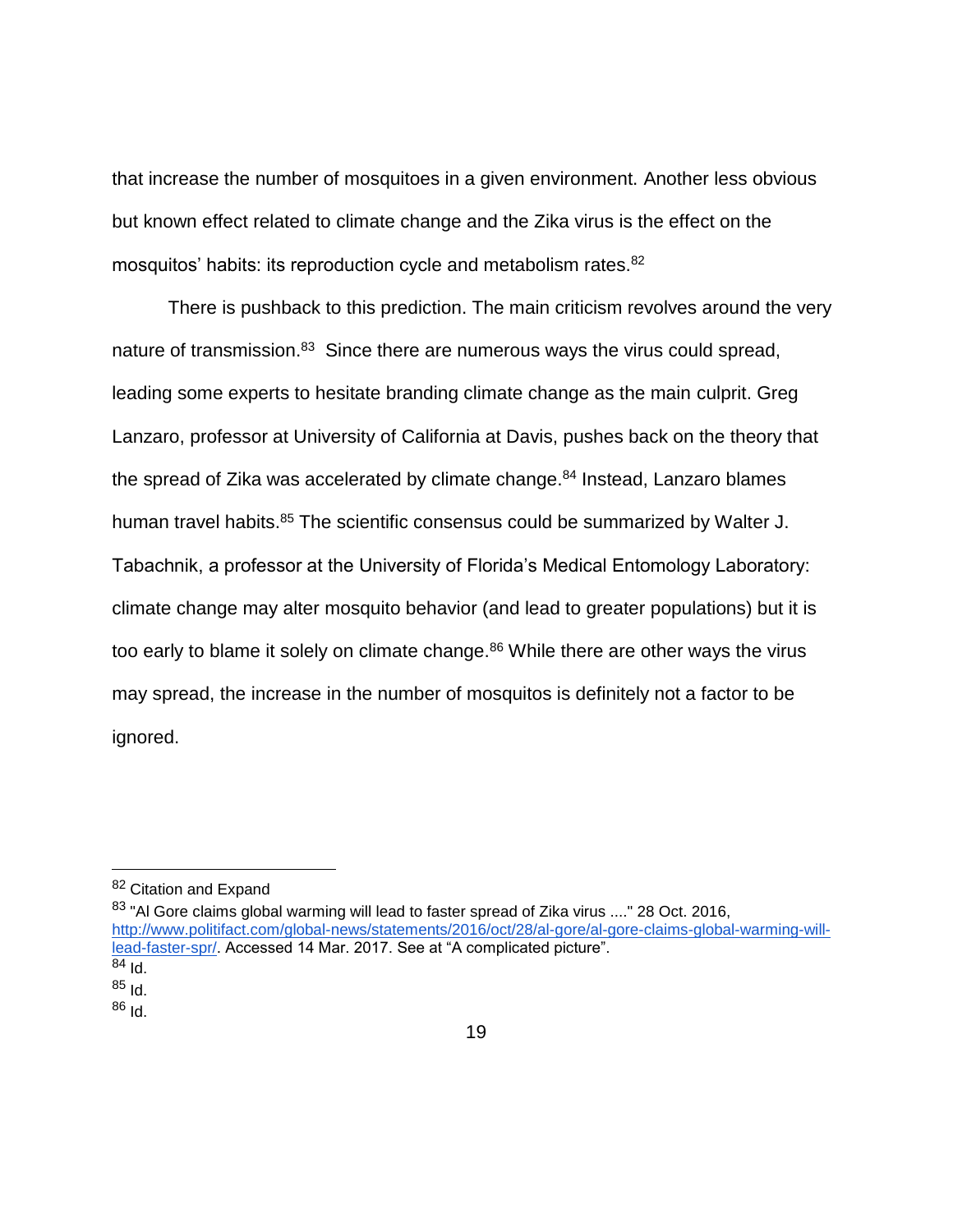## EXISTING LAWS ON CONTROLLING DISEASE

<span id="page-25-0"></span>Federal and state laws have been utilized in the past to provide authority to assist in the control of the spread of diseases. By examining outbreaks of past contagious diseases, this thesis will draw parallels to a potential Zika outbreak. This section mainly focuses on the executive, legislative, and administrative branches of the government. Federal administrative offices, often seen as the "phantom" fourth branch of the government, are often extensions of the executive branch of the government that have been delegated authority regarding a specific area of law.<sup>87</sup> The main administrative agency that this thesis will cover is the Center for Disease Control and Prevention (CDC).

The CDC is an agency of the Department of the Health and Human Services (HHS).<sup>88</sup> While the HHS operates over 100 programs<sup>89</sup> and provides numerous grants to provide health services,  $90$  the CDC is particularly tasked with stopping the spread of disease.<sup>91</sup> The CDC's mission is to protect "the public health of the nation by providing

88 "HHS Agencies & Offices | HHS.gov - U.S. Department of Health and ...." [https://www.hhs.gov/about/agencies/hhs-agencies-and-offices/index.html.](https://www.hhs.gov/about/agencies/hhs-agencies-and-offices/index.html) Accessed 25 Mar. 2017.

<sup>&</sup>lt;sup>87</sup> (2016, December 12). Federal Administrative Law: A Brief Overview. Retrieved March 25, 2017, from http://www.llsdc.org/federal-administrative-law-a-brief-overview

<sup>89 &</sup>quot;Programs & Services | HHS.gov." [https://www.hhs.gov/programs/.](https://www.hhs.gov/programs/) Accessed 25 Mar. 2017.

<sup>90</sup> "Grants | HHS.gov." [https://www.hhs.gov/grants/grants/.](https://www.hhs.gov/grants/grants/) Accessed 25 Mar. 2017.

<sup>&</sup>lt;sup>91</sup> "Mission, Role and Pledge | About | CDC." 14 Apr. 2014,

[http://www.cdc.gov/about/organization/mission.htm.](http://www.cdc.gov/about/organization/mission.htm) Accessed 25 Mar. 2017.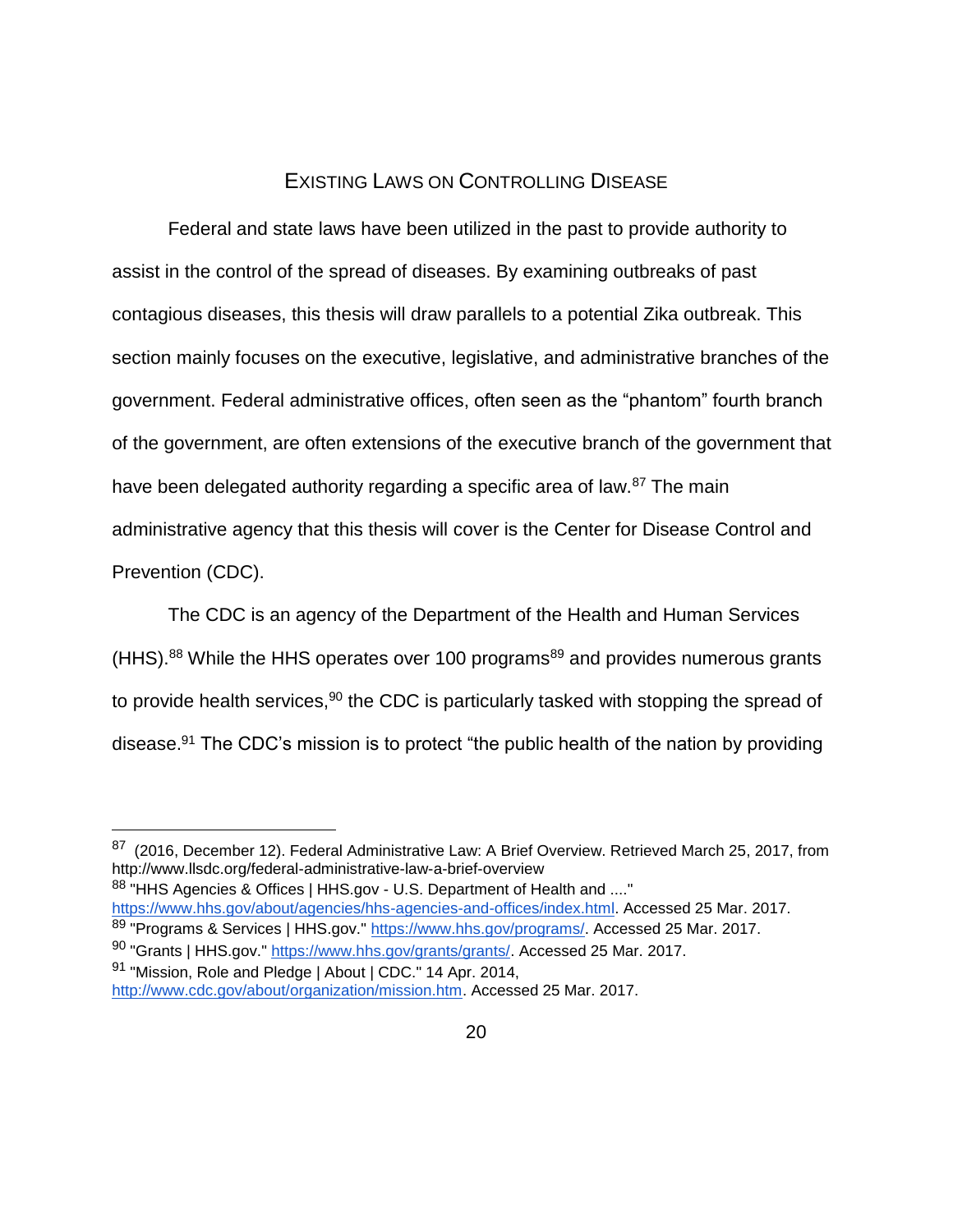leadership and direction in the prevention and control of diseases and other preventable conditions, and responding to public health emergencies."<sup>92</sup> The CDC's role in the public health of United States is to detect and respond to emerging health threats with the use of science and new technology.<sup>93</sup> This means they often tackle the biggest health problems in the United States.

#### Controlling Outbreaks

<span id="page-26-0"></span>The Secretary of the HHS has delegated the authority of quarantine law to the CDC. Accordingly, the CDC has enacted regulations covering interstate and foreign quarantine. The regulations authorize the isolation, quarantine, and detention of individuals to prevent the spread, introduction, and transmission, of a certain set of communicable diseases were set forth by the President in an executive order.<sup>94</sup> Importantly, these provisions also give the director of the CDC the power to take over state efforts when those efforts are insufficient.<sup>95</sup> Quarantine law when it is established by the federal government, falls under the supremacy clause of the United States

<sup>92</sup> Id.

 $\overline{a}$ 

<sup>93</sup> Id.

<sup>94</sup> See 42 CFR §70 and 42 U.S.C. §265; "CDC Regulations." 30 Jun. 2016, [https://www.cdc.gov/regulations/.](https://www.cdc.gov/regulations/) Accessed 14 Mar. 2017.  $95$  Id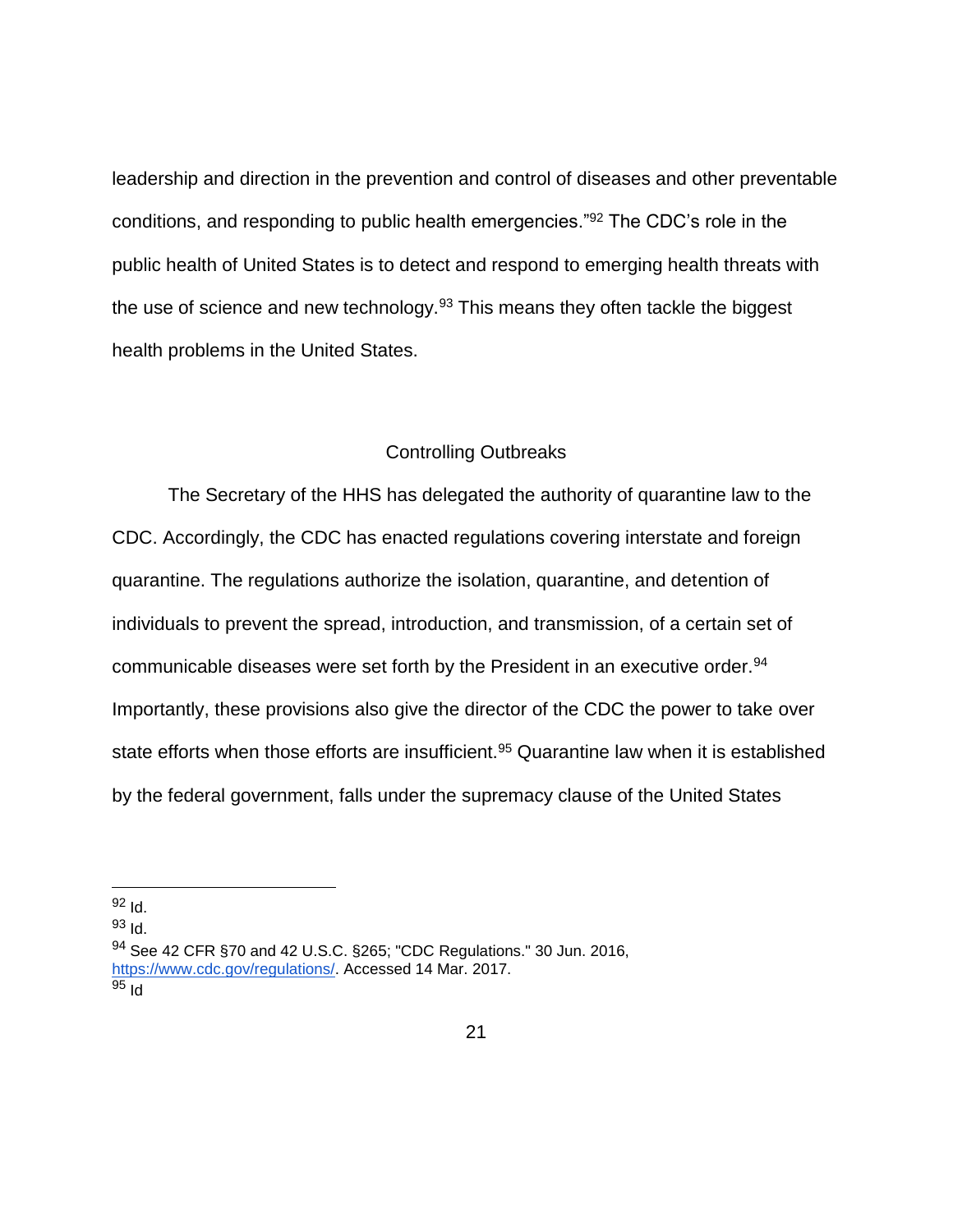Constitution. The supremacy clause dictates what is the "supreme" law of the land.<sup>96</sup> The CDC's powers fall under the United States federal law. Often this means the federal government exerts powers first, acting as a guideline, and the states and local municipalities act subsequently but they cannot act contrary to the federal laws that are established.

The National Response Framework,  $97$  the nation's response plan to emergencies and disasters of various types, also reflects the passive nature of the federal response to these emergencies. This strategy leaves the federal government waiting for the states to take the first step despite having the greater resources. The National Response Framework is sometimes referred to as the Federal Plan. The Federal plan guides the national response to various disasters and emergencies, which includes communicable disease emergencies. The Federal Plan covers the gap between the state and federal quarantine law, detailing the responsibilities of the respective authorities. The Federal plan is always in effect, technically, and can be implemented at a moment's notice. In addition, these elements can be employed to a limited degree, allowing for partial implementation. $98$  Annexes as part of this federal plan provide

 $96$  (n.d.). Supremacy Clause | Wex Legal Dictionary / Encyclopedia | LII / Legal .... Retrieved March 25, 2017, from [https://www.law.cornell.edu/wex/supremacy\\_clause](https://www.law.cornell.edu/wex/supremacy_clause)

<sup>97 &</sup>quot;National Response Framework | FEMA.gov." 16 Jun. 2016, [https://www.fema.gov/national-response](https://www.fema.gov/national-response-framework)[framework.](https://www.fema.gov/national-response-framework) Accessed 14 Mar. 2017.

<sup>98</sup> Id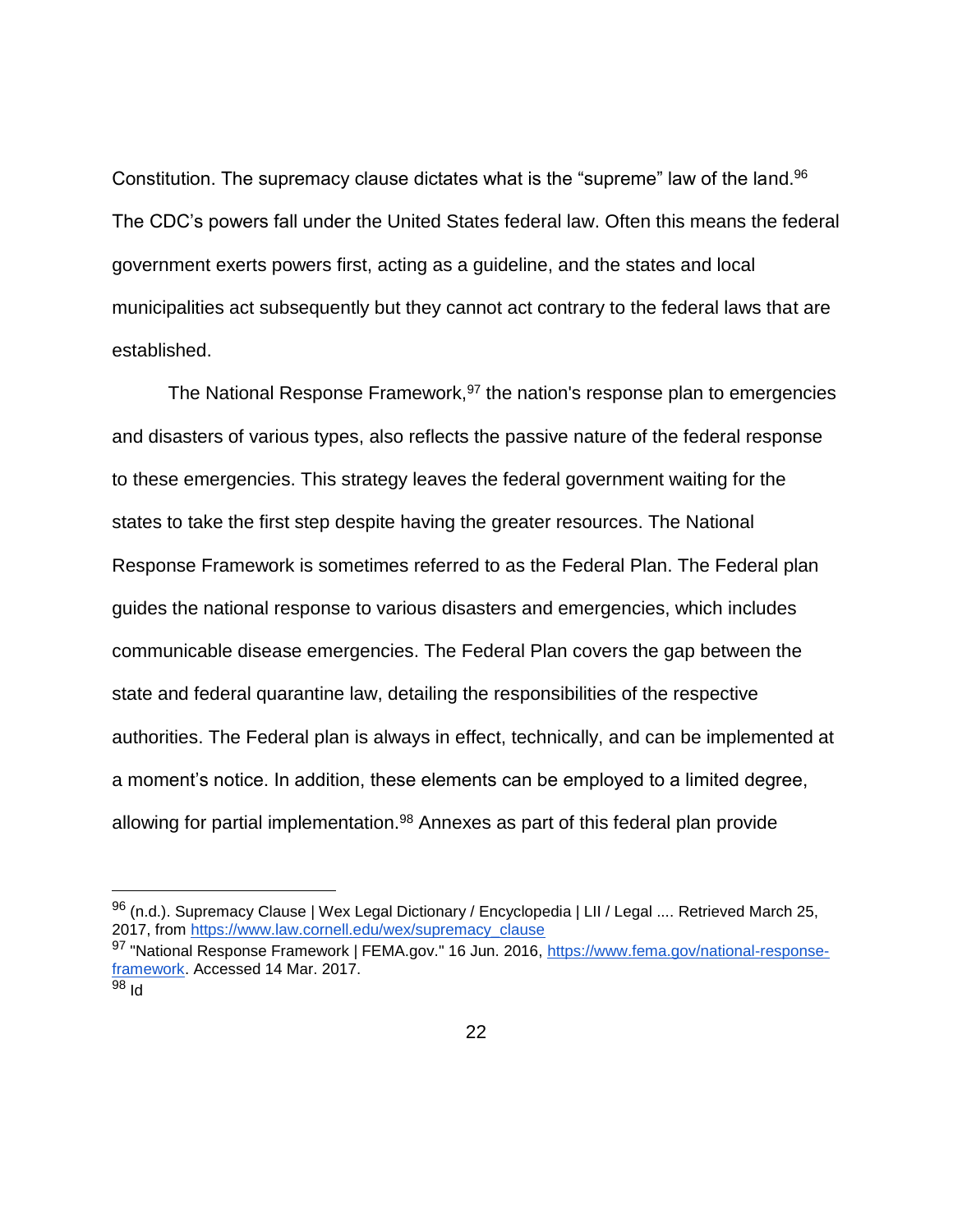additional guidance. These annexes include the Public Health and Medical Services Annex and the Biological Incident Annex.<sup>99</sup> The former relates to incidents that may lead to public health emergencies.<sup>100</sup> The latter, which is more applicable to the Zika virus, relates to human disease outbreaks.<sup>101</sup>

Even with these annexes, the states continue to be the primary actors. The two annexes even admit in writing that Federal powers may be there "augment the support provided by the private healthcare sector when requested by ... state ... governments."<sup>102</sup> The federal government may coordinate, support, or provide expert information where needed.

The most recent outbreak which served as a wakeup call for the CDC was the 2014 Ebola outbreak. The Ebola virus is often a fatal disease as it has an average fatality rate of 50 percent, and can be transmitted via person-to-person exchange of bodily fluids, or contact through materials such as needles, bedding, and clothing.<sup>103</sup> Those infected with Ebola have a period where they are not infectious and have not developed symptoms.<sup>104</sup> This incubation period means patients are not contagious until

- $101$  Id
- $102$   $\text{Id}$

<sup>99</sup> Id

<sup>100</sup> Id

<sup>103 &</sup>quot;WHO | Ebola virus disease." [http://www.who.int/mediacentre/factsheets/fs103/en/.](http://www.who.int/mediacentre/factsheets/fs103/en/) Accessed 14 Mar. 2017.

<sup>104</sup> Signs and Symptoms, CDC,<http://www.cdc.gov/vhf/ebola/symptoms/index.html> Accessed Sept. 17, 2016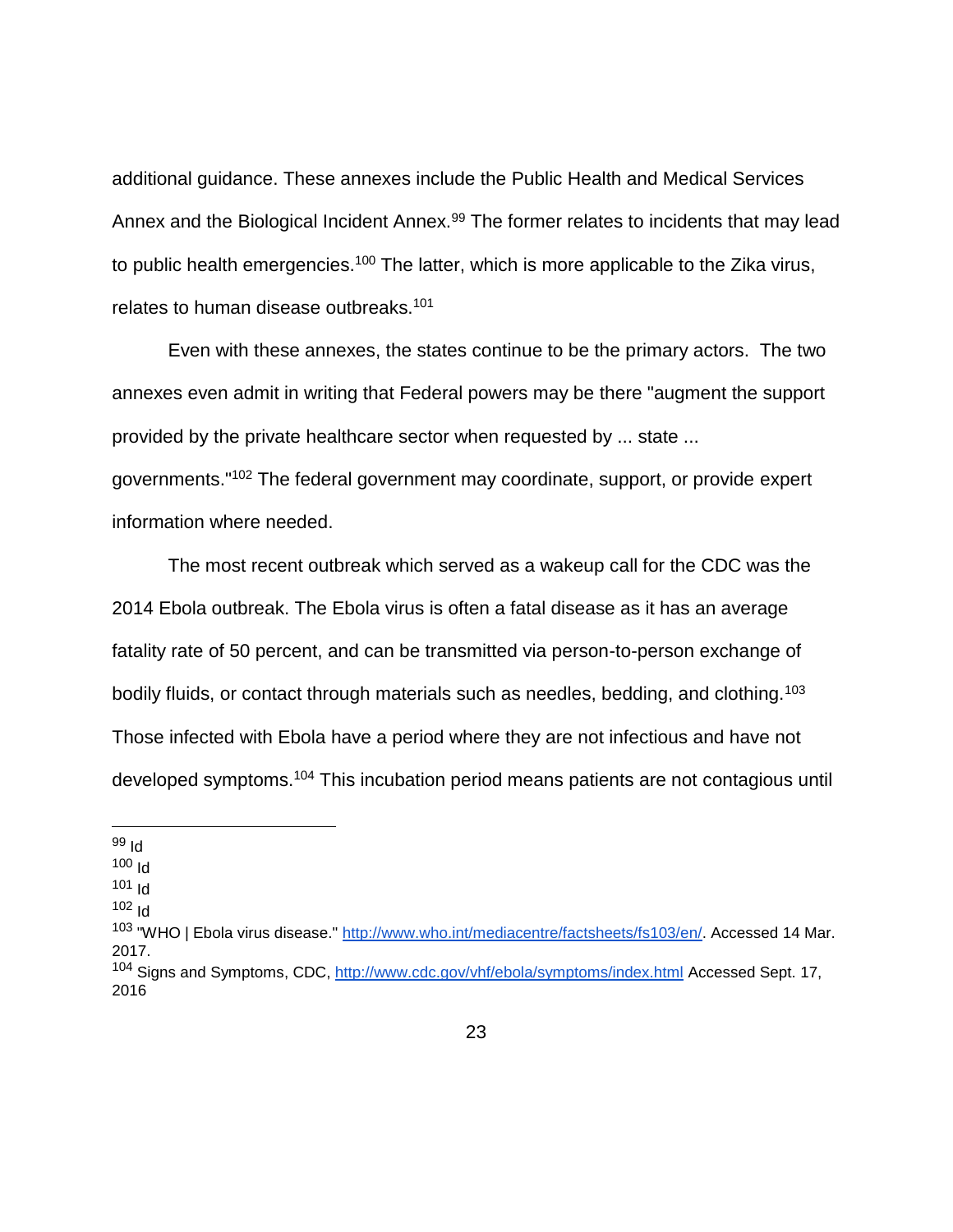they begin to show symptoms.<sup>105</sup> There were a total of 4 confirmed cases in the United States with Thomas Duncan being the most famous case in the United States.<sup>106</sup>

The first patient diagnosed with Ebola was Thomas Duncan in Dallas, Texas.<sup>107</sup> The Federal government has the power to regulate airports, yet they failed to do so when Duncan entered the country.<sup>108</sup> Duncan wasn't the only victim of the disease, the two nurses who treated him were consequently infected.<sup>109</sup> The CDC could have controlled the movement of the two nurses, however it did not. While the Federal government let the Ebola patients roam free, Texas did not help with the situation either. Texas had no policies pertaining such an event until after the diagnosis of the disease.

Unlike Ebola, Zika it often not fatal to adults, but it should not warrant any less scrutiny. Regulations and laws that anticipate both severe and even less severe outcomes are needed.

<sup>105 (</sup>n.d.). WHO | Frequently asked questions on Ebola virus disease. Retrieved March 25, 2017, from <http://www.who.int/csr/disease/ebola/faq-ebola/en/>

<sup>106</sup> "2014 Ebola Outbreak in West Africa - Case Counts - CDC." 14 Apr. 2016, [http://www.cdc.gov/vhf/ebola/outbreaks/2014-west-africa/case-counts.html.](http://www.cdc.gov/vhf/ebola/outbreaks/2014-west-africa/case-counts.html) Accessed 14 Mar. 2017. <sup>107</sup> "Dallas Nurses Comforted Thomas Duncan as He Died of Ebola | Time ...." 25 Oct. 2014. [http://time.com/3538782/thomas-eric-duncan-ebola/.](http://time.com/3538782/thomas-eric-duncan-ebola/) Accessed 14 Mar. 2017.

<sup>108</sup> Kimball, Thomas D. "THE CONTAGION OF GOVERNMENTAL LEADERSHIP: A RENEWED CALL FOR INCREASED FEDERAL PRESENCE IN COMMUNICABLE DISEASE EMERGENCIES." Loy. L. Rev. 62 (2016): 113-155.

<sup>&</sup>lt;sup>109</sup> "2014 Ebola Outbreak in West Africa - Case Counts - CDC." 14 Apr. 2016, <http://www.cdc.gov/vhf/ebola/outbreaks/2014-west-africa/case-counts.html> Accessed 14 Mar. 2017.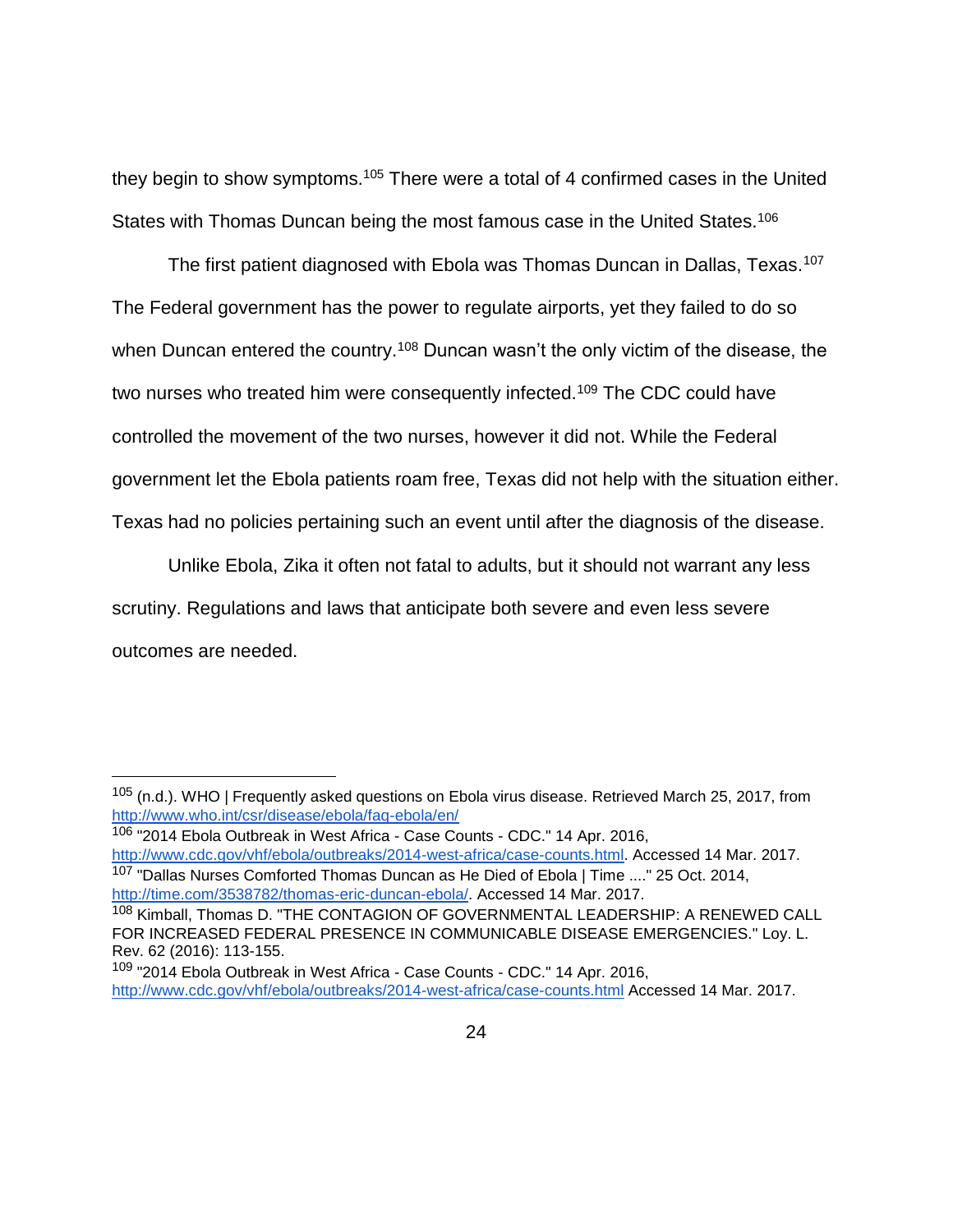## The Spanish Flu of 1918

<span id="page-30-0"></span>In American history, local governments have utilized their policing powers to stop the spread of disease. These powers were seen during the Spanish Flu pandemic. Pandemic here means a "worldwide spread of a new disease", with "new" meaning a new strand of a virus, not necessarily a brand-new disease.<sup>110</sup> Influenza outbreaks are relevant to Zika since they are often good indicators for how authorities act during times of emergency due to their frequency.<sup>111</sup>

The Spanish flu is an example of how municipalities reacted during an outbreak. The Spanish flu was an H1N1 virus which took 50 million lives within two years.<sup>112</sup> During this influenza outbreak two cities in Minnesota, Minneapolis and St Paul, both acted. The two cities disagreed over the proper procedure was in regard to containing the outbreak. The health commissioner of Minneapolis, Dr. Guilford, advocated public closures, a blanket isolation rather than case by case.<sup>113</sup> Closures here would mean the closing of public transportation, movie theaters, and other spaces of public gathering.<sup>114</sup> Saint Paul's health commissioner, Dr. Simon, had the opposite philosophy, wanting to

<sup>110</sup> (2010, February 24). WHO | What is a pandemic?. Retrieved March 23, 2017, from [http://www.who.int/csr/disease/swineflu/frequently\\_asked\\_questions/pandemic/en/](http://www.who.int/csr/disease/swineflu/frequently_asked_questions/pandemic/en/) <sup>111</sup> "Lessons Learned from the 1918–1919 Influenza Pandemic in ...." [https://www.ncbi.nlm.nih.gov/pmc/articles/PMC1997248/.](https://www.ncbi.nlm.nih.gov/pmc/articles/PMC1997248/) Accessed 21 Feb. 2017. Influenza outbreaks

occur roughly every 30 or 40 years. 112  $H$ 

 $113$  Id.

 $114$  Id.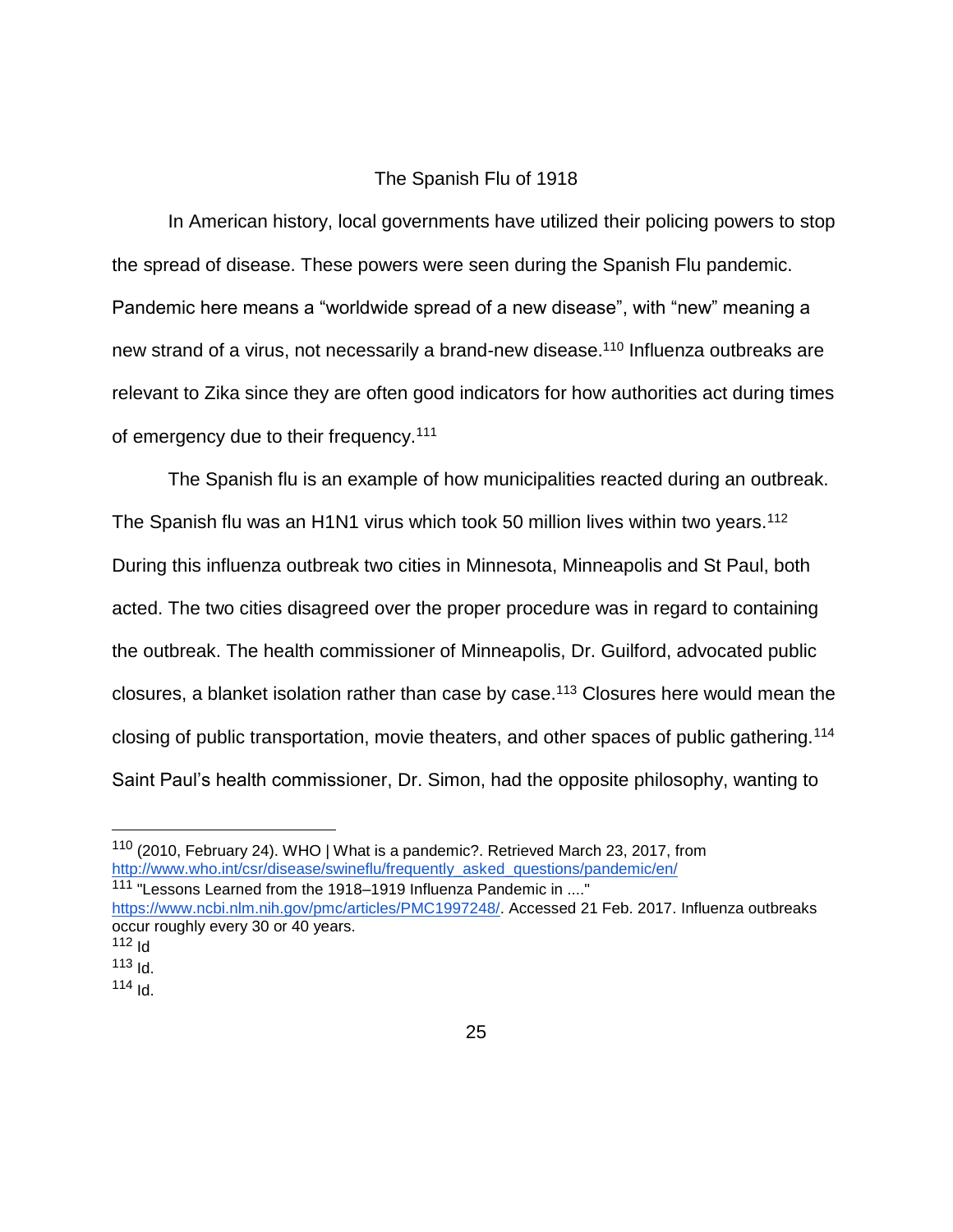do only to isolate individuals.<sup>115</sup> The two commissioners quarreled over the different approaches, yet Dr. Guilford's philosophy was adopted by the St Paul's government.<sup>116</sup>

Isolation was the favored method in other cities as well. San Francisco practiced isolation by designating one hospital to house all of the patients affected by the Spanish flu, and sending all non-flu patients elsewhere.<sup>117</sup> Many cities which practiced isolation did so on a very makeshift method. For example, Philadelphia placed patients in armories and parish houses in addition to conventional hospitals.<sup>118</sup>

On the Federal level some international events that need to be kept in mind. The flu pandemic occurred during the first World War, which took much of the federal executive branch's time. The war may have also accelerated the growth and spread of the flu.<sup>119</sup> Another fact to take into consideration is the lack of technology. Many states were unable to keep up with the reporting that was necessary.<sup>120</sup> In addition, there was a lack of international efforts since many of the organizations which provide guidelines (such as WHO) have yet to be created.<sup>121</sup>

The world has seen another influenza outbreak in more recent years. In 2009

 $\overline{a}$ 

 $116$  Id.

 $115$  Id.

<sup>117</sup> 7 Yale J. Health Pol'y L. & Ethics 99 n37

 $118$  Id.

<sup>119</sup>19 Ann. Health L. 155

 $120$   $\text{Id}$ .

<sup>&</sup>lt;sup>121</sup> WHO, and agency of the United Nations, was established in 1948 (citation)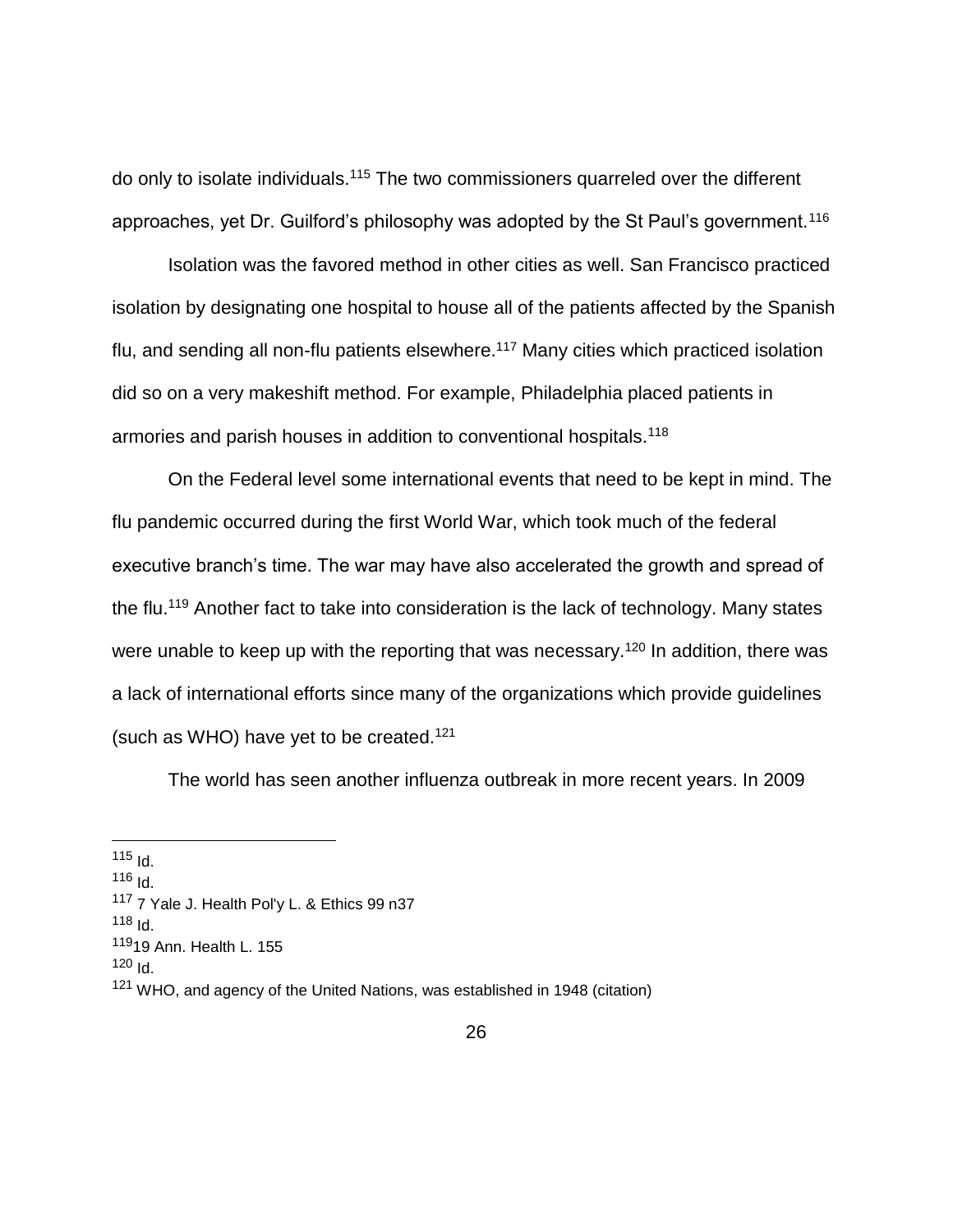there was another H1N1 influenza, the swine flu.<sup>122</sup> The circumstances surrounding the 2009 outbreak differ greatly. Though there was a war going on, the Obama administration could handle the outbreak. This is may be due to the technology available at the time allowing for greater communication on the administrative side, and the arsenal of antibiotics on the medical side. In 2009, the states exercised greater policing powers available. States had the authority to mandate vaccinations and impose quarantines during times of a public health emergency.<sup>123</sup> Internationally, WHO implemented the International Health Regulations (IHR), which allowed for greater coordination and communication.

Action by governmental authorities are not the only factor during an outbreak; the public's reactions must be considered as well. During the blanket closures of public places in Minneapolis and St Paul, crowds would flock to buildings such as movie theaters to catch one last showing.<sup>124</sup> Paranoia is a large part of a pandemic as people may act upon their fears in irrational ways… In 1918 the technology and information that can be used today was obviously not available at the time. Information about the disease in general was not entirely accurate. Misinformation on professional levels trickle down to the public levels. The Spanish Flu was a virus, H1N1, and while its origin

 $123$   $Id.$ 

 $\overline{a}$  $122$  Id.

<sup>124</sup> "Lessons Learned from the 1918–1919 Influenza Pandemic in ... - NCBI." [https://www.ncbi.nlm.nih.gov/pmc/articles/PMC1997248/.](https://www.ncbi.nlm.nih.gov/pmc/articles/PMC1997248/) Accessed 22 Feb. 2017.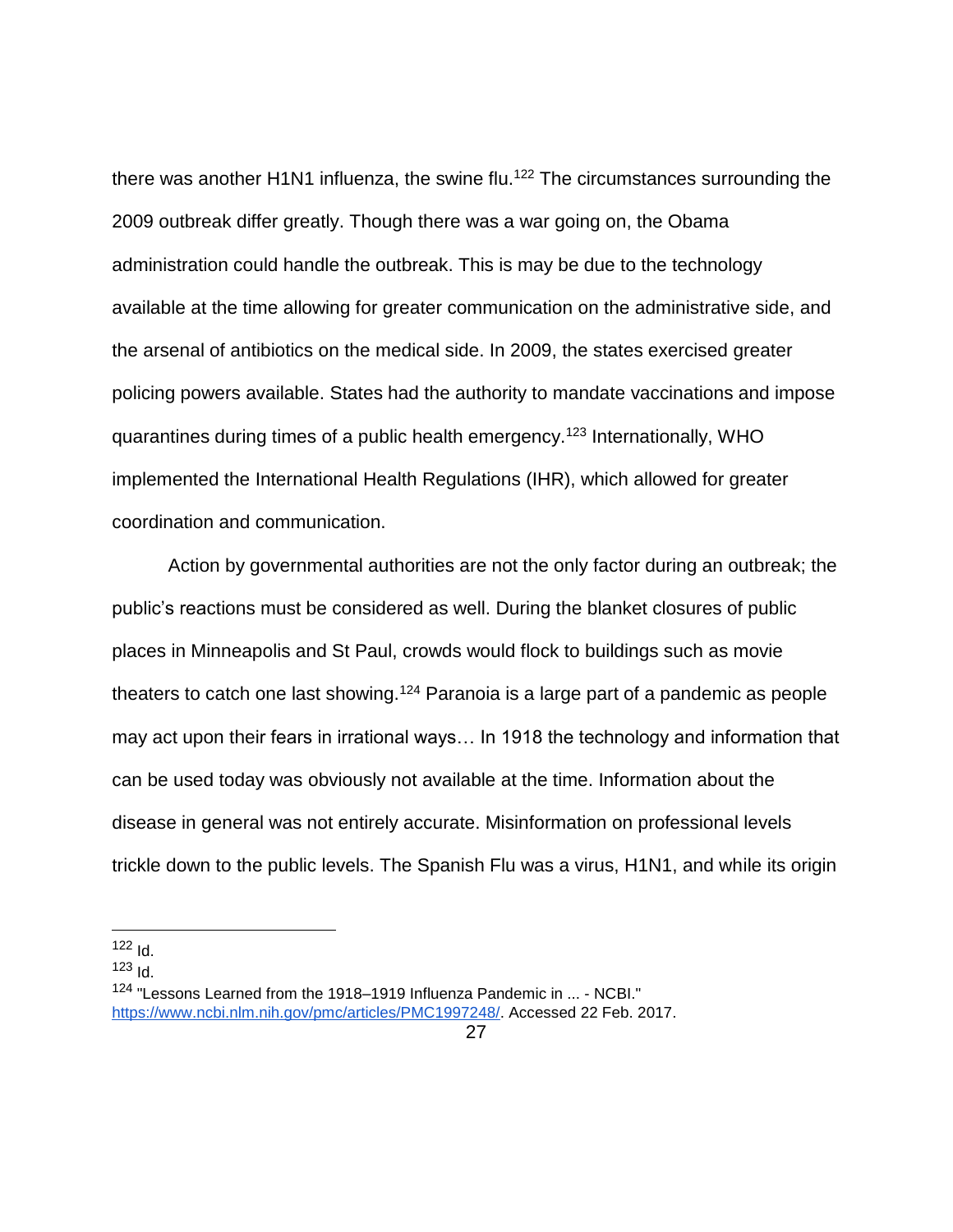is still debated.

 $\overline{a}$ 

The public's response may not be the correct way to combat an outbreak, so it is important to have the correct information available widely available to the public during an outbreak. It is not always easy to have the correct information during times of emergency of course, but there is a way to increase the chances of having the information. Being proactive rather than reactive. Researching and taking precautions before an outbreak begins would reduce the chances of an outbreak even occurring. Scientists and medical professionals did not have the advantage that the world has today and the world experienced the consequences. It is beneficial for today's experts to learn from the past shortcomings and missed opportunities so that they may prevent a future emergency.

## Local Law

<span id="page-33-0"></span>State public health emergency laws vary by each state, but many of them follow a uniform guideline: the Model State Emergency Health Powers Act (MSEHPA).<sup>125</sup> The MSEHPA has been adopted, in at least some part, by 38 states as of July 15, 2006.<sup>126</sup> In Florida, the Department of Health's mission is to "promote, protect, and

<sup>&</sup>lt;sup>125</sup> "The Model State Emergency Health Powers Act." [http://www.publichealthlaw.net/ModelLaws/MSEHPA.php.](http://www.publichealthlaw.net/ModelLaws/MSEHPA.php) Accessed 13 Mar. 2017.  $126$  Id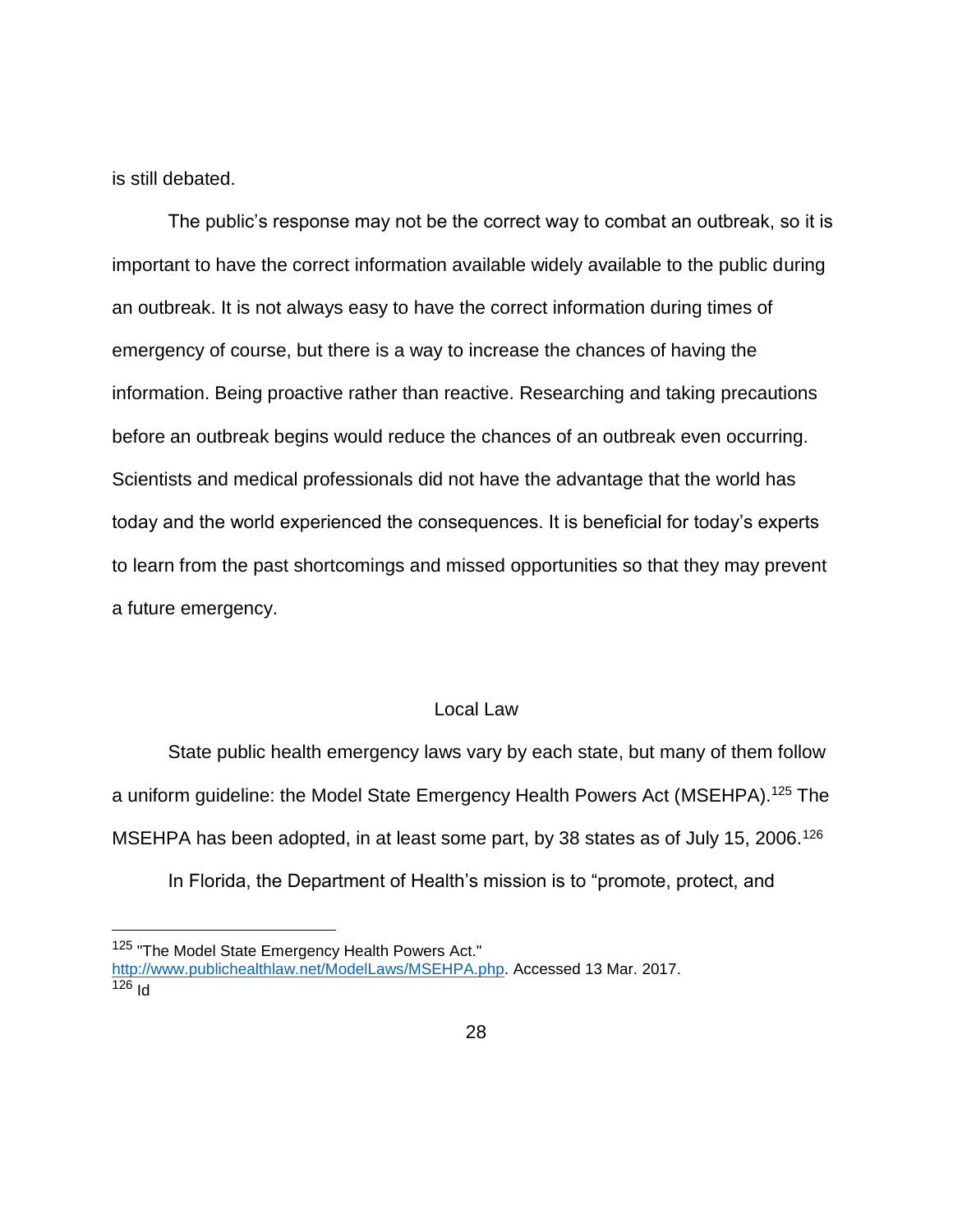improve the health of all people in the state."<sup>127</sup> Several powers are enumerated in the Florida statutes and state health officer holds power to declare emergencies. All municipalities and local ordinances must be consistent with the state laws.<sup>128</sup>

#### United States Emergency Powers

<span id="page-34-0"></span>On a national level there are Federal acts which may be enacted during times of disaster. Two in particular are the Stafford Act and the Public Health Services Act. The Stafford Act is triggered by what is considered an "emergency" or a "major disaster".<sup>129</sup> While disasters are categorized as natural disasters such as earthquakes and floods, emergencies are instances which "federal assistance is needed to supplement State and local efforts and capabilities to save lives and to protect property and public health and safety, or to lessen or avert the threat of a catastrophe in any part of the United States."<sup>130</sup> These conditions are declared by the President of the United States, and subsequently, the governors of individual states. State governors are the ones who declared state emergencies, which in turn allows the President to utilize the Stafford Act if need be.<sup>131</sup> If the President does provide assistance, it cannot exceed \$5 million

<sup>127</sup> Title 29 Fla. Stat. sec. 381.001

<sup>128</sup> 29 Fla. Stat. sec. 381.0016

<sup>&</sup>lt;sup>129</sup> 7 Yale J. Health Pol'y L. & Ethics 99, n198

 $130$   $\text{Id}$ .

 $131$   $\text{Id}$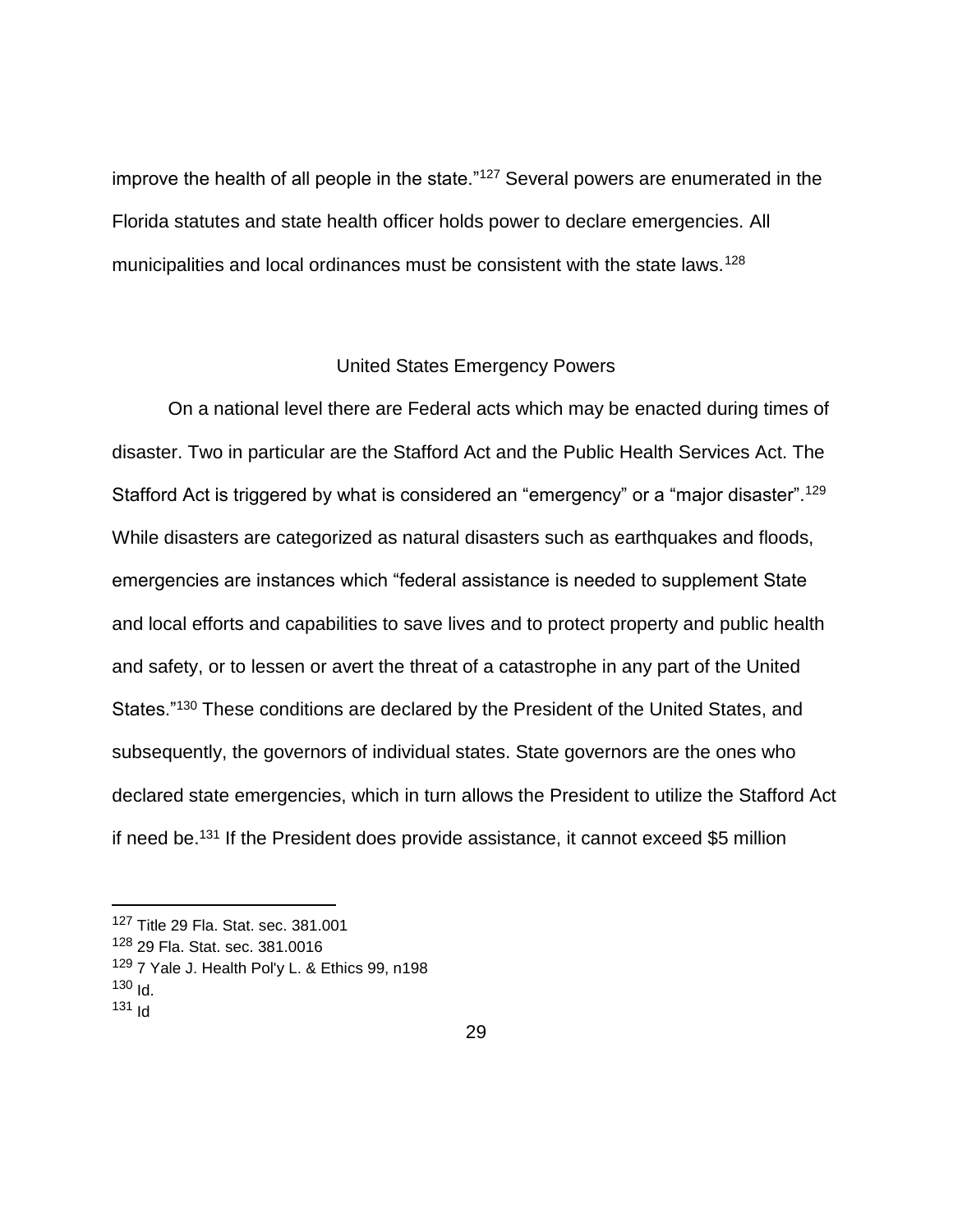unless determined otherwise by the President.

In relation to the Zika outbreak, the initial \$5 million may not be all that much. In times of emergency, every dollar seems to help but Congress has already exceeded that amount exponentially. In September 2016, Congress passed a bill allocating \$1.1 billion to the fight against Zika.<sup>132</sup> In light of the \$5 million cap, the Stafford Act may not be all that helpful during the current state of Zika. Under the Act, the federal government must be the absolute last resort, including private funds.<sup>133</sup> The question now is whether the Stafford Act would actually be effective in the fight against Zika. The answer may be no if the President is unwilling to exceed the \$5 million in face of the billion dollars given by Congress. The act may be enacted for very specific purposes however.

Congress explicitly broke down the amount of money that should be used in fighting the Zika virus.<sup>134</sup> The bulk of the money (\$993 million) was granted to agencies such as the HHS, while the research for vaccines and mosquito control got just under \$400 million each.<sup>135</sup> The areas that were granted the least amount of money may be candidates for the Stafford Act. \$4 million was allocated to "Emergencies in the Diplomatic and Consular Service" which supports the evacuation of U.S. citizens from

<sup>132 (2016,</sup> September 28). Congress Ends Spat, Agrees To Fund \$1.1 Billion To Combat Zika - NPR. Retrieved April 2, 2017, from [http://www.npr.org/sections/health-shots/2016/09/28/495806979/congress](http://www.npr.org/sections/health-shots/2016/09/28/495806979/congress-ends-spat-over-zika-funding-approves-1-1-billion)[ends-spat-over-zika-funding-approves-1-1-billion](http://www.npr.org/sections/health-shots/2016/09/28/495806979/congress-ends-spat-over-zika-funding-approves-1-1-billion)

<sup>133 7</sup> Yale J. Health Pol'y L. & Ethics 99, \*133 <sup>134</sup> 092216-CR-Zika Supplemental Summary  $135$  Id.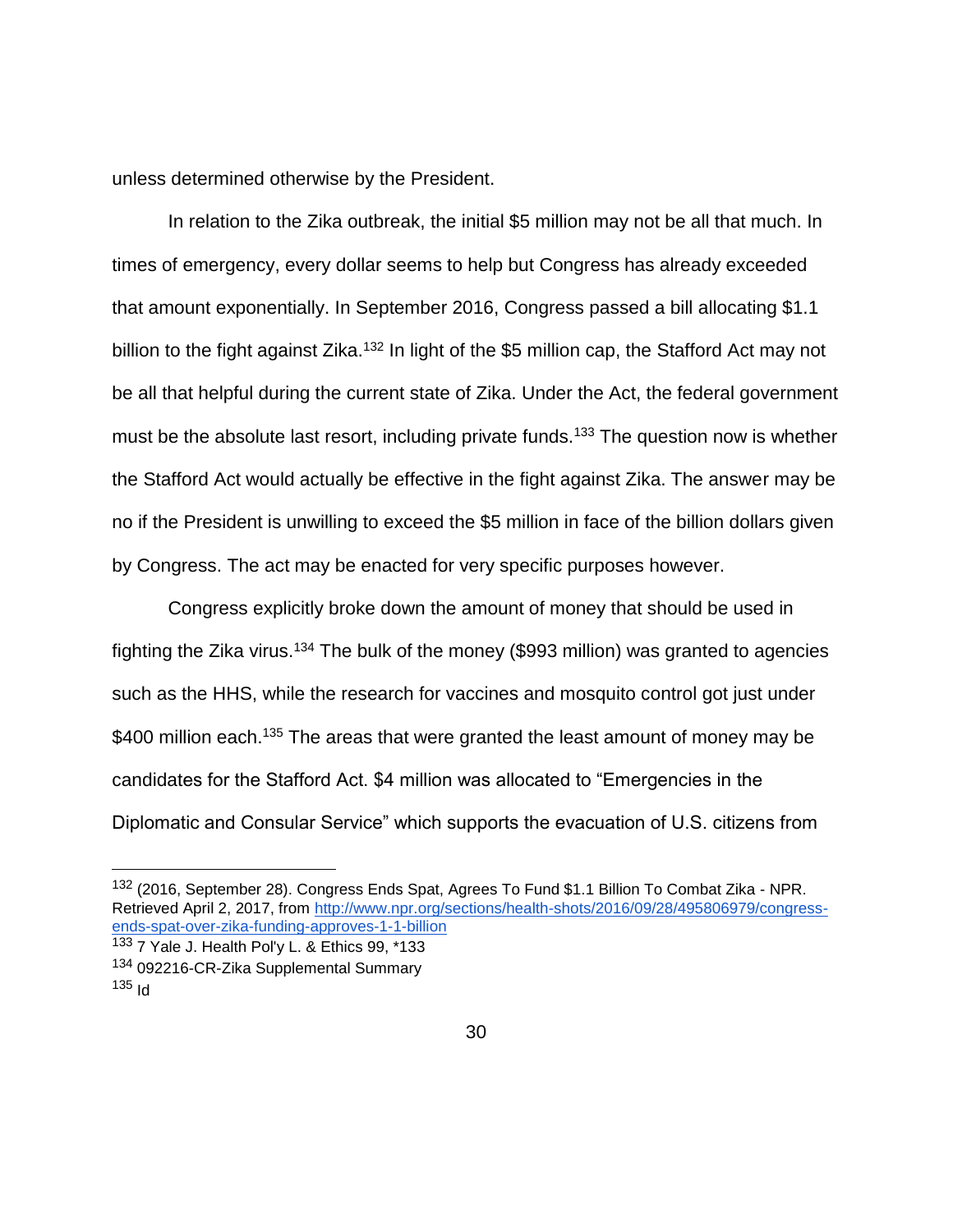Zika-affected countries.<sup>136</sup> In addition, \$1 million was allocated to the Repatriation Loan Program which enables Federal loans to U.S. citizens who "seek to leave Zika-affected areas or who have been exposed to or contracted Zika."<sup>137</sup>

Considering how Congress has been proactive in the fight against Zika, the Stafford Act does not present itself as a very viable solution for an outbreak. The Stafford Act is not the only federal legislation that can be utilized during a public health emergency. There is the Public Health Service Act (PHSA) which defines the role of the federal government during medical emergencies.<sup>138</sup> The PHSA is treated as an addition to the Stafford Act and can be executed simultaneously. While the Stafford Act is under the President's control, the PHSA is under the HHS Secretary's.<sup>139</sup> The Surgeon General, under the HHS Secretary's approval, can declare public health emergencies and provide grants to alleviate those emergencies.<sup>140</sup> While the PHSA's goal is to "prevent the introduction, transmission, or spread of communicable diseases" within the United States,<sup>141</sup> it is meant to solve short term problems. The PHSA's declaration of emergency only lasts 90 days with possible renewals,<sup>142</sup> so things must be done

 $136$  Id at page 2

 $137$  Id at page 2

<sup>&</sup>lt;sup>138</sup> 7 Yale J. Health Pol'y L. & Ethics 99, \*135, PHSA

<sup>139</sup> 42 U.S.C. § 264(a) (2012).

<sup>140</sup>  $H$ 

<sup>141</sup> Id.

 $142$  Id.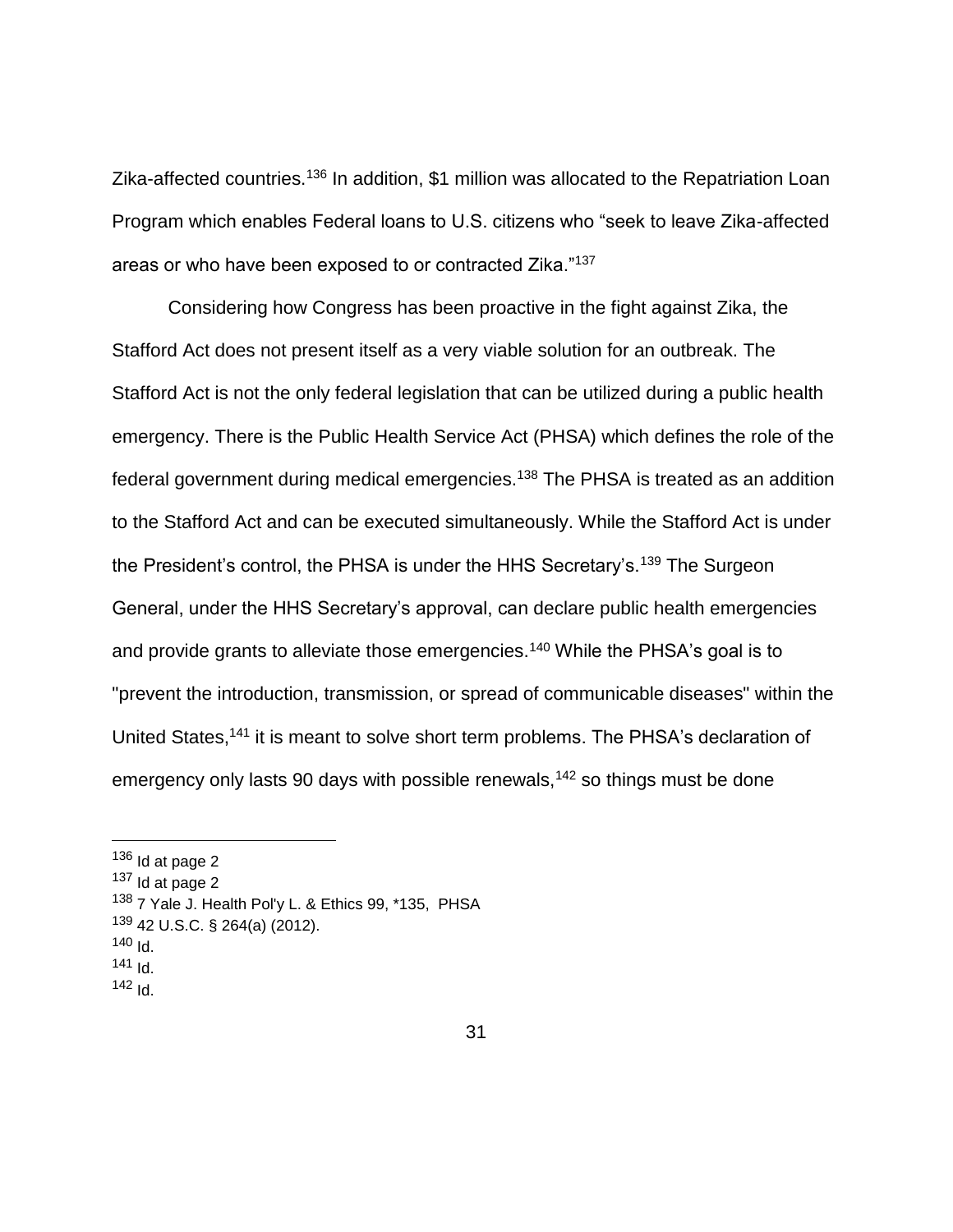quickly. The PHSA is not meant to be the long term solution to emergencies. The scope of the PHSA is also limited to diseases delineated in Executive orders.<sup>143</sup>

Like the Stafford act, the PHSA is not the optimal solution to combating Zika since Congress has already begun funding preventative measures. If the PHSA needs to be enacted, the HHS has millions to help.<sup>144</sup>

#### Contagious Carriers – Aviation

This section scrutinizes interstate and international travel. From January to December of 2015, over 34 million passengers traveled, by air, from countries with

reported cases of Zika to the United States. 145

There has not been any official restriction of air travel because of Zika. Authority on restricting air travel would likely come from WHO, the HHS, or one of the main authorities of aviation law: the Airline Deregulation Act of 1978 (ADA). Per the ADA, no states may control the rates, routes, or services of airlines<sup>146</sup>. That being said, it may seem that even prior to takeoff many state quarantine laws would not be valid as they

 $\overline{a}$ 

<sup>145</sup> Nelson B, Morrison S, Joseph H, Wojno A, Lash RR, Haber Y, Berro A, Cetron M, Grills A. Travel Volume to the United States from Countries and U.S. Territories with Local Zika Virus Transmission. PLOS Currents Outbreaks. 2016 May 31 . Edition 1. doi:

10.1371/currents.outbreaks.ac6d0f8c9c35e88825c1a1147697531c.

 $143$  ld. at § 264(b).

<sup>144</sup> The HHS has a total of \$1.4 billion to combat Zika, \$993 million were given by Congress at this time. 092216-CR-Zika Supplemental Summary.

<sup>146</sup> (49 USC 1301).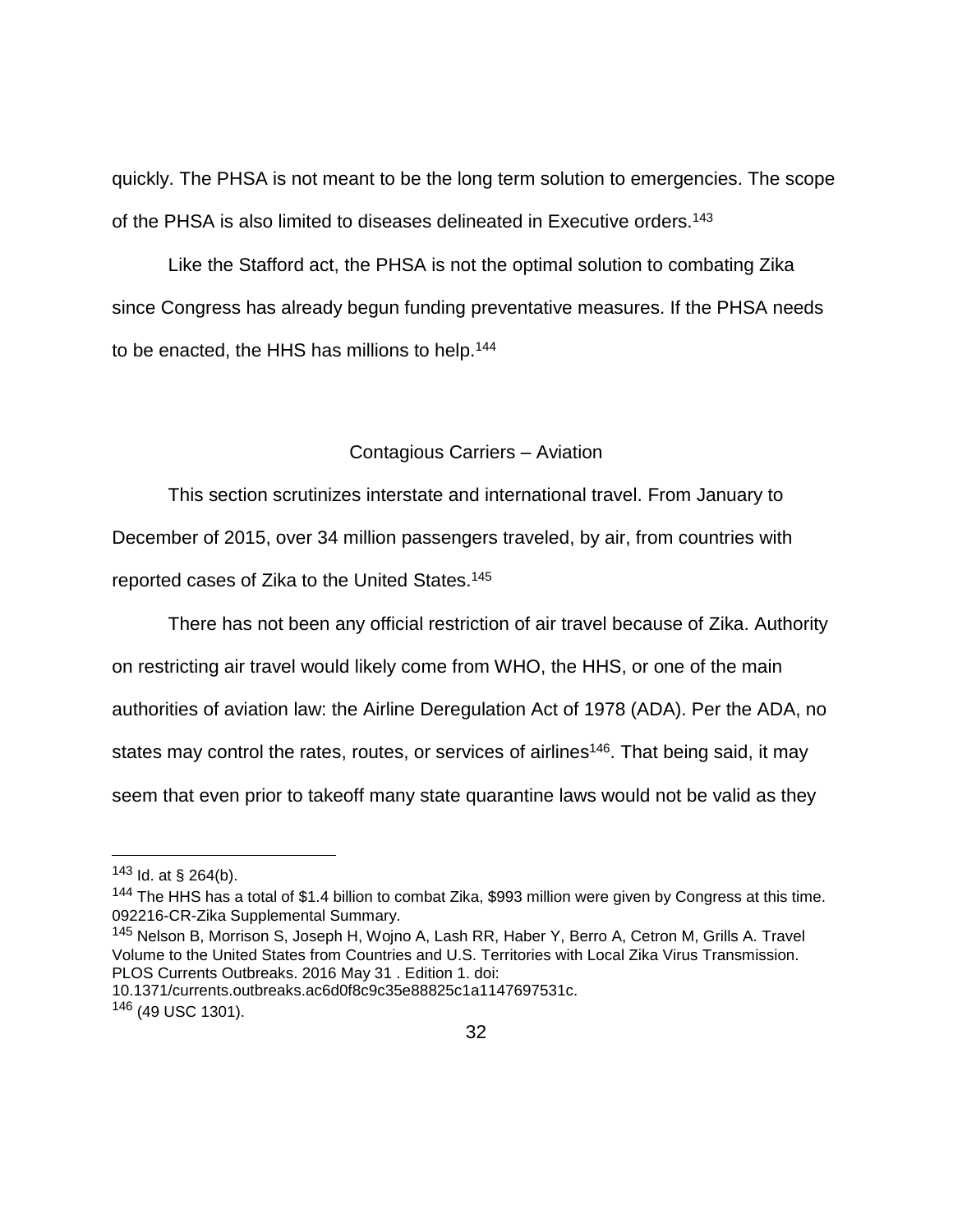would constrict airlines' rates, routes, and services.

The World Health Organization has several recommendations regarding air travel. These recommendations include disinfecting an airplane after every flight, and an increased vector surveillance of mosquitoes. If the former recommendation was taken, the states would not be making any laws mandating the disinfection of aircraft, or not successfully at least. That power is preempted by the Federal government, specifically it is held by the Secretary of Health and Human Services (HHS). Applying to civil aircraft prior, during, and on arrival of flights, "The [Secretary] shall from time to time prescribe regulations... for the purpose of preventing the introduction... of any communicable disease by securing the best sanitary condition."<sup>147</sup> Violating such regulations can yield a fine up to \$5000, acting as a lien on the aircraft.<sup>148</sup>

In regards to international flight, the director of the CDC may "require disinfection of an aircraft if it has left a foreign area that is infested with insect-borne communicable disease and the aircraft is suspected of harboring insects of public health importance." <sup>149</sup> The actual duty of disinfection falls upon the air carrier, or pilot in cases of "aircraft" not for hire", and must be done after landing. Disinfection must be done prior to the

<sup>147</sup> (42 USC §269-270). <sup>148</sup> Id at §271 <sup>149</sup> 42 CFR §71.44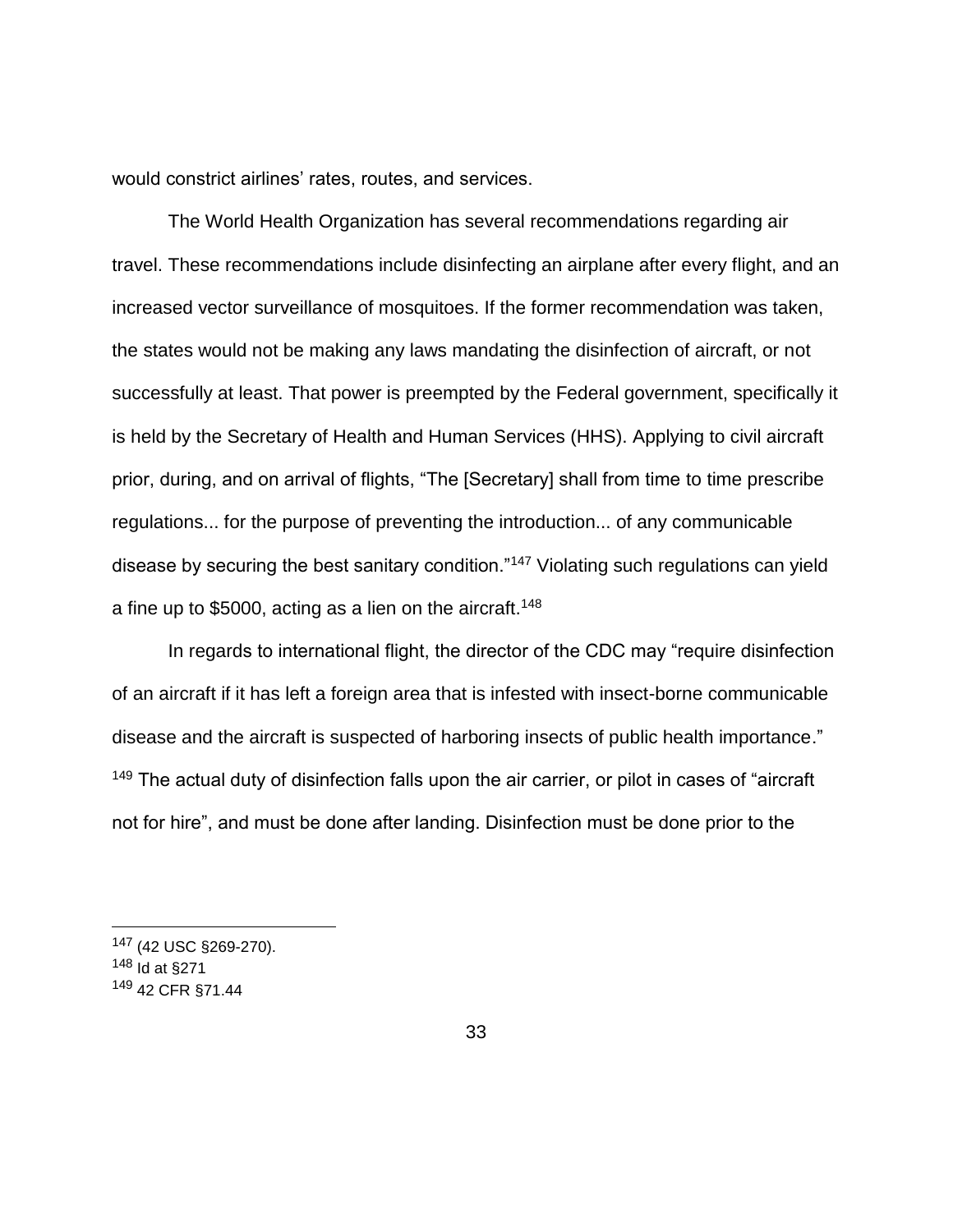discharge of both cargo and after the exit of passengers and crew<sup>150</sup>. In addition, the disinfection must be done with a CDC approved insecticide<sup>151</sup>. Moreover, all water intended for consumption must be from an FDA approved water source<sup>152</sup>.

Unlike viruses such as influenza, an individual is not at risk of infection if the passenger sitting on his or her right is infected. Unless the two are engaged in a sexual relationship, there should not be a cause for concern.<sup>153</sup> What should be worrisome, for the passenger, is whether there is an infected mosquito either within the plane or at the destination. Aside from state and local governments, the Federal government has a multitude of regulations that affect aviation. Most of these regulations authorize administrations to take action.

The CDC has the power to enact measures when they deem local efforts as inadequate; though the power to restrict travel is within the Secretary of HHS' authority.<sup>154</sup> In regards to the yellow fever and other noted diseases, the Secretary can keep individuals who are in the communicable period of infection from traveling.<sup>155</sup> Part 70 of the Code of Federal Regulations states, "No such person shall travel from one

 $\overline{a}$ 

 $155$   $\text{Id}$ .

 $150$  Id

 $151$  Id

 $152$   $\text{Id}$ 

<sup>&</sup>lt;sup>153</sup> See section II clinical implications. Current research does not support peer to peer infection outside of sexual contact i.e. sneezing, coughing, and saliva does not prompt infection. <sup>154</sup> 42 CFR §71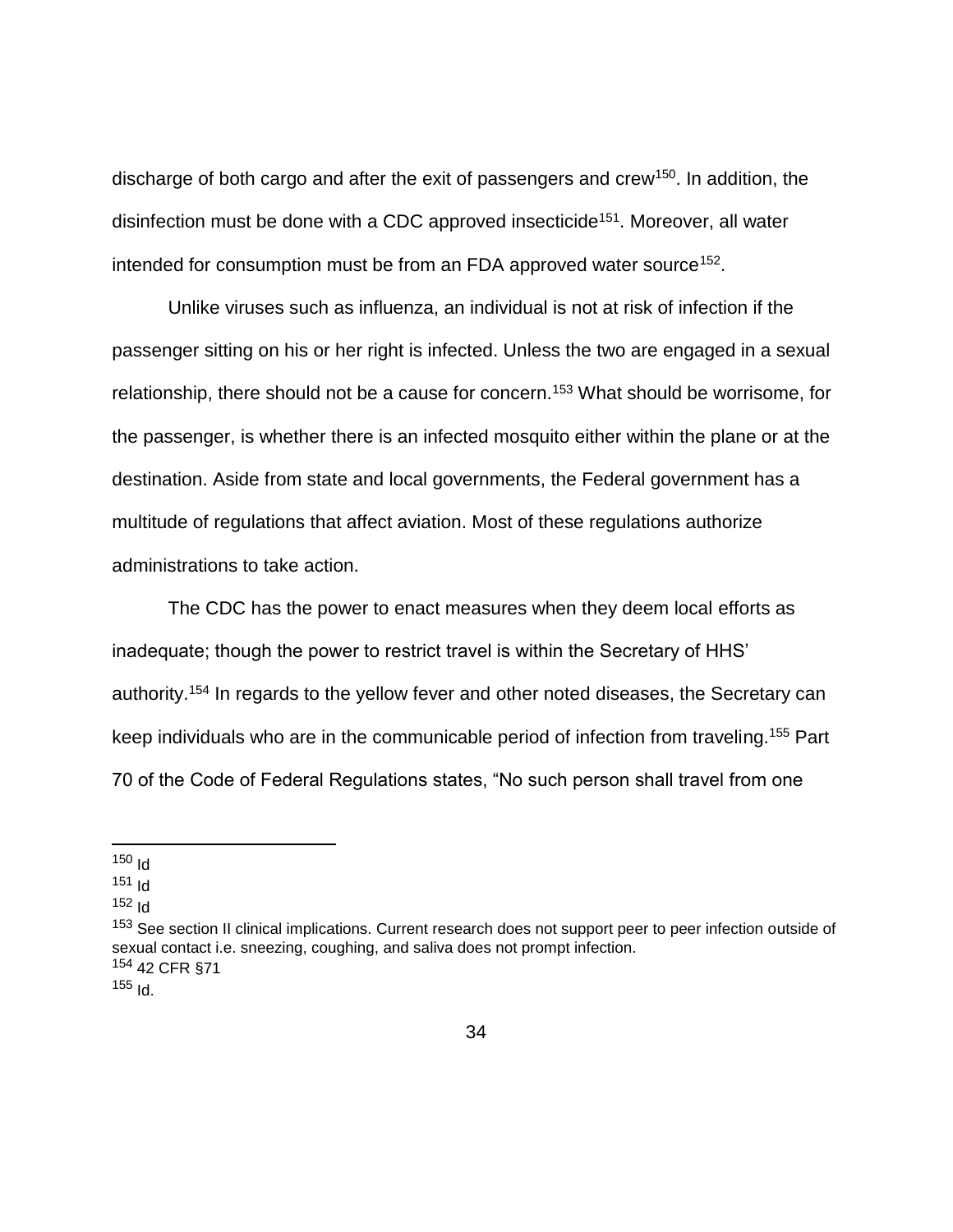State or possession to another, or on a conveyance engaged in interstate traffic, without a written permit of the [Secretary] or his/her authorized representative." <sup>156</sup> Although air travel is not specifically mentioned in the statute, it seems likely that it would be included as flights are often "interstate travel". Military personnel are not subject to the same restrictions, yet there should still be some precaution.<sup>157</sup>

The CDC is able to detain or quarantine individuals "for the purpose of preventing the introduction, transmission, and spread of the communicable diseases listed in an Executive Order."<sup>158</sup> Quarantine measures are applicable only to the diseases listed in section 361(b) of the Public Health Service Act Executive Order 13295 (2014). The Executive Order includes yellow fever (which again is a cousin of Zika, so it should be easy amended), Ebola, and SARS<sup>159</sup>.

# International Authorities

The international Health Regulations (IHR) are "to prevent, protect against, control and provide a public health response to the international spread of disease in ways that are commensurate with and restricted to public health risks, and which avoid

<sup>156</sup> 42 CFR §70.5

<sup>157</sup> Id at §70.8

<sup>158</sup> Id at §70.6

<sup>159</sup> (n.d.). Executive Order 13295: Revised List Of Quarantinable ... - CDC. Retrieved April 20, 2017, from <http://www.cdc.gov/sars/quarantine/exec-2004-04-03.html>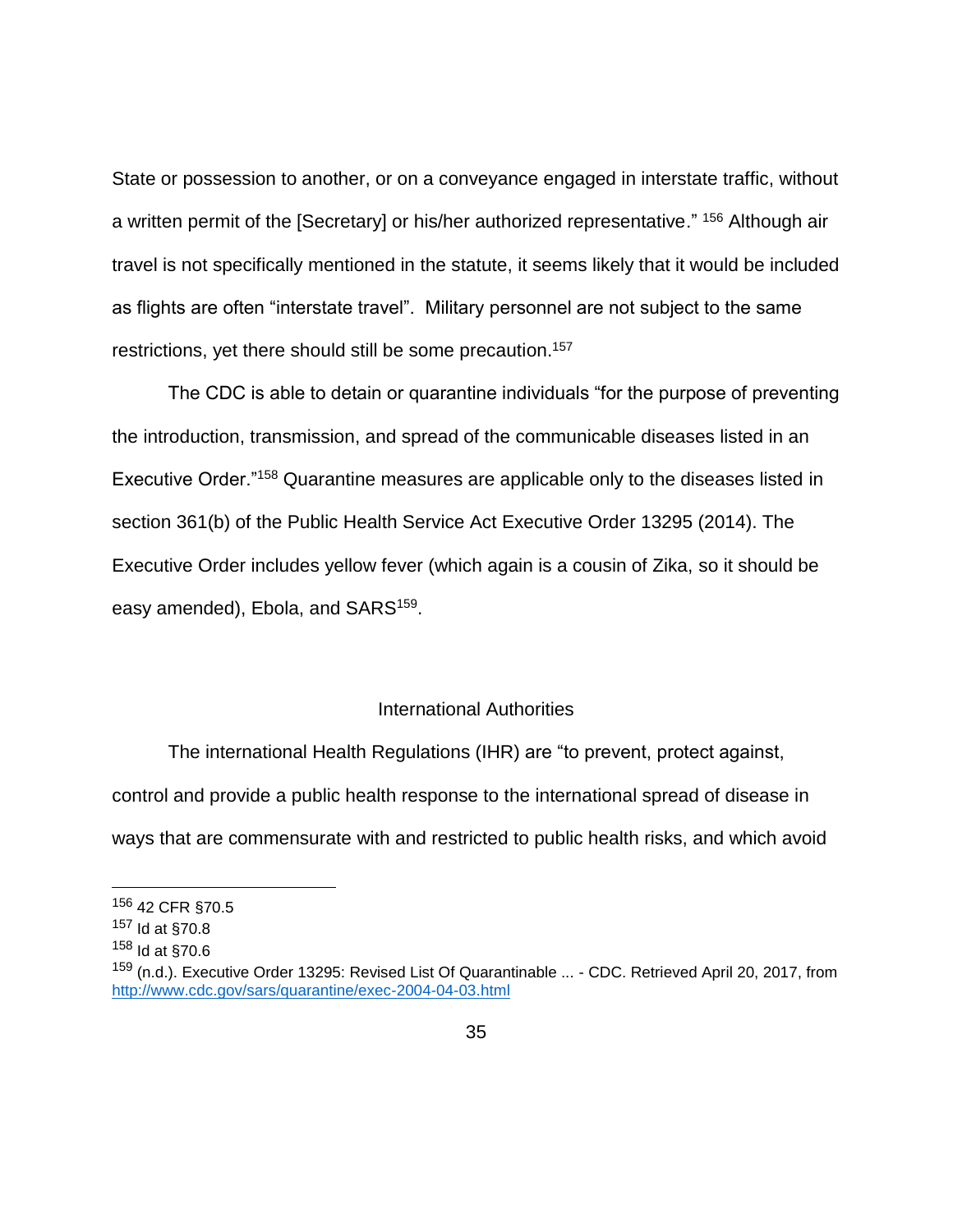unnecessary interference with international traffic and trade".<sup>160</sup> Largely based on reporting, important provisions in the IHR include requiring each State:

- To designate a national focal point accessible at all times for communications with the WHO;
- To meet minimum core capacities to detect, assess, report, and respond to public health events and to support disease detection and control at designated ports and borders;
- To develop a framework for notifying the WHO within twenty-four hours of an event that may constitute a public health emergency of international concern as defined by the IHR;
- To take evidence-based actions sensitive to impact on trade, travel, and human rights; and perform self-assessments and report to the WHO"<sup>161</sup>

After the ebola outbreak in 2014, many found the WHO's response to be

subpar.<sup>162</sup> The virus led to over 11,000 deaths and almost 30,000 confirmed cases.<sup>163</sup>

 $\overline{a}$ <sup>160</sup> (2005) International Health Regulations, The World Health Organization <sup>161</sup> Id.

<sup>&</sup>lt;sup>162</sup> German Chancellor Angela Merkel made clear that the WHO's response to the 2014 Ebola epidemic was nothing less than catastrophic. Kirsten Grieshaber, German Chancellor Merkel Tells WHO Global Catastrophe Plan Needed for Epidemic Outbreaks, US News (May 18, 2015). [http://www.usnews.com/news/world/articles/2015/05/18/merkel-global-catastrophe-plan-needed-after](http://www.usnews.com/news/world/articles/2015/05/18/merkel-global-catastrophe-plan-needed-after-ebola-crisis)[ebola-crisis](http://www.usnews.com/news/world/articles/2015/05/18/merkel-global-catastrophe-plan-needed-after-ebola-crisis)

<sup>163</sup> Ebola Data and Statistics, World Health Org. (WHO), [http://apps.who.int/gho/data/view.ebola](http://apps.who.int/gho/data/view.ebola-sitrep.ebola-summary-latest?lang=en)[sitrep.ebola-summary-latest?lang=en](http://apps.who.int/gho/data/view.ebola-sitrep.ebola-summary-latest?lang=en) (last visited Sept. 17, 2016)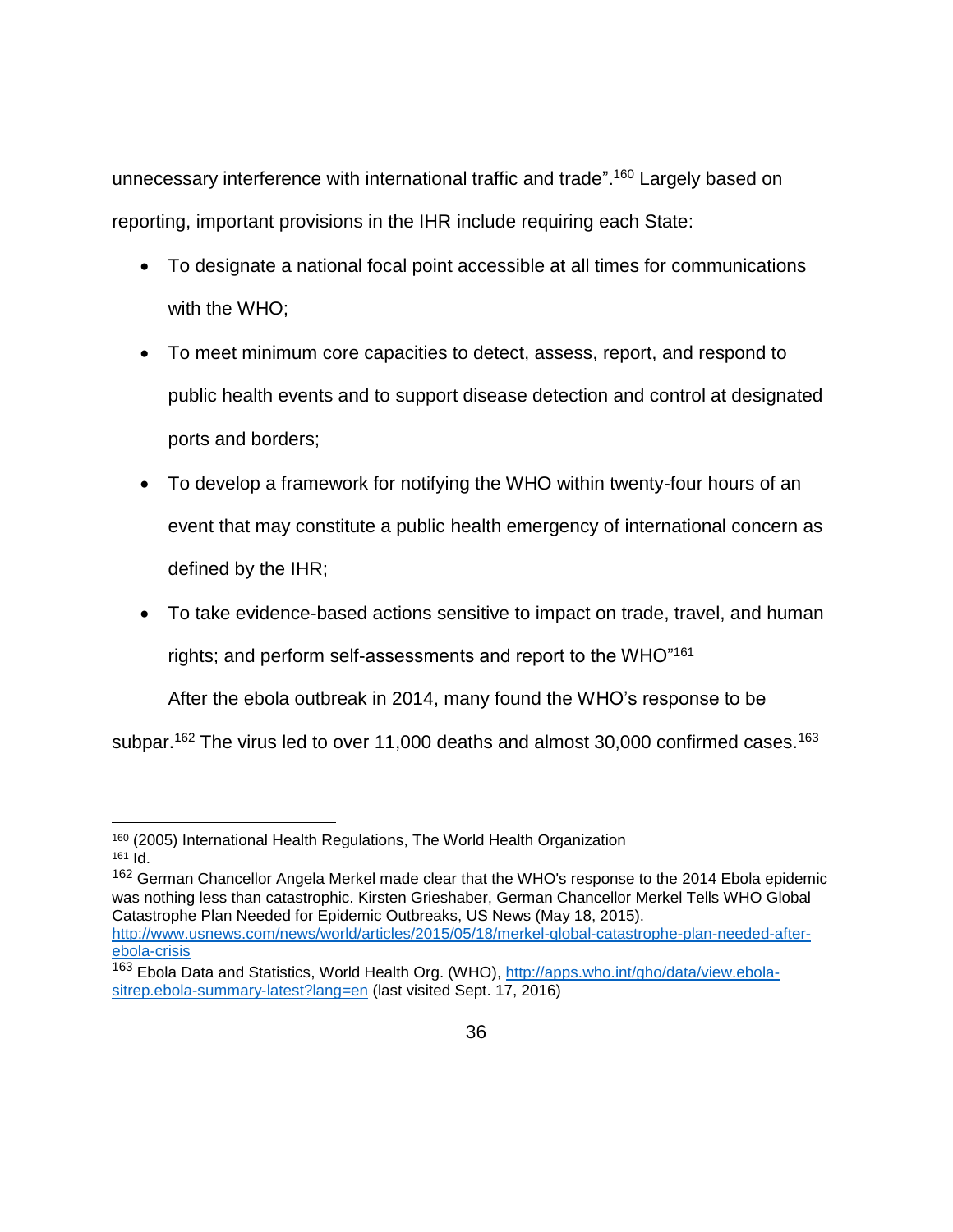The lack of response from WHO left many wondering of its usefulness considering its lack of enforcement powers.<sup>164</sup> Unlike the CDC, the WHO does not have the same quarantine powers to pin down infected individuals. As stated above, the WHO relies mainly on recommendations and reporting. In developed countries that have their own response capabilities, such as the United States, the WHO is not the most helpful entity. It is in countries that lack a governmental response that the WHO should be able to help.<sup>165</sup>

Funding is also an issue for the WHO, in contrast to the Department of Health and Human Services. In the United States Congress granted just over a billion dollars to the HHS in an effort to combat Zika alone. That is one country and one disease. The cost to cover the world for several diseases would be astronomical. While the WHO is still defending its reputation from the 2014 outbreak, there are competitors looking to trump the WHO entirely. The World Bank has been gaining funding for its own global health initiative: the Pandemic Emergency Facility (PEF).<sup>166</sup> The PEF is made of private

<sup>&</sup>lt;sup>164</sup> See WHO Leadership Statement on the Ebola Response and WHO Reforms, WHO (Apr. 16, 2015), <http://www.who.int/csr/disease/ebola/joint-statement-ebola/en/> [https://perma.cc/BQ5Z-LJAM] (archived Sept. 18, 2016); See also [http://www.who.int/about/who\\_reform/emergency-capacities/who-health](http://www.who.int/about/who_reform/emergency-capacities/who-health-emergencies-programme-progress-report-march-2016.pdf?ua=1)[emergencies-programme-progress-report-march-2016.pdf?ua=1](http://www.who.int/about/who_reform/emergency-capacities/who-health-emergencies-programme-progress-report-march-2016.pdf?ua=1)

<sup>&</sup>lt;sup>165</sup> Maria Merritt, Bioethics, Philosophy and Global Health, 7 Yale J. Health Pol'y, L. & Ethics 273, 278 (2013).

<sup>166</sup> Pandemic Emergency Facility: Frequently Asked Questions, World Bank, http://www.worldbank.org/en/topic/pandemics/brief/pandemic-emergency-facility-frequently-askedquestions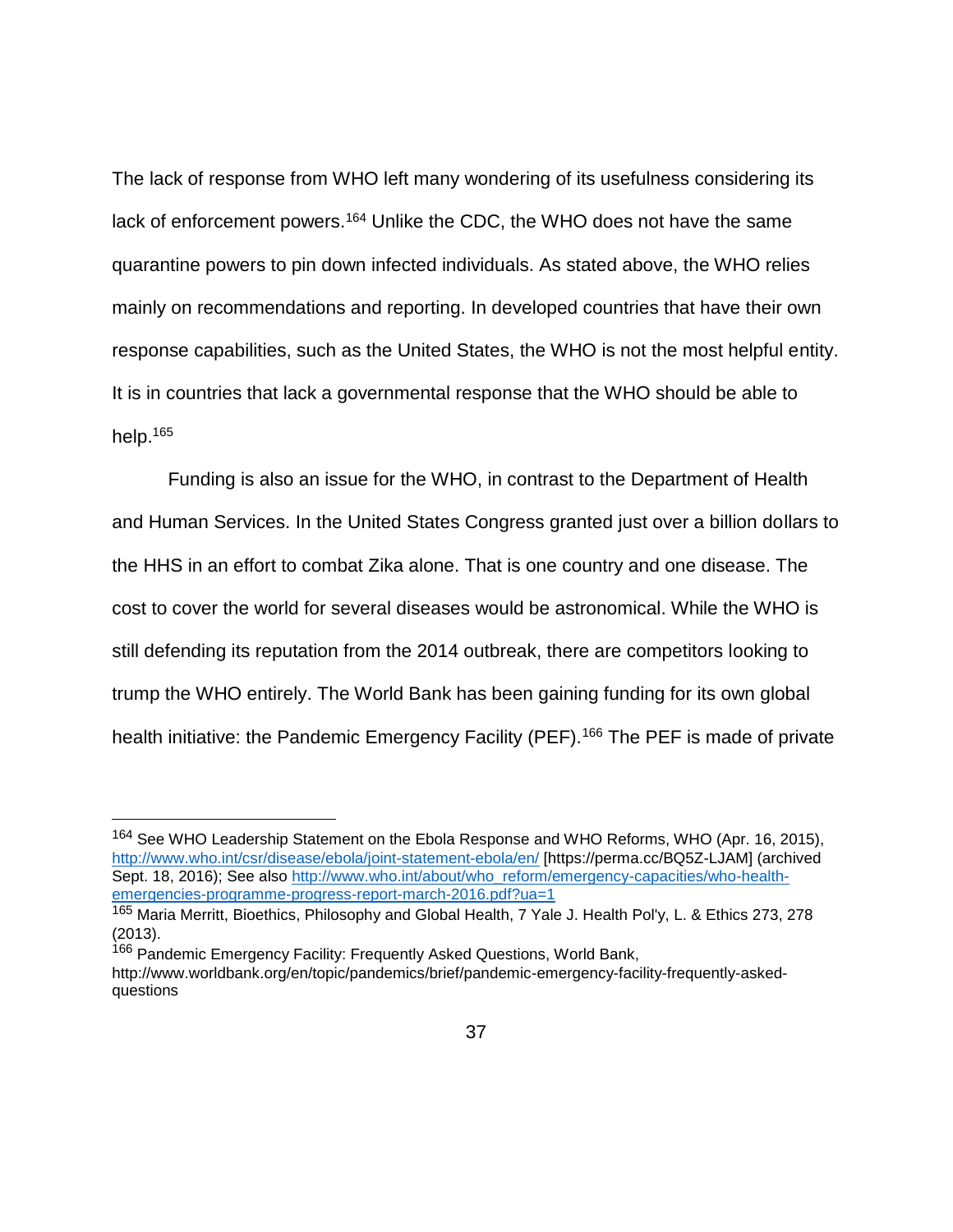funding, nongovernmental organizations (NGOs).<sup>167</sup> The PEF focuses on a sort of insurance in the event that a global public health crises were to surface.<sup>168</sup> The emergence of other global players may spur the WHO to garner more enforcement powers.

 $\overline{a}$ <sup>167</sup> Id  $168 \text{ Id}$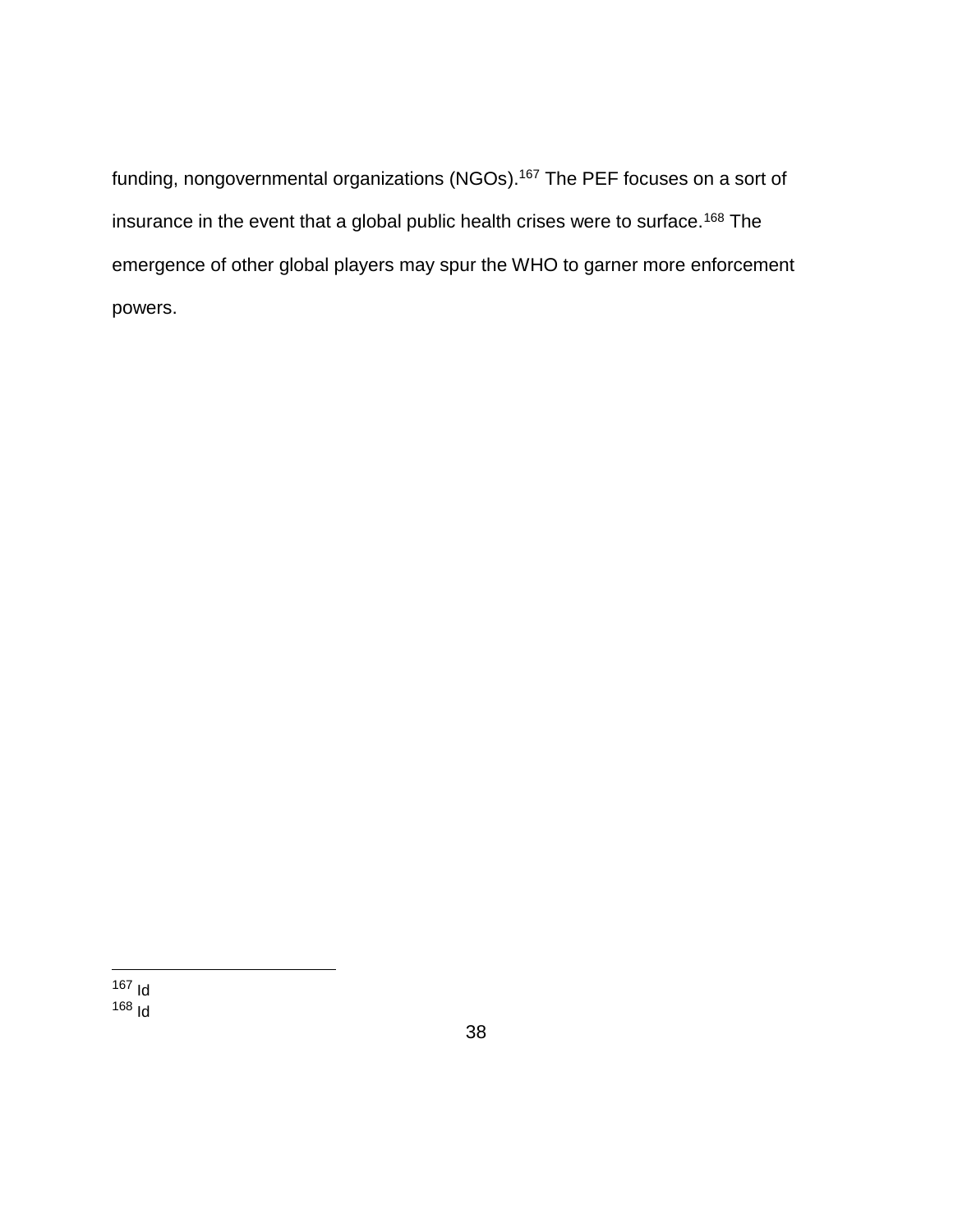# APPLICABLE CASE LAW

Plaintiffs suing for environmental injustices. Lawsuits may arise from a Zika virus outbreak and one "vector" of these lawsuits may be to include them with other environmental based cases. There are often issues with bringing suits for environmental cases; these issues often live in the realm of justiciability. Cornell Law describes justiciability as "the types of matters that the federal courts can adjudicate", meaning if a case is not justiciable a court is unable to hear it.<sup>169</sup> There are several doctrines of justiciability yet, only two often come into play in environmental cases: whether there is standing, that is injury; and if there is a political question, that is a conflict of governmental powers.

# Environmental Case Law

Standing is the prevailing issue in cases revolving around global climate change. The success of actually gaining standing is divided. There is negative treatment towards standing in global warming cases. In *Comer v Murphy Oil USA,* 607 F.3d 1049 (5th Cir.  $2010$ <sup> $170$ </sup>, plaintiffs' suit was halted when a panel of judges held the case to lack

<sup>169 &</sup>quot;Justiciability | Wex Legal Dictionary / Encyclopedia | LII / Legal ...." [https://www.law.cornell.edu/wex/justiciability.](https://www.law.cornell.edu/wex/justiciability) Accessed 15 Feb. 2017.

<sup>170</sup>Mississippi homeowners sued 34 energy companies and utilities alleging that the defendants had emitted greenhouse gases contributed to the severity of the hurricane. The appellate court found that the homeowners had standing in the case. "COMER v. MURPHY OIL USA, 607 F.3d 1049 (5th Cir. 2010) | Casetext." [https://casetext.com/case/comer-v-murphy-oil-usa.](https://casetext.com/case/comer-v-murphy-oil-usa) Accessed 15 Feb. 2017.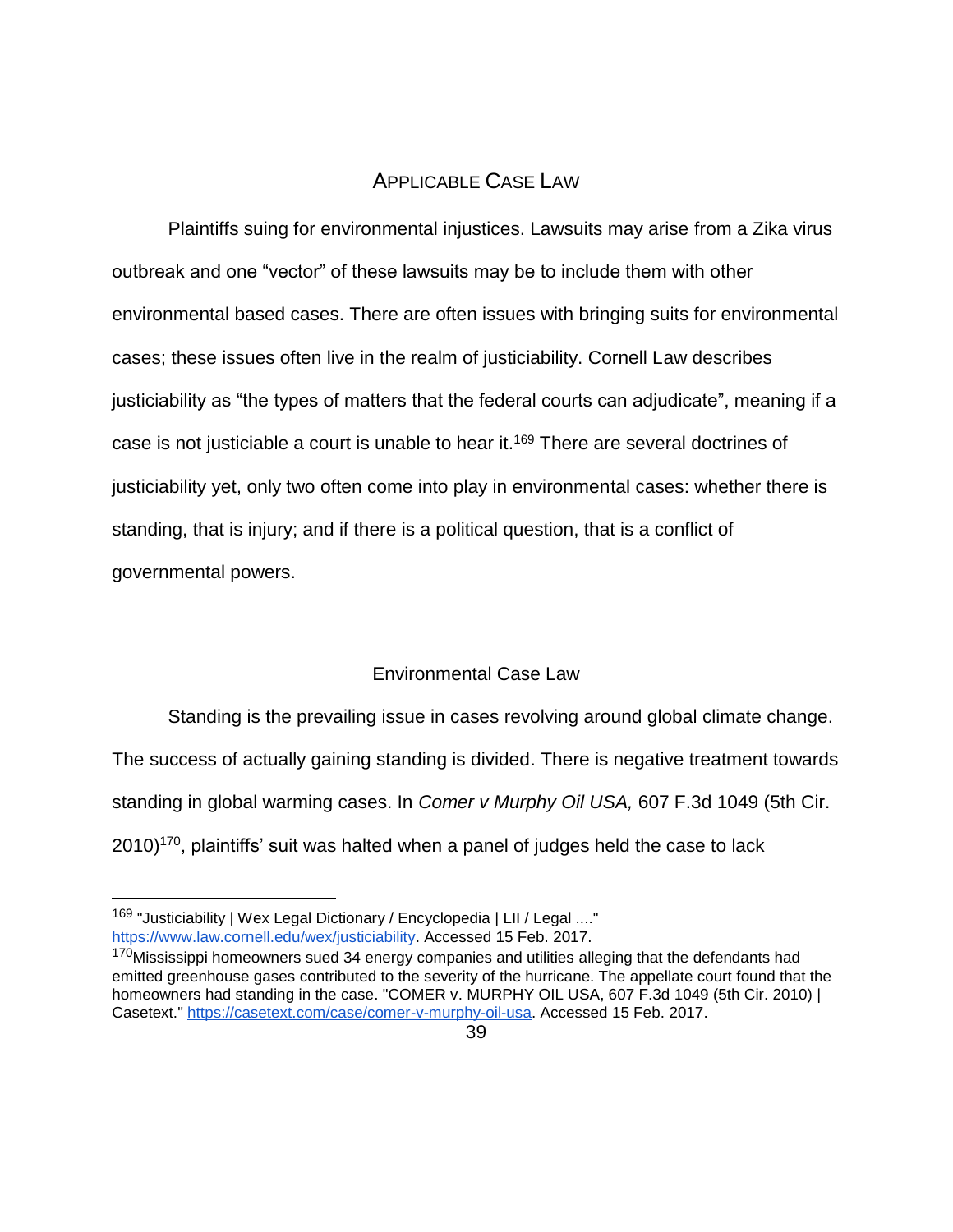standing. The suit was brought as a result of the destruction of hurricane Katrina, plaintiffs sought to recover damages. In *Comer,* oil, coal, electric, and chemical companies were sued for aggravating the intensity of hurricane Katrina due to their emissions of greenhouse gases. These emissions, according to the plaintiffs, caused Katrina to develop an unprecedented amount of strength that was fueled by the waters warmed by the emissions.

Standing is, as Cornell law states, the "capacity of a party to bring suit in court." <sup>171</sup> This includes the requirement that plaintiffs have sustained or will sustain a direct and actual injury and that there is a remedy to this injury. There are three requirements deemed in *Lujan v Defenders of Wildlife,* 504 US 555 (1992)*<sup>172</sup>*: (1)Actual invasion of concrete legal interest. (2) There must be a causal connection between injury and the action of the defendant. (3) There must be a likely remedy to the injury. The presence of a concrete legal interest can relate to environmental injuries. Standing was held in *Massachusetts v. Environmental Protection Agency,* 549 U.S. 497 (2007).<sup>173</sup> Massachusetts petitioned to the EPA to regulate emissions of carbon dioxide and other gases, arguing that the powers were available under the Clean Air Act. The Court found

<sup>171</sup> "Standing | Wex Legal Dictionary / Encyclopedia | LII / Legal ...."

[https://www.law.cornell.edu/wex/standing.](https://www.law.cornell.edu/wex/standing) Accessed 15 Feb. 2017.

<sup>172 &</sup>quot;Lujan v. Defenders of Wildlife | Oyez." https://www.oyez.org/cases/1991/90-1424</u>. Accessed 15 Feb. 2017.

<sup>173</sup> "Massachusetts v. EPA - Supreme Court." 2 Apr. 2007,

[https://www.supremecourt.gov/opinions/06pdf/05-1120.pdf.](https://www.supremecourt.gov/opinions/06pdf/05-1120.pdf) Accessed 18 Feb. 2017.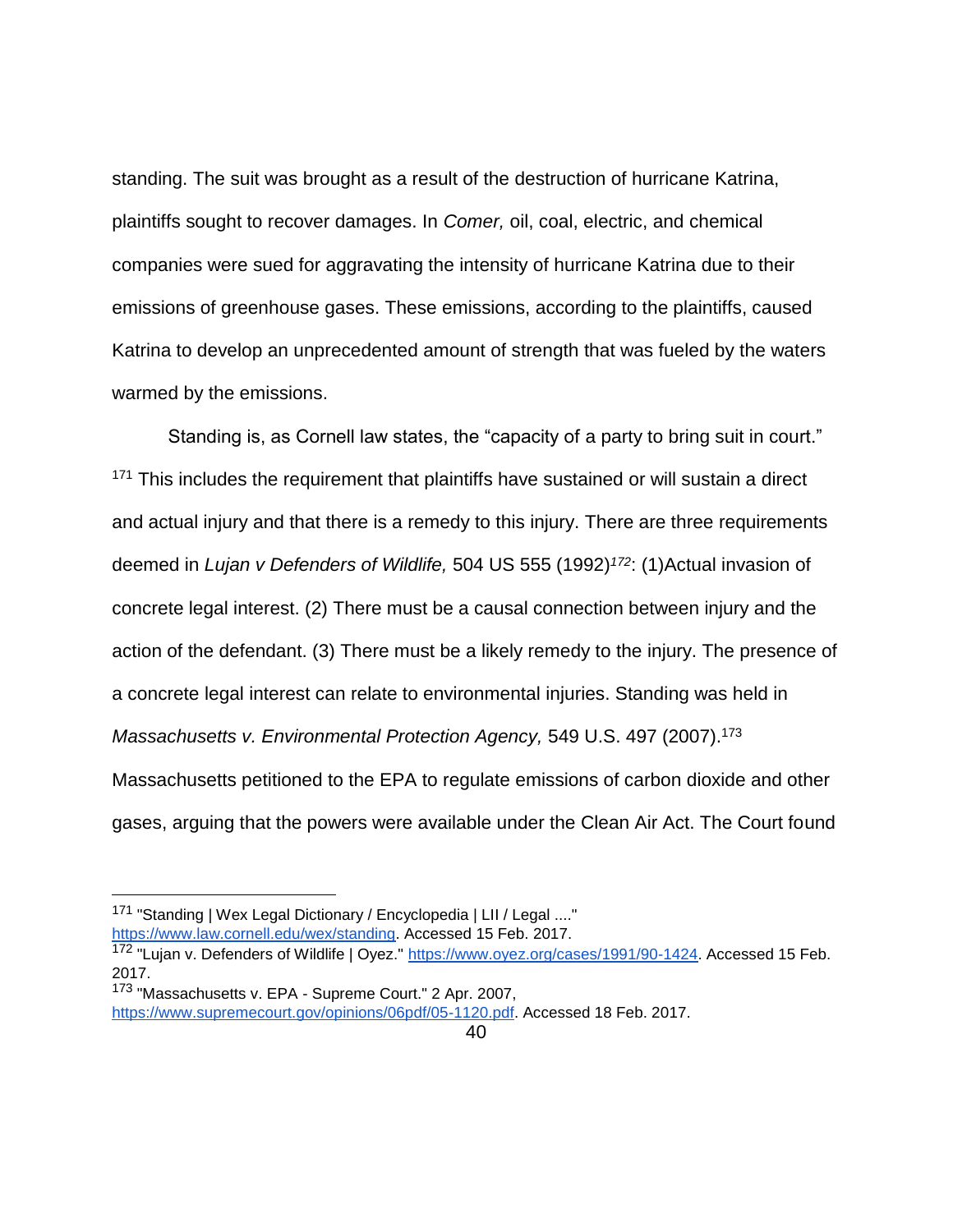the case to be perfectly justiciable, the plaintiffs had standing. The Court relied upon *Lujan*, accordingly, a litigant who has concrete interests can assert these interests without meeting all standards if the interests are concrete.

Regarding standing, Zika may have some sway. If a court finds the clinical implications to be concrete enough of an interest, it will constitute standing. It is not unreasonable to see the side effects of Zika, on both adults and newborns, as actual injuries to a case. Effects of the Zika virus may appear as additional ammunition for plaintiffs suing companies for their greenhouse gas emissions. This legal theory is linked to the theory that climate change has prompted the spread of mosquitoes. This would satisfy the second requirement for standing under *Lujan*. There is also a likely remedy to the injury. Most of the injuries will result in medical bills, which fall under monetary damages; something the courts are likely to award as a remedy.

The Political question doctrine is the second common hurdle environmental suits find themselves facing. <sup>174</sup> The factors for determining what is a political question, and what is not justiciable, is found in *Baker v. Carr 369 US 186 (1962)<sup>175</sup> .* The main factor is whether there is a "textually demonstrable constitutional commitment of the issue to a coordinate political department." The judiciaryJudiciary cannot do things that other

<sup>174 &</sup>quot;Political Question Doctrine | Wex Legal Dictionary / Encyclopedia | LII ...." [https://www.law.cornell.edu/wex/political\\_question\\_doctrine.](https://www.law.cornell.edu/wex/political_question_doctrine) Accessed 15 Feb. 2017. <sup>175</sup> "Baker v. Carr (full text) :: 369 U.S. 186 (1962) :: Justia U.S. Supreme ...." [https://supreme.justia.com/cases/federal/us/369/186/case.html.](https://supreme.justia.com/cases/federal/us/369/186/case.html) Accessed 15 Feb. 2017.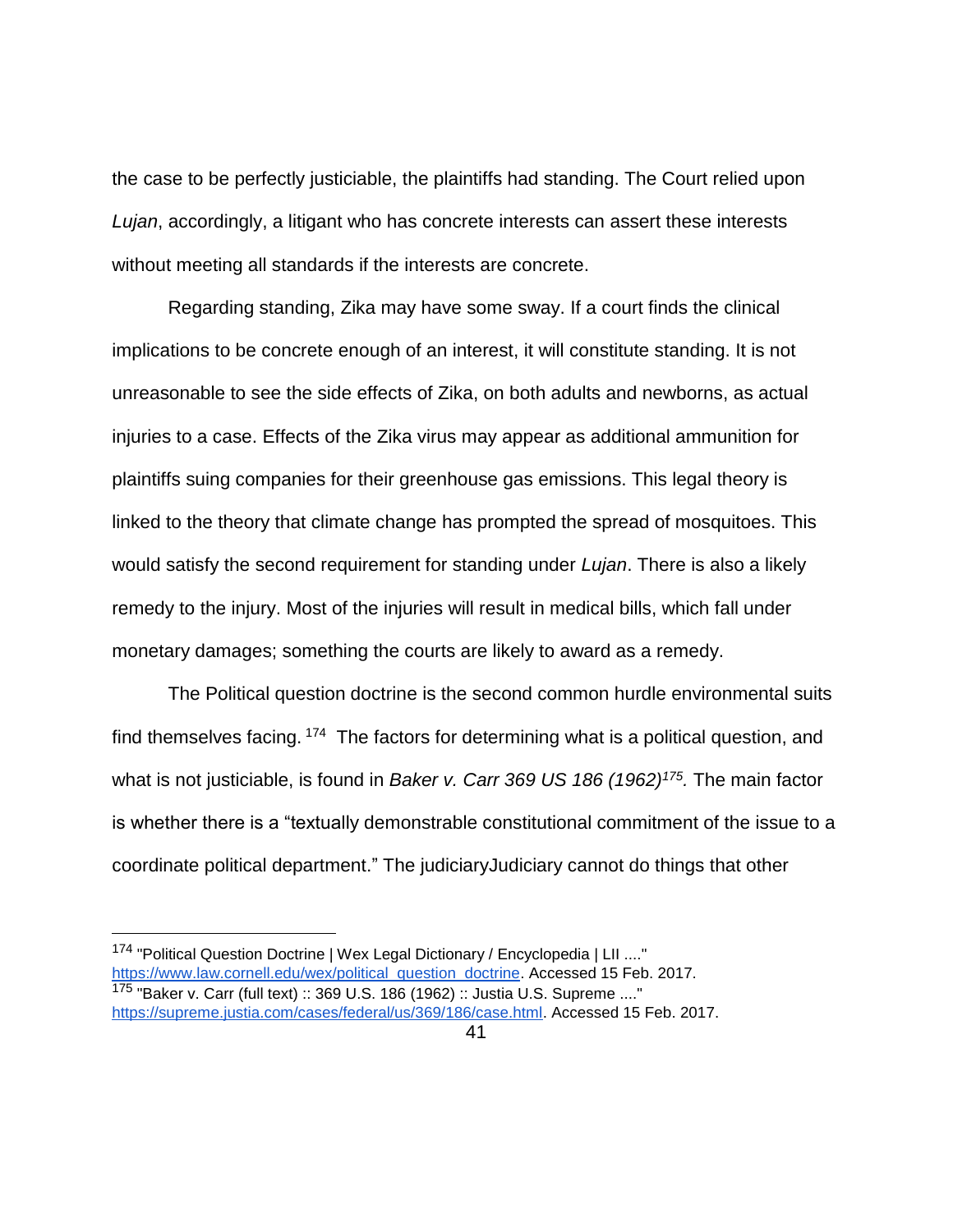branches can do. If an issue lies within the authority of another branch, or if a court finds that another branch is more competent to resolve the issue, it may be a political question. Unless there are specific laws enacted, regulation relating to Zika may be considered a political question.

#### Constitutional Case Law

A major concept regarding state and Federal laws is preemption. Preemption happens when state law and Federal law conflict by covering the same issue. The issue of preemption is commonplace when an area of law has not been fully explored, or simply overlooked by lawmakers. If a law is successfully preempted, it is the law of the Federal government that is the authority on the matter. Though much of quarantine law is preempted by the federal government, the states have a history of acting as the first line of defense. Most Federal authority regarding the regulation of communicable diseases comes from the United States Constitution and will be explored in the following cases. Quarantine law in this thesis, includes inspection, quarantine, and other reporting laws relating to communicable diseases.

A landmark decision regarding preemption is *Gibbons v Ogden*. In this case, there was a conflict between state and federal law regarding interstate commerce. Naturally, Congress has authority over interstate commerce which is enumerated in the commerce clause of the US Constitution. In *Gibbons*, the Court found a broad meaning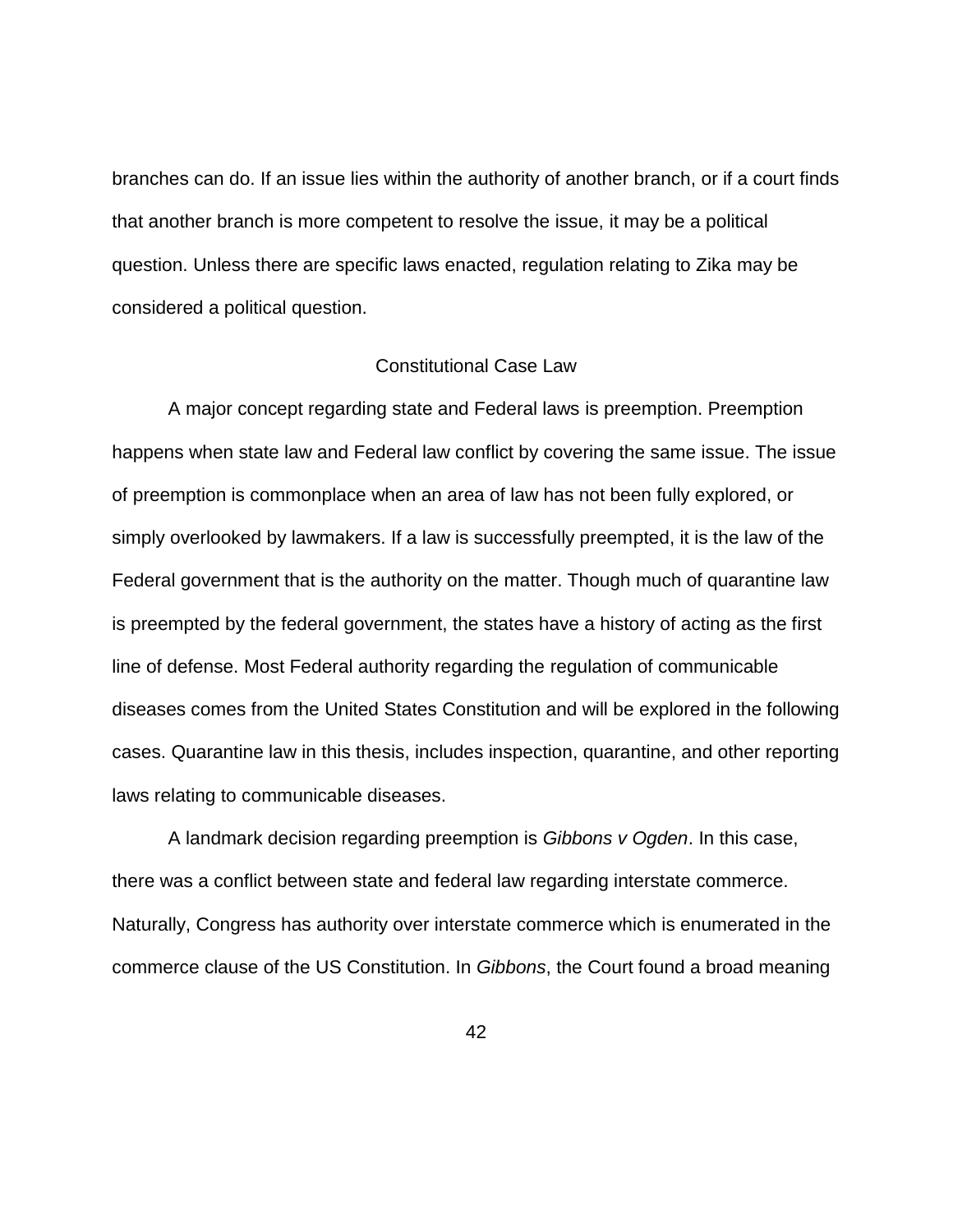of interstate commerce, granting much wider authority to Congress.<sup>176</sup> This case also establishes a link between interstate commerce and quarantine law. Chief Justice Marshall, in his majority opinion, states that "inspection laws are said to be regulations of commerce, and are certainly recognised in the constitution..." <sup>177</sup> By establishing that quarantine and health are subject to the Commerce Clause, Marshall puts the authority over such laws in the hands of the legislative branch.<sup>178</sup> Marshall then gives the states the opportunity to act first in such situations.

The concept of allowing states to act first in quarantine laws was upheld in *Compagnie Francaise de Navigation a Vapeur v. Board of Health*. Here the Court found Louisiana's quarantine laws to be valid until a federal law was passed.<sup>179</sup> Preemption could occur, but only if a law expressly covered the same issue as Louisiana's statute. This means there would only be conflict if the two entities (state and federal) covered the exact same subject. The Court echoed the reasoning of Marshall by recognizing both the preemption of Federal law and the validity of state quarantine laws.

Continuing this examination of what the Courts have recognized as interstate commerce is *Wickard v. Filburn*. The Court held that Congress could regulate local

<sup>176</sup> Gibbons v Ogden

<sup>177</sup> Gibbons v Ogden

<sup>&</sup>lt;sup>178</sup> Quarantine laws were "most advantageously exercised by the States themselves." (citation) <sup>179</sup> Compagnie Francaise de Navigation a Vapeur v. Board of Health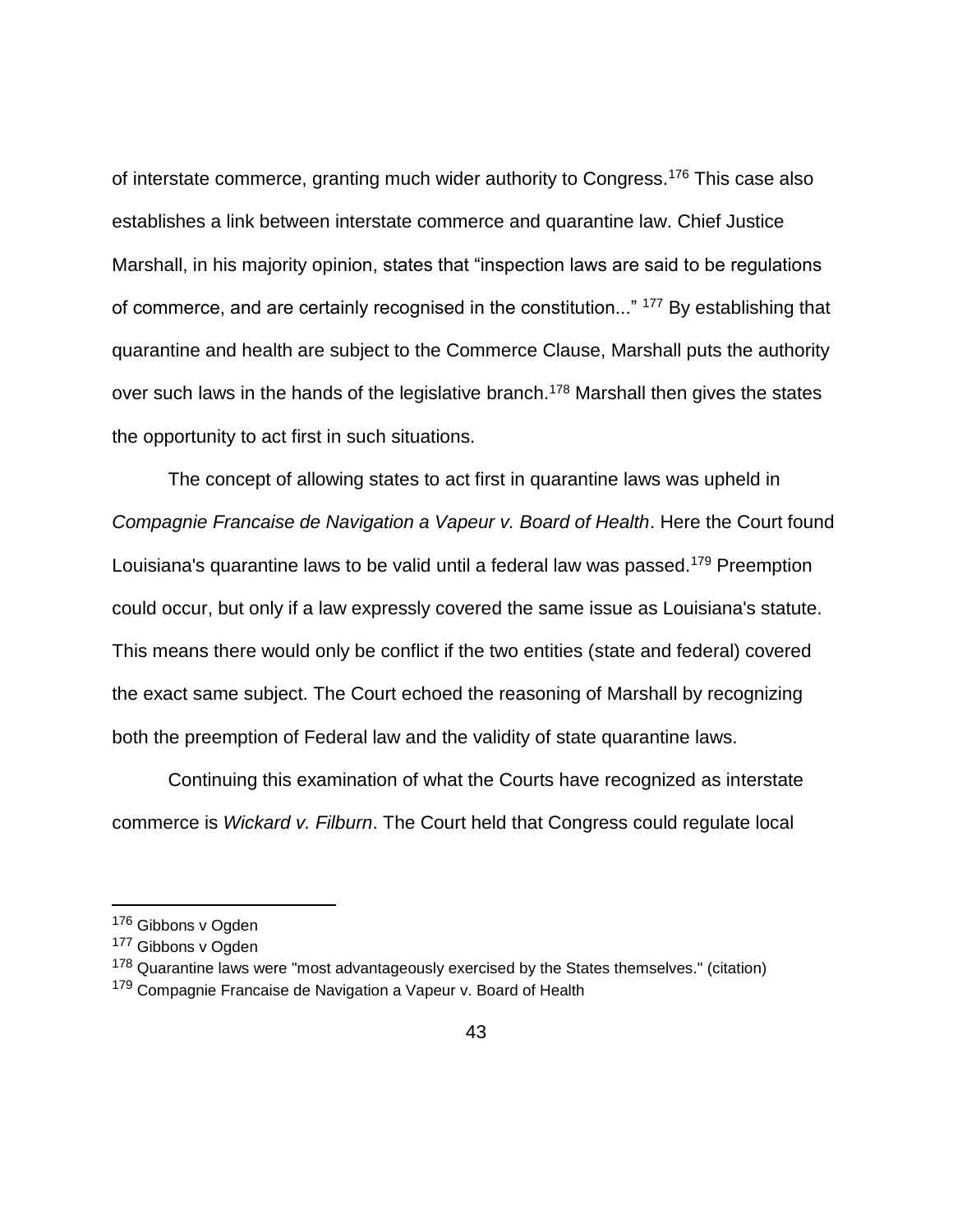activities since "it may still, whatever its nature, be reached by Congress if it exerts a substantial economic effect on interstate commerce, and this irrespective of whether such effect is what might at some earlier time have been defined as 'direct' or 'indirect."<sup>180</sup>

Would a Zika pandemic be considered interstate commerce? Likely so since the estimated loss in the world's economy could be over \$4 trillion.<sup>181</sup> In the United States alone, there would be a \$250 billion price tag.<sup>182</sup>

Religious and Cultural Implications and the Treatment of Corpses

Laws pertaining to diseases also relate to individuals on a case by case basis. Religion, culture, and the treatment of corpses are topics the government must consider when introducing and enforcing laws. In the past, religion and culture are disregarded in times of public health crises. Regulators often rely on their policing powers to keep the public safe, even if that means infringing on religious observations. Normally this would be considered discrimination, however regulators can bypass this by proving what is

 $\overline{a}$ 

[http://www.brookings.edu/~/media/research/files/papers/2006/2/development-mckibbin/200602.pdf.](http://www.brookings.edu/~/media/research/files/papers/2006/2/development-mckibbin/200602.pdf) 182 Martin I. Meltzer et al., The Economic Impact of Pandemic Influenza in the United States: Priorities for Intervention, 5 Emerging Infectious Diseases 659 (1999). [http://www-ncbi-nlm-nih](http://www-ncbi-nlm-nih-gov.ezproxy.net.ucf.edu/pmc/articles/PMC2627723/pdf/10511522.pdf)[gov.ezproxy.net.ucf.edu/pmc/articles/PMC2627723/pdf/10511522.pdf.](http://www-ncbi-nlm-nih-gov.ezproxy.net.ucf.edu/pmc/articles/PMC2627723/pdf/10511522.pdf)

<sup>180</sup> Wickard v. Filburn

<sup>181</sup> Warwick J. McKibbin & Alexandra A. Sidorenko, Lowy Inst. for Int'l Policy, Global Macroeconomic Consequences of Pandemic Influenza 26 (2006).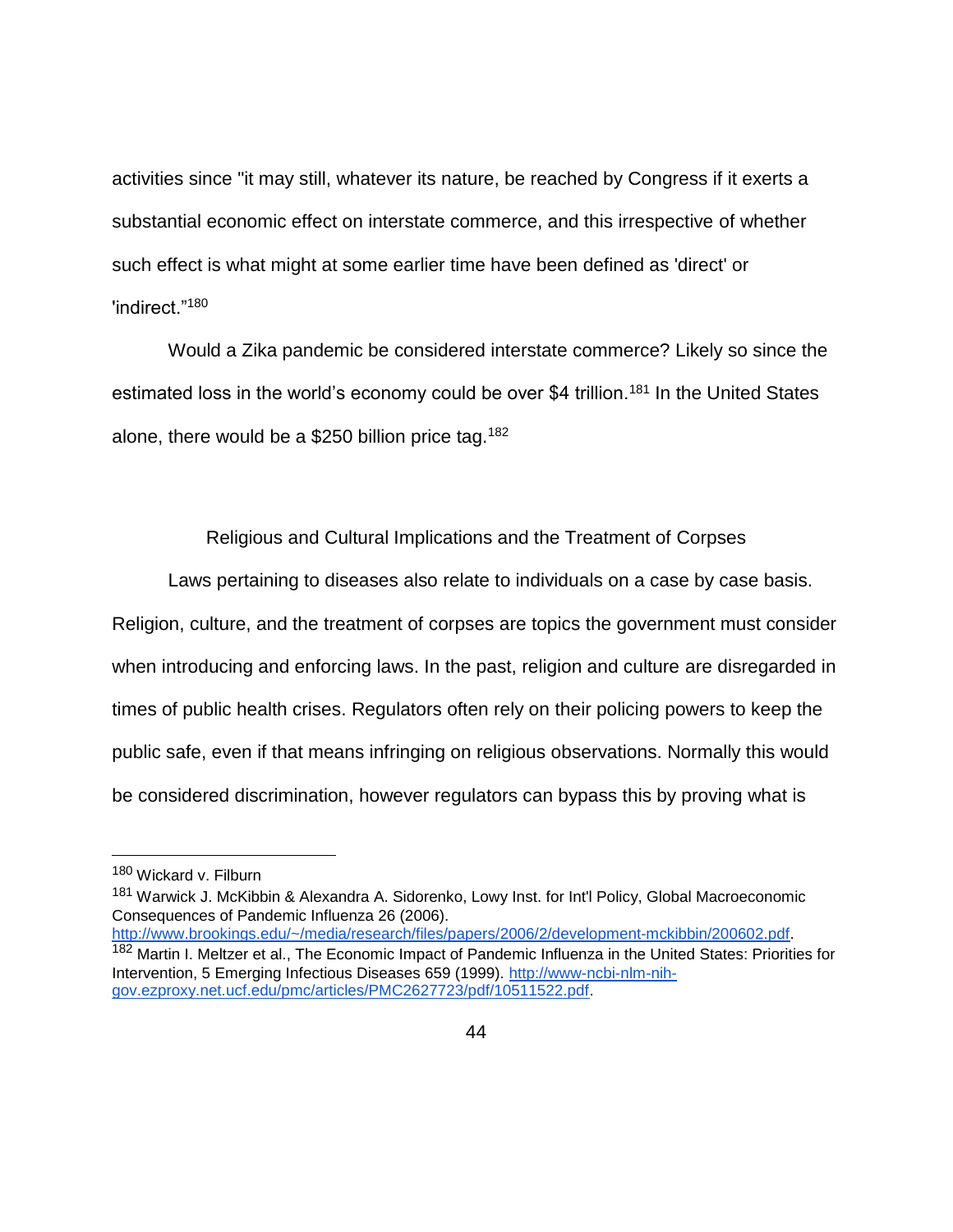considered "compelling interest." There are certain standards of judicial review when a policy is challenged under the law. The most stringent of these reviews is strict scrutiny and is often used when dealing with the courts have deemed as fundamental rights. When courts are determining constitutionality under this level, the government must prove that they had a compelling interest that was narrowly tailored to the situation.<sup>183</sup> In cases that involve religious rights, strict scrutiny is likely to apply as it is deemed a fundamental right.

In New Jersey, the state attempted to control Tuberculosis (TB). In this widespread control, they mandated the Mantoux test to help fight the spread of the disease.<sup>184</sup> A prisoner did not want to take the test as it went against his religious beliefs as a Christian scientist. The prisoner stood behind the protection of the Religious Freedom and Restoration Act (RFRA). Though the court recognized his religious rights, there was a "compelling state interest in preventing the spread of TB in its prisons by detection at the earliest possible opportunity", and that "TB is a highly contagious disease that is likely to have devastating and far-reaching effects, unless the infection is held in check by an aggressive tracking program."<sup>185</sup> The court also found the test to be

 $185$  Id.

<sup>&</sup>lt;sup>183</sup> (n.d.). police powers | Wex Legal Dictionary / Encyclopedia | LII / Legal .... Retrieved April 19, 2017, from [https://www.law.cornell.edu/wex/police\\_powers](https://www.law.cornell.edu/wex/police_powers) 184 66 Cath. U.L. Rev. 117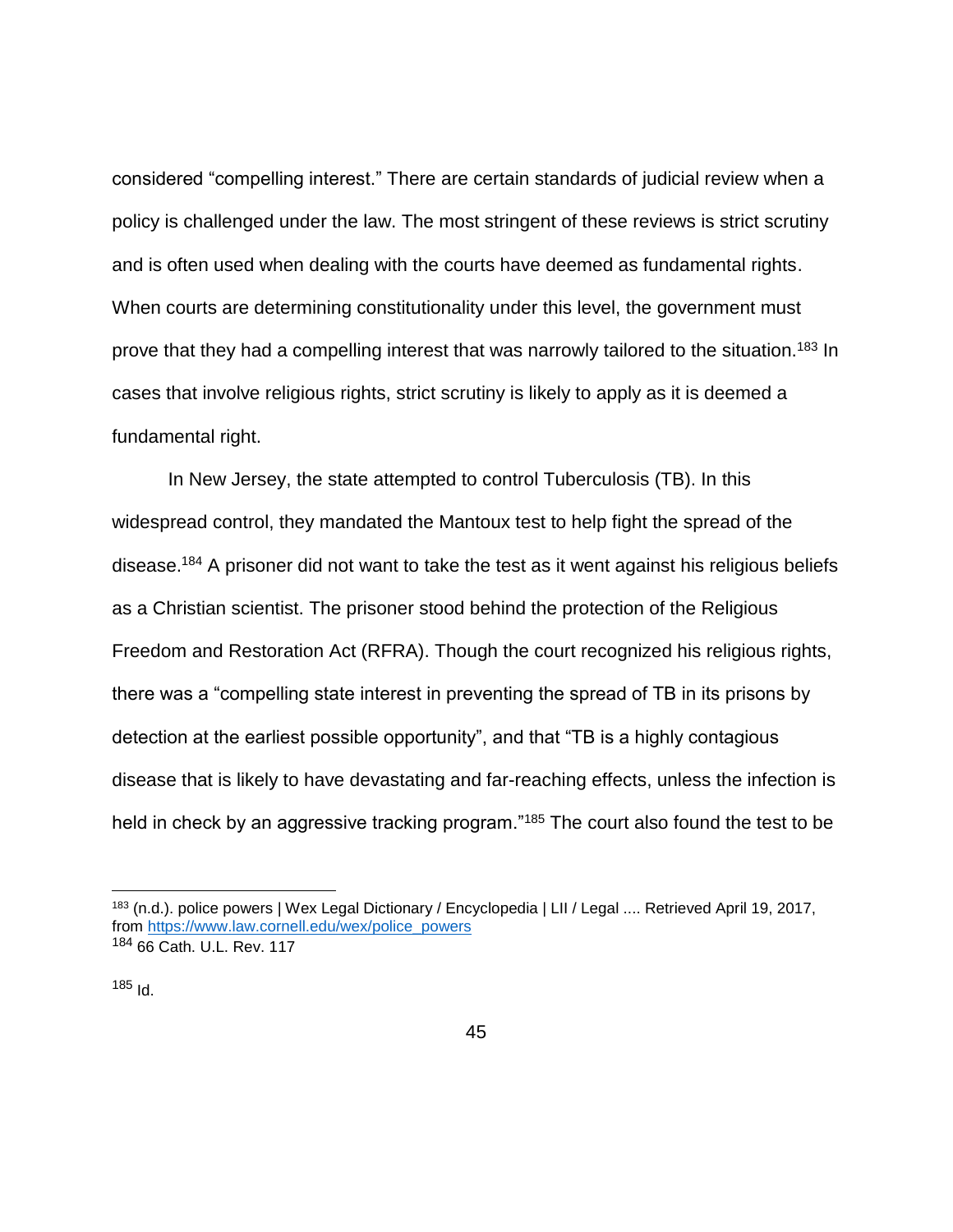the least restrictive- and most effective- method in preventing TB.<sup>186</sup> The state has an interest in preserving the public health, thus the state's TB test was enforceable.<sup>187</sup>

There is further evidence to support the policing power of the government. Smallpox vaccinations were the subject in *Jacobson v. Massachusetts.*<sup>188</sup> Here, the United States Supreme Court described health officials as being there to "protect the public health and public safety."<sup>189</sup> Essentially, smallpox endangered the greater good and it was the government's job to stop it. Protecting the community from disease is more important than an individual's actions based upon religious beliefs.<sup>190</sup>

Another important consideration in the realm of quarantine law is the treatment of corpses. Religion and culture aside, dead bodies can and do transmit infections to humans.<sup>191</sup> Throughout history there is evidence of using corpses to spread disease. In both medieval and Greek times, corpses would be used against enemies.<sup>192</sup>

The post-mortem handling of Ebola patients played a major role in a significant increase in the number of Ebola infections in the West Africa outbreak. This was often a

- $189$   $\text{Id}$ .
- <sup>190</sup> Id.

<sup>&</sup>lt;sup>186</sup> Id.

<sup>187</sup> Id.

 $188$  Id.

<sup>&</sup>lt;sup>191</sup> (Navin Paul & Mini E. Jacob, An Outbreak of Cadaver-Acquired Chickenpox in a HealthCare Setting, 43 CLINICAL INFECTIOUS DISEASES 599, 599 (2006)).

<sup>&</sup>lt;sup>192</sup> (James W. Martin et al., History of Biological Weapons: From Poisoned Darts to Intentional Epidemics, in MEDICAL ASPECTS OF BIOLOGICAL WARFARE 2 (Zygmunt F. Dembek ed., 2007).)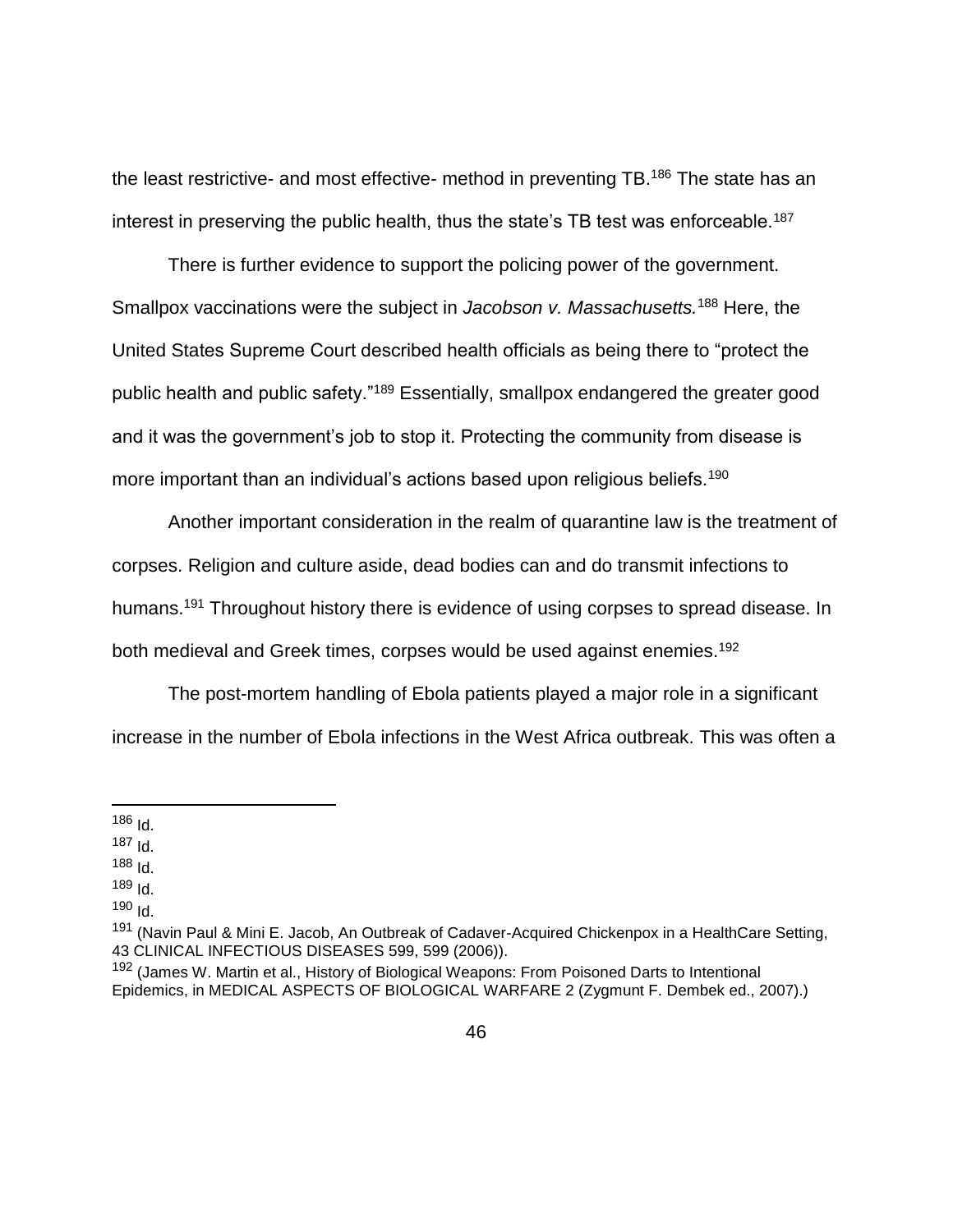result of religious practices<sup>193</sup>. Bodies of Ebola victims are highly contagious post mortem.<sup>194</sup> During the 2014 West African Ebola outbreak, Liberian President Ellen Johnson Sirleaf demanded the cremation of the bodies of Ebola patients in an attempt to stem the spread of the virus.<sup>195</sup> This caused such anxiety that Ebola cases actually rose as a result since people would refuse to cremate the bodies of their loved ones and instead would keep the bodies in their homes. 196

On an international level, WHO has found room to allow a certain level of tradition while still being subject to the IHR and WHO recommendations. States in WHO affected by the Ebola outbreak, "should ensure funerals and burials are conducted by well-trained personnel, with provision made for the presence of the family and cultural practices, and in accordance with national health regulations, to reduce the risk of Ebola infection."<sup>197</sup>

On a national level, within the US, cultural practices once again take a back seat during outbreaks. There are two points of reasoning for this. First, it has happened before. During the Ebola outbreak in West Africa, CDC gave recommendations that

<sup>&</sup>lt;sup>193</sup> New WHO Safe and Dignified Burial Protocol - Key to Reducing Ebola Transmission, WHO (Nov. 7, 2014), http://www.who.int/mediacentre/news/notes/2014/ebola-burial-protocol/en/.)

<sup>194 (</sup>Joseph Prescott et al., Postmortem Stability of Ebola Virus, 21 EMERGING INFECTIOUS DISEASES 856, 857 (2015)).

<sup>195</sup> Id.

 $196$  Id.

<sup>&</sup>lt;sup>197</sup> Statement on the 1st Meeting of the IHR Emergency Committee on the 2014 Ebola Outbreak in West Africa, WHO (Aug. 8, 2014), http://who.int/mediacentre/news/ statements/2014/ebola-20140808/en/).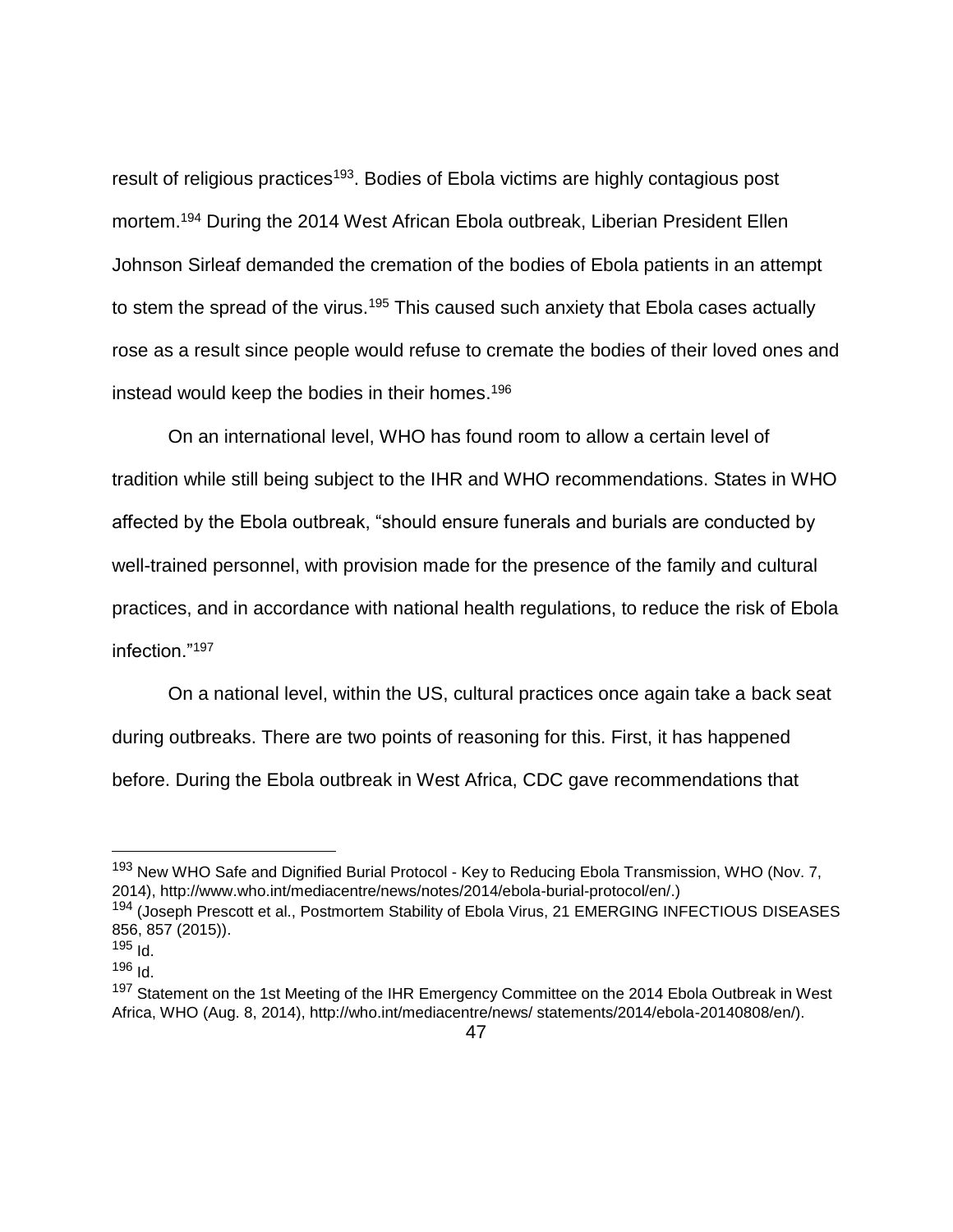were not only less detailed than WHO's, but it also lacked accommodation for religious practices. The federal government often defers to states to decide on such issues. Second, the US has a history of weighing the clinical implications greater than the cultural implications as proven by the above cases. There is also an issue of imbalance. When the CDC leaves broad guidelines, the states often do not fill in the gaps in the same way.

#### Political Implications

There are times when outbreaks are unknown. After WHO has declared a disease a matter of international concern, it catches some attention. Alternatively, if there are no warnings, the spread of a virus can go unimpeded. When an unknown disease is suspected, it is crucial to have the corpse analyzed. Zika is not in this category (as WHO has declared it an international emergency), however other diseases have been undetected.

An example of how quickly a disease can travel when unhindered and unreported is the SARS (Severe Anti-Respiratory Syndrome) outbreak in China. The outbreak began in China in 2002, although the virus was made public in 2003.<sup>198</sup>The disease begins with a high fever, aches, and respiratory symptoms which may develop

<sup>198 &</sup>quot;China's Response to SARS - Hoover Institution." [http://www.hoover.org/sites/default/files/uploads/documents/clm7\\_jf.pdf.](http://www.hoover.org/sites/default/files/uploads/documents/clm7_jf.pdf) Accessed 15 Mar. 2017.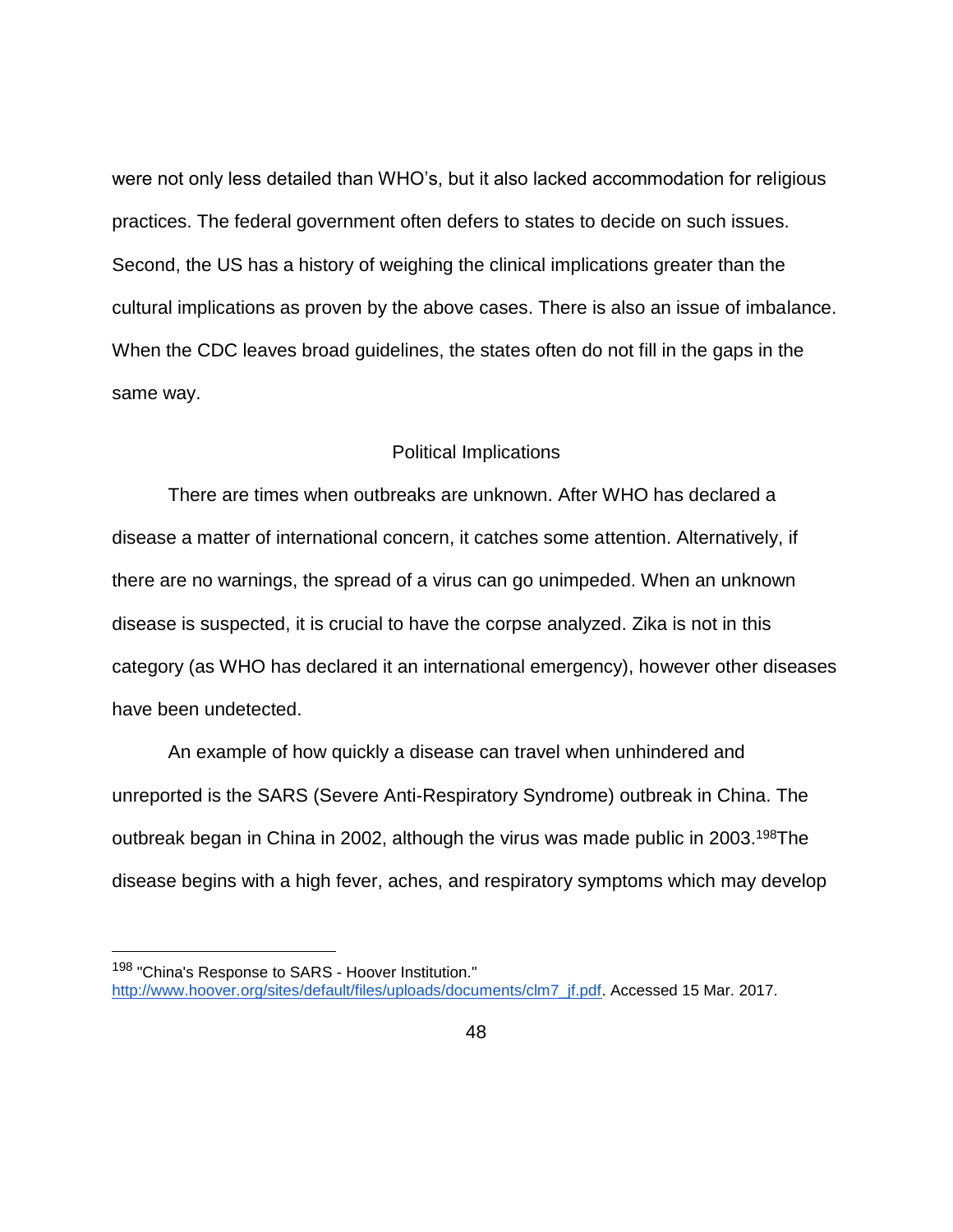into pneumonia and worsened respiratory issues.<sup>199</sup> SARS is spread via respiratory droplets such as coughs, sneezes, or physical contact.<sup>200</sup> Even speaking to a person in close range (three feet) can be dangerous.<sup>201</sup> The disease spread to over 30 countries and was declared a global health threat by the WHO.<sup>202</sup>

There are lessons to be learned from this outbreak even if SARS is a very different virus than Zika, both in clinical aspects and in its emergence. A major factor in the spread of SARS was China's failure to properly report the disease.<sup>203</sup> The result of this mishandling not only cost billions, <sup>204</sup> but also caused great strain on China's health care system.<sup>205</sup> The United States got only a very small sample of the virus. Of the 8,098 people infected, only 8 were in the United States; of the 774 deaths, none of them

 $\overline{a}$ 

[http://openscholarship.wustl.edu/cgi/viewcontent.cgi?article=1198&context=law\\_globalstudies.](http://openscholarship.wustl.edu/cgi/viewcontent.cgi?article=1198&context=law_globalstudies) Accessed 16 Mar. 2017.; See also, "China's Response to SARS - Hoover Institution." [http://www.hoover.org/sites/default/files/uploads/documents/clm7\\_jf.pdf.](http://www.hoover.org/sites/default/files/uploads/documents/clm7_jf.pdf) Accessed 15 Mar. 2017.

<sup>204</sup> Sun Yuting, Zhongguo neidi jingji yin feidian sunshi 179 yi meiyuan [SARS Caused \$17.9 Billion in Damages in Mainland China], ZHONGGUO QINGIAN BAO [CHINA YOUTH DAILY], Nov. 11,

2003, available at<http://news.sina.com.cn/c/2003-11-11/06122109319.shtml>

<sup>199</sup> "SARS | Home | Severe Acute Respiratory Syndrome | SARS-CoV ...." 16 Apr. 2013, [https://www.cdc.gov/sars/.](https://www.cdc.gov/sars/) Accessed 15 Mar. 2017.

<sup>200</sup> Id.

<sup>201</sup> Id.

<sup>202</sup> "Fear and Stigma: The Epidemic within the SARS Outbreak - Volume ...." 2 Feb. 2010, [https://wwwnc.cdc.gov/eid/article/10/2/03-0750.](https://wwwnc.cdc.gov/eid/article/10/2/03-0750) Accessed 16 Mar. 2017.; see also, "SARS | Frequently Asked Questions | CDC." 2 Jul. 2012, http://www.cdc.gov/sars/about/faq.html. Accessed 16 Mar. 2017. <sup>203</sup> "Regulating SARS in China: Law As an Antidote? - Washington ...." 14 Feb. 2005,

<sup>205</sup> "Regulating SARS in China: Law As an Antidote? - Washington ...." 14 Feb. 2005, [http://openscholarship.wustl.edu/cgi/viewcontent.cgi?article=1198&context=law\\_globalstudies.](http://openscholarship.wustl.edu/cgi/viewcontent.cgi?article=1198&context=law_globalstudies) Accessed 16 Mar. 2017.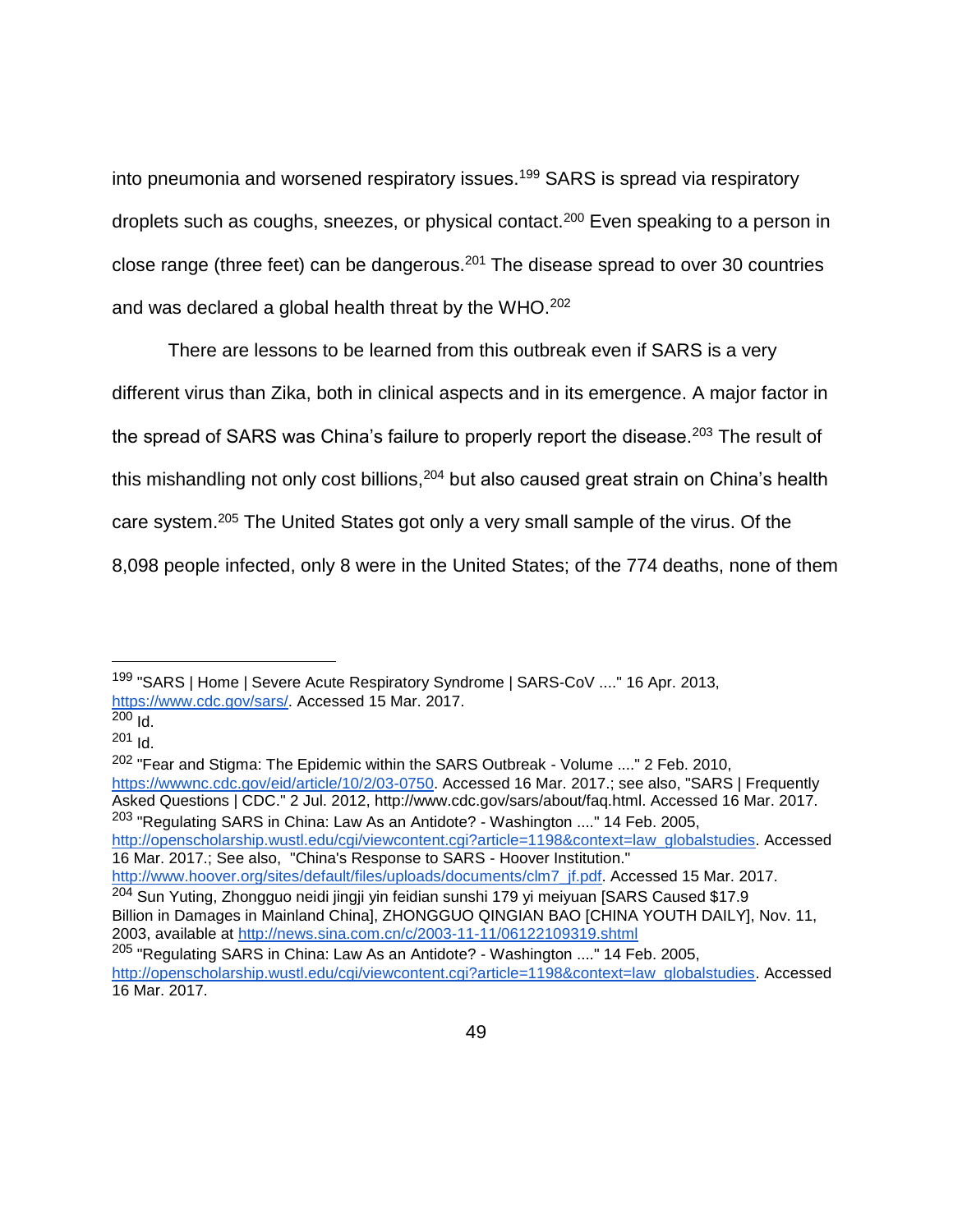occurred in the United States.<sup>206</sup> The WHO declared the outbreak to be over in 2003.<sup>207</sup>

Luckily for the world, and the United States, Zika has not followed a similar path. With Zika, the world has been proactive. On the international level countries, and the WHO, have been keeping up with reporting the disease.<sup>208</sup> In the United States numerous precautions are being set including funding from Congress. Reporting leads to better precautions, which leads to minimized (or out right nullified) damages from an outbreak.

<sup>207</sup> "CDC SARS Response Timeline | About | CDC." 26 Apr. 2013, [http://www.cdc.gov/about/history/sars/timeline.htm.](http://www.cdc.gov/about/history/sars/timeline.htm) Accessed 16 Mar. 2017. <sup>208</sup> To be changed: "Zika Virus in Brazil - Alert - Level 2, Practice Enhanced Precautions ...." [https://wwwnc.cdc.gov/travel/notices/alert/zika-brazil.](https://wwwnc.cdc.gov/travel/notices/alert/zika-brazil) Accessed 16 Mar. 2017.

<sup>&</sup>lt;sup>206</sup> "SARS | Frequently Asked Questions | CDC." 2 Jul. 2012, [http://www.cdc.gov/sars/about/faq.html.](http://www.cdc.gov/sars/about/faq.html) Accessed 16 Mar. 2017.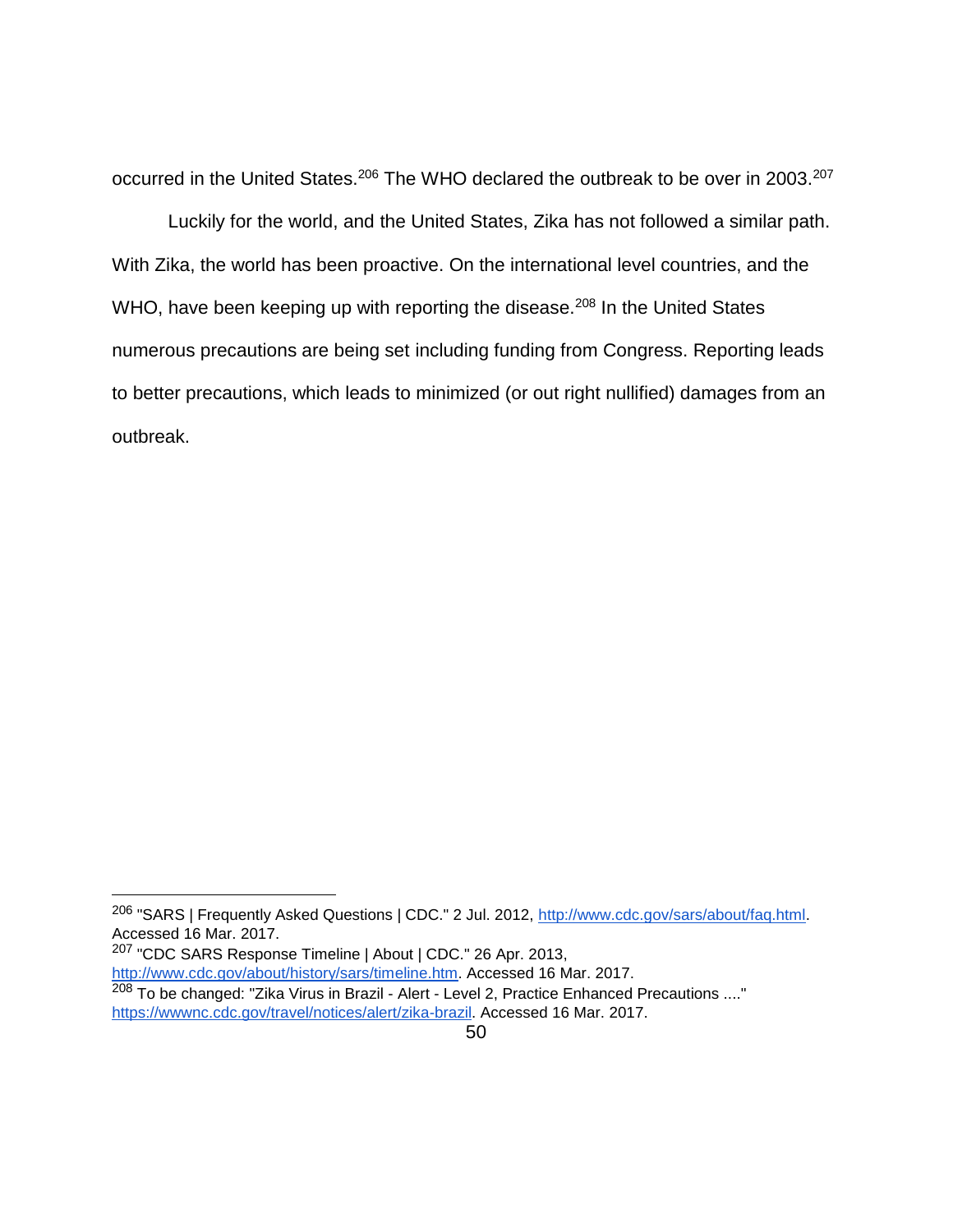# PREVENTION METHODS

This section covers the prevention methods and possible cures for the Zika virus. While some background information is given, what follows is an analysis of the legal implications of each method. The section begins with mosquito control as the most immediate method of prevention that is currently being done. The progress of the Zika virus vaccine and genetically modified mosquitoes are also discussed. The latter two prevention methods are not immediately available and still need time to be developed to combat Zika. All of the methods mentioned below benefit from establishing a dialogue with the general public. Some of the methods are controversial topics, so keeping the public informed of the benefits and effects of these methods will make it easier to implement them.

#### Mosquito Control and Surveillance

Mosquito control and surveillance is something Congress seems to believe would be effective considering \$394 million was granted to the HHS to "support vector control, technical assistance for states, and international response activities."<sup>209</sup> This section will examine mosquito control in two venues, being in the sky and on land.

A large part of Zika prevention is the spraying of insecticides via airplane, referred to as aerial spraying by the CDC. The choice to spray is left to the states;

<sup>209</sup> 092216-CR-Zika Supplemental Summary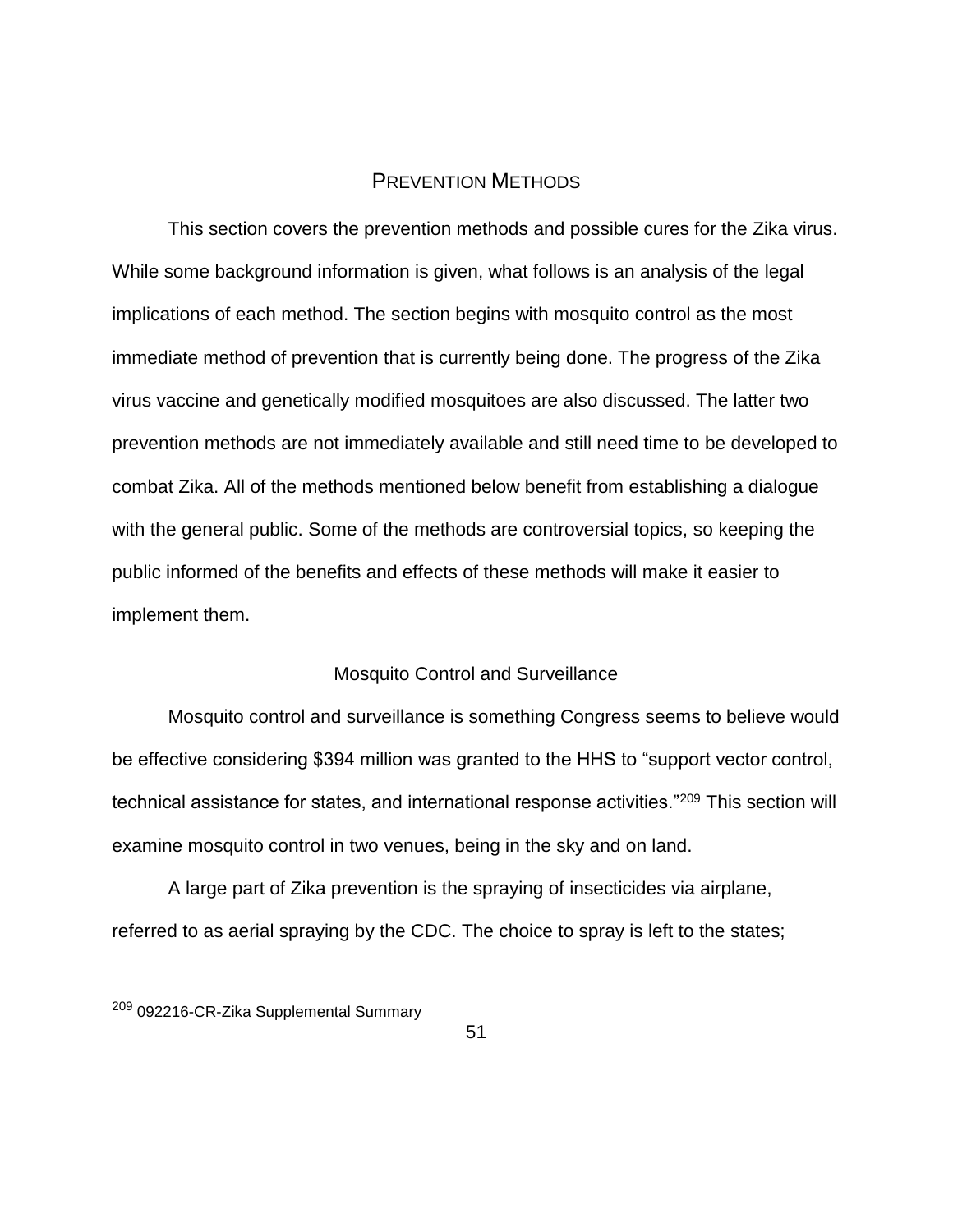according to the CDC, and the actual insecticides allowed are also under local discretion. All insecticides have to be approved by the EPA. In accordance to a CDC recommendation, Florida has completed aerial spraying near Miami. As a result there has been some backlash, mostly stemming from a misunderstanding of the process. When released, droplets of the insecticide- which kill mosquitoes on contact- are light enough to stay airborne for some time. The concerns lies with the use of the insecticide ingredient, Naled. The EPA, and CDC, have stated that Naled poses no health risks when used in the small quantities of aerial spraying.

Spraying potential breeding grounds of the virus will not be done solely in the air. Many counties in Florida are planning on adding numerous jobs to combat Zika.<sup>210</sup> These jobs pertain to "mosquito control operations" and will start in May when mosquito populations are at their peak.<sup>211</sup> The duties of the new hires will be to set and retrieve mosquito traps.<sup>212</sup> Another duty will be to educate nearby residents, telling them to empty anything that holds stagnate water.<sup>213</sup> The education of residents is important as some people may not know what exactly mosquito operators do. Educating the public about what is being sprayed and reasons will help the operation go smoothly. People

 $211$  Id.

- $212$   $\text{Id}$ .
- $213$   $Id.$

<sup>210</sup> "PressReader - Orlando Sentinel: 2017-02-15 - Counties add jobs to ...."

[https://www.pressreader.com/usa/orlando-sentinel/20170215/281496456039415.](https://www.pressreader.com/usa/orlando-sentinel/20170215/281496456039415) Accessed 17 Feb. 2017.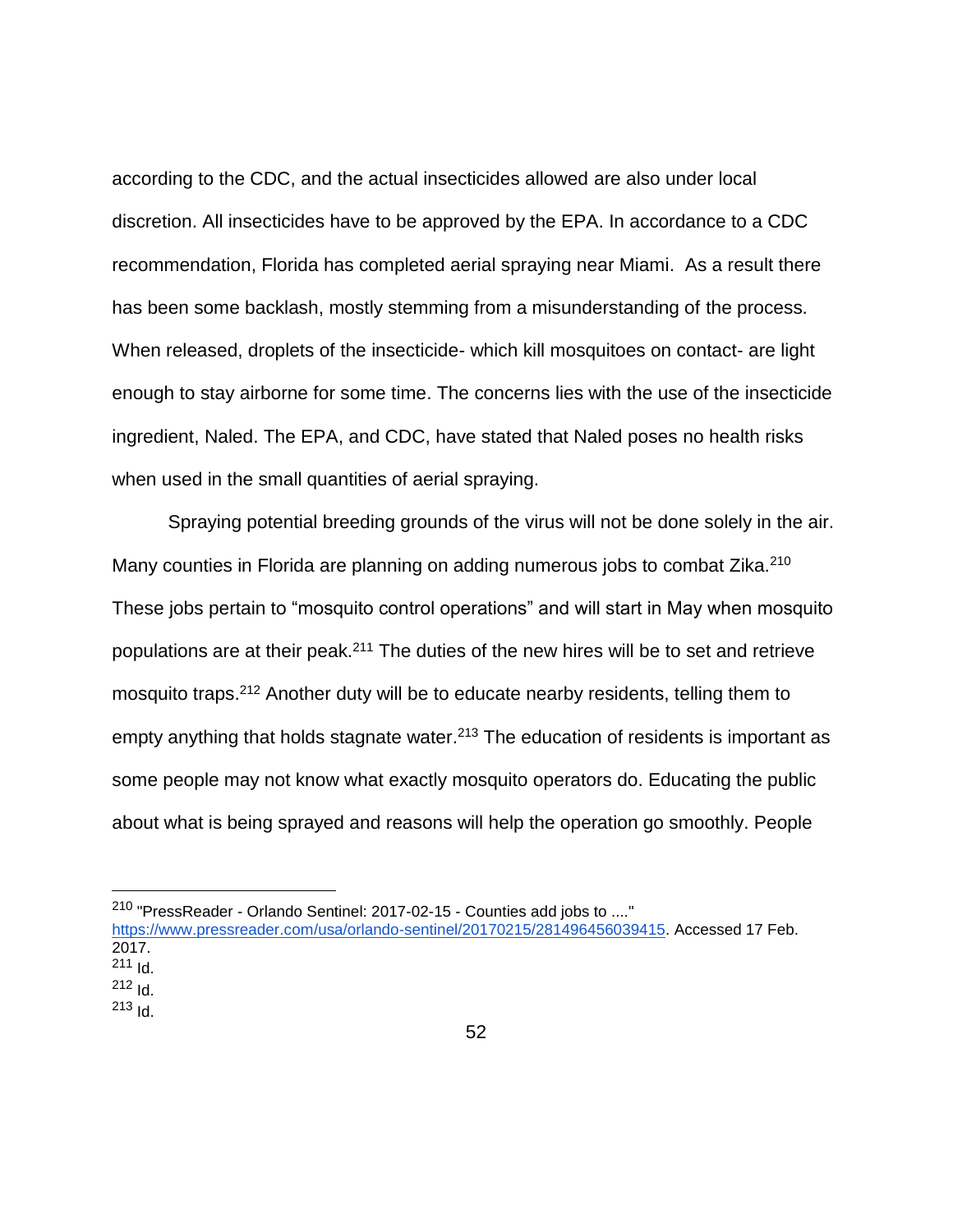may be wary of what chemicals are being spread, telling the people that the insecticide is approved by the EPA and poses no risk to humans will help alleviate this fear.

#### Vaccines

There may be skeptics to a vaccine for several reasons. Some people believe that a vaccine may cause several side effects. This reluctance is real as proven by the measles outbreak in 2015. If a vaccine for Zika is ever available, it will be an important matter for the public to accept it, but the law will also play a role. While vaccinations can be viewed as a positive reaction to a Zika outbreak, there may be lawsuits to follow.

Vaccines for Zika may lead to liability issues. If an employer knows that an employee is likely to transmit a disease, should the employee mandate a vaccine? In times of outbreaks (emergencies), would employers have a responsibility to mandate a vaccine?<sup>214</sup> As seen in several cases, ignoring vaccines can yield consequences. The CDC reported that in 2015, 189 people from twenty-four states and the District of Columbia were infected with measles. Most of the measles cases originated from a single amusement park in California (Kimball).

A major authority in this field is the Occupational Safety and Health

<sup>&</sup>lt;sup>214</sup> "From Influenza to Ebola: Legal and Business Implications of ... - SSRN." 17 Aug. 2016, [https://papers.ssrn.com/sol3/papers.cfm?abstract\\_id=2814405.](https://papers.ssrn.com/sol3/papers.cfm?abstract_id=2814405) Accessed 16 Feb. 2017.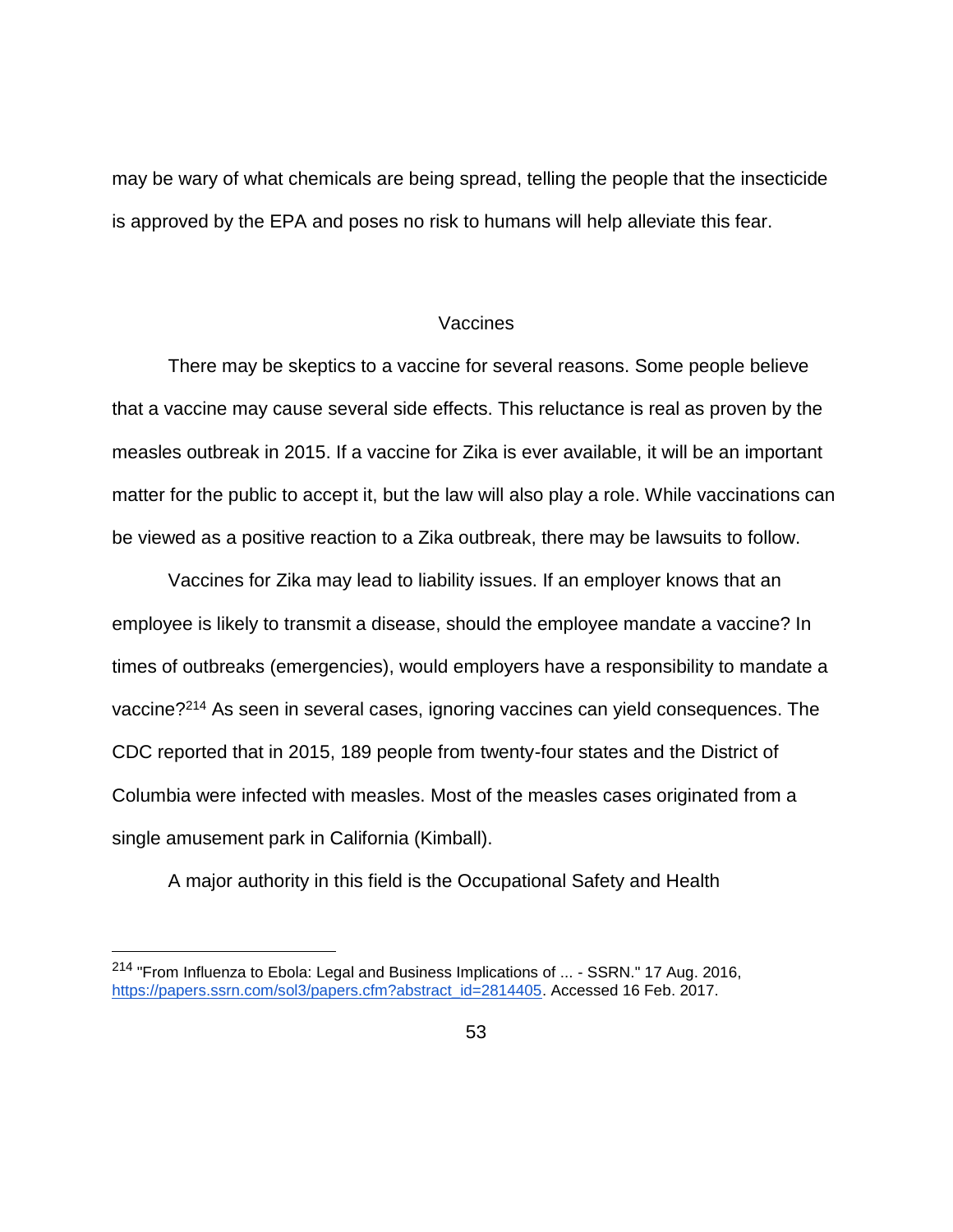Administration (OSHA) 29 U.S.C.A. § 654.<sup>215</sup> This imposes an obligation on employers to ensure that the workplace is "free from recognized hazards that are causing or are likely to cause death or serious physical harm to [their] employees..."<sup>216</sup> There are some situations where the employer may have the duty to mandate a vaccine to prevent the spread of a disease in a work place.

Is it likely that there will be a mandated vaccine? It is unlikely. Zika is not deadly to most individuals and the public may feel the threat only really pertains to pregnant women. It is very likely that there will strong recommendations to get the Zika vaccine, however outside of the couples considering children, the vaccine may not be popular. When regulating vaccines, the government must be reasonable and neither arbitrary nor oppressive.

Other diseases have warranted a mandated vaccine. The Ebola virus for instance, is a deadly disease with a death rate of up to  $90\%$ <sup>217</sup> Ebola is a much more contagious disease as it may be contracted through bodily fluids such as sweat, blood, and vomit. Ebola was not around long enough to make it to the legal stage, thus many questions were left unanswered. Judging by the way the public acted, it would seem reasonable that a mandatory vaccine could be required in the future. The severity and

<sup>215</sup> "29 U.S.C. 654(a) - Legal Information Institute - Cornell University." [https://www.law.cornell.edu/uscode/text/29/654.](https://www.law.cornell.edu/uscode/text/29/654) Accessed 16 Feb. 2017. <sup>216</sup> Id.

<sup>&</sup>lt;sup>217</sup> "Centers for Disease Control and Prevention." [https://www.cdc.gov/.](https://www.cdc.gov/) Accessed 16 Feb. 2017.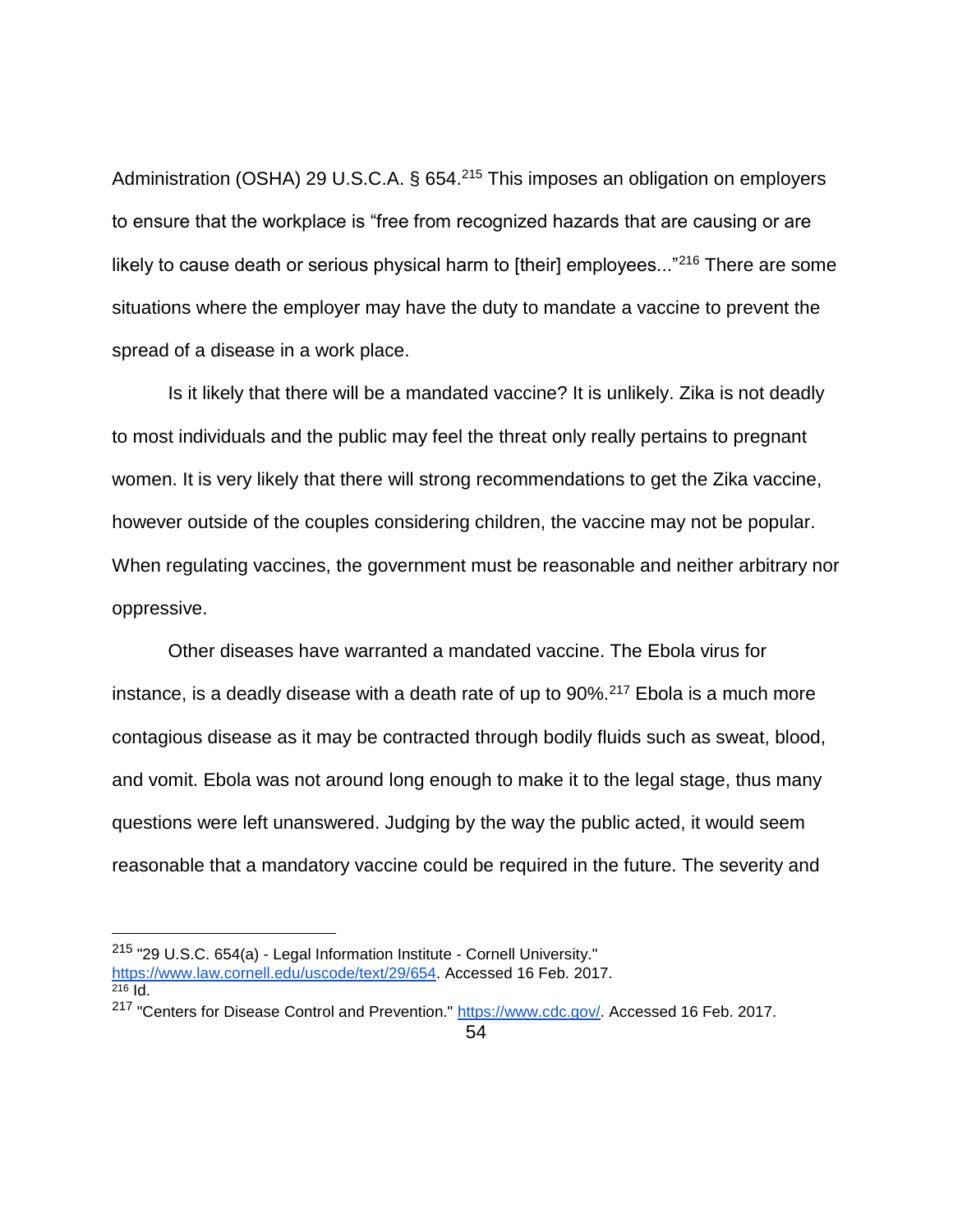the probability of contracting the virus are both very high, regulators would have the evidence needed to make a vaccine mandatory. The regulations are unlikely to be found as unreasonable, arbitrary, or oppressive when considering the policing powers available.

Intellectual property is a major component of vaccines and Zika treatments. There are scientist who advocate for shared patents and to share knowledge (and property) of past diseases. The example here is the Zika virus's close relation to Dengue and the West Nile. This relation isn't only useful for tracing the history of the virus, but it may be useful for finding its cure.<sup>218</sup> If a vaccine is created for the Zika virus, it could prove to be useful for the related viruses as well.<sup>219</sup> In a way that a communicable disease such as Zika has the potential to infect more individuals when in contact with a large number of people, a vaccine for a communicable disease has the potential to cure a number of diseases when related to more similar viruses.

A vaccine for the Dengue virus, a cousin of Zika and spread by the same mosquito, may be the gateway to a Zika vaccination.<sup>220</sup> In addition there is the West

<sup>218</sup> [http://www.nbcnews.com/storyline/zika-virus-outbreak/new-dengue-vaccine-may-form-basis-zika](http://www.nbcnews.com/storyline/zika-virus-outbreak/new-dengue-vaccine-may-form-basis-zika-vaccine-n540851)[vaccine-n540851](http://www.nbcnews.com/storyline/zika-virus-outbreak/new-dengue-vaccine-may-form-basis-zika-vaccine-n540851)

<sup>219</sup> 16 Chi.-Kent J. Intell. Prop. 241

<sup>&</sup>lt;sup>220</sup> Maggie Fox, New Dengue Vaccine May Form Basis for Zika Vaccine, NBC NEWS (Mar. 17, 2016, 12:08 PM), [http://www.nbcnews.com/storyline/zika-virus-outbreak/new-dengue-vaccine-may-form-basis](http://www.nbcnews.com/storyline/zika-virus-outbreak/new-dengue-vaccine-may-form-basis-zika-vaccine-n540851)[zika-vaccine-n540851.](http://www.nbcnews.com/storyline/zika-virus-outbreak/new-dengue-vaccine-may-form-basis-zika-vaccine-n540851)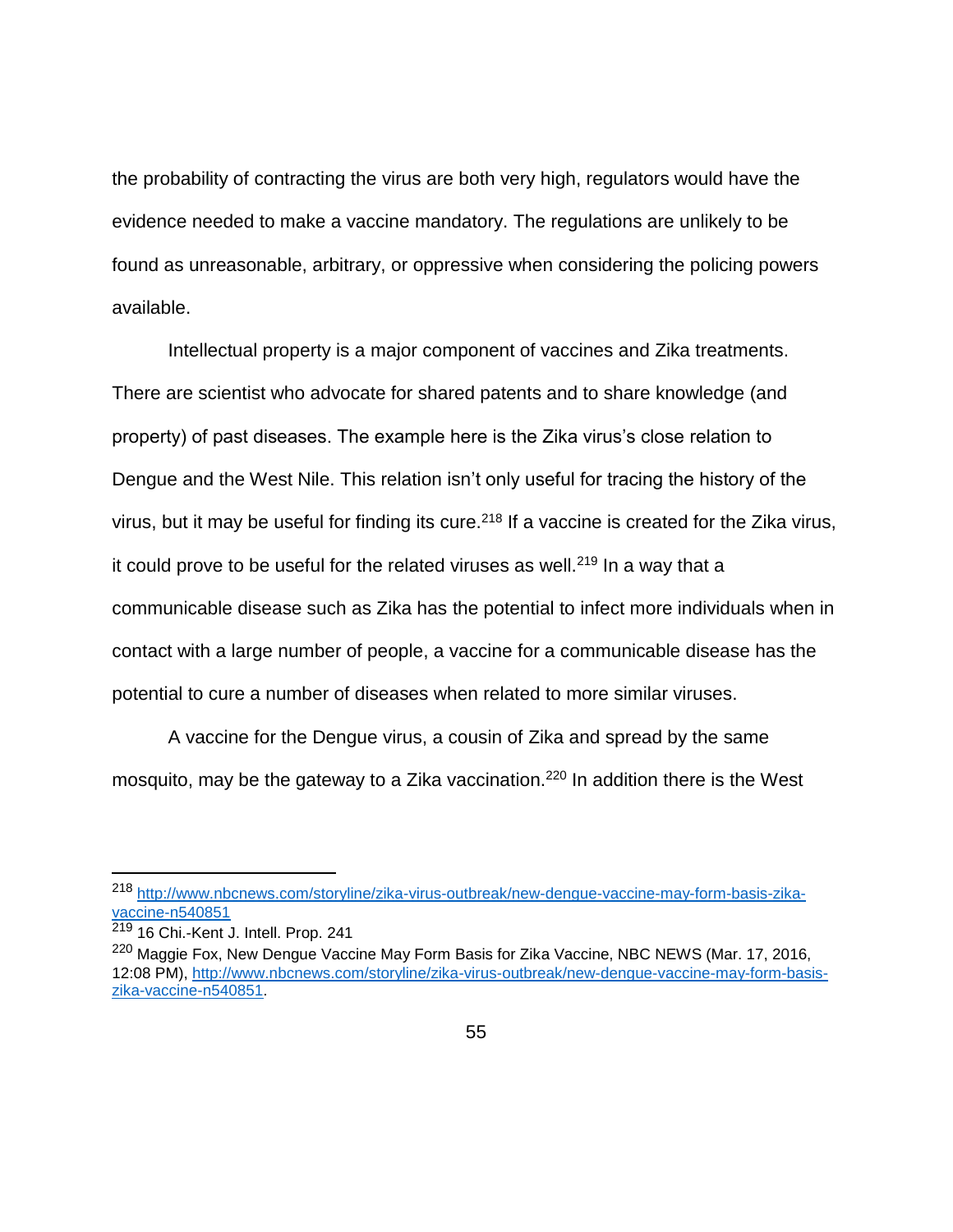Nile virus vaccine, also a cousin who is spread by the same mosquito.<sup>221</sup> These two viruses dictate the road map for the National Institute for Allergy and Infectious Diseases (NIAID).<sup>222</sup> The existence of two very similar viruses (and their vaccines) is helpful in starting the development of a Zika vaccine and may result in clinical trials by the end of 2017.<sup>223</sup> Even with this head start, a widespread and safe<sup>224</sup> vaccine may still be years away.<sup>225</sup>

### Genetically Modified Organisms

A controversial prevention method is the use of genetically modified mosquitos.

The mosquitos are predicted to lessen the mosquito population since their offspring die almost immediately, Naseem Miller of the Orlando Sentinel reports. According to a study from the University of Pennsylvania, around 60% of Floridians were at least "somewhat" favorable of the use of genetically modified mosquitos.<sup>226</sup> Two thirds of that sample were determined as "Strongly" favored. Spraying repellents is the prevailing

<sup>221</sup> "Could We Have a Zika Vaccine Soon? - NBC News." 30 Jan. 2016,

[http://www.nbcnews.com/storyline/zika-virus-outbreak/could-we-have-zika-vaccine-soon-n507186.](http://www.nbcnews.com/storyline/zika-virus-outbreak/could-we-have-zika-vaccine-soon-n507186) Accessed 13 Mar. 2017.

 $222$  Id

<sup>223</sup> Id

<sup>224</sup> Side effects

<sup>&</sup>lt;sup>225</sup> Id, Dr. Tony Fauci, head of the National Institute for Allergy and Infectious Diseases <sup>226</sup> Naseem Miller (2016). Survey: Floridians OK with GM mosquitoes - Orlando Sentinel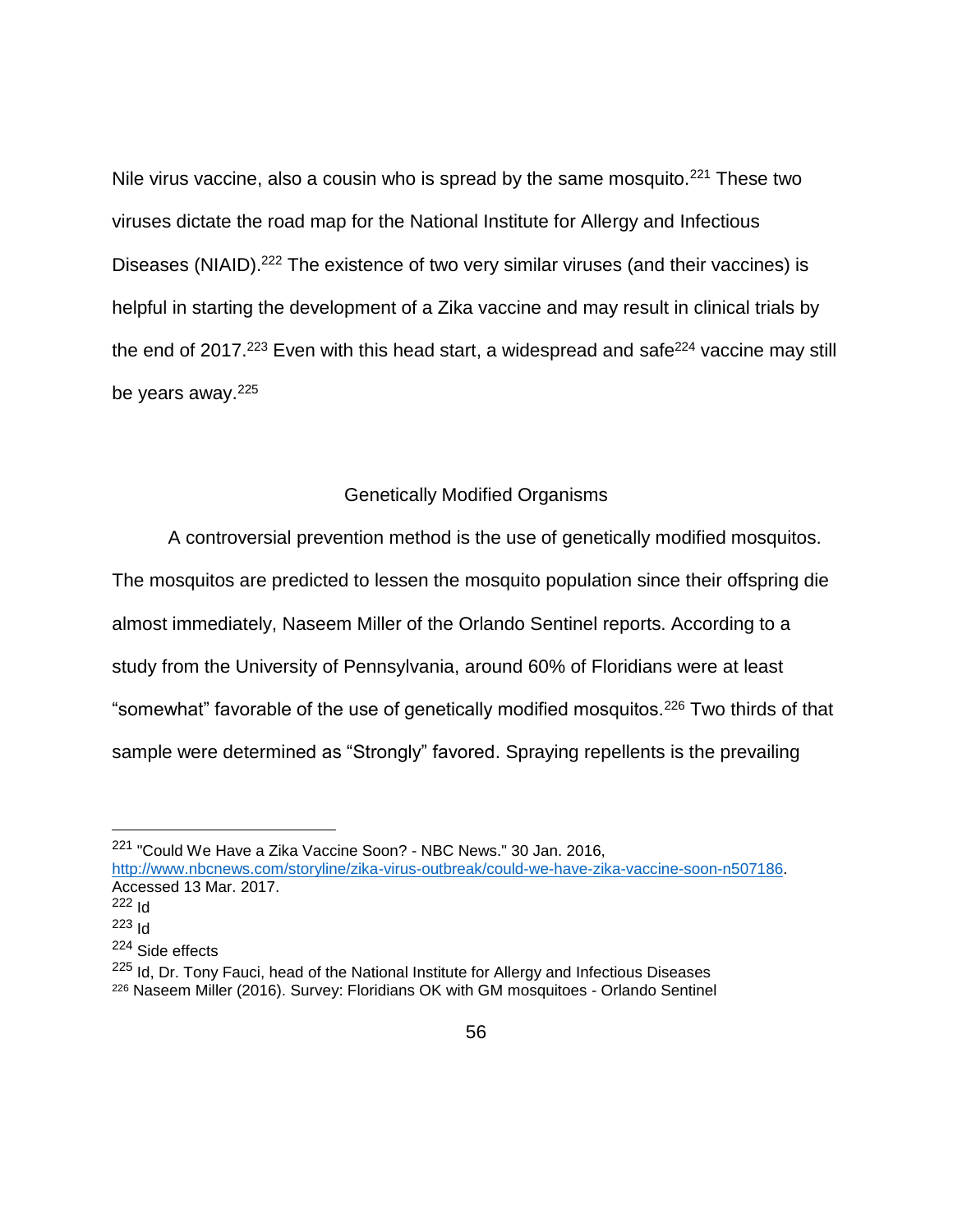method of prevention.<sup>227</sup>

There is an ethical question here, whether one can patent life. This thesis is not looking to answer the philosophical conundrums of communicable diseases. Instead, this thesis looks to whether this question can be answered by the law. The specific field of law which holds the answer to this question seems to be patent law. Thus the question, can you patent life?

The United States code specifies what subject matter is patentable.<sup>228</sup> Naturally occurring life is not patentable, e.g. the Aedes mosquito was not patentable when it was discovered.<sup>229</sup> The mosquito falls within the United States Code's parameters, "Whoever invents or discovers any new and useful process, machine, manufacture, or composition of matter, or any new and useful improvement thereof, may obtain a patent therefor, subject to the conditions and requirements of this title."<sup>230</sup> So does a genetically engineered organism qualify as a "new composition of matter"?

The United States Supreme Court seems to think so. In the case of *Diamond v. Chakrabarty*, the Court was faced with the above question, whether life is patentable.<sup>231</sup> Chakrabarty sought to patent a genetically modified bacteria but was denied on the

 $230$   $\text{Id}$ .

 $\overline{a}$ <sup>227</sup> Id.

<sup>228</sup> 35 U.S.C. 101

 $229$  Id.

<sup>231</sup> Diamond v. Chakrabarty 447 U.S. 303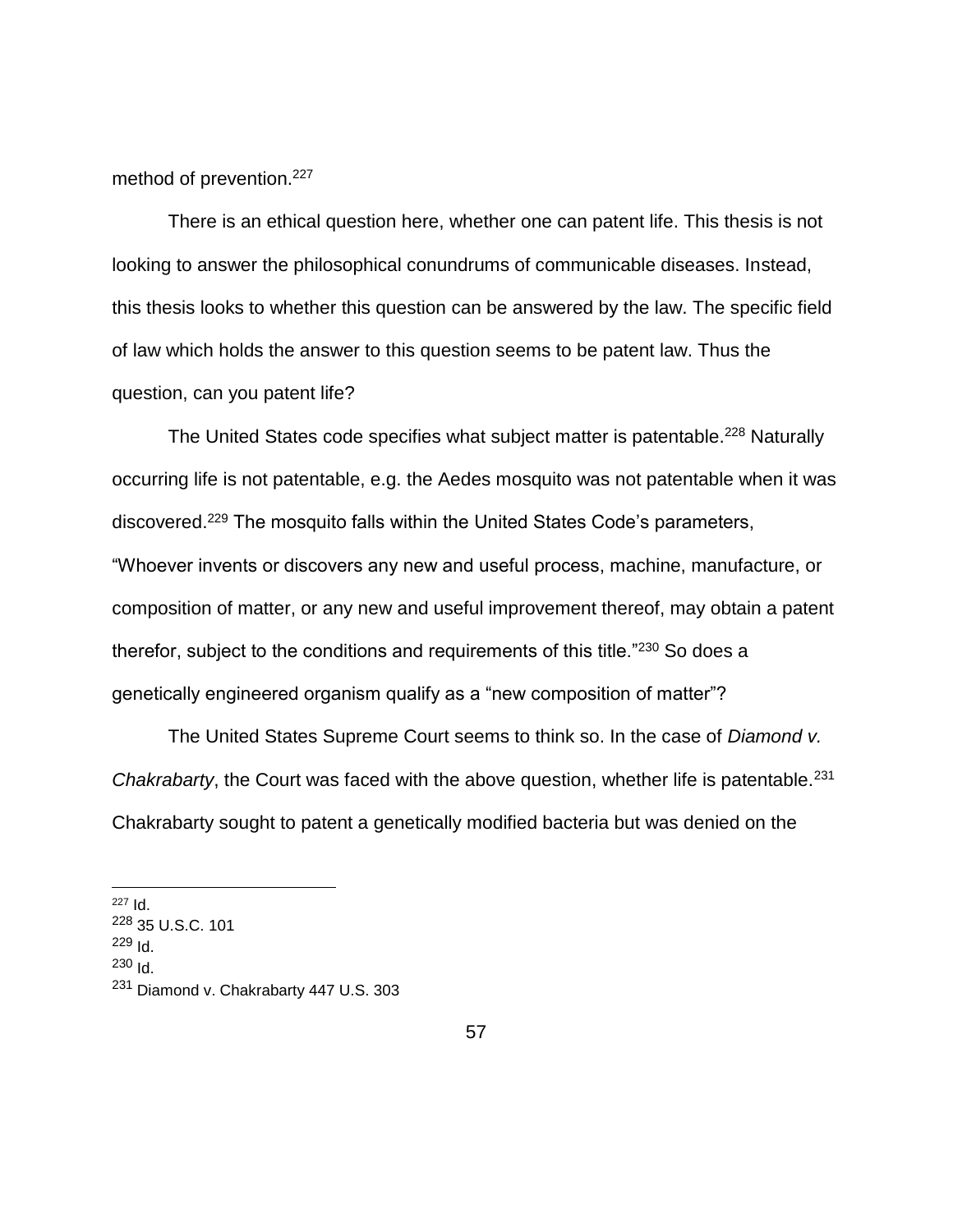grounds that the bacteria was a live organism.<sup>232</sup> Although the organism was alive, the Court found it to be eligible for a patent under United States patent law.<sup>233</sup> Here the bacteria was considered manufactured and a composition of matter under the law.<sup>234</sup> So yes, life is patentable.

Powered by Congress – The University of Central Florida

The University of Central Florida (UCF) had been granted \$1.3 million dollars to fight Zika. This money is divided into several areas of study throughout the different colleges on the campus. Professors in the college of medicine were granted the largest sum of money for their work. \$500,000 of the grant are going towards studying how Zika fends off the body's immunity response and how a mosquito's saliva may counteract that.<sup>235</sup> Other professors are seeking to develop a new point-of-care diagnostic test for Zika infection detection.<sup>236</sup> This testing conducted at the time and place of patient care could be effective in dealing with the Zika virus since patients diagnosed with Zika are often the few who show symptoms. This type of testing allows for more patients to be tested routinely.

<sup>&</sup>lt;sup>232</sup> Id. The organism was a genetically modified version of another bacteria

<sup>233</sup> Id. See also 35 U.S.C. 101

 $234$  Id. at 305

<sup>235</sup> "College of Sciences NewsUCF Gets \$1.3 million to Fight Zika ...." 2 Feb. 2017, [https://sciences.ucf.edu/news/ucf-gets-1-3-million-fight-zika/.](https://sciences.ucf.edu/news/ucf-gets-1-3-million-fight-zika/) Accessed 16 Feb. 2017.  $236$  Id.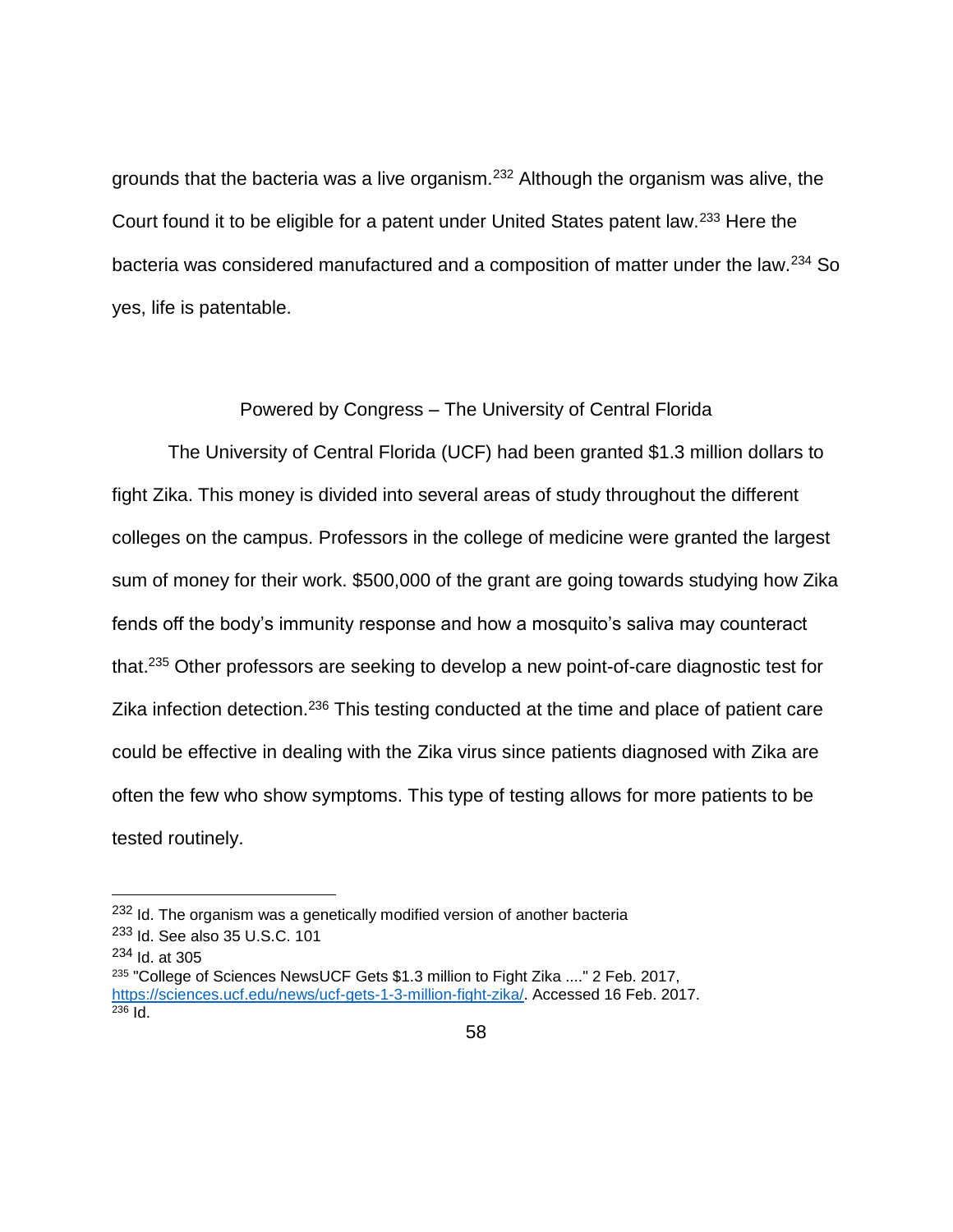# PROPOSED LAWS

This Section introduces the new or proposed regulations relating to the Zika virus. New laws may help in the battle against the Zika virus. Some of these would be state statutory changes and others could include administrative rules. Many of these rules are a direct reaction to the 2014 Ebola outbreak.

#### Notice for Proposed Rulemaking and New CDC Powers

Besides the framework in place, the CDC and HHS are currently proposing to amend its quarantine regulations. This is called the Notice for Proposed Rulemaking, NPRM, and is in a direct response to the recent outbreaks of Ebola, measles, and other new diseases such as Zika. Among the major provisions of the NPRM are new definitions, an increased effort to screen the health of travelers, and requiring airlines to report instances of passenger death or illness. In addition, the NPRM suggests a "provision allowing for implementation of travel restrictions and issuance of travel permits by CDC".<sup>237</sup>

The provision that impacts aviation the most is the reporting of passenger and crew who have been exposed. The NPRM analyses the costs and benefits of these reports in respect to airlines. The proposed provision, according to the NPRM, "is

<sup>237</sup> NPRM 2016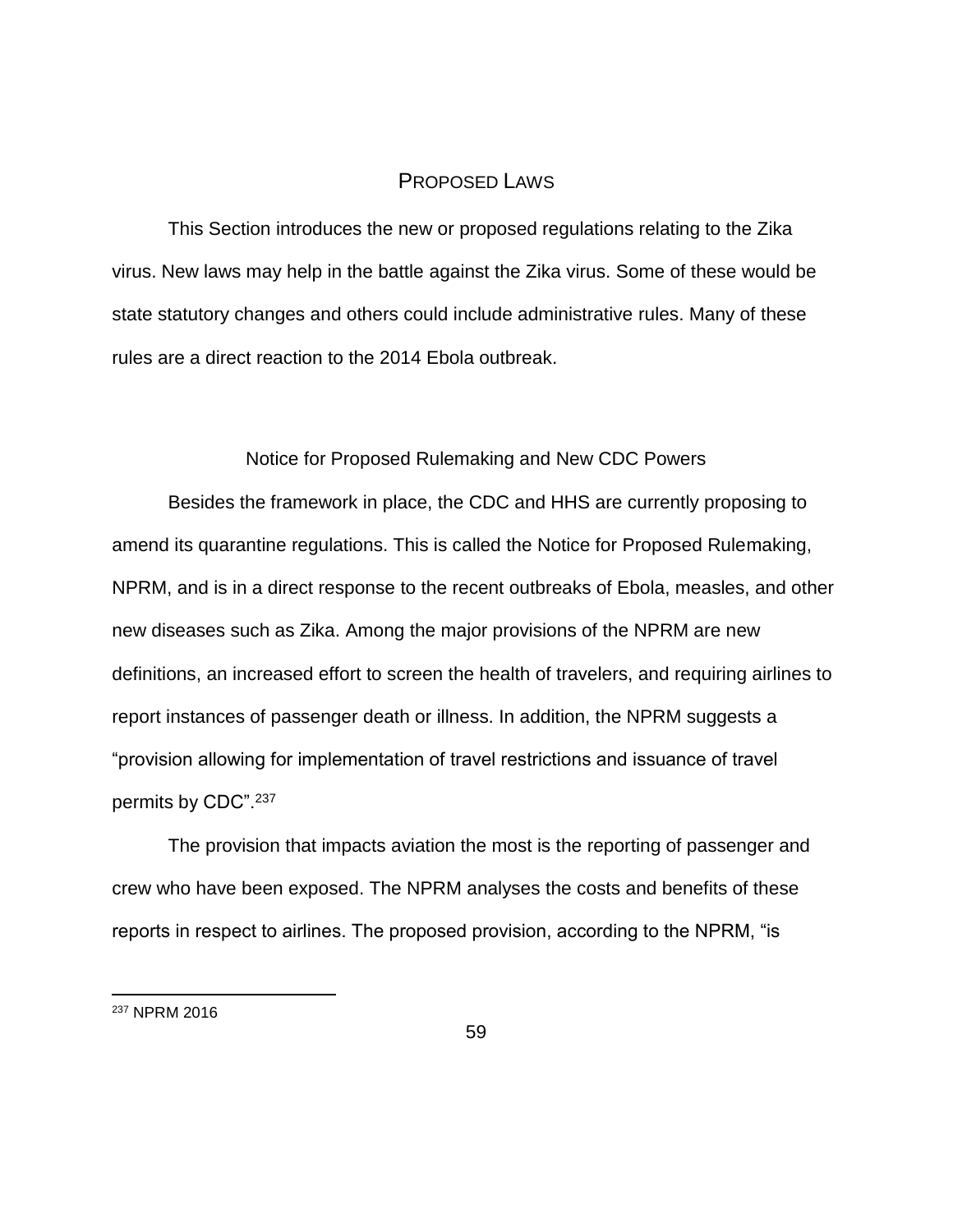intended to provide airlines with flexibility regarding the exact routing of reports of deaths or ill persons" and allows airlines to make their own system (NPRM, 2016). The notification system could be based on the pilot in command sending a report to air traffic control, ATC, who eventually then relays it to HHS.

The Health and Human Services (HHS) for the Center for Disease Control and Prevention (CDC) have published proposed amendments for the CDC's quarantine powers. The new powers were set to come into play February 21st, 2017, and will affect both the interstate and foreign abilities available to the CDC. These new powers are referred to as the "Final Rule" on the CDC's website. The summary as stated in the document (82 FR 6890) is as follows:

- This rule is concerned with care of persons who are ill by
- Increasing the number of people who qualify for aid to 200% of the poverty level
- Providing legal counsel for those who are isolated or quarantined
- Providing for medical review of those who may have been exposed and are isolated or quarantined
- Protecting individuals by providing administrative due process which includes translators and interpreters (define due process notice and a chance to be heard in definitions)
- 60 • Implementing measures to protect the public in the least restrictive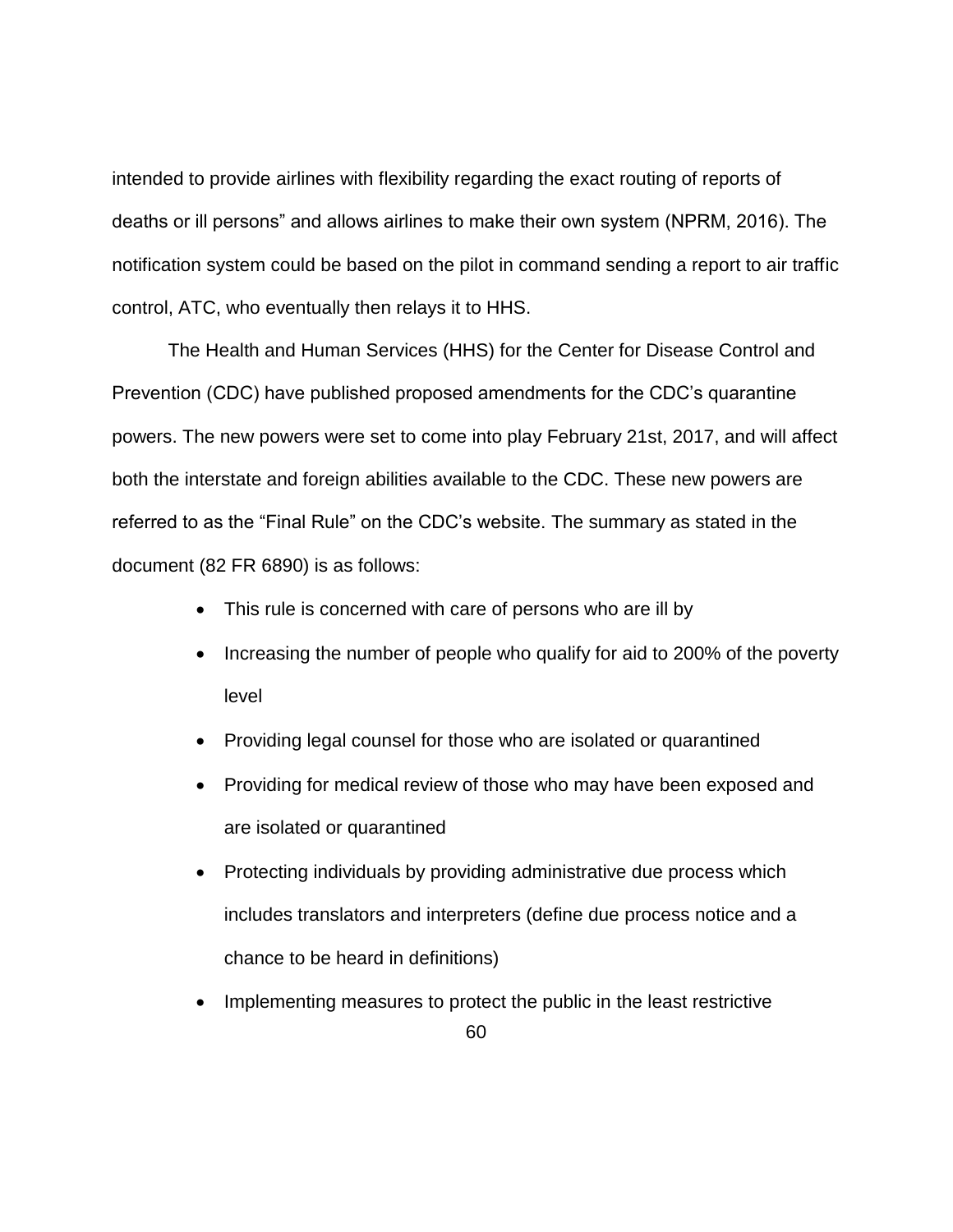#### manner

The final rule focuses on reporting and quarantine powers. A major provision of the powers are definitions. Examples being "reasonably believed to be infected" and what a "qualifying stage" is. The exact meaning and extent of these definitions are decided by the CDC.<sup>238</sup> The HHS and CDC believe it is the necessary step following the Ebola and MERS outbreaks, but time will be needed to find out if these new powers are actually needed.

<sup>238</sup> Id at 6891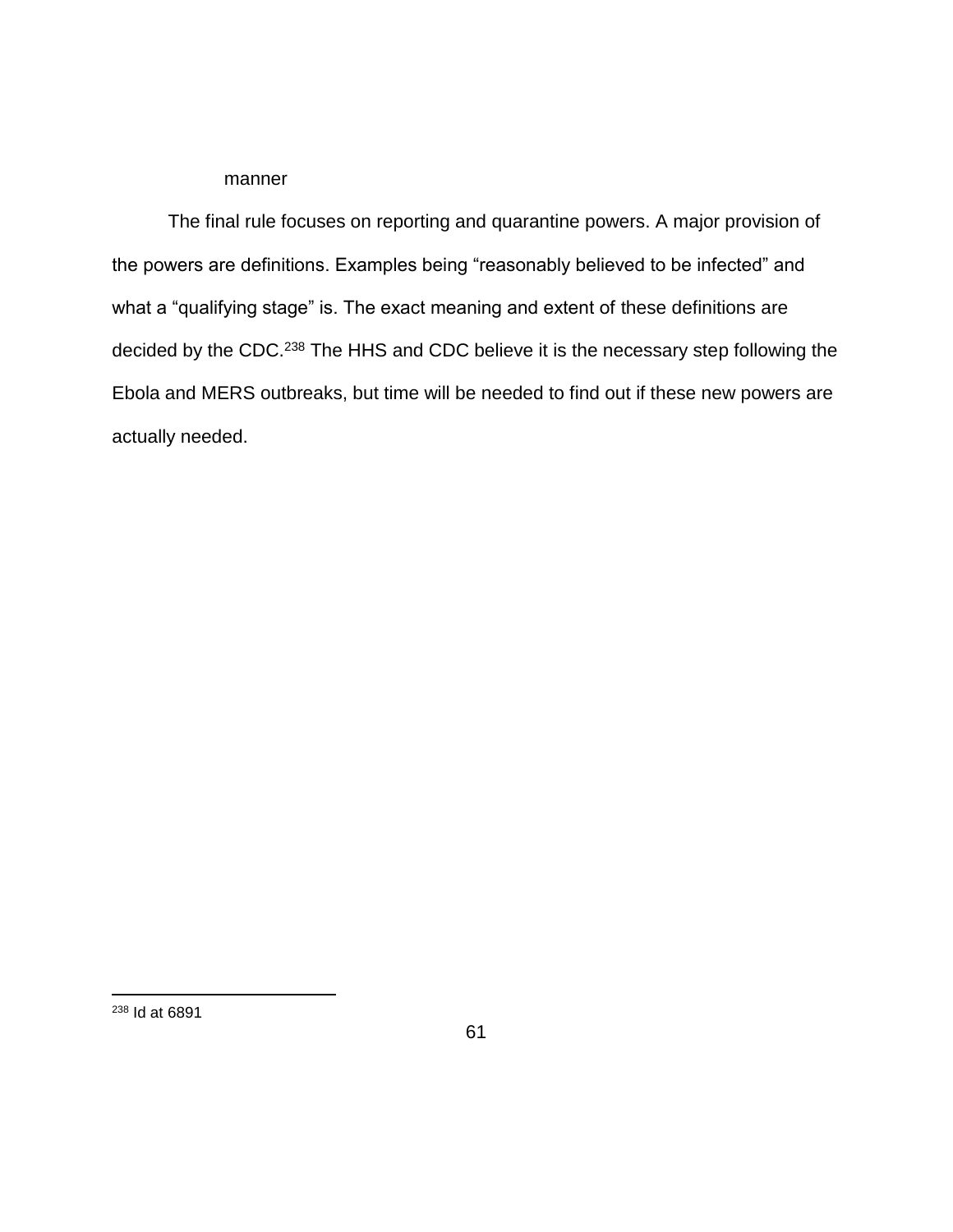## **CONCLUSION**

The Zika virus remains a global health issue. Throughout this thesis, there have been four central recommendations which acted as the drivers for change. The first recommendation was for a change of ideology: practicing proactivity rather than reactivity. The second recommendation was a change in national quarantine law procedure. Congress' power of the purse allows it to have the most effective means to combat the Zika virus. The third recommendation called for the reexamination of international authority. The World Health Organization lacks the same authority as the Center for Disease Control and Prevention in the United States. This has left the WHO unable to help countries that do not have the ability to fight disease on their own. The last recommendation was to simply educate the public. This thesis has shown that the public's reaction in an outbreak is often important in the promulgation of regulations and overall mitigation of the disease. Authorities such as the CDC have already begun providing as much information as they can through page length summaries, boooklets, and even children's pamphlets.<sup>239</sup>

### Recommendations and Proposals

In line with this thesis recommendation, there is a great deal of evidence for

<sup>&</sup>lt;sup>239</sup> CDC (n.d.). Mosquito Bites are Bad. Retrieved April 21, 2017, from [https://www.cdc.gov/zika/pdfs/zika](https://www.cdc.gov/zika/pdfs/zika-activity-book.pdf)[activity-book.pdf](https://www.cdc.gov/zika/pdfs/zika-activity-book.pdf)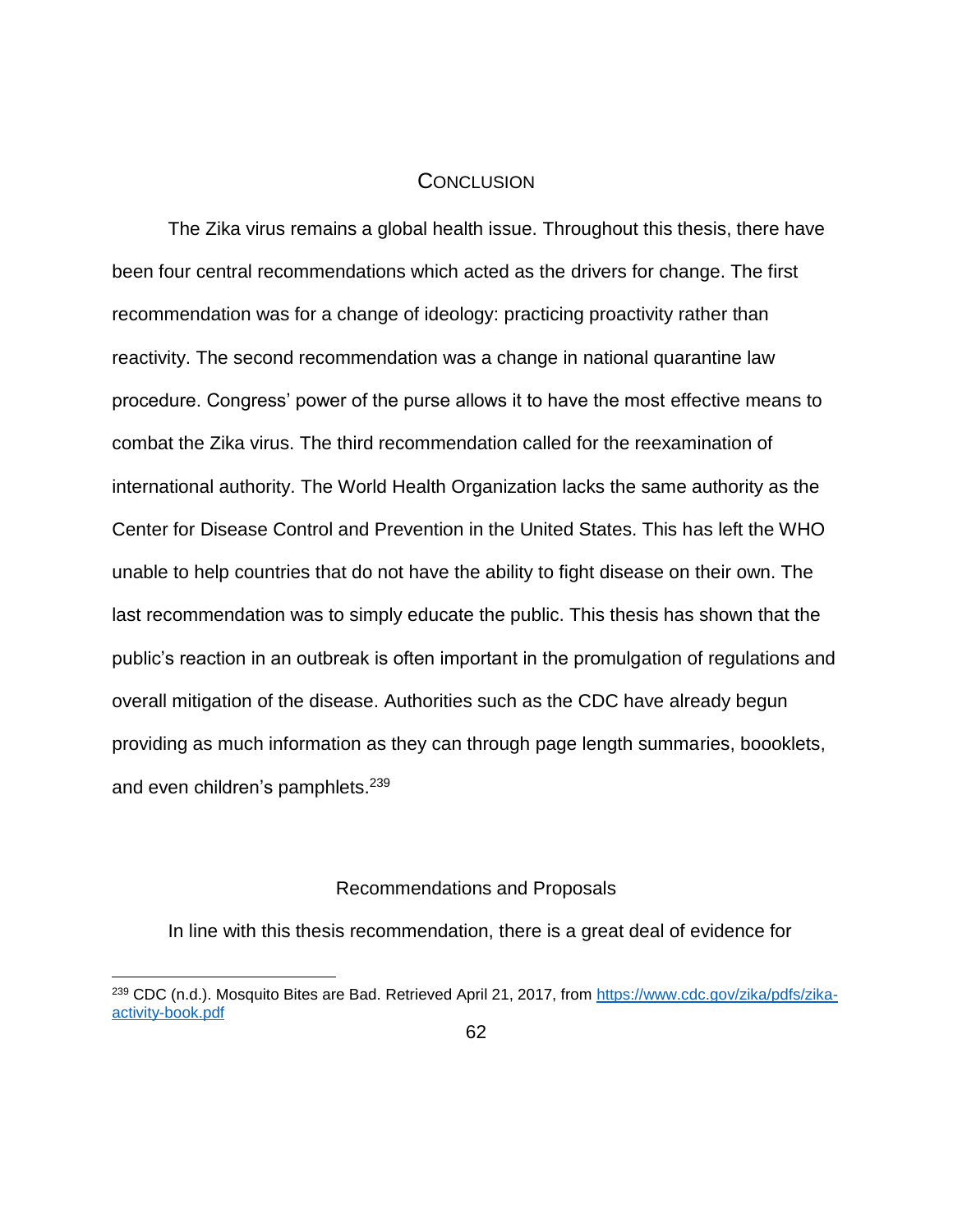efforts around the world and the United States to be proactive in stopping Zika. The United States Congress has demonstrated proactivity in their appropriation of \$1.1 billion to the Health and Human Services and other organizations. The commitment shown by Congress opens the way for another recommendation, reform on a national level. Congressional action creating regulations based upon interstate commerce would be more effective than a state by state approach.

There are advocates for reform on a national level. Through the commerce and the supremacy clause, the Federal government's authority supersedes the states'. As described in this thesis, that power extends to agencies such as the CDC. Advocates of this top-down approach promote the uniformity of having the national government take the first steps and allowing some wiggle room for the states. This is the prevailing theory of quarantine law in the United States as provided by the Federal Plan and the powers available to agencies.

As for reform on an international level, there is rhetoric concerning the validity of authorities such as the WHO. The organization lacks the policing powers that are available to entities such as the CDC. Without these powers the WHO may be seen as hollow guidelines that do not have any actual effect. The solution to this appears to be a call for greater global funding. While competitors are on the heels of the WHO, it is crucial that the WHO is able to respond to the next potential outbreak lest it faces the same level of scrutiny it did during the 2014 Ebola outbreak.

63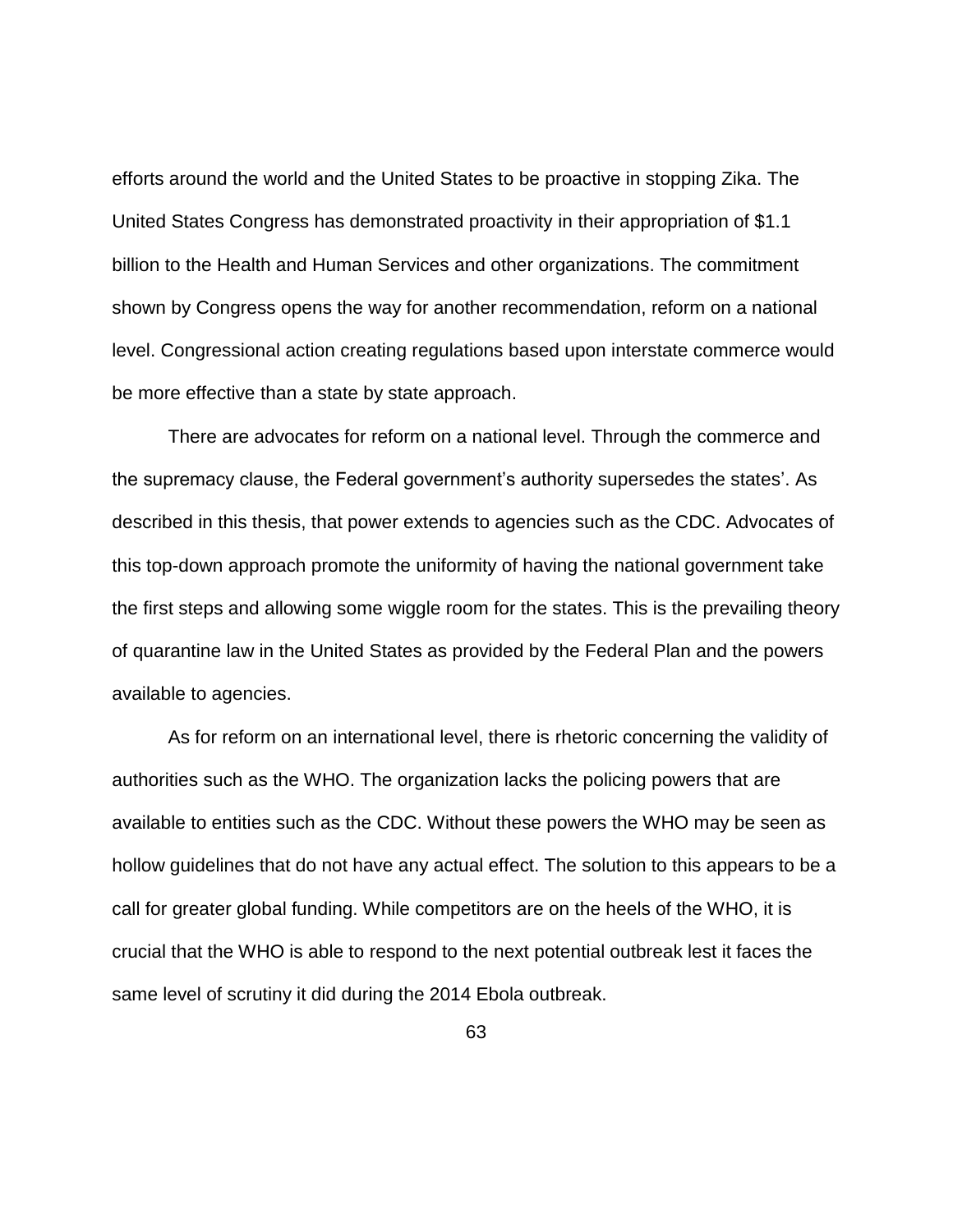Zika could become an issue in upcoming legal cases. Many environmental cases require the demonstration of what is considered to be "actual damages". These damages must relate to the plaintiffs directly, if not there is no reason for a court to hear the case. These damages range from cancer resulting from toxic waste to global climate change accelerated by greenhouse gas emissions. Zika fits into these categories as a basis for actual damages. In the more personal and acute injuries, such as those which cause physical harm, Zika can find its way in nicely through its clinical implications. The effects on adults are not extreme, especially compared to other diseases in this thesis. Instead, the effects on newborns (i.e. microcephaly and other congenital diseases) could make up the basis for any claims arising from Zika.

This thesis has examined numerous venues of quarantine laws that have yet to have the opportunity to be utilized. This is may seem like a good problem to have, but these laws must remain in place in case an outbreak does emerge. The WHO had previously called for a public health emergency for the Zika virus. As of November 18, 2016, it is no longer considered an emergency, $240$  although the WHO maintains that there be high vigilance over the matter. $241$  This announcement takes the pressure off of the agencies contemplating quarantine laws, and more pressure on active precautions.

<sup>240</sup> "WHO ends Zika public health emergency - CNN.com." 18 Nov. 2016,

[http://www.cnn.com/2016/11/18/health/who-ends-zika-public-health-emergency/.](http://www.cnn.com/2016/11/18/health/who-ends-zika-public-health-emergency/) Accessed 16 Mar. 2017. <sup>241</sup> "WHO | Zika situation report." [http://www.who.int/emergencies/zika-virus/situation-report/10-march-](http://www.who.int/emergencies/zika-virus/situation-report/10-march-2017/en/)[2017/en/.](http://www.who.int/emergencies/zika-virus/situation-report/10-march-2017/en/) Accessed 16 Mar. 2017.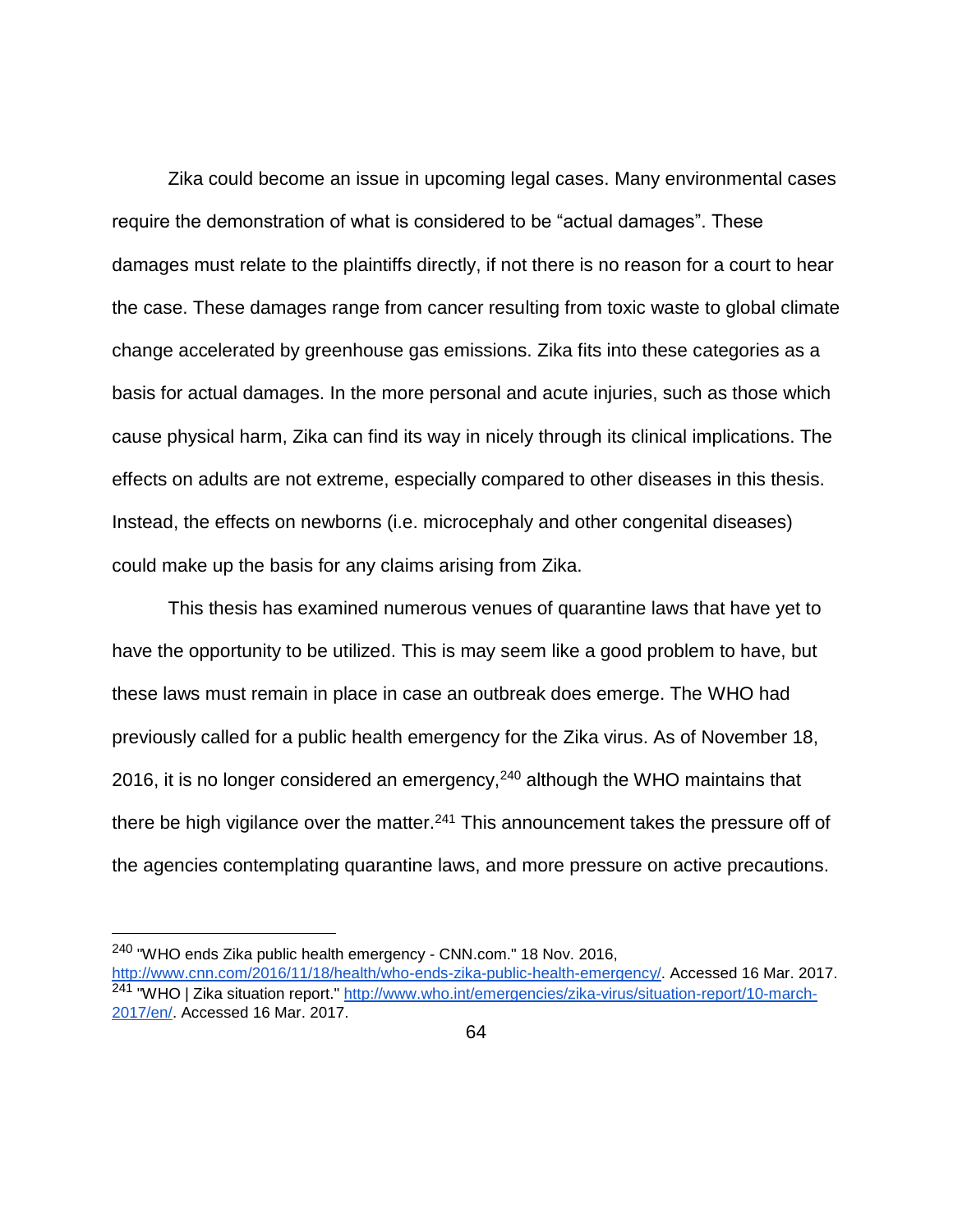Vaccine research, mosquito control, detection technology, genetically modified mosquitoes, these prevention methods all stem from funding. Research and R&D require money to be sustained. The solution to this has traditionally been public funding; however, private funding has been gaining momentum as seen by the World Bank's effort to construct an organization similar to the WHO.

The United States could be considered lucky. In the past few global outbreaks that ravaged the world- SARS, Ebola, and the recent H1N1 outbreaks – the United States has only gotten a fraction of what other countries have dealt with. The measles outbreak is something entirely different however. A major factor in this outbreak was the number of individuals who were not vaccinated.<sup>242</sup> The outbreak mainly originated in the United States, and it was mainly up to the public to deal with it. Could the same could be said for the Zika virus? The outbreak did not originate in the United States but a second wave could if left unattended.

The Zika virus may seem like it is on its way out, it would be best for the country (and the world) to remain vigilant and to continue to support efforts to stop the spread of Zika. At the current state, funding is there: The United States Congress supports the fight against Zika. It is perhaps the greatest way the government to act proactivity through federal funding.

<sup>&</sup>lt;sup>242</sup> "Measles | Cases and Outbreaks | CDC." 6 Mar. 2017, [https://www.cdc.gov/measles/cases](https://www.cdc.gov/measles/cases-outbreaks.html)[outbreaks.html.](https://www.cdc.gov/measles/cases-outbreaks.html) Accessed 16 Mar. 2017.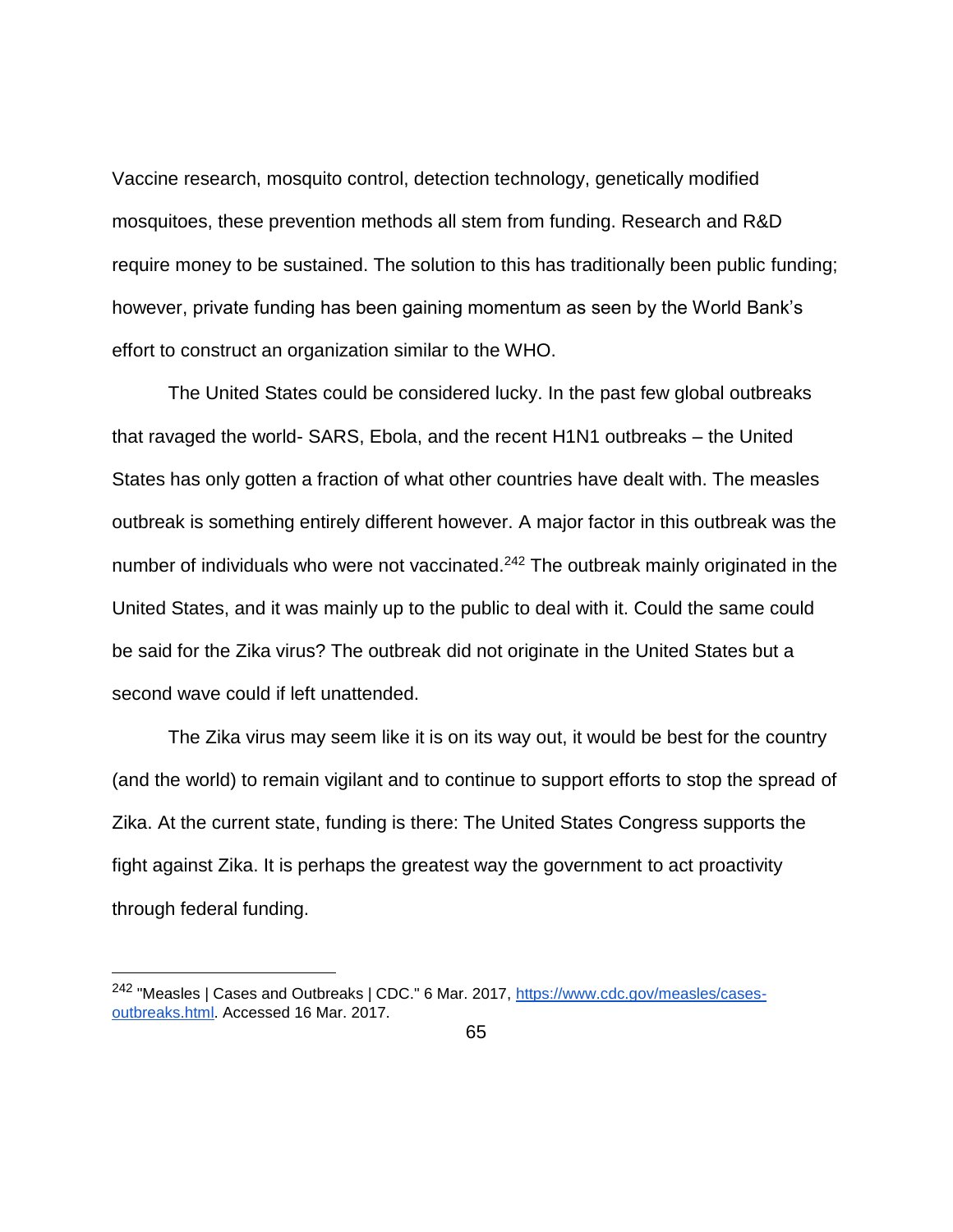### Areas of Future Research

The research and data on the Zika Virus is relatively young. Despite its emergence in 1947, there was not much cause for alarm until 2007. Even then, the United States had not been affected until around 2015. Further research is likely to be done on the clinical aspects of Zika, the amendments on quarantine law, and the production of prevention methods. Clinically there is still much that authorities do not yet know. For example, it is still unknown whether there is a certain period where a woman is most vulnerable to Zika while pregnant. There are still studies to be done to find a link to Guillain-Barre syndrome, more accurate statistics on microcephaly, and whether humans become immune to Zika once they are exposed.

Quarantine law is another venue for further research. New powers are likely to come to the organizations such as the Center for Disease Control and Prevention. There could also be an amendment to the executive order, allowing national response doctrines to include the Zika virus. There is much to research in the international venue as the World Health Organization may try to implement a reform of their own with the pressure of privately funded rivals. Lastly an area rich in potential is prevention of the virus itself. Much of the focus of future research would likely not be on mosquito control, but on prevention of the disease and its spread. Prevention methods such as vaccines and genetically modified mosquitoes have not yet come to fruition are ripe for legal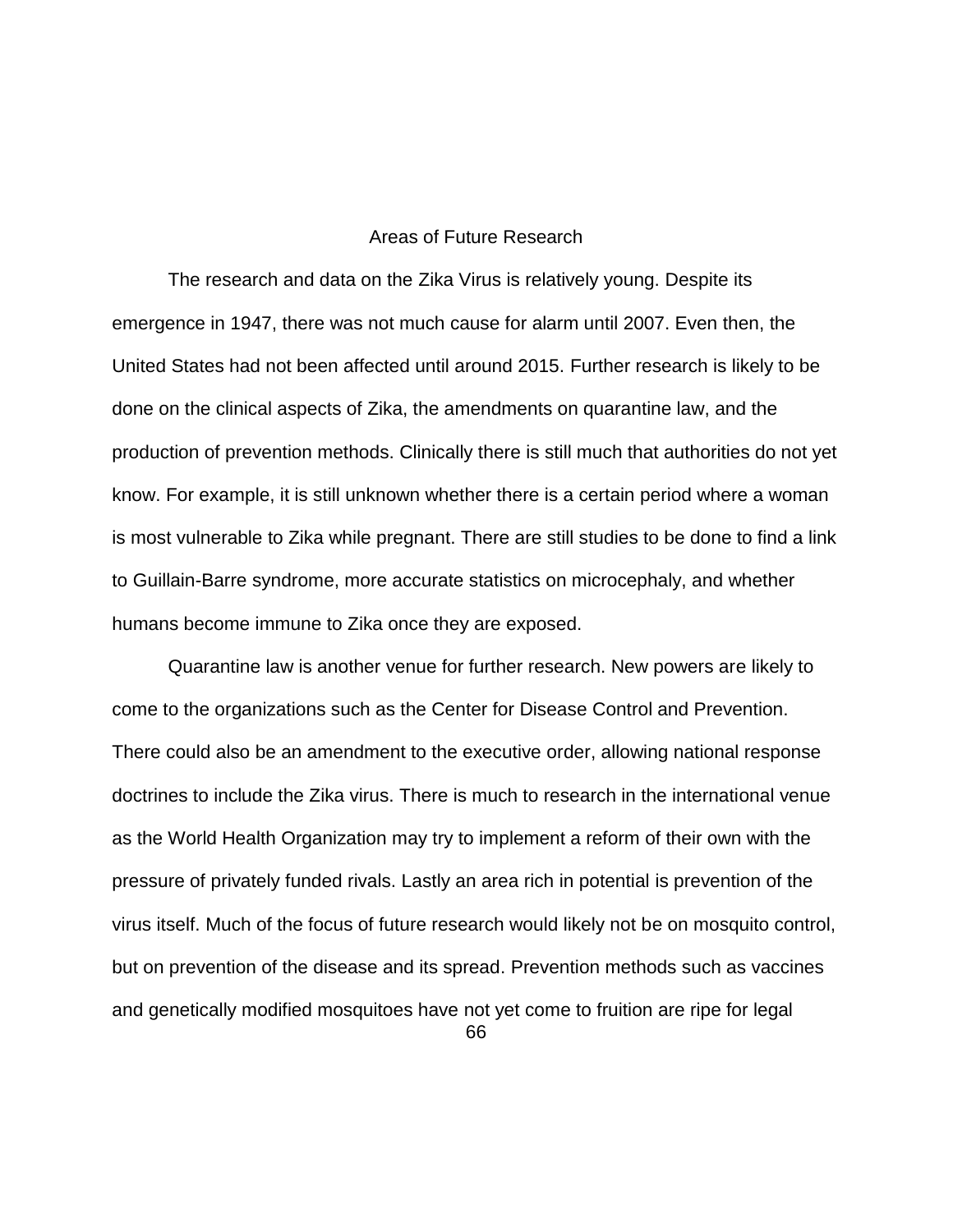analysis. Further research is needed for the general public as well. As the virus is studied more there may be certain things that the public can do to mitigate the spread of Zika. Backed by research, authorities can help spread awareness through a constant dialogue. Without this communication, the public may be unaware of proper prevention and may end up helping to spread the disease rather than preventing it.<sup>243</sup>

Lastly with further areas of research, it is important not to lose interest in the Zika virus. Zika remains a threat to global public health even during a hiatus. Looking at its past, it is not uncommon for the virus to disappear after an outbreak only to reemerge in a new region a few years after. Retaining interest in Zika also means constant reporting and keeping track of it. Tracking and reporting cases of the virus during a hiatus is just as important as reporting during an outbreak since a great deal of information is still needed. The long term effects of the virus, if any, are still unknown and will need further research. Because these long term effects are not known, it is up to both national and international authorities to keep up with reporting cases of Zika. While the 2014 Ebola outbreak acted as a wakeup call for some authorities, the 2015-2016 Zika outbreak acted as a benchmark for what quarantine laws are either available or have yet to come. It will take time to see whether the \$1.1 billion allocated by the United States Congress and the new powers of the CDC and HHS will be effective in combating Zika.

 $\overline{a}$ 

<sup>&</sup>lt;sup>243</sup> Refer to the incident in the 2014 West African Ebola outbreak where the cremation of the bodies of Ebola patients were mandated yet many chose not to for cultural reasons. This reluctance resulted in a rise in Ebola cases.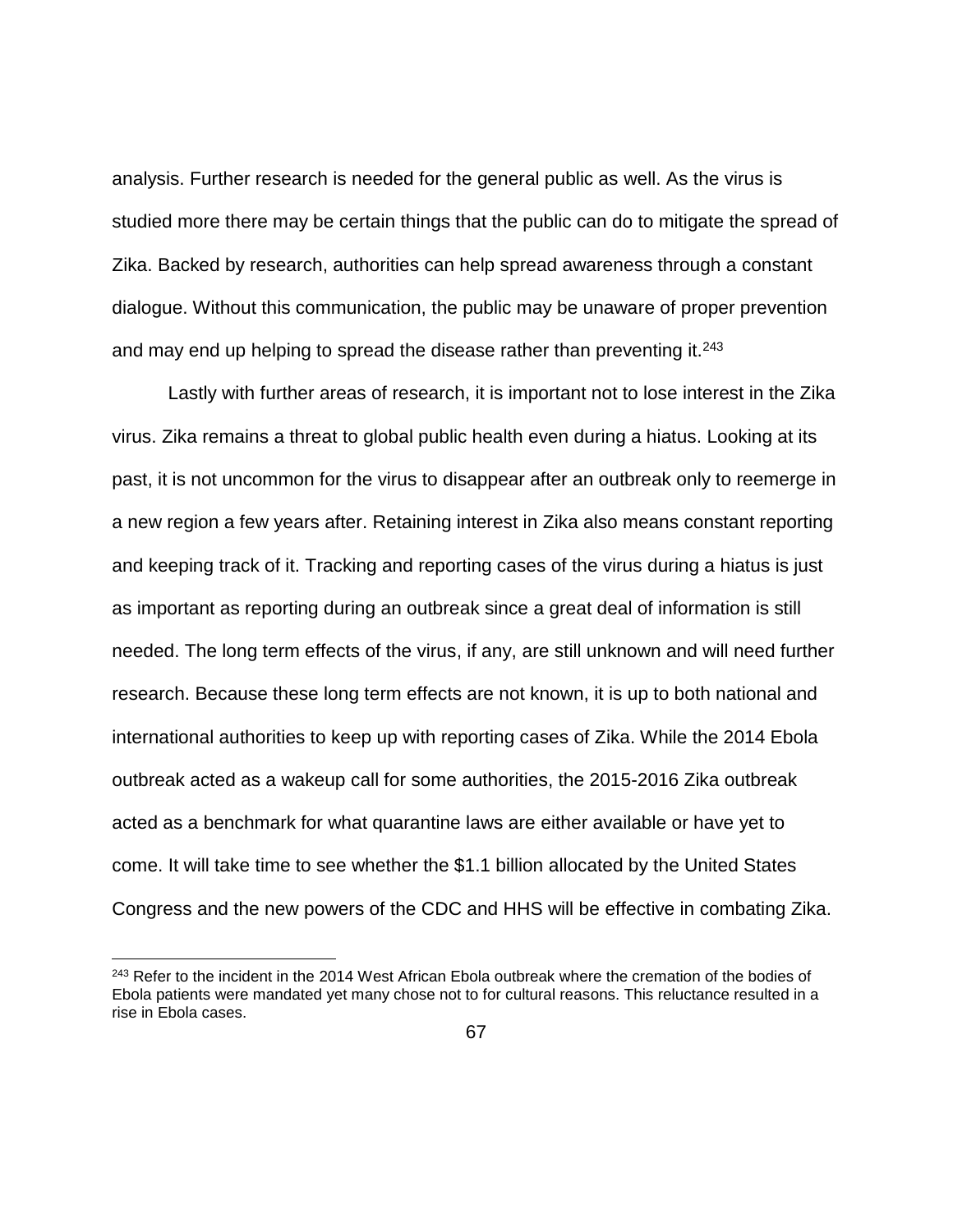Many authorities mentioned in this thesis are practicing proactivity, and it is important that it stays that way. It is the time to remain vigilant, to continue funding efforts to fight the virus, and to keep the public informed about the clinical and legal implications of the Zika virus.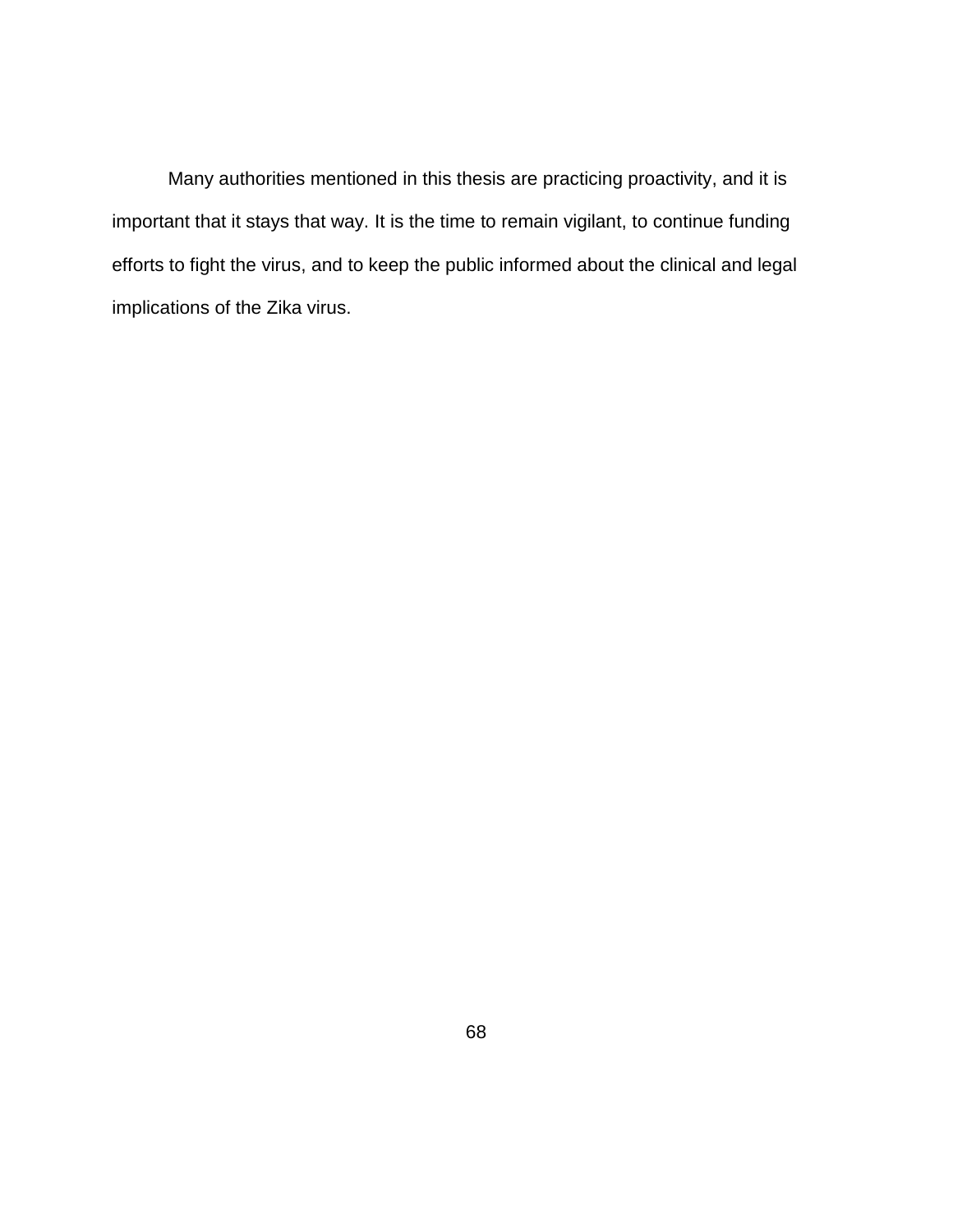## **BIBLIOGRAPHY**

- 092216-CR-Zika Supplemental Summary
- 29 Fla. Stat. sec. 381.001
- 29 Fla. Stat. sec. 381.0016
- 29 U.S.C. 654(a)
- 35 U.S.C. 101
- 35 U.S.C. 101
- 42 CFR §70.5
- 42 CFR §71
- 42 CFR §71.44
- 42 Code of Federal Regulations §70
- 42 U.S.C. § 264(a) (2012).
- 42 U.S.C. §265
- 42 USC §269-270
- 49 USC §1301
- *Baker v. Carr*, 369 U.S. 186 (1962)
- Basics | Vaccines.gov. (n.d.). Retrieved March 25, 2017, from

<https://www.vaccines.gov/basics/>

Cao-Lormeau, V. M., Blake, A., Mons, S., Lastère, S., Roche, C., Vanhomwegen, J., ... &

Vial, A. L. (2016). Guillain-Barré Syndrome outbreak associated with Zika virus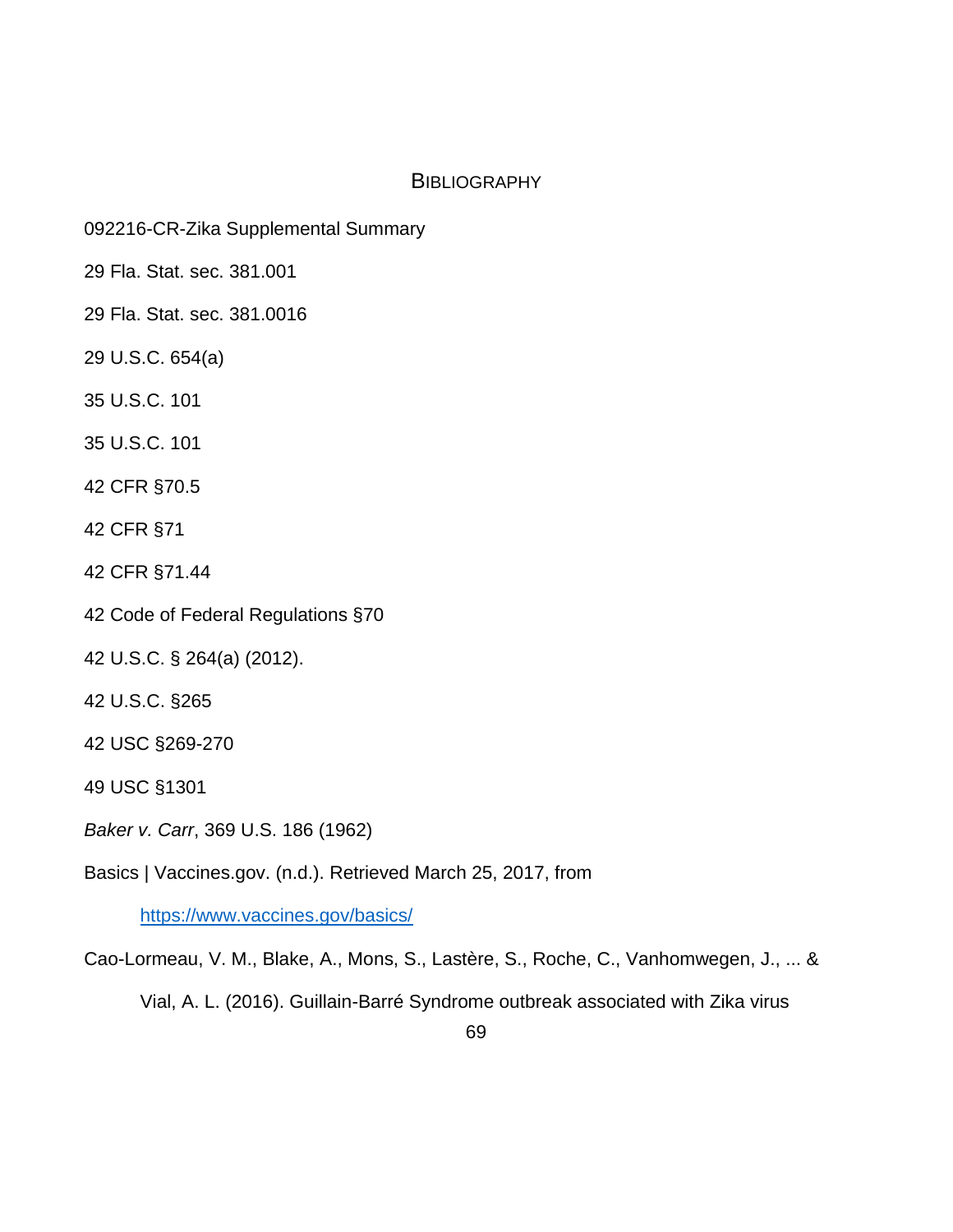infection in French Polynesia: a case-control study. The Lancet, 387(10027), 1531- 1539.

Case Counts in the US | Zika virus | CDC. 23 Mar. 2017,

[https://www.cdc.gov/zika/geo/united-states.html.](https://www.cdc.gov/zika/geo/united-states.html) Accessed 29 Mar. 2017.

- CDC (14 April 2016). "2014 Ebola Outbreak in West Africa Case Counts CDC." [http://www.cdc.gov/vhf/ebola/outbreaks/2014-west-africa/case-counts.html.](http://www.cdc.gov/vhf/ebola/outbreaks/2014-west-africa/case-counts.html) Accessed 14 Mar. 2017.
- CDC (n.d.). Mosquito Bites are Bad. Retrieved April 21, 2017, from

<https://www.cdc.gov/zika/pdfs/zika-activity-book.pdf>

CDC's New Miami Zika 'Red Zone' Means Stay Out for ... - NBC News. 19 Oct. 2016,

[http://www.nbcnews.com/storyline/zika-virus-outbreak/cdc-s-new-miami-zika-red-](http://www.nbcnews.com/storyline/zika-virus-outbreak/cdc-s-new-miami-zika-red-zone-means-stay-out-n669401)

[zone-means-stay-out-n669401.](http://www.nbcnews.com/storyline/zika-virus-outbreak/cdc-s-new-miami-zika-red-zone-means-stay-out-n669401) Accessed 14 Mar. 2017.

CDC SARS Response Timeline | About | CDC. 26 Apr. 2013,

[http://www.cdc.gov/about/history/sars/timeline.htm.](http://www.cdc.gov/about/history/sars/timeline.htm) Accessed 16 Mar. 2017.

- Chan, J. F., Choi, G. K., Yip, C. C., Cheng, V. C., & Yuen, K. Y. (2016). Zika fever and congenital Zika syndrome: an unexpected emerging arboviral disease. Journal of Infection, 72(5), 507-524.
- China's Response to SARS Hoover Institution.

[http://www.hoover.org/sites/default/files/uploads/documents/clm7\\_jf.pdf.](http://www.hoover.org/sites/default/files/uploads/documents/clm7_jf.pdf) Accessed 15 Mar. 2017.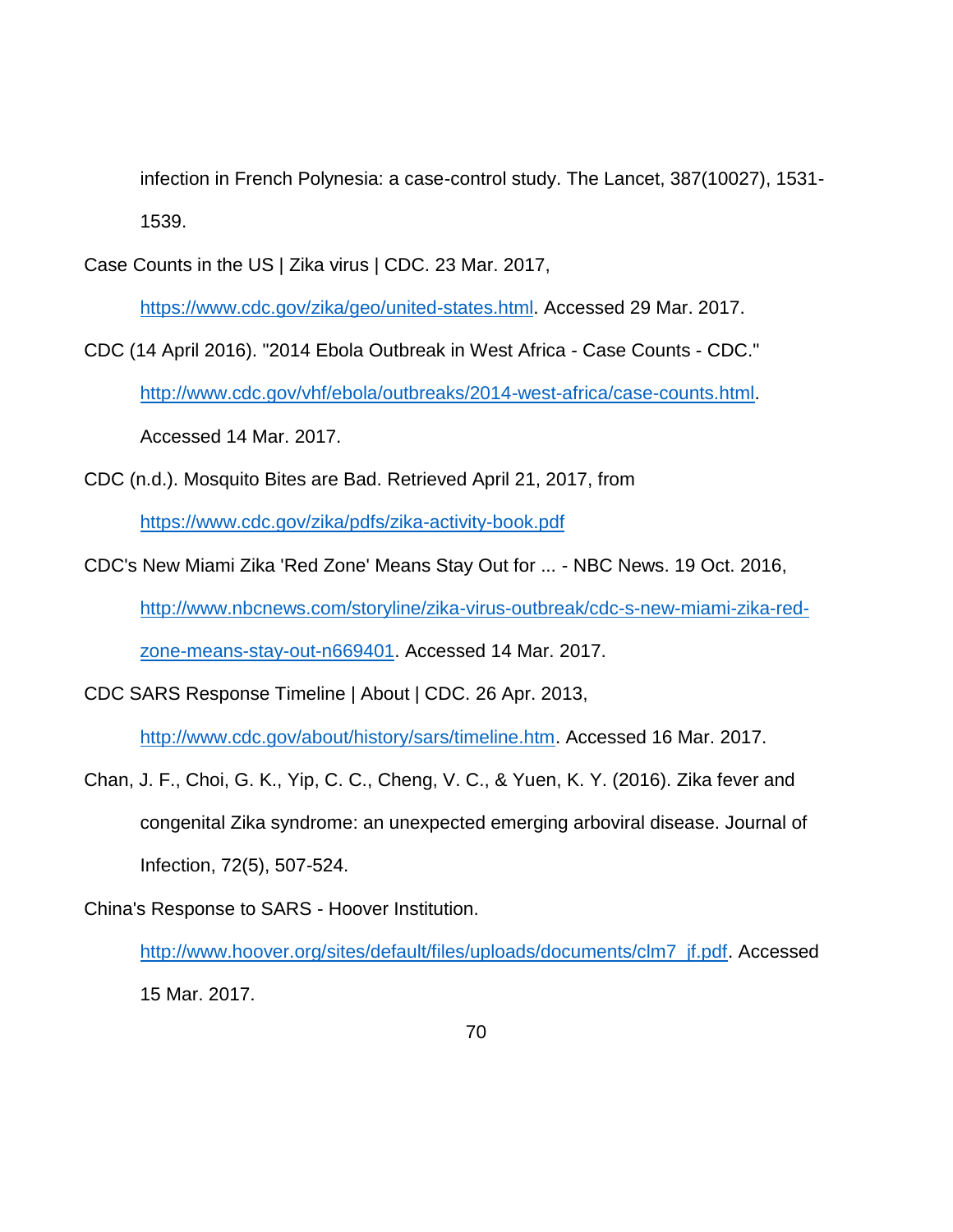College of Sciences NewsUCF Gets \$1.3 million to Fight Zika .... 2 Feb. 2017,

[https://sciences.ucf.edu/news/ucf-gets-1-3-million-fight-zika/.](https://sciences.ucf.edu/news/ucf-gets-1-3-million-fight-zika/) Accessed 16 Feb. 2017.

Communicable Disease - ACPHD. [http://www.acphd.org/communicable-disease.aspx.](http://www.acphd.org/communicable-disease.aspx) Accessed 26 Mar. 2017.

*Compagnie Francaise de Navigation a Vapeur v. Bd. of Health.*, 186 U.S. 380 (1902).

- Congress Ends Spat, Agrees To Fund \$1.1 Billion To Combat Zika NPR. (2016,
	- September 28). Retrieved April 2, 2017, from [http://www.npr.org/sections/health](http://www.npr.org/sections/health-shots/2016/09/28/495806979/congress-ends-spat-over-zika-funding-approves-1-1-billion)[shots/2016/09/28/495806979/congress-ends-spat-over-zika-funding-approves-1-1](http://www.npr.org/sections/health-shots/2016/09/28/495806979/congress-ends-spat-over-zika-funding-approves-1-1-billion) [billion](http://www.npr.org/sections/health-shots/2016/09/28/495806979/congress-ends-spat-over-zika-funding-approves-1-1-billion)

Congress Stops Bickering And Approves \$1.1 Billion To Fight Zika - NPR. (2016, September 28). Retrieved April 3, 2017, from [http://www.npr.org/sections/health](http://www.npr.org/sections/health-shots/2016/09/28/495806979/congress-ends-spat-over-zika-funding-approves-1-1-billion)[shots/2016/09/28/495806979/congress-ends-spat-over-zika-funding-approves-1-1](http://www.npr.org/sections/health-shots/2016/09/28/495806979/congress-ends-spat-over-zika-funding-approves-1-1-billion) [billion](http://www.npr.org/sections/health-shots/2016/09/28/495806979/congress-ends-spat-over-zika-funding-approves-1-1-billion)

Contributors' names (Last edited date). *Title of resource*. Retrieved from http://Web address

for OWL resource

Could We Have a Zika Vaccine Soon? - NBC News.30 Jan. 2016,

[http://www.nbcnews.com/storyline/zika-virus-outbreak/could-we-have-zika-vaccine](http://www.nbcnews.com/storyline/zika-virus-outbreak/could-we-have-zika-vaccine-soon-n507186)[soon-n507186.](http://www.nbcnews.com/storyline/zika-virus-outbreak/could-we-have-zika-vaccine-soon-n507186) Accessed 13 Mar. 2017.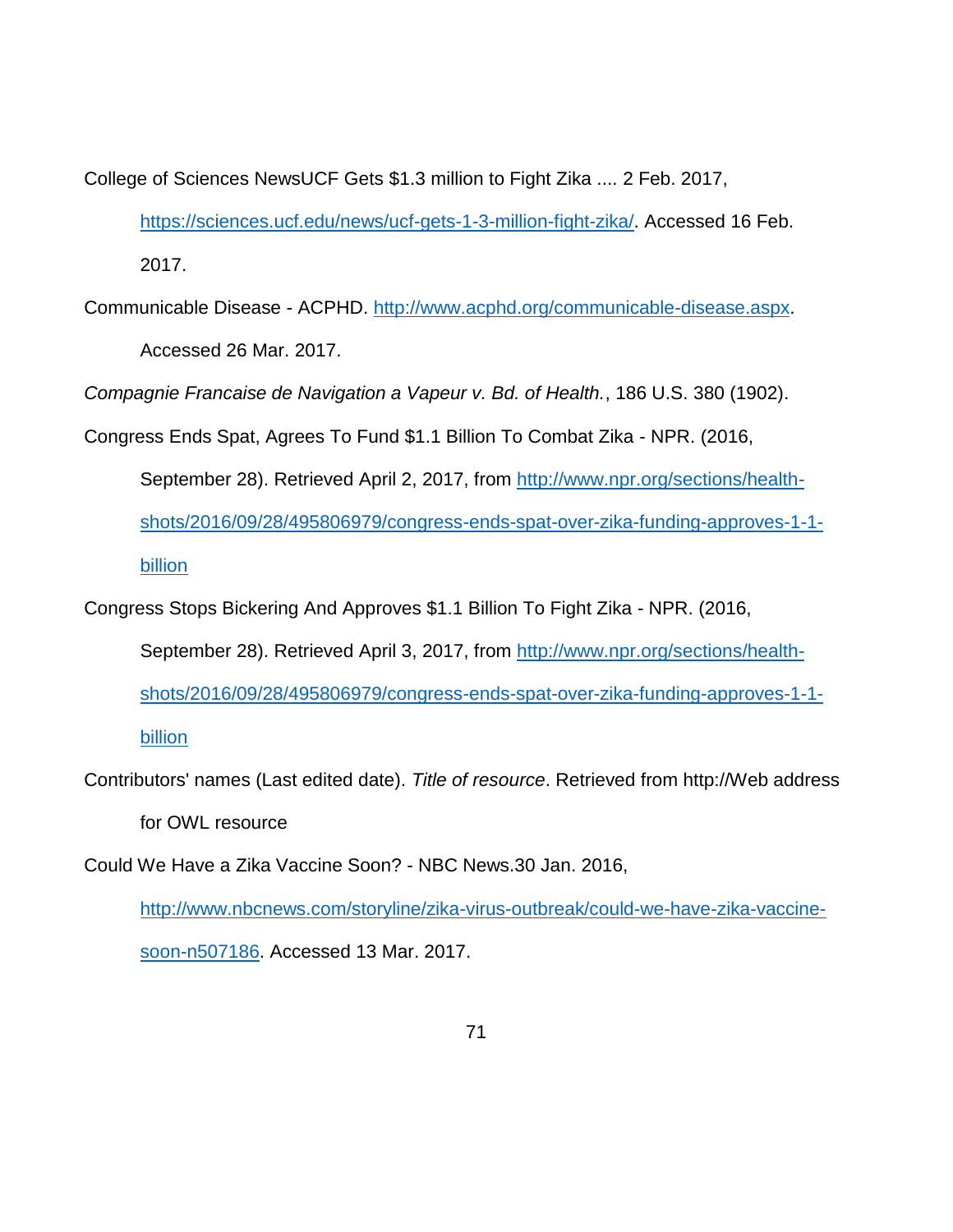Dallas Nurses Comforted Thomas Duncan as He Died of Ebola | Time ...." 25 Oct. 2014,

[http://time.com/3538782/thomas-eric-duncan-ebola/.](http://time.com/3538782/thomas-eric-duncan-ebola/) Accessed 14 Mar. 2017.

Dengue and the Aedes albopictus mosquito - CDC.

[https://www.cdc.gov/dengue/resources/30jan2012/albopictusfactsheet.pdf.](https://www.cdc.gov/dengue/resources/30jan2012/albopictusfactsheet.pdf)

Accessed 18 Feb. 2017.

*Diamond v. Chakrabarty*, 447 U.S. 303

Director-General summarizes the outcome of the - World Health

[http://www.who.int/mediacentre/news/statements/2016/emergency-committee-zika-](http://www.who.int/mediacentre/news/statements/2016/emergency-committee-zika-microcephaly/en/)

[microcephaly/en/.](http://www.who.int/mediacentre/news/statements/2016/emergency-committee-zika-microcephaly/en/) Accessed 14 Mar. 2017.

Ebola Data and Statistics, World Health Org. (WHO),

<http://apps.who.int/gho/data/view.ebola-sitrep.ebola-summary-latest?lang=en> (last

visited Sept. 17, 2016)

El Niño & La Niña (El Niño-Southern Oscillation) | NOAA Climate.gov. (n.d.). Retrieved

April 15, 2017, from<https://www.climate.gov/enso>

El Niño and climate change—contributing factors in the ... - The Lancet. 1 Feb. 2016,

[http://thelancet.com/journals/lancet/article/PIIS0140-6736\(16\)00256-7/fulltext.](http://thelancet.com/journals/lancet/article/PIIS0140-6736(16)00256-7/fulltext)

Accessed 14 Mar. 2017.

Estimated range of Aedes aegypti and Aedes albopictus in the US - CDC. 19 Jan. 2017,

[http://www.cdc.gov/zika/vector/range.html.](http://www.cdc.gov/zika/vector/range.html) Accessed 18 Feb. 2017.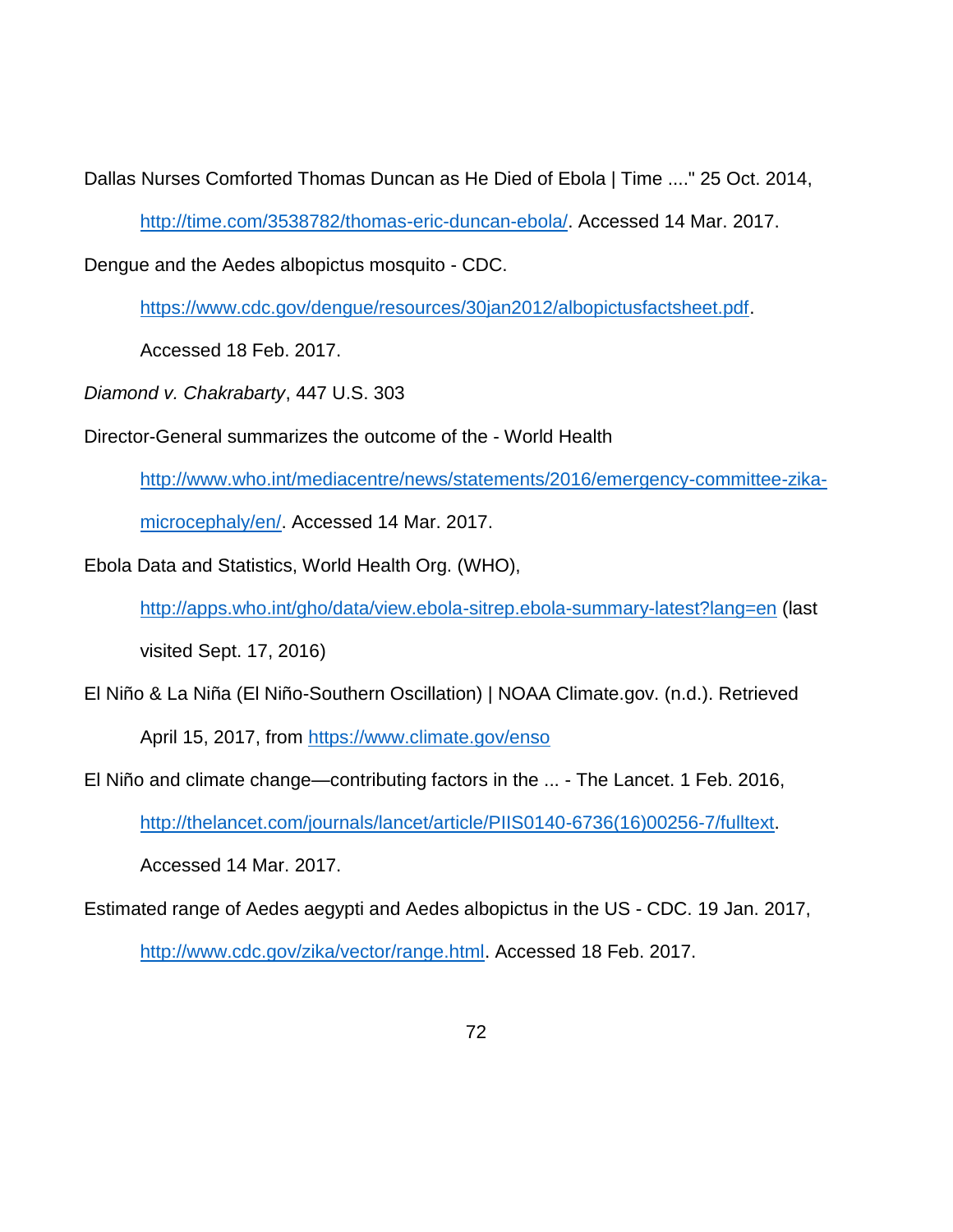- Executive Order 13295: Revised List Of Quarantinable ... CDC. (n.d.). Retrieved April 20, 2017, from<http://www.cdc.gov/sars/quarantine/exec-2004-04-03.html>
- Facts about Microcephaly | Birth Defects | NCBDDD | CDC. (2016, December 7). Retrieved April 3, 2017, from<http://www.cdc.gov/ncbddd/birthdefects/microcephaly.html>

Fear and Stigma: The Epidemic within the SARS Outbreak - Volume .... 2 Feb. 2010, [https://wwwnc.cdc.gov/eid/article/10/2/03-0750.](https://wwwnc.cdc.gov/eid/article/10/2/03-0750) Accessed 16 Mar. 2017.; see also, "SARS | Frequently Asked Questions | CDC." 2 Jul. 2012,

http://www.cdc.gov/sars/about/faq.html. Accessed 16 Mar. 2017.

Federal Administrative Law: A Brief Overview. (2016, December 12). Retrieved March 25,

2017, from<http://www.llsdc.org/federal-administrative-law-a-brief-overview>

Federal Administrative Law: A Brief Overview. (2016, December 12). Retrieved March 25,

2017, from http://www.llsdc.org/federal-administrative-law-a-brief-overview

For Zika-infected pregnancies, microcephaly risk may be as high as 13 .... (2016, May 25).

Retrieved April 3, 2017, from [https://www.washingtonpost.com/news/to-your-](https://www.washingtonpost.com/news/to-your-health/wp/2016/05/25/for-zika-infected-pregnancies-microcephaly-risk-may-be-as-high-as-13-percent/)

[health/wp/2016/05/25/for-zika-infected-pregnancies-microcephaly-risk-may-be-as-](https://www.washingtonpost.com/news/to-your-health/wp/2016/05/25/for-zika-infected-pregnancies-microcephaly-risk-may-be-as-high-as-13-percent/)

[high-as-13-percent/](https://www.washingtonpost.com/news/to-your-health/wp/2016/05/25/for-zika-infected-pregnancies-microcephaly-risk-may-be-as-high-as-13-percent/)

From Influenza to Ebola: Legal and Business Implications of ... - SSRN. 17 Aug. 2016, [https://papers.ssrn.com/sol3/papers.cfm?abstract\\_id=2814405.](https://papers.ssrn.com/sol3/papers.cfm?abstract_id=2814405) Accessed 16 Feb. 2017.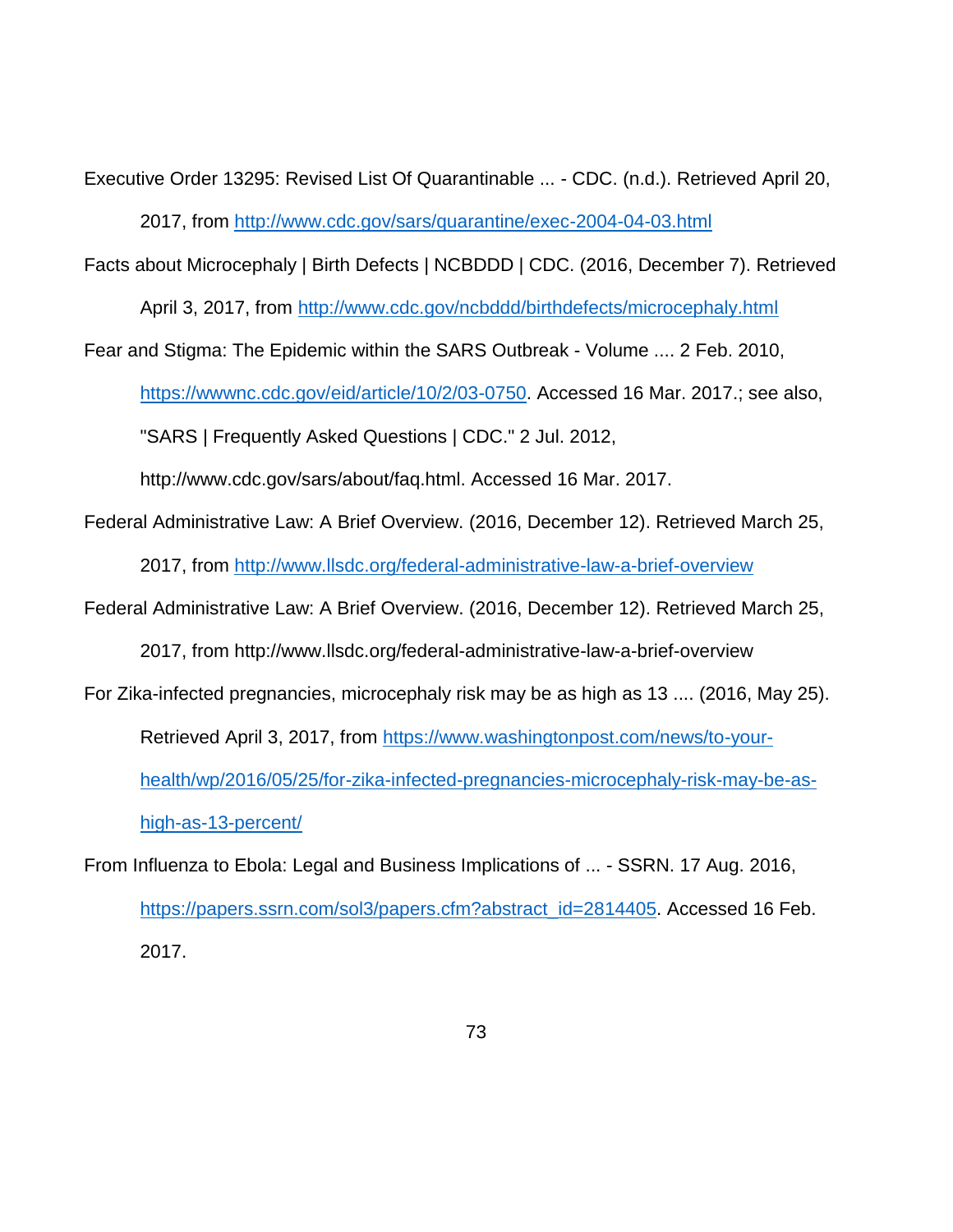German Chancellor Angela Merkel made clear that the WHO's response to the 2014 Ebola epidemic was nothing less than catastrophic. Kirsten Grieshaber, German Chancellor Merkel Tells WHO Global Catastrophe Plan Needed for Epidemic Outbreaks, US News (May 18, 2015).

[http://www.usnews.com/news/world/articles/2015/05/18/merkel-global-catastrophe](http://www.usnews.com/news/world/articles/2015/05/18/merkel-global-catastrophe-plan-needed-after-ebola-crisis)[plan-needed-after-ebola-crisis](http://www.usnews.com/news/world/articles/2015/05/18/merkel-global-catastrophe-plan-needed-after-ebola-crisis)

*Gibbons v. Ogden* 22 U.S. (9 Wheat.) 1, 203-04 (1824).

Grants | HHS.gov. [https://www.hhs.gov/grants/grants/.](https://www.hhs.gov/grants/grants/) Accessed 25 Mar. 2017.

Guillain-Barré Syndrome outbreak associated with Zika ... - The Lancet. (n.d.). Retrieved

March 30, 2017, from [http://www.thelancet.com/journals/lancet/article/PIIS0140-](http://www.thelancet.com/journals/lancet/article/PIIS0140-6736(16)00562-6/references) [6736\(16\)00562-6/references](http://www.thelancet.com/journals/lancet/article/PIIS0140-6736(16)00562-6/references)

HHS Agencies & Offices | HHS.gov - U.S. Department of Health and

[https://www.hhs.gov/about/agencies/hhs-agencies-and-offices/index.html.](https://www.hhs.gov/about/agencies/hhs-agencies-and-offices/index.html) Accessed

25 Mar. 2017.

[http://www.nbcnews.com/storyline/zika-virus-outbreak/new-dengue-vaccine-may-form](http://www.nbcnews.com/storyline/zika-virus-outbreak/new-dengue-vaccine-may-form-basis-zika-vaccine-n540851)[basis-zika-vaccine-n540851](http://www.nbcnews.com/storyline/zika-virus-outbreak/new-dengue-vaccine-may-form-basis-zika-vaccine-n540851)

James W. Martin et al., History of Biological Weapons: From Poisoned Darts to Intentional Epidemics, in MEDICAL ASPECTS OF BIOLOGICAL WARFARE 2 (Zygmunt F. Dembek ed., 2007).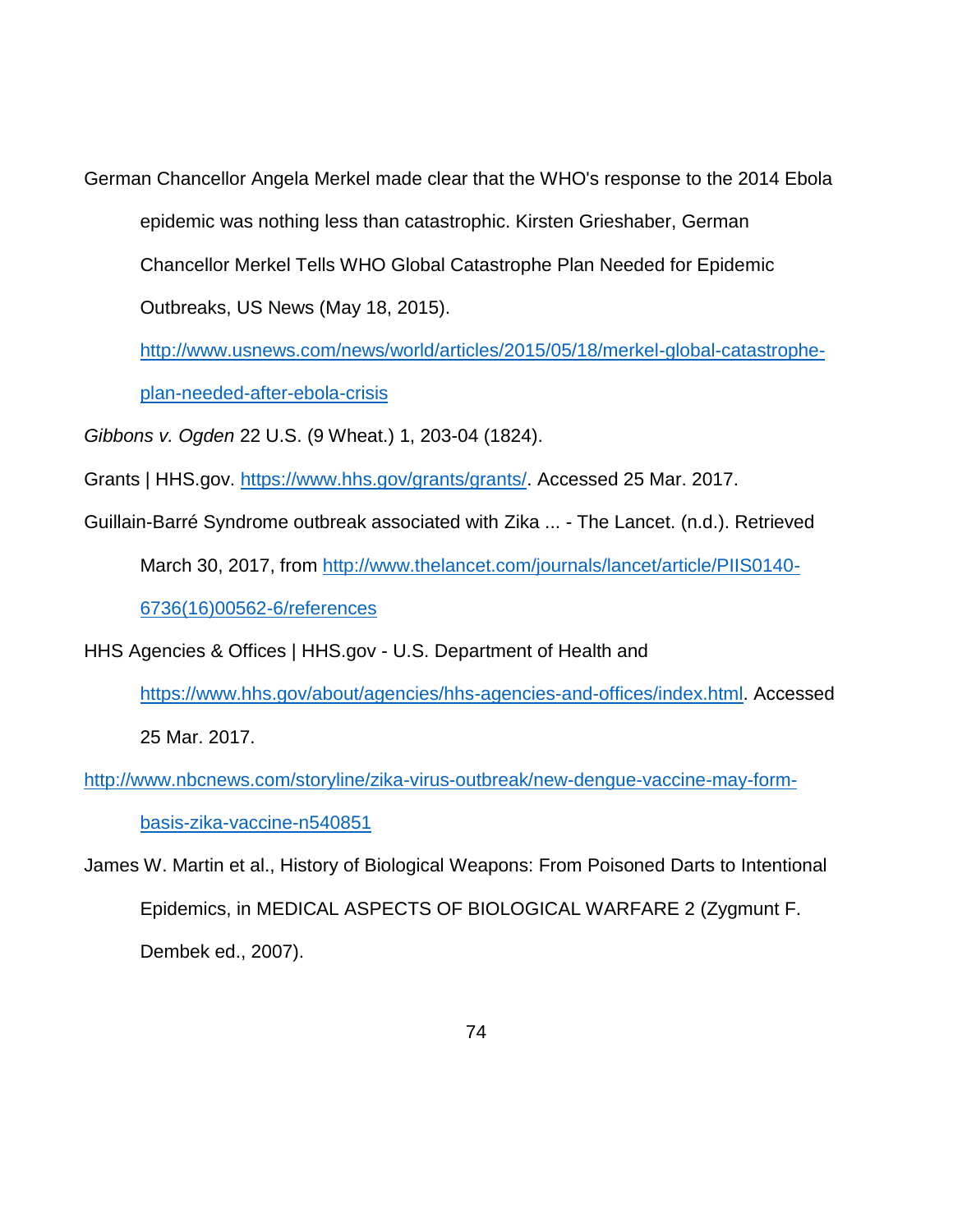Joseph Cariz (28 Oct. 2016) "Al Gore claims global warming will lead to faster spread of Zika virus ...." 28 Oct. 2016, [http://www.politifact.com/global-](http://www.politifact.com/global-news/statements/2016/oct/28/al-gore/al-gore-claims-global-warming-will-lead-faster-spr/)

[news/statements/2016/oct/28/al-gore/al-gore-claims-global-warming-will-lead-faster-](http://www.politifact.com/global-news/statements/2016/oct/28/al-gore/al-gore-claims-global-warming-will-lead-faster-spr/)

[spr/.](http://www.politifact.com/global-news/statements/2016/oct/28/al-gore/al-gore-claims-global-warming-will-lead-faster-spr/) Accessed 14 Mar. 2017.

Joseph Prescott et al., Postmortem Stability of Ebola Virus, 21 EMERGING INFECTIOUS DISEASES 856, 857 (2015)

Justiciability | Wex Legal Dictionary / Encyclopedia | LII / Legal .... (n.d.). Retrieved March 25, 2017, from<https://www.law.cornell.edu/wex/justiciability>

Justiciability | Wex Legal Dictionary / Encyclopedia | LII / Legal

[https://www.law.cornell.edu/wex/justiciability.](https://www.law.cornell.edu/wex/justiciability) Accessed 15 Feb. 2017.

## Kelly Folkers (2016) Zika: The Millennials' STD? New York Times. Retrieved from [http://www.nytimes.com/2016/08/21/opinion/sunday/zika-the-millennials](http://www.nytimes.com/2016/08/21/opinion/sunday/zika-the-millennials-std.html?_r=0)std.html? r=0

- Kimball, T. D. (2016). The Contagion of Governmental Leadership: A Renewed Call for Increased Federal Presence in Communicable Disease Emergencies. Loy. L. Rev., 62, 113-155
- Lessons Learned from the 1918–1919 Influenza Pandemic in ... NCBI."

[https://www.ncbi.nlm.nih.gov/pmc/articles/PMC1997248/.](https://www.ncbi.nlm.nih.gov/pmc/articles/PMC1997248/) Accessed 22 Feb. 2017.

*Lujan v. Defenders of Wildlife*, 504 US 555 (1992)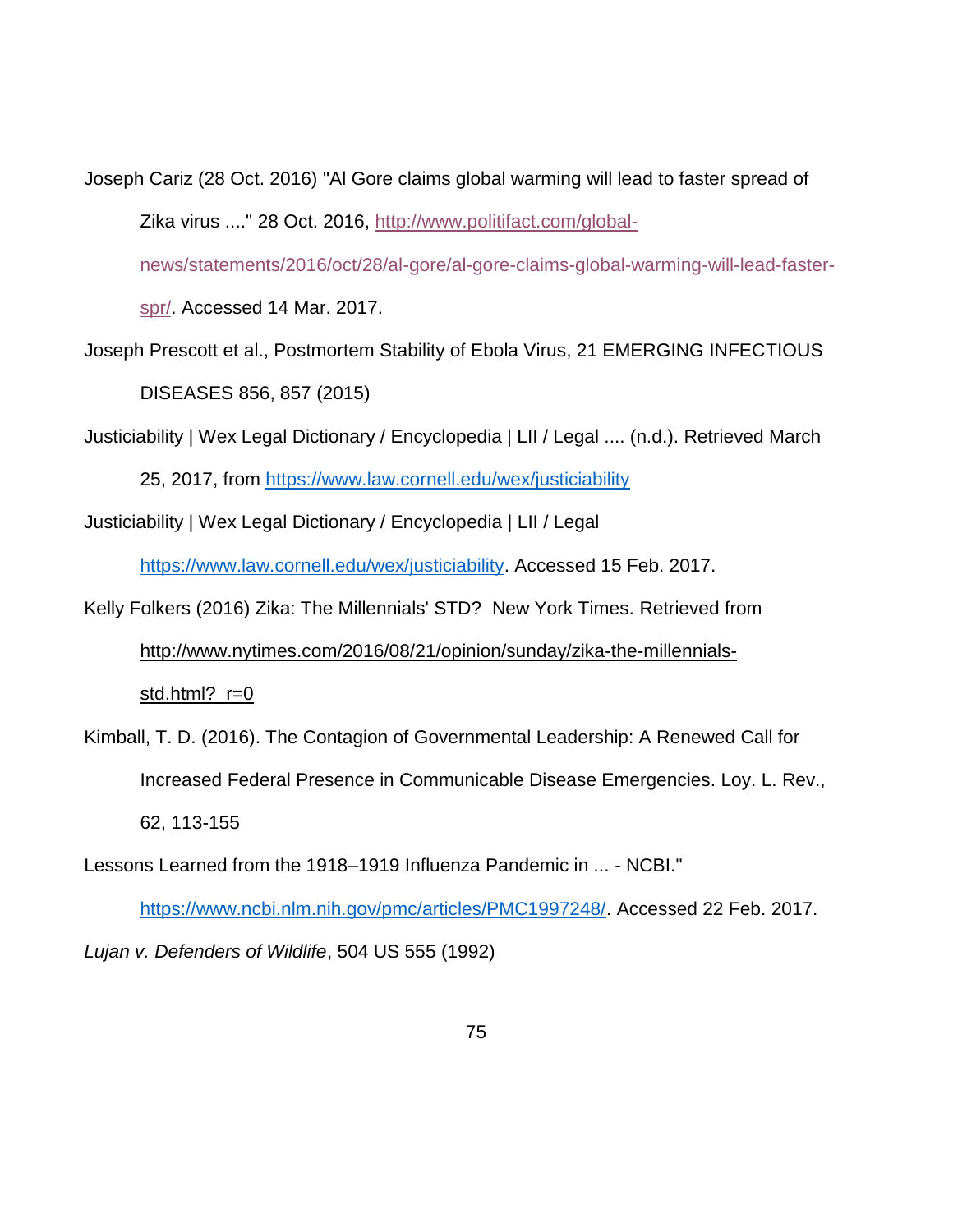Maggie Fox (2016) CDC's New Miami Zika 'Red Zone' Means Stay Out for Pregnant Women. NBC News.

Maggie Fox, New Dengue Vaccine May Form Basis for Zika Vaccine, NBC NEWS (Mar.

17, 2016, 12:08 PM), [http://www.nbcnews.com/storyline/zika-virus-outbreak/new](http://www.nbcnews.com/storyline/zika-virus-outbreak/new-dengue-vaccine-may-form-basis-zika-vaccine-n540851)[dengue-vaccine-may-form-basis-zika-vaccine-n540851.](http://www.nbcnews.com/storyline/zika-virus-outbreak/new-dengue-vaccine-may-form-basis-zika-vaccine-n540851)

- Maria Merritt, Bioethics, Philosophy and Global Health, 7 Yale J. Health Pol'y, L. & Ethics 273, 278 (2013).
- Martin I. Meltzer et al., The Economic Impact of Pandemic Influenza in the United States: Priorities for Intervention, 5 Emerging Infectious Diseases 659 (1999). [http://www](http://www-ncbi-nlm-nih-gov.ezproxy.net.ucf.edu/pmc/articles/PMC2627723/pdf/10511522.pdf)[ncbi-nlm-nih-gov.ezproxy.net.ucf.edu/pmc/articles/PMC2627723/pdf/10511522.pdf.](http://www-ncbi-nlm-nih-gov.ezproxy.net.ucf.edu/pmc/articles/PMC2627723/pdf/10511522.pdf)

*Massachusetts v. Environmental Protection Agency*, 549 U.S. 497 (2007)

Measles | Cases and Outbreaks | CDC. 6 Mar. 2017, [https://www.cdc.gov/measles/cases](https://www.cdc.gov/measles/cases-outbreaks.html)[outbreaks.html.](https://www.cdc.gov/measles/cases-outbreaks.html) Accessed 16 Mar. 2017.

MedicineNet (n.d.). Medical Definition of Virus. Retrieved March 23, 2017, from <http://www.medicinenet.com/script/main/art.asp?articlekey=5997>

Merriam-Webster (n.d.). Disease | Disease Definition. Retrieved April 6, 2017, from

<https://www.merriam-webster.com/dictionary/disease>

Naseem Miller (2016). Survey: Floridians OK with GM mosquitoes - Orlando Sentinel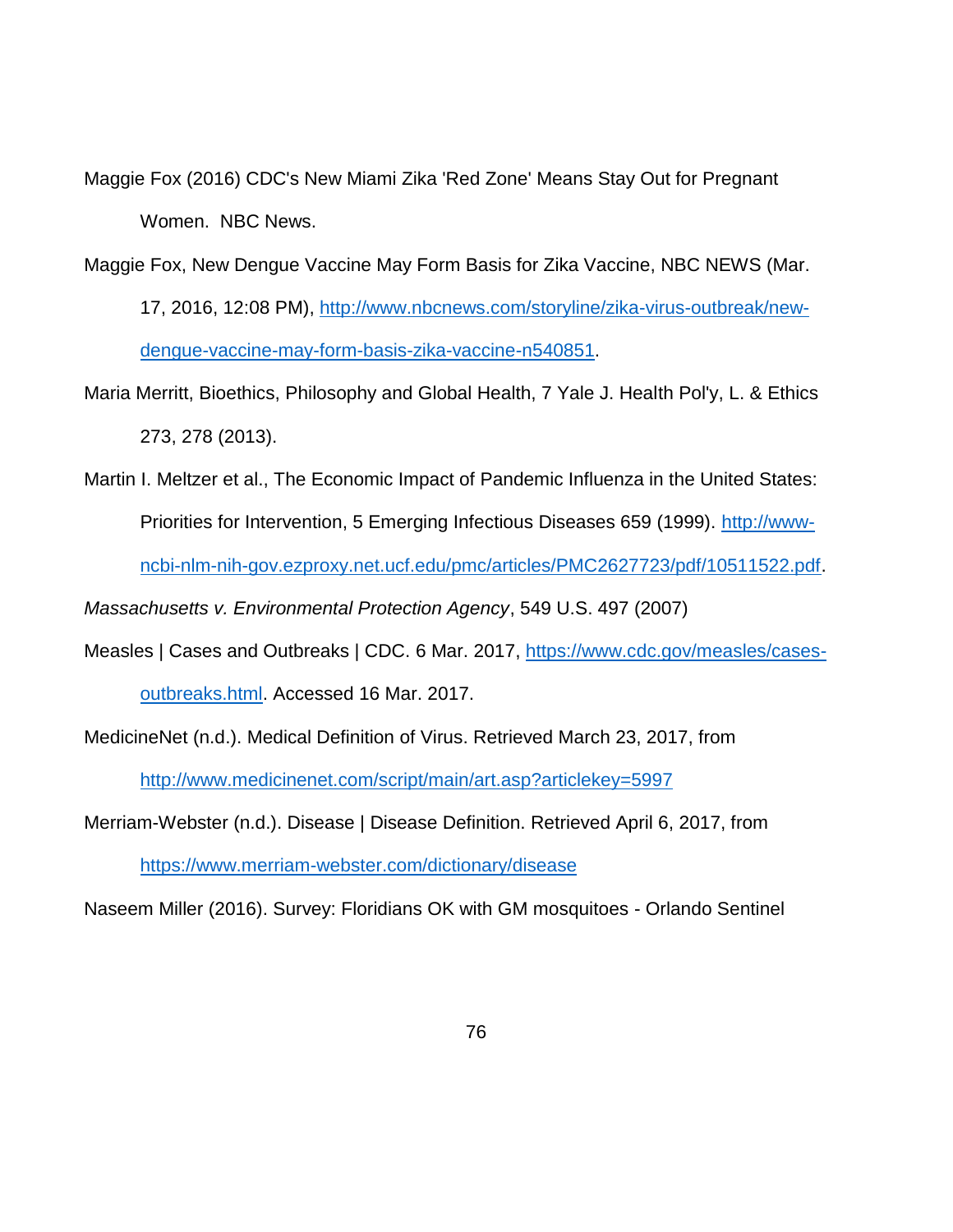Mission, Role and Pledge | About | CDC. 14 Apr. 2014,

[http://www.cdc.gov/about/organization/mission.htm.](http://www.cdc.gov/about/organization/mission.htm) Accessed 25 Mar. 2017.

- Monaghan, A. J., Sampson, K. M., Steinhoff, D. F., Ernst, K. C., Ebi, K. L., Jones, B., & Hayden, M. H. (2015). The potential impacts of 21st century climatic and population changes on human exposure to the virus vector mosquito Aedes aegypti. Climatic Change, 1-14.
- Naseem Miller (September 1, 2016) Survey: Floridians OK with GM Mosquitoes. Orlando Sentinel.
- National Response Framework | FEMA.gov. 16 Jun. 2016, [https://www.fema.gov/national](https://www.fema.gov/national-response-framework.%20Accessed%2014%20Mar.%202017)[response-framework. Accessed 14 Mar. 2017.](https://www.fema.gov/national-response-framework.%20Accessed%2014%20Mar.%202017)

Navin Paul & Mini E. Jacob, An Outbreak of Cadaver-Acquired Chickenpox in a HealthCare Setting, 43 CLINICAL INFECTIOUS DISEASES 599, 599 (2006)

- Nelson B, Morrison S, Joseph H, Wojno A, Lash RR, Haber Y, Berro A, Cetron M, Grills A. Travel Volume to the United States from Countries and U.S. Territories with Local Zika Virus Transmission. PLOS Currents Outbreaks. 2016 May 31 . Edition 1. doi: 10.1371/currents.outbreaks.ac6d0f8c9c35e88825c1a1147697531c.
- New WHO Safe and Dignified Burial Protocol Key to Reducing Ebola Transmission, WHO (Nov. 7, 2014), http://www.who.int/mediacentre/news/notes/2014/ebola-burialprotocol/en/.)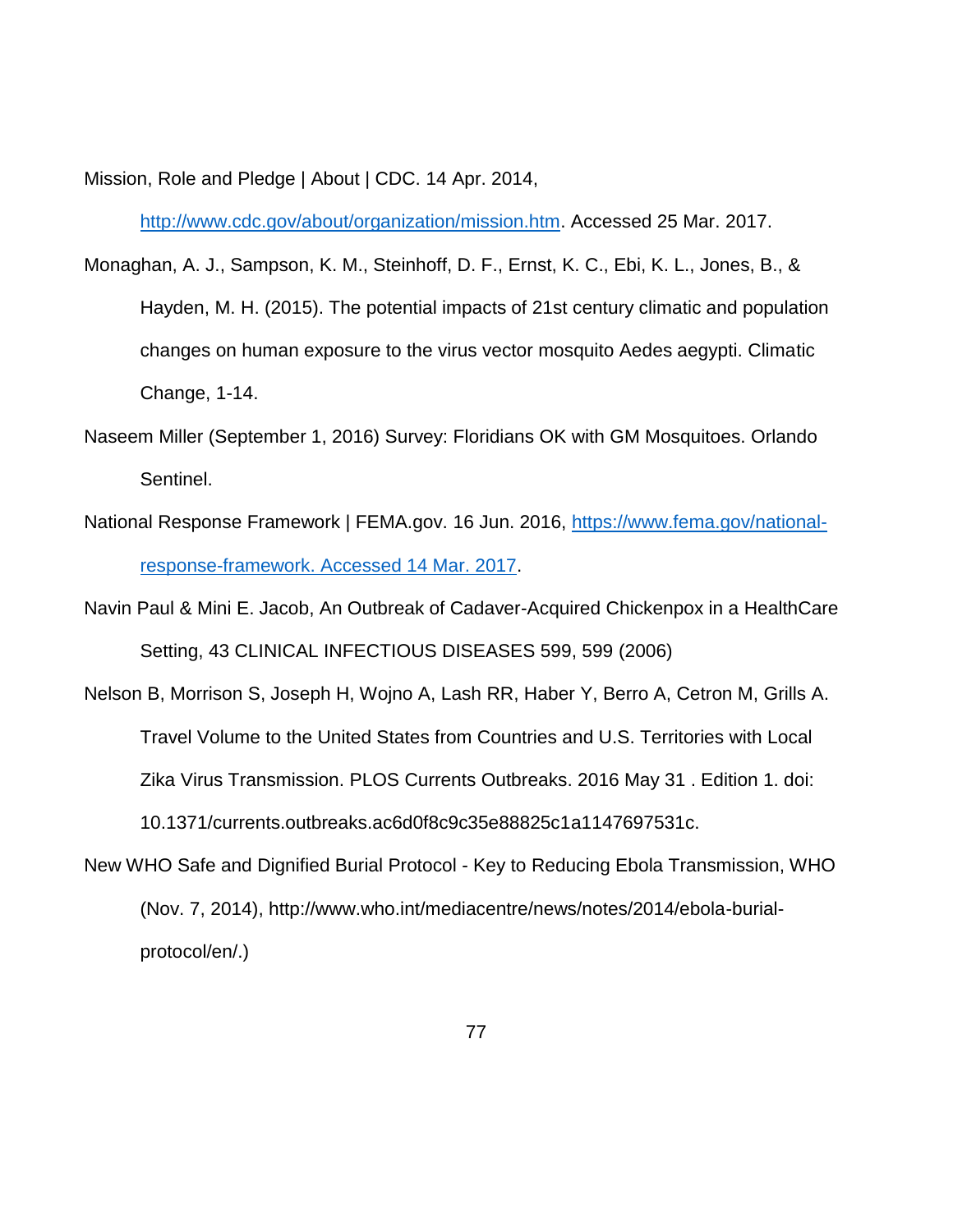- Nicastri, E., Castilletti, C., Liuzzi, G., Iannetta, M., Capobianchi, M. R., & Ippolito, G. (2016). Persistent detection of Zika virus RNA in semen for six months after symptom onset in a traveller returning from Haiti to Italy, February 2016. Eurosurveillance, 21(32).
- Nishiura, H., Kinoshita, R., Mizumoto, K., Yasuda, Y., & Nah, K. (2016). Transmission potential of Zika virus infection in the South Pacific. International journal of infectious diseases, 45, 95-97.

NPRM 2016

- Ott, M., Shaw, S. F., Danila, R. N., & Lynfield, R. (2007). Lessons learned from the 1918– 1919 influenza pandemic in Minneapolis and St. Paul, Minnesota. Public Health Reports, 122(6), 803-810.
- Pandemic Emergency Facility: Frequently Asked Questions, World Bank, http://www.worldbank.org/en/topic/pandemics/brief/pandemic-emergency-facilityfrequently-asked-questions
- Paul, N., & Jacob, M. E. (2006). An outbreak of cadaver-acquired chickenpox in a health care setting. Clinical infectious diseases, 43(5), 599-601.
- Paz, S., & Semenza, J. C. (2016). El Niño and climate change—contributing factors in the dispersal of Zika virus in the Americas?. The Lancet, 387(10020), 745.
- Police powers | Wex Legal Dictionary / Encyclopedia | LII / Legal .... (n.d.). Retrieved April 19, 2017, from [https://www.law.cornell.edu/wex/police\\_powers](https://www.law.cornell.edu/wex/police_powers)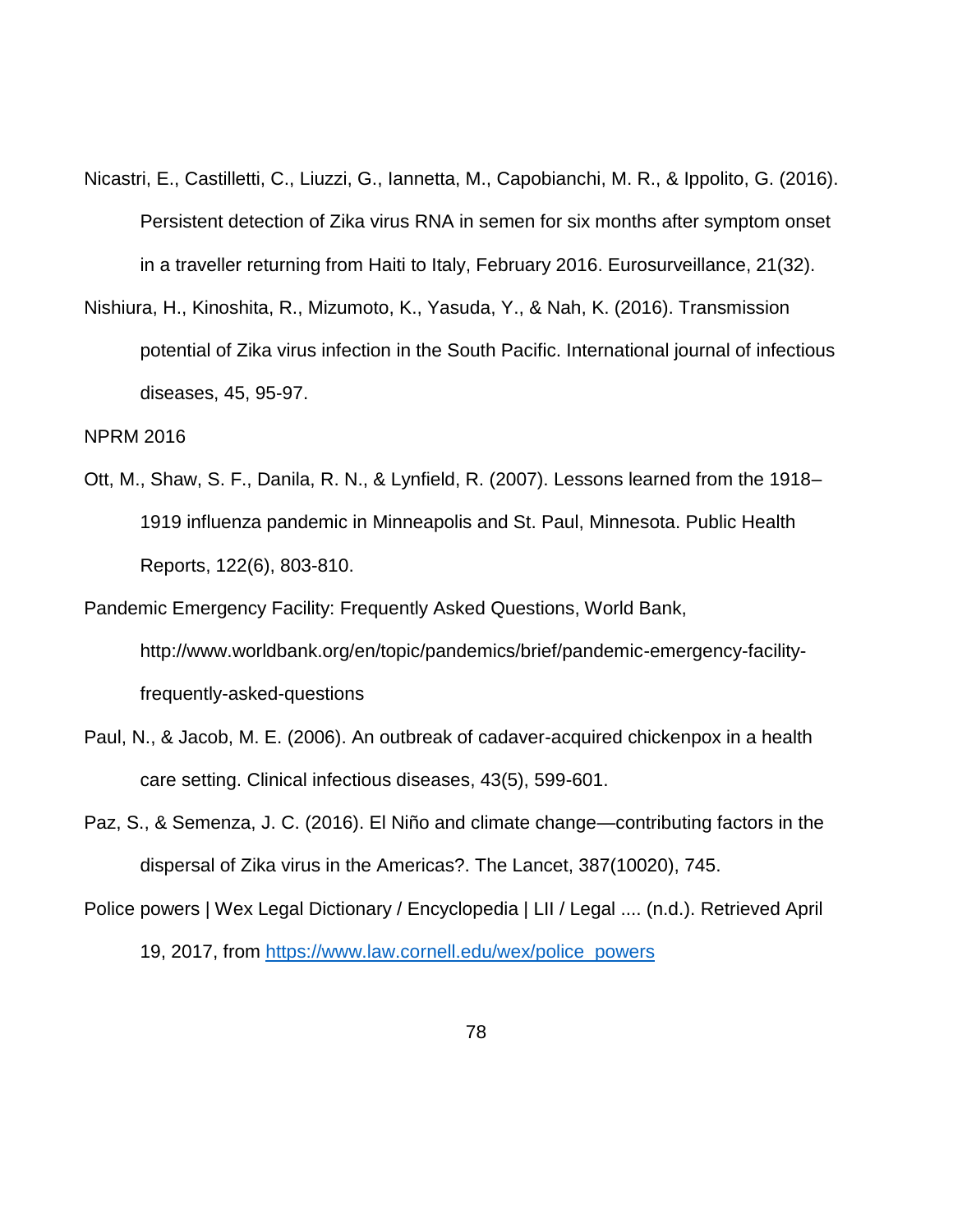Political Question Doctrine | Wex Legal Dictionary / Encyclopedia | LII .... (n.d.). Retrieved March 25, 2017, from [https://www.law.cornell.edu/wex/political\\_question\\_doctrine.](https://www.law.cornell.edu/wex/political_question_doctrine)

POLL: Most Americans Want Congress To Make Zika Funding A ... - NPR. (2016,

September 1). Retrieved April 2, 2017, from [http://www.npr.org/sections/health](http://www.npr.org/sections/health-shots/2016/09/01/492103236/poll-most-americans-want-congress-to-make-zika-funding-a-high-priority)[shots/2016/09/01/492103236/poll-most-americans-want-congress-to-make-zika-](http://www.npr.org/sections/health-shots/2016/09/01/492103236/poll-most-americans-want-congress-to-make-zika-funding-a-high-priority)

[funding-a-high-priority](http://www.npr.org/sections/health-shots/2016/09/01/492103236/poll-most-americans-want-congress-to-make-zika-funding-a-high-priority)

Preemption | Wex Legal Dictionary / Encyclopedia | LII / Legal .... (n.d.). Retrieved March 25, 2017, from<https://www.law.cornell.edu/wex/preemption>

PressReader - Orlando Sentinel: 2017-02-15 - Counties add jobs to

[https://www.pressreader.com/usa/orlando-sentinel/20170215/281496456039415.](https://www.pressreader.com/usa/orlando-sentinel/20170215/281496456039415)

Accessed 17 Feb. 2017.

Programs & Services | HHS.gov." [https://www.hhs.gov/programs/.](https://www.hhs.gov/programs/) Accessed 25 Mar. 2017.

Regulating SARS in China: Law As an Antidote? - Washington ...." 14 Feb. 2005,

[http://openscholarship.wustl.edu/cgi/viewcontent.cgi?article=1198&context=law\\_glob](http://openscholarship.wustl.edu/cgi/viewcontent.cgi?article=1198&context=law_globalstudies) [alstudies.](http://openscholarship.wustl.edu/cgi/viewcontent.cgi?article=1198&context=law_globalstudies) Accessed 16 Mar. 2017.;

Reproduction number for the 2014 Ebola strand "Estimating the Reproduction Number of

Ebola Virus (EBOV) During ...." 2 Sep. 2014,

[http://currents.plos.org/outbreaks/article/estimating-the-reproduction-number-of](http://currents.plos.org/outbreaks/article/estimating-the-reproduction-number-of-zaire-ebolavirus-ebov-during-the-2014-outbreak-in-west-africa/)[zaire-ebolavirus-ebov-during-the-2014-outbreak-in-west-africa/.](http://currents.plos.org/outbreaks/article/estimating-the-reproduction-number-of-zaire-ebolavirus-ebov-during-the-2014-outbreak-in-west-africa/) Accessed 14 Mar. 2017.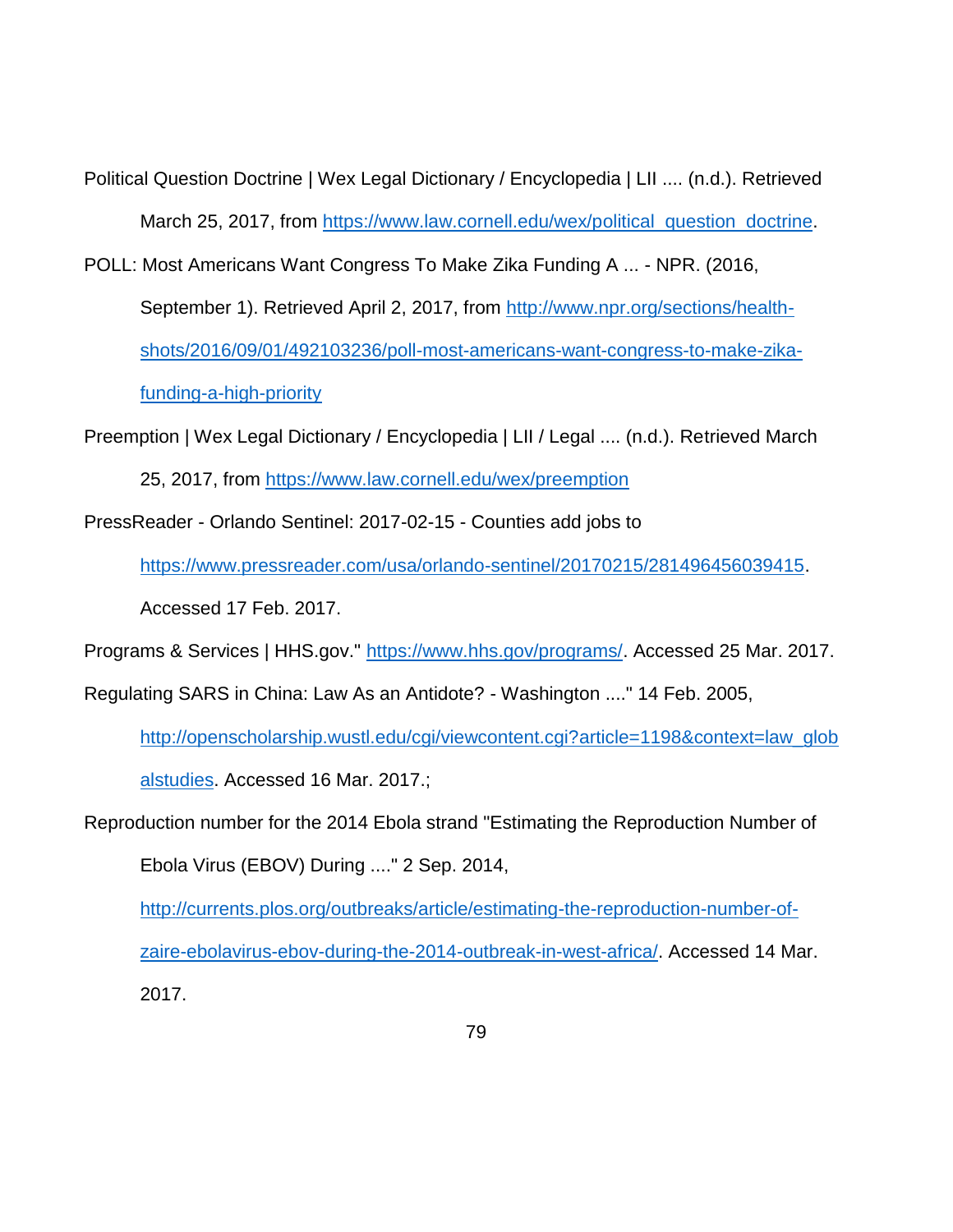Sandra Anderson-Guerra Sosa\* and Adriane Johnson (2010). Emergence and Re-

Emergence of H1N1 Influenza: Uncanny Parallels Between the Administrations of

U.S. Presidents Woodrow Wilson and Barack Obama

SARS | Frequently Asked Questions | CDC." 2 Jul. 2012,

[http://www.cdc.gov/sars/about/faq.html.](http://www.cdc.gov/sars/about/faq.html) Accessed 16 Mar. 2017.

- SARS | Home | Severe Acute Respiratory Syndrome | SARS-CoV ...." 16 Apr. 2013, [https://www.cdc.gov/sars/.](https://www.cdc.gov/sars/) Accessed 15 Mar. 2017.
- Schaffner, F., & Mathis, A. (2014). Dengue and dengue vectors in the WHO European region: past, present, and scenarios for the future. The Lancet Infectious Diseases, 14(12), 1271-1280.
- Signs and Symptoms, CDC,<http://www.cdc.gov/vhf/ebola/symptoms/index.html> Accessed Sept. 17, 2016
- Standing | Wex Legal Dictionary / Encyclopedia | LII / Legal .... (n.d.). Retrieved March 25,

2017, from<https://www.law.cornell.edu/wex/standing>

Standing | Wex Legal Dictionary / Encyclopedia | LII / Legal ...."

[https://www.law.cornell.edu/wex/standing.](https://www.law.cornell.edu/wex/standing) Accessed 15 Feb. 2017.

Statement on the 1st Meeting of the IHR Emergency Committee on the 2014 Ebola Outbreak in West Africa, WHO (Aug. 8, 2014), http://who.int/mediacentre/news/ statements/2014/ebola-20140808/en/).

Sun Yuting, Zhongguo neidi jingji yin feidian sunshi 179 yi meiyuan [SARS Caused \$17.9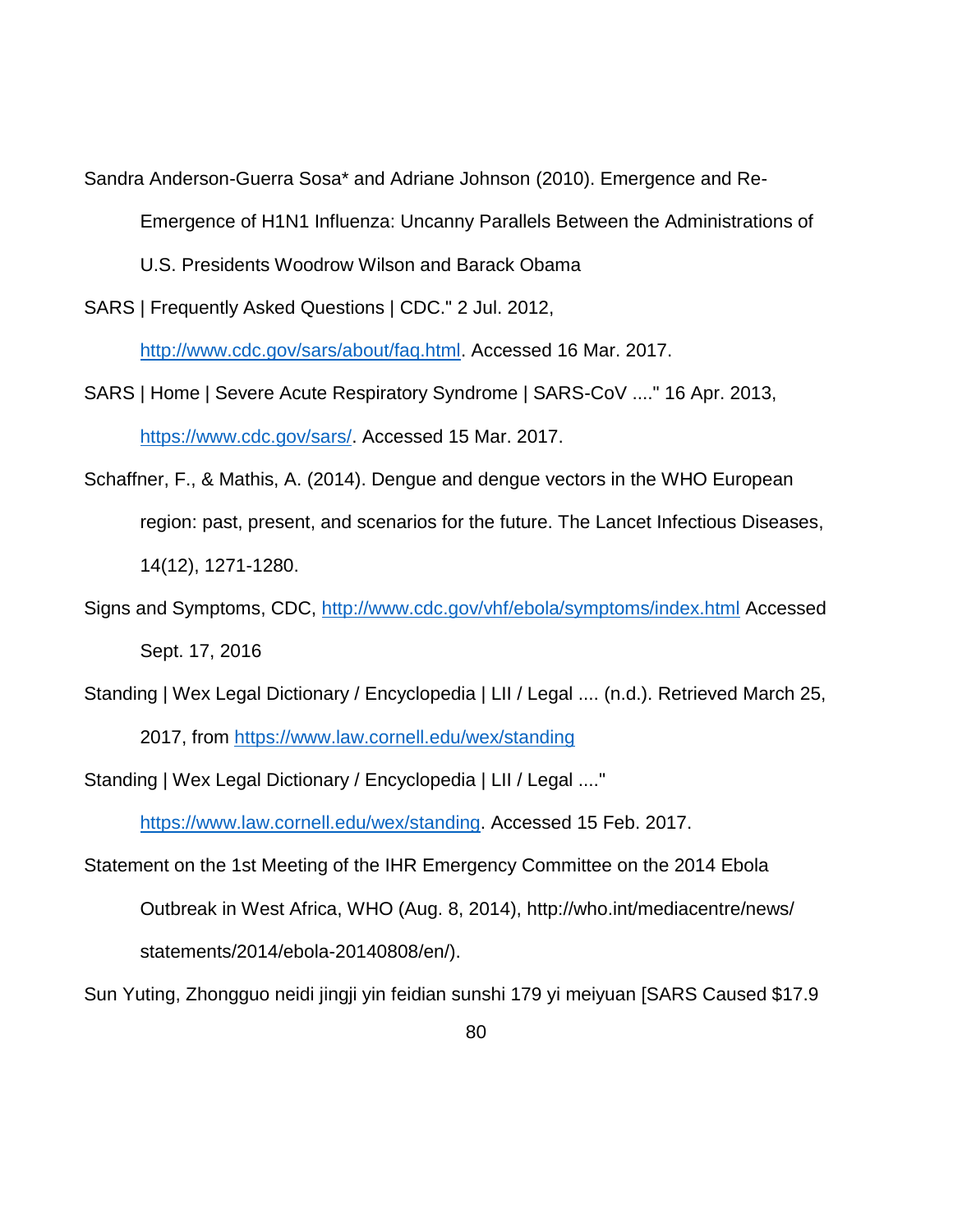Supremacy Clause | Wex Legal Dictionary / Encyclopedia | LII / Legal .... (n.d.). Retrieved March 25, 2017, from [https://www.law.cornell.edu/wex/supremacy\\_clause](https://www.law.cornell.edu/wex/supremacy_clause)

The Model State Emergency Health Powers Act."

[http://www.publichealthlaw.net/ModelLaws/MSEHPA.php.](http://www.publichealthlaw.net/ModelLaws/MSEHPA.php) Accessed 13 Mar. 2017.

The potential impacts of 21st century climatic and population changes ...."

[http://link.springer.com/article/10.1007/s10584-016-1679-0.](http://link.springer.com/article/10.1007/s10584-016-1679-0) Accessed 18 Feb. 2017.

The World Health Organization (2005) International Health Regulations

Top Questions on Zika Simple Answers Developed by ASTHO 12.9.16 .... (2016,

December 9). Retrieved April 3, 2017, from [http://www.astho.org/Infectious-](http://www.astho.org/Infectious-Disease/Top-Questions-On-Zika-Simple-Answers-Developed-by-ASTHO/)

[Disease/Top-Questions-On-Zika-Simple-Answers-Developed-by-ASTHO/](http://www.astho.org/Infectious-Disease/Top-Questions-On-Zika-Simple-Answers-Developed-by-ASTHO/)

Transmission | Zika virus | CDC (2017, January 20).. Retrieved March 30, 2017, from <https://www.cdc.gov/zika/transmission/>

Transmission potential of Zika virus infection in the South Pacific ...." 25 Feb. 2016,

[http://www.ijidonline.com/article/S1201-9712\(16\)00037-0/abstract.](http://www.ijidonline.com/article/S1201-9712(16)00037-0/abstract) Accessed 14 Mar. 2017.

Warwick J. McKibbin & Alexandra A. Sidorenko, Lowy Inst. for Int'l Policy, Global Macroeconomic Consequences of Pandemic Influenza 26 (2006).

[http://www.brookings.edu/~/media/research/files/papers/2006/2/development](http://www.brookings.edu/~/media/research/files/papers/2006/2/development-mckibbin/200602.pdf)[mckibbin/200602.pdf.](http://www.brookings.edu/~/media/research/files/papers/2006/2/development-mckibbin/200602.pdf)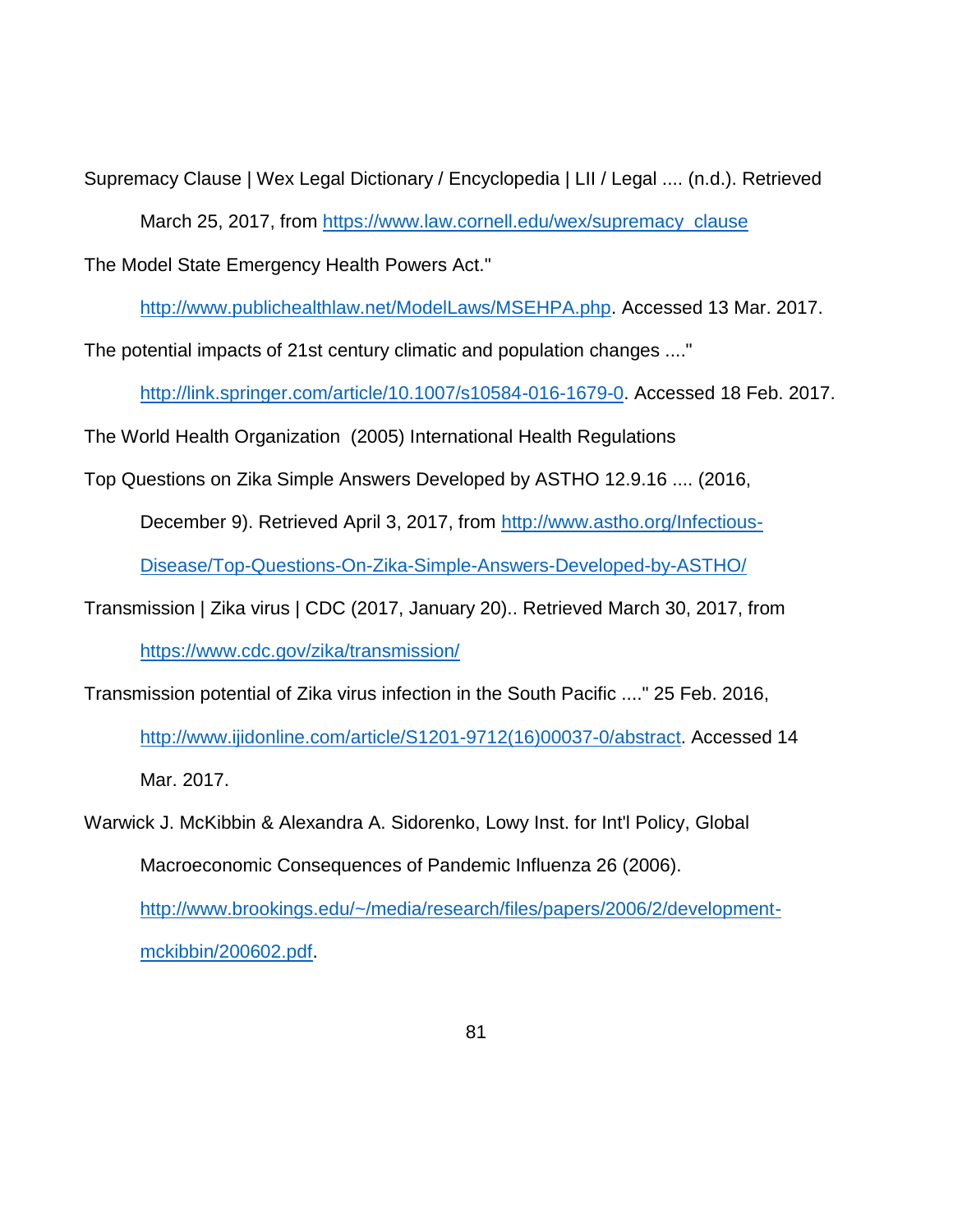- WHO (2010, February 24). What is a pandemic?. Retrieved March 23, 2017, from [http://www.who.int/csr/disease/swineflu/frequently\\_asked\\_questions/pandemic/en/](http://www.who.int/csr/disease/swineflu/frequently_asked_questions/pandemic/en/)
- WHO | Disease outbreaks. (n.d.). Retrieved March 23, 2017, from

[http://www.who.int/topics/disease\\_outbreaks/en/](http://www.who.int/topics/disease_outbreaks/en/)

- WHO | Ebola virus disease." [http://www.who.int/mediacentre/factsheets/fs103/en/.](http://www.who.int/mediacentre/factsheets/fs103/en/) Accessed 14 Mar. 2017.
- WHO | Frequently asked questions on Ebola virus disease. (n.d.). Retrieved March 25, 2017, from<http://www.who.int/csr/disease/ebola/faq-ebola/en/>
- WHO | Vector-borne diseases (n.d.).. Retrieved April 3, 2017, from <http://www.who.int/mediacentre/factsheets/fs387/en/>
- WHO | What is a pandemic? (2010, February 24). Retrieved March 23, 2017, from [http://www.who.int/csr/disease/swineflu/frequently\\_asked\\_questions/pandemic/en/](http://www.who.int/csr/disease/swineflu/frequently_asked_questions/pandemic/en/)
- WHO | Zika situation report." [http://www.who.int/emergencies/zika-virus/situation-report/10](http://www.who.int/emergencies/zika-virus/situation-report/10-march-2017/en/) [march-2017/en/.](http://www.who.int/emergencies/zika-virus/situation-report/10-march-2017/en/) Accessed 16 Mar. 2017.
- WHO ends Zika public health emergency CNN.com." 18 Nov. 2016, [http://www.cnn.com/2016/11/18/health/who-ends-zika-public-health-emergency/.](http://www.cnn.com/2016/11/18/health/who-ends-zika-public-health-emergency/) Accessed 16 Mar. 2017.
- WHO Leadership Statement on the Ebola Response and WHO Reforms, WHO (Apr. 16, 2015),<http://www.who.int/csr/disease/ebola/joint-statement-ebola/en/> [https://perma.cc/BQ5Z-LJAM] (archived Sept. 18, 2016); See also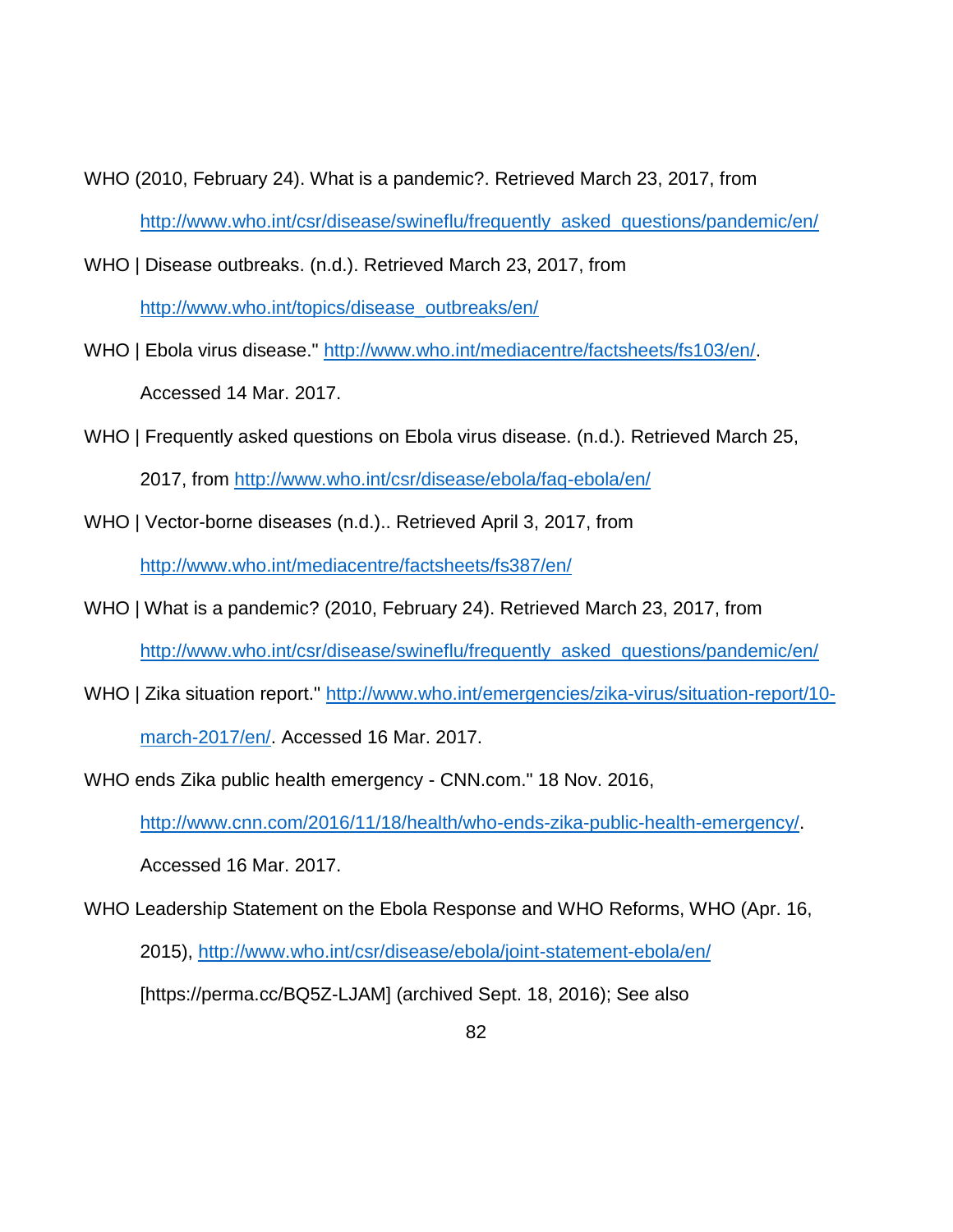[http://www.who.int/about/who\\_reform/emergency-capacities/who-health](http://www.who.int/about/who_reform/emergency-capacities/who-health-emergencies-programme-progress-report-march-2016.pdf?ua=1)[emergencies-programme-progress-report-march-2016.pdf?ua=1](http://www.who.int/about/who_reform/emergency-capacities/who-health-emergencies-programme-progress-report-march-2016.pdf?ua=1)

- WHO, and agency of the United Nations, was established in 1948 (citation)
- WHO: Zika mosquitos can travel by planes AeroTime." 19 Feb. 2016,

[https://www.aerotime.aero/en/civil/10320-who-zika-mosquitos-can-travel-by-planes.](https://www.aerotime.aero/en/civil/10320-who-zika-mosquitos-can-travel-by-planes)

Accessed 18 Feb. 2017.

*Wickard v. Filburn*, 317 U.S. 111, 125 (1942).

ZHONGGUO QINGIAN BAO (Nov. 11). 2003Billion in Damages in Mainland China,

available at<http://news.sina.com.cn/c/2003-11-11/06122109319.shtml>

Zika and Animals | Zika virus | CDC (2016, August 5). Retrieved April 3, 2017, from

<http://www.cdc.gov/zika/transmission/qa-animals.html>

Zika and Guillain-Barré Syndrome | Zika virus | CDC (2016, August 9). Retrieved March 30,

2017, from<http://www.cdc.gov/zika/healtheffects/gbs-qa.html>

Zika fever and congenital Zika syndrome: An unexpected emerging ...." 29 Feb. 2016,

[http://www.journalofinfection.com/article/S0163-4453\(16\)00061-X/abstract.](http://www.journalofinfection.com/article/S0163-4453(16)00061-X/abstract)

Accessed 19 Feb. 2017.

Zika Is Linked To Microcephaly, Health Agencies Confirm : The Two ...." 31 Mar. 2016, [http://www.npr.org/sections/thetwo-way/2016/03/31/472607576/health-agencies](http://www.npr.org/sections/thetwo-way/2016/03/31/472607576/health-agencies-confirm-zika-is-linked-with-microcephaly)[confirm-zika-is-linked-with-microcephaly.](http://www.npr.org/sections/thetwo-way/2016/03/31/472607576/health-agencies-confirm-zika-is-linked-with-microcephaly) Accessed 20 Feb. 2017.

Zika Virus | CDC." [https://www.cdc.gov/zika/.](https://www.cdc.gov/zika/) Accessed 30 Mar. 2017.